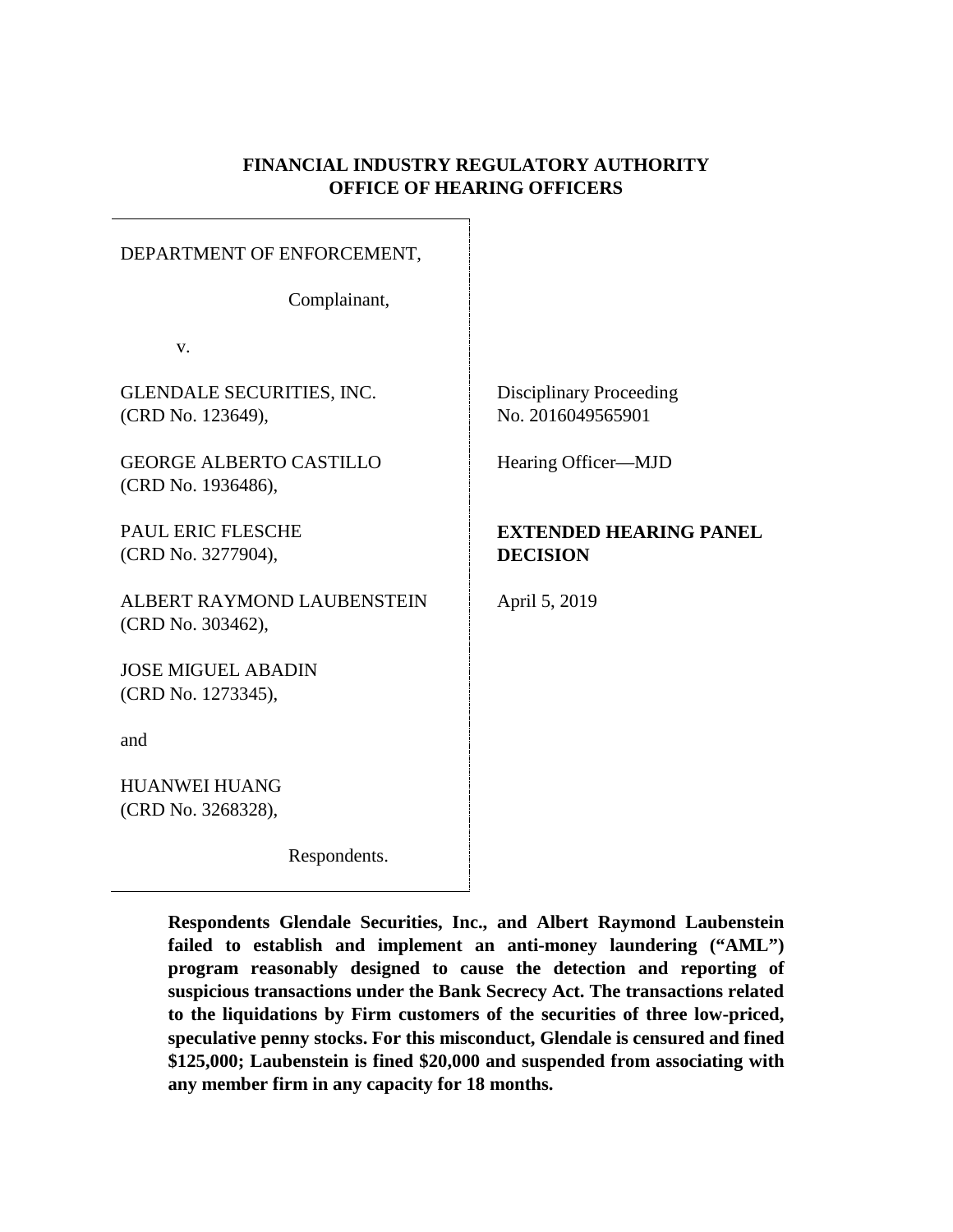**Glendale and Laubenstein also failed to conduct adequate due diligence and respond to red flags potentially indicative of money laundering activities by a Firm customer—a foreign financial institution—and the institution's customers. For this violation, this Decision shall serve as a Letter of Caution to Glendale and Laubenstein.**

**Glendale, Laubenstein, and Respondent Paul Eric Flesche failed to reasonably supervise Respondent Huanwei Huang, a Firm registered representative. Glendale is censured and Glendale and Flesche are fined \$30,000, jointly and severally. Flesche is also suspended from associating with any member firm in any capacity for 30 business days. Laubenstein is fined \$5,000 and suspended from associating with any member firm in any capacity for 15 business days.**

**Huang shared nonpublic personal information about his customers with third parties in violation of SEC Regulation S-P. For this violation, this Decision shall serve as a Letter of Caution.** 

**Huang also communicated with a customer and another person about securities business using a text messaging service instead of the Firm's approved electronic mail system. Huang is suspended from associating with any member firm in any capacity for 10 business days and fined \$5,000.**

**Enforcement failed to prove that Glendale, acting through Respondent George Alberto Castillo, engaged in fraudulent activities designed to manipulate a security, as alleged in cause one. This charge is therefore dismissed.** 

**A majority of the Panel finds that Enforcement also failed to prove that Glendale, Flesche, and Respondent Jose Miguel Abadin, a Firm registered representative, sold restricted non-exempt securities, as alleged in cause two, and that Glendale, Castillo, and Flesche failed to maintain a reasonable supervisory system, including adequate written supervisory procedures, to prevent the resale of unregistered non-exempt securities, as alleged in cause four. These charges are dismissed.** 

**Enforcement failed to prove that Respondents Castillo, Flesche, Abadin, and Huang engaged in AML-related misconduct associated with customer deposits and liquidations of three low-priced securities, as alleged in cause three. Accordingly, the AML-related charges against these four Respondents are dismissed.**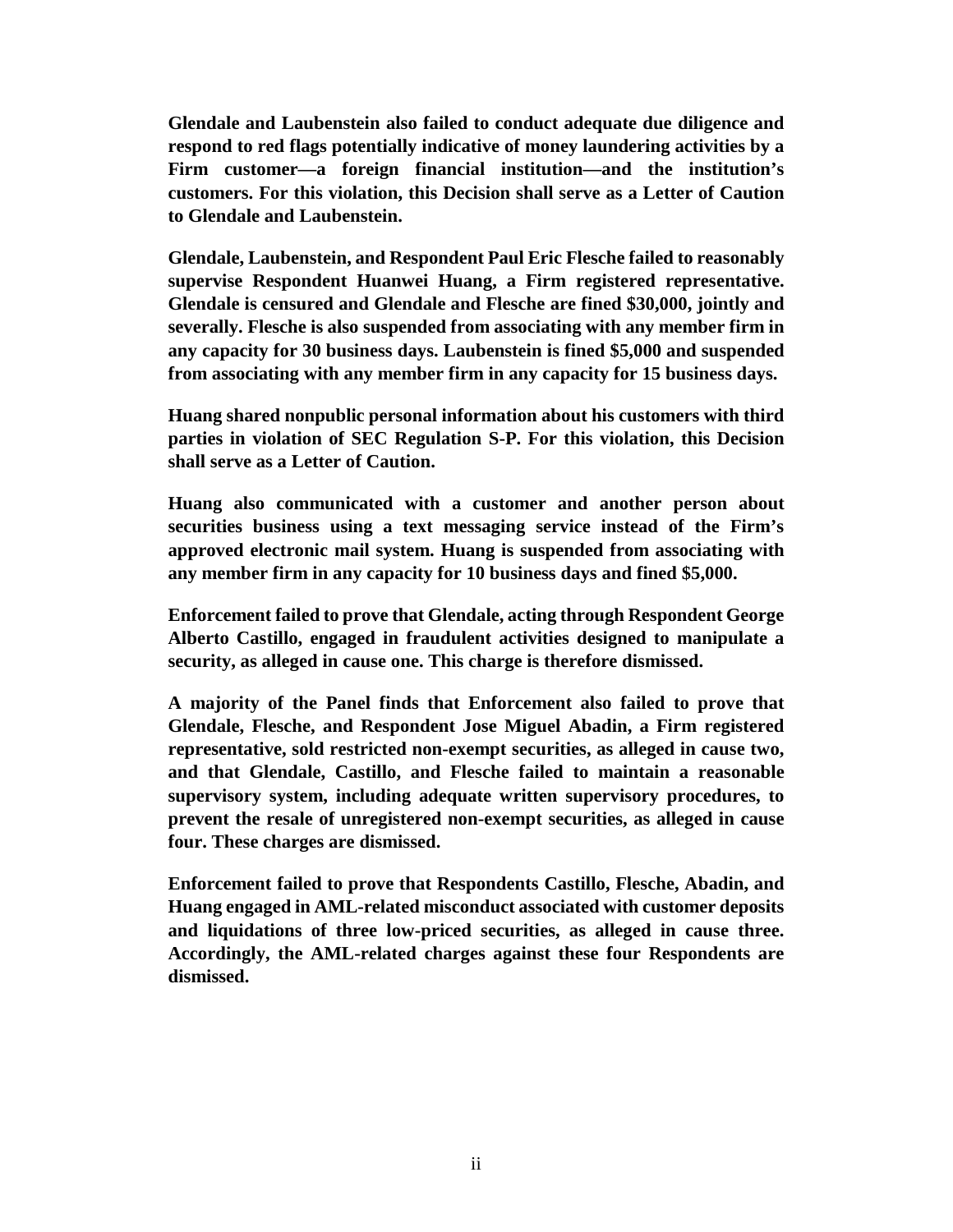## *Appearances*

For the Complainant: John R. Baraniak, Jr., Esq., and Melissa Turitz, Esq., Department of Enforcement, Financial Industry Regulatory Authority.

For Respondents Glendale Securities, Inc., Albert Raymond Laubenstein, and Jose Miguel Abadin: Jeffrey S. Kob, Esq., Evans & Kob, P.C.

For Respondents George Alberto Castillo and Paul Eric Flesche: Arash Shirdel, Esq., Pacific Premier Law Group.

For Respondent Huanwei Huang: William W. Uchimoto, Esq.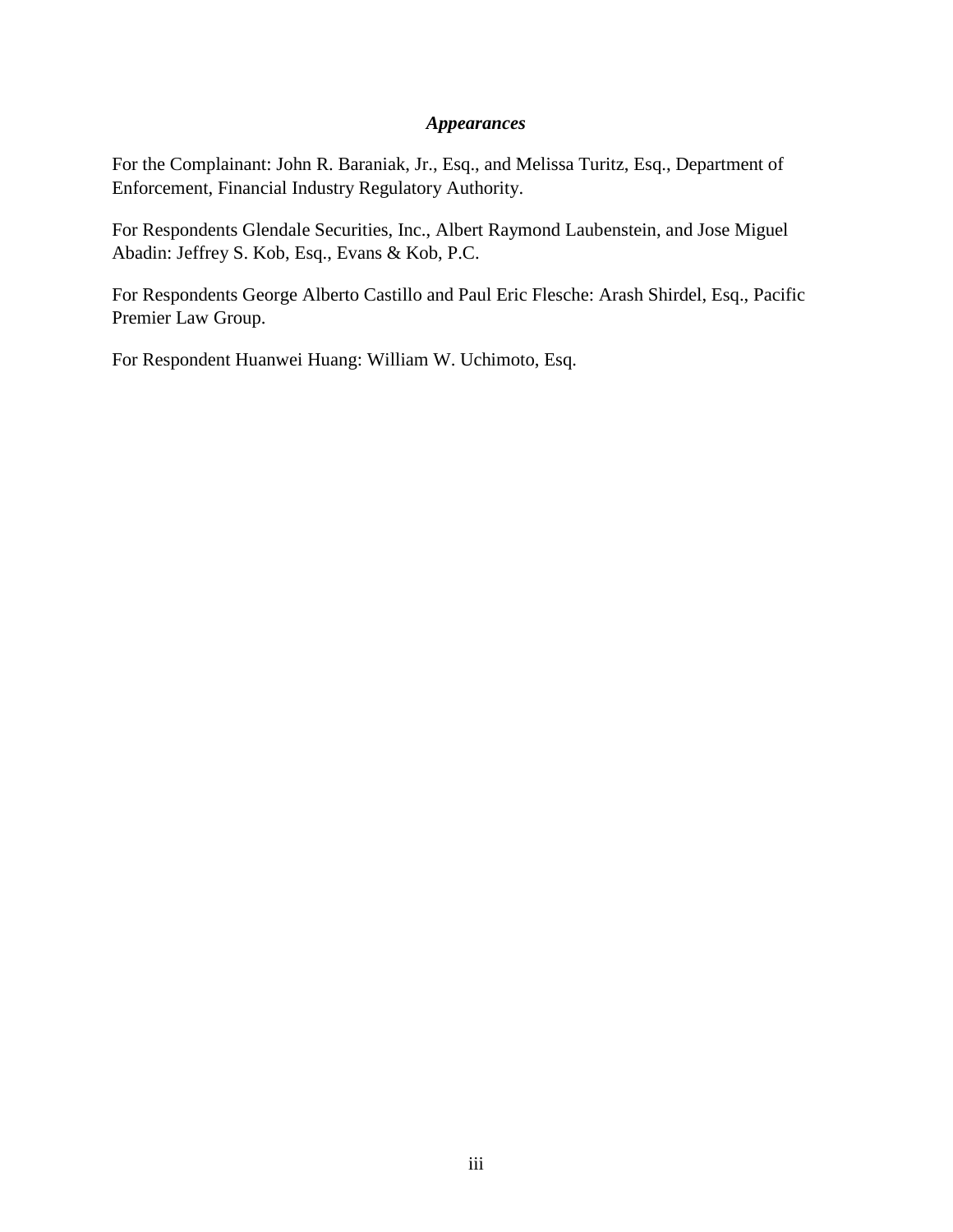# **CONTENTS**

| I. |           |                  |                                                                          |  |  |  |  |  |
|----|-----------|------------------|--------------------------------------------------------------------------|--|--|--|--|--|
|    | А.        |                  |                                                                          |  |  |  |  |  |
|    | <b>B.</b> |                  |                                                                          |  |  |  |  |  |
| Π. |           |                  |                                                                          |  |  |  |  |  |
|    | A.        |                  |                                                                          |  |  |  |  |  |
|    |           | 1.               |                                                                          |  |  |  |  |  |
|    |           | 2.               |                                                                          |  |  |  |  |  |
|    |           | 3.               |                                                                          |  |  |  |  |  |
|    |           | $\overline{4}$ . |                                                                          |  |  |  |  |  |
|    |           | 5.               |                                                                          |  |  |  |  |  |
|    |           | 6.               |                                                                          |  |  |  |  |  |
|    | <b>B.</b> |                  |                                                                          |  |  |  |  |  |
|    |           | 1.               |                                                                          |  |  |  |  |  |
|    |           | 2.               |                                                                          |  |  |  |  |  |
|    |           | 3.               | Glendale's Procedures for Accepting Securities for Deposit and Approving |  |  |  |  |  |
|    |           | 4.               |                                                                          |  |  |  |  |  |
|    |           | 5.               |                                                                          |  |  |  |  |  |
|    |           | 6.               | Three Corporate Customers Deposit and Sell NUGN Shares  21               |  |  |  |  |  |
|    |           | 7.               | NUGN Deposits and Sales by Three Corporate Customers Did Not Raise Red   |  |  |  |  |  |
|    |           | 8.               |                                                                          |  |  |  |  |  |
|    |           | 9.               |                                                                          |  |  |  |  |  |
|    | C.        |                  |                                                                          |  |  |  |  |  |
|    |           | 1.               |                                                                          |  |  |  |  |  |
|    |           | 2.               |                                                                          |  |  |  |  |  |
|    |           | 3.               |                                                                          |  |  |  |  |  |
|    |           | 4.               | ECM Liquidates BRKO Shares (February and March 2016)  42                 |  |  |  |  |  |
|    |           | 5.               | BRKO Promotional Campaign Coincides with ECM's Sales of BRKO             |  |  |  |  |  |
|    |           | 6.               | Glendale Sends ECM a Questionnaire about BRKO Promotional Activity  45   |  |  |  |  |  |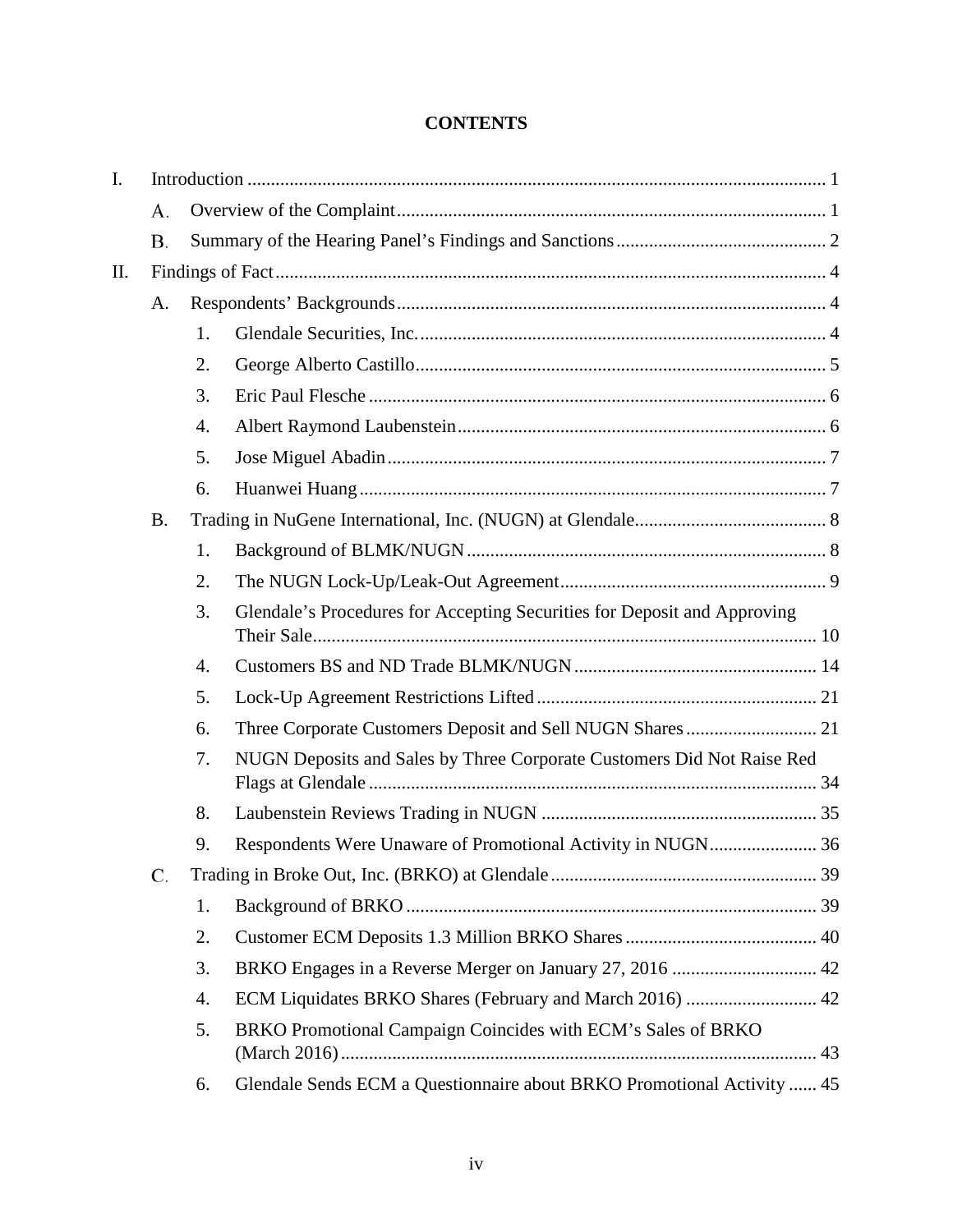|    |    | 7. |                                                                            |  |
|----|----|----|----------------------------------------------------------------------------|--|
|    | D. |    |                                                                            |  |
|    |    | 1. |                                                                            |  |
|    |    | 2. |                                                                            |  |
|    |    | 3. |                                                                            |  |
|    |    | 4. |                                                                            |  |
|    |    | 5. | Huang Used Text Messages to Communicate with KTO and KSC in                |  |
|    |    | 1. | Huang Shares Personal Information about VXEL Customers with Third          |  |
|    | Е. |    |                                                                            |  |
| Ш. |    |    |                                                                            |  |
|    | А. |    | Enforcement Failed to Prove that Glendale and Castillo Manipulated NUGN    |  |
|    |    |    |                                                                            |  |
|    |    | 1. |                                                                            |  |
|    |    | 2. |                                                                            |  |
|    |    | 3. |                                                                            |  |
|    | Β. |    | Enforcement Failed to Prove that Glendale, Flesche, and Abadin Distributed |  |
|    |    | 1. |                                                                            |  |
|    |    | 2. |                                                                            |  |
|    |    | 3. |                                                                            |  |
|    |    | 4. |                                                                            |  |
|    | C. |    | Glendale and Laubenstein Failed to Ensure the Firm Had a Reasonable AML    |  |
|    |    | 1. |                                                                            |  |
|    |    | 2. |                                                                            |  |
|    |    | 3. |                                                                            |  |
|    | D. |    |                                                                            |  |
|    |    | 1. |                                                                            |  |
|    |    | 2. | Glendale's Supervisory System in Connection with the Sale of Unregistered  |  |
|    |    | 3. | Glendale, Flesche, and Laubenstein Failed to Reasonably Supervise Huang    |  |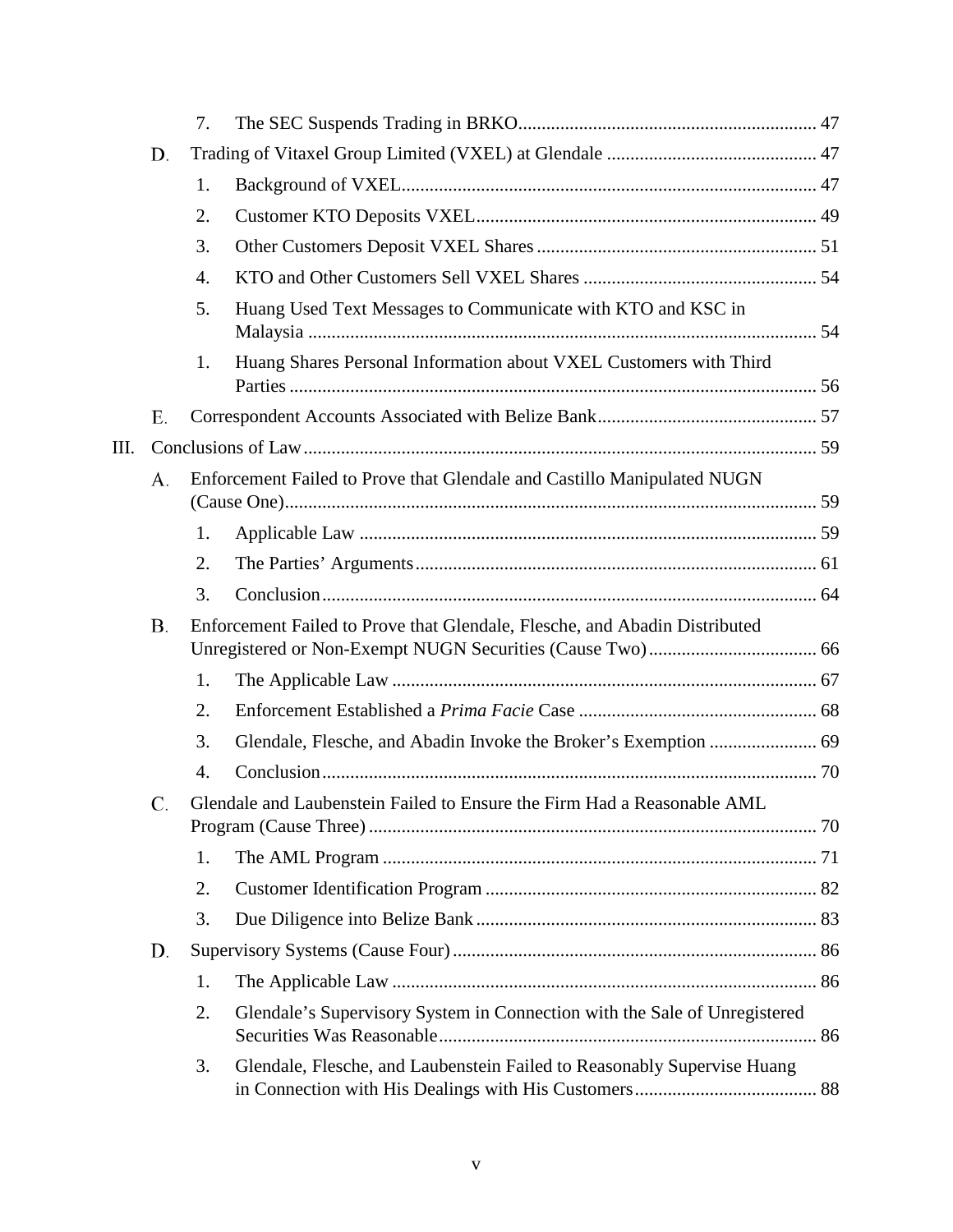|     | Е. |                                                                           |                                                                     |  |  |  |  |  |
|-----|----|---------------------------------------------------------------------------|---------------------------------------------------------------------|--|--|--|--|--|
|     | F. |                                                                           |                                                                     |  |  |  |  |  |
| IV. |    |                                                                           |                                                                     |  |  |  |  |  |
|     | А. |                                                                           |                                                                     |  |  |  |  |  |
|     |    | $1_{-}$                                                                   | Misconduct Associated with Customer Liquidations of NUGN, BRKO, and |  |  |  |  |  |
|     |    |                                                                           |                                                                     |  |  |  |  |  |
|     |    | 2.                                                                        |                                                                     |  |  |  |  |  |
|     | В. | Supervision of Huang (Cause Four) (Glendale, Flesche, and Laubenstein) 94 |                                                                     |  |  |  |  |  |
|     | C. |                                                                           |                                                                     |  |  |  |  |  |
|     | D. |                                                                           |                                                                     |  |  |  |  |  |
| V.  |    |                                                                           |                                                                     |  |  |  |  |  |
|     |    |                                                                           |                                                                     |  |  |  |  |  |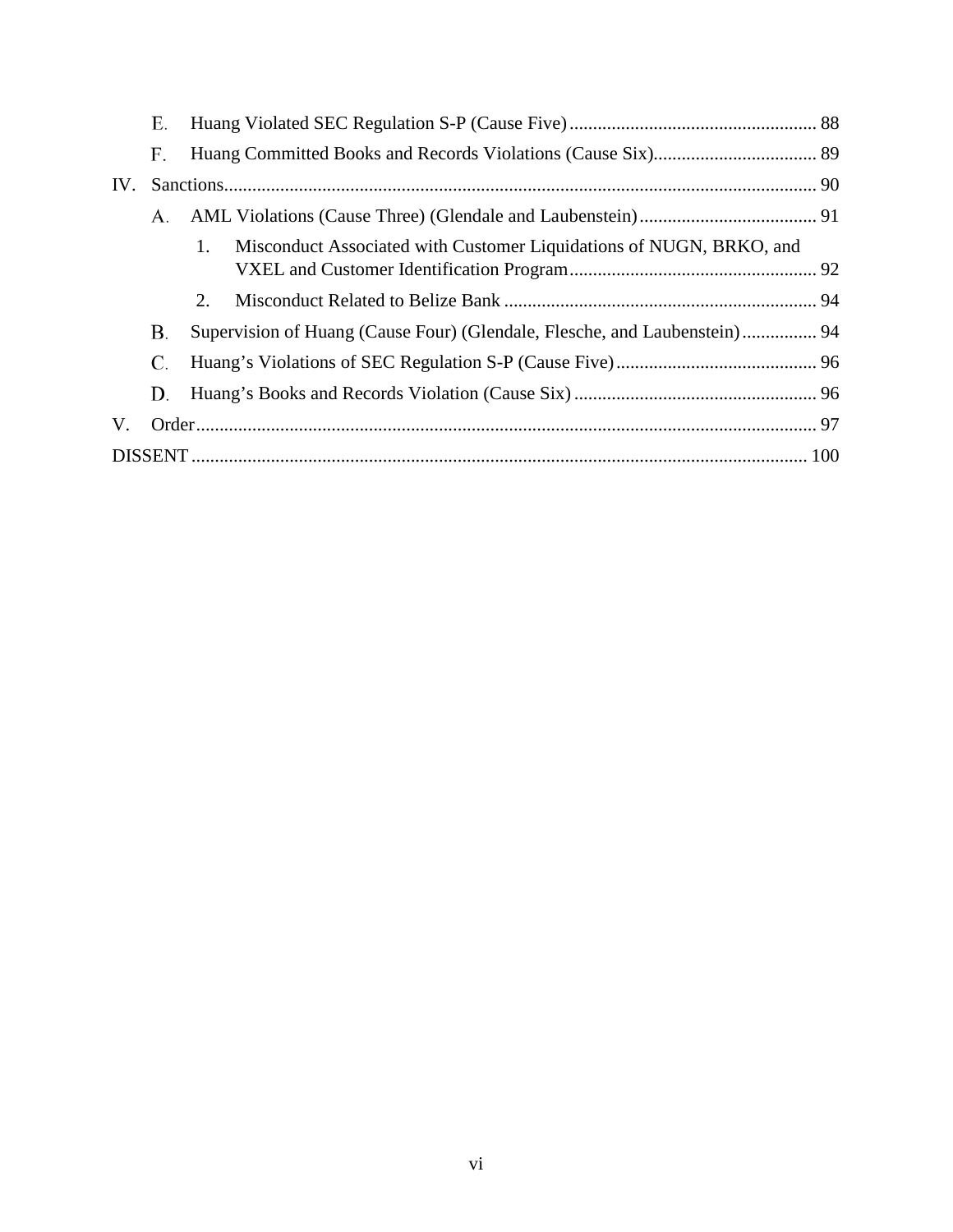## **DECISION**

## <span id="page-6-1"></span><span id="page-6-0"></span>**I. Introduction**

#### A. **Overview of the Complaint**

FINRA's Department of Enforcement filed a six-cause Complaint against Respondents. Cause one charges Glendale Securities, Inc. ("Glendale" or the "Firm"), acting through its President and head trader George Alberto Castillo ("Castillo"), with manipulating the price of NuGene International, Inc. ("NUGN"), to benefit two Firm customers who owned the stock. For this, Glendale and Castillo are charged with violating Section 10(b) of the Securities Exchange Act of 1934 ("Exchange Act"), Exchange Act Rule 10b-5 thereunder, and FINRA Rules 2020 and 2010.

Cause two charges Glendale, Paul Eric Flesche ("Flesche"), the Firm's Chief Compliance Officer ("CCO"), and Jose Miguel Abadin ("Abadin"), a registered representative and trader, with reselling unregistered or non-exempt shares of NUGN on behalf of two customers, in violation of Section 5 of the Securities Act of 1933 ("Securities Act"), which is a violation of FINRA Rule 2010. The Complaint alleges that a portion of the NUGN shares the two customers sold were bought from affiliates of the issuer and accordingly could not be re-sold within six months of acquiring them pursuant to the Securities Act and SEC Rule 144.

Cause three charges each of the Respondents with committing anti-money laundering ("AML") violations of FINRA Rules 3310 and 2010 relating to customer deposits and liquidations of shares of NUGN and two other securities in 2015 and 2016: Broke Out, Inc. ("BRKO") and Vitaxel Group Limited ("VXEL"). It charges Respondents with failing to establish a reasonable AML system to detect and report suspicious activities associated with Firm customers' sales of NUGN, BRKO, and VXEL. Cause three also charges the Firm, Flesche, Laubenstein, and Huang with failing to comply with their obligations under the customer identification program ("CIP") in connection with customers who deposited VXEL shares. Cause three further charges the Firm and Albert Raymond Laubenstein ("Laubenstein"), the Firm's AML Compliance Officer ("AMLCO"), with AML violations for failing to establish and maintain an adequate due diligence program for customer correspondent accounts introduced to the Firm from 2007 to approximately 2011 by a bank based in Belize ("Belize Bank"). Belize Bank did not disclose the identities of approximately 18 customers who opened accounts at Glendale through the bank.

Cause four charges the Firm, Castillo, Flesche, and Laubenstein with supervisory failures in two distinct areas. It charges that Glendale, Castillo, and Flesche failed to establish and maintain a supervisory system, including written supervisory procedures ("WSPs"), reasonably designed to ensure the Firm's compliance with Section 5 of the Securities Act for sales of unregistered, non-exempt securities. Cause four further charges the Firm, Flesche, and Laubenstein with failing to reasonably supervise Respondent Huanwei Huang's ("Huang")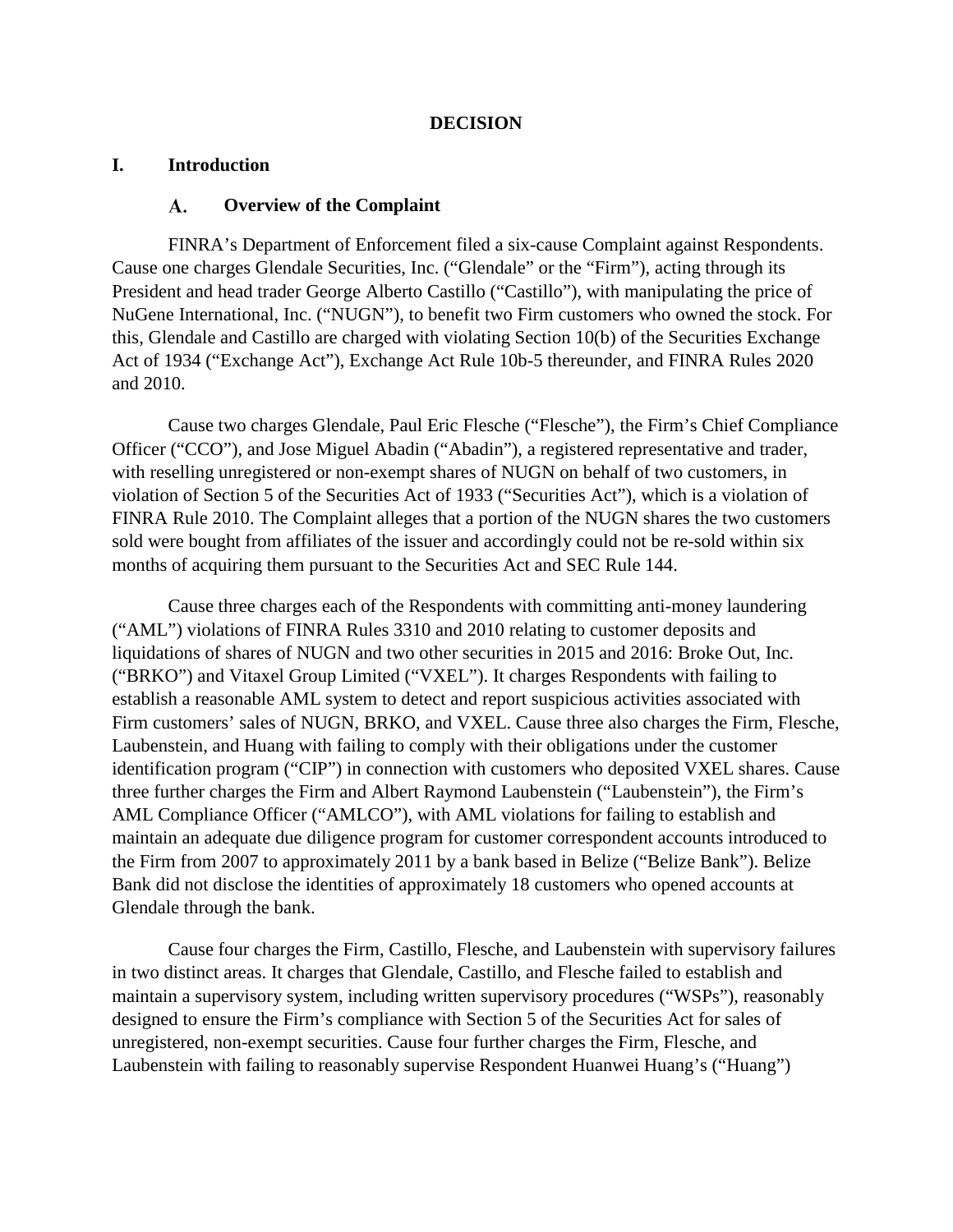activities, specifically with respect to his Asian customers who deposited and sold BRKO and VXEL shares.

Causes five and six contain allegations only against Huang. Cause five charges Huang with improperly providing nonpublic personal information to third parties about his customers who deposited VXEL in their accounts, in violation of Securities and Exchange Commission ("SEC") Regulation S-P, which constitutes a violation of FINRA Rule 2010. Cause six charges Huang with communicating about VXEL with a customer and another person in Asia via a cell phone text messaging service not approved by Glendale, in violation of FINRA Rules 4511 and 2010. The Complaint charges that Huang's use of the unapproved text messaging service prevented Glendale from being able to preserve securities-related communications among its books and records.

Respondents filed  $\text{Answers}^1$  $\text{Answers}^1$  denying the allegations and requesting a hearing. In their Answer, Glendale, Castillo, Flesche, Laubenstein, and Abadin stated that Glendale "occupies a unique niche" in the securities industry because "[f]ew introducing brokers or clearing firms are willing to service the needs of early round investors and founders of microcap companies because of the intense regulatory scrutiny and labor-intensive processes that are required."[2](#page-7-2) Glendale "believes that its experience in this type of trading has gotten the firm to the point where it can conduct this business without rule violations."<sup>[3](#page-7-3)</sup>

#### В. **Summary of the Hearing Panel's Findings and Sanctions**

<span id="page-7-0"></span>After a careful review of the evidence presented at the hearing and the arguments of the parties,<sup>[4](#page-7-4)</sup> the Extended Hearing Panel ("Panel") concludes that Enforcement failed to prove that Glendale and Castillo engaged in a fraudulent manipulation of NUGN, as alleged in cause one. Enforcement alleges that Castillo's NUGN market making activities and his transactions in NUGN on behalf of two customers were calculated to increase the stock's share price so that two other customers would be released from the terms of a lock-up/leak-out agreement ("Lock-Up Agreement"). Specifically, the Panel finds that Enforcement failed to prove that Castillo acted

<span id="page-7-1"></span><sup>&</sup>lt;sup>1</sup> Respondents Glendale, Castillo, Flesche, Laubenstein, and Abadin together filed a single Answer and an Amended Answer ("Amended Ans."). Respondent Huang separately filed his own Answer ("Huang Ans.").

<span id="page-7-2"></span><sup>2</sup> Amended Ans. at 2 (Summary).

<span id="page-7-3"></span><sup>3</sup> Amended Ans. at 2 (Summary).

<span id="page-7-4"></span><sup>4</sup> This action arose from a 2015 cycle examination of FINRA member firm Wilson-Davis & Co., Inc. ("Wilson-Davis"), whose customers traded some of the same securities that Glendale's customers traded and are the subject of this Complaint. The investigation into Glendale led to an on-site examination of Huang's New York City branch office in March 2015. Hearing Transcript ("Tr.") 1086-96, 1242, 1981-82. The hearing in this matter was held from July 25 to August 8, 2018, in Los Angeles, California. Enforcement called each of the individual Respondents and two FINRA examiners to testify. Respondents called Castillo, Flesche, and a customer of Huang's who had introduced other customers to Huang and the Firm in connection with deposits of VXEL shares. The parties filed pre-hearing briefs, post-hearing briefs, and post-hearing reply briefs.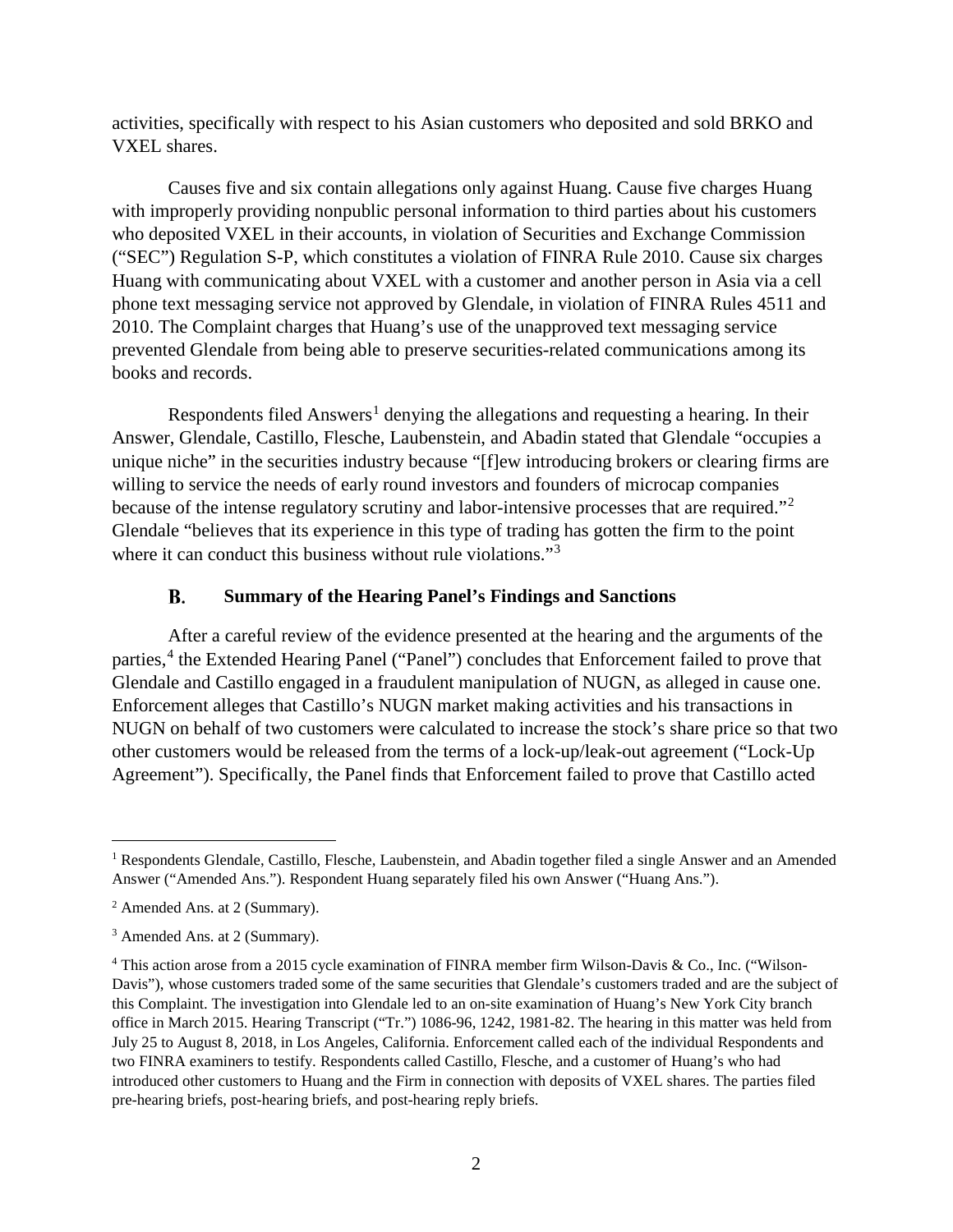with scienter when he entered quotations and engaged in market making in NUGN and executed trades on behalf of two customers. The Panel accordingly dismisses this cause of action.

A majority of the Panel finds that Enforcement failed to prove the allegations in cause two that Glendale, Flesche, and Abadin violated Section 5 of the Securities Act by participating in the unlawful distribution of unregistered or non-exempt shares of NUGN. The shares were sold by two Firm customers who had recently acquired their shares from persons the Complaint alleges were affiliates of the issuer.<sup>[5](#page-8-0)</sup> A majority of the Panel finds that Glendale, Flesche, and Abadin performed adequate due diligence and engaged in a reasonable inquiry into whether the customers had acquired their shares of NUGN from affiliates of the issuer. Accordingly, cause two is dismissed.

With respect to cause three, alleging that all Respondents committed AML violations relating to customer deposits and sales of NUGN, BRKO, and VXEL, the Panel finds that the Firm, acting through Laubenstein, failed to establish a reasonable system to detect and report suspicious activities. The Panel also finds that, as alleged in cause three, Glendale and Laubenstein failed to comply with their AML-related obligations associated with verifying the identifications of Asia-based customers who deposited VXEL shares. The Panel censures Glendale and fines it \$125,000 for the AML violations of FINRA Rules 3310 and 2010. The Panel suspends Laubenstein for 18 months years from associating with any member firm in any capacity and fine him \$20,000. The Panel dismisses the AML-related charges contained in cause three against the other four individual Respondents—Castillo, Flesche, Abadin, and Huang because Enforcement failed to meet its burden of proof that their conduct violated FINRA's AML rules.

The Panel also finds that, as alleged in cause three, Glendale and Laubenstein failed to establish an adequate due diligence program to monitor the activities of certain customer accounts introduced to the Firm by Belize Bank. Given the totality of the circumstances particularly the limited number of customer accounts in question and the absence of evidence of potentially suspicious financial transactions or securities-related activity in the accounts—the Panel finds it appropriate for this Decision to serve as a Letter of Caution to Glendale and Laubenstein concerning the allegations in cause three about Belize Bank's introduction of customer accounts.

A majority of the Panel also finds that Enforcement did not prove that Glendale, Castillo, and Flesche failed to establish and maintain a supervisory system and WSPs reasonably designed

<span id="page-8-0"></span><sup>&</sup>lt;sup>5</sup> The Hearing Officer dissents from the majority's findings as to cause two and finds that the three Respondents violated Section 5 of the Securities Act.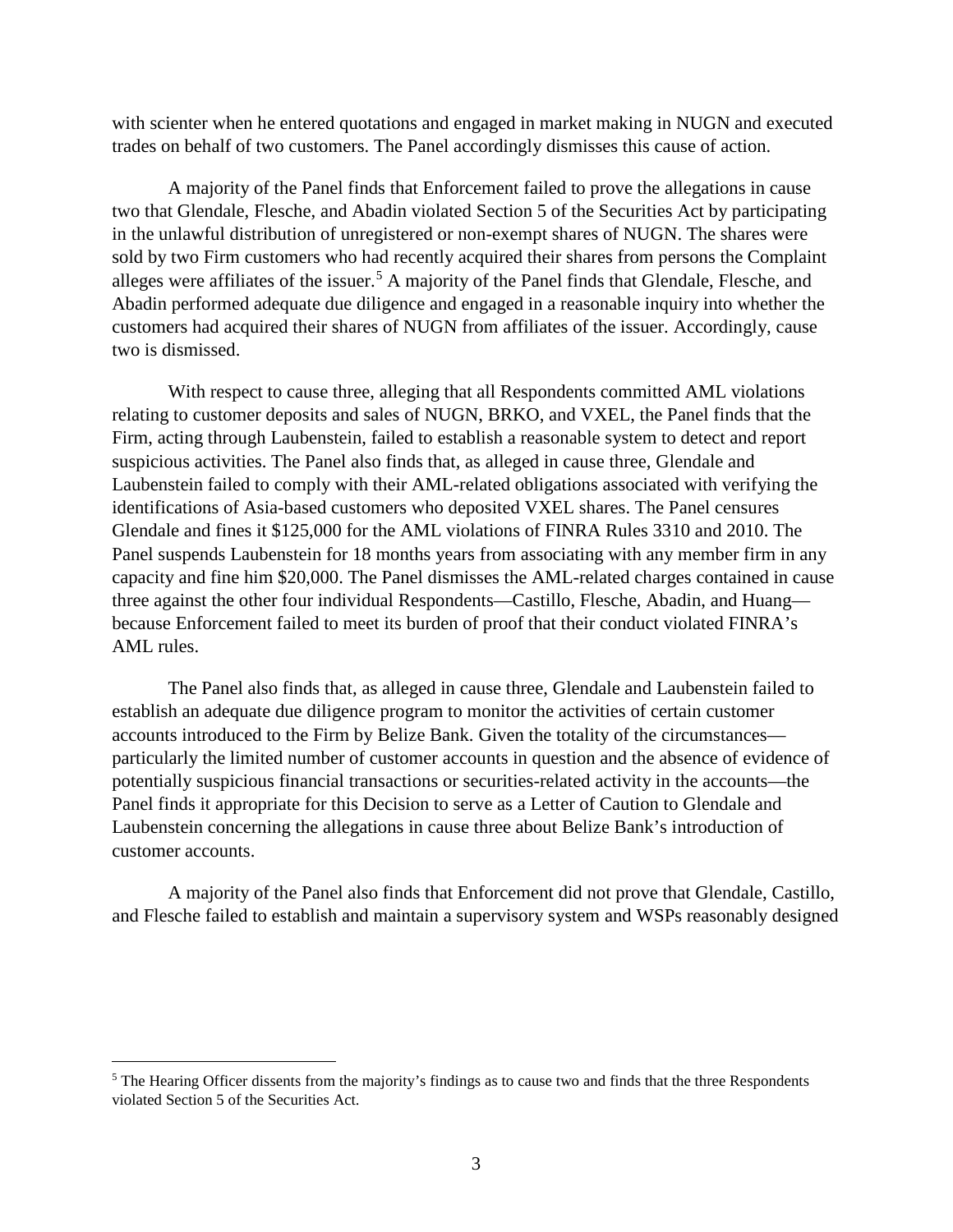to achieve compliance with Section 5 of the Securities Act, as alleged in cause four.<sup>[6](#page-9-3)</sup> Accordingly, this portion of cause four is dismissed.

The Panel finds that, as also alleged in cause four, Glendale, Flesche, and Laubenstein failed to reasonably supervise Huang and his dealings with his customers, including communications with the customers. For this violation, Glendale is censured. It is also fined \$30,000 jointly and severally with Flesche. Flesche is also suspended from associating with any member firm in any capacity for 30 business days. Laubenstein is fined \$5,000 and suspended from associating with any member firm in any capacity for 15 business days.

The Panel determines that, as alleged in cause five, Huang improperly shared personal information belonging to his customers who resided in Asia with third parties without first obtaining the customers' consent, in violation of SEC Regulation S-P, which constitutes a violation of FINRA Rule 2010. Huang provided customer transaction information concerning VXEL and financial information to third parties. After considering all the circumstances, including the nature of the customer information provided and the limited number of violations, the Panel determines that it is appropriate for this Decision to serve as a Letter of Caution to Huang.

Last, the Panel finds that, as alleged in cause six, for about a month, Huang used a text messaging cell phone application popular in Asia to communicate with two persons about securities-related matters, instead of using the Firm's approved email system, in violation of FINRA Rules 4511 and 2010. The two persons acted as representatives of customers they introduced to Glendale and Huang to deposit and sell VXEL shares. One of the two persons was also a customer who deposited VXEL in his Glendale account and sold shares through Huang. For this misconduct, the Panel suspends Huang from associating with any member firm in all capacities for 10 business days and fines him \$5,000.

## <span id="page-9-1"></span><span id="page-9-0"></span>**II. Findings of Fact**

# **A. Respondents' Backgrounds**

# **1. Glendale Securities, Inc.**

<span id="page-9-2"></span>Glendale has been a FINRA member firm since 2003.<sup>[7](#page-9-4)</sup> It is based in Sherman Oaks, California. During the relevant period, from 2014 to 2016, it employed five registered persons and four back office employees in two branch offices: one in Sherman Oaks and the other in

<span id="page-9-3"></span><sup>&</sup>lt;sup>6</sup> The Hearing Officer dissents from the majority's findings that Glendale, Castillo, and Flesche engaged in reasonable supervision in connection with ensuring that the Firm does not participate in the unlawful resale of restricted, non-exempt securities.

<span id="page-9-4"></span><sup>7</sup> FINRA has jurisdiction over Glendale pursuant to Article IV of FINRA's By-Laws because it is a current FINRA member and the Complaint charges the Firm with securities-related misconduct committed during its period of membership.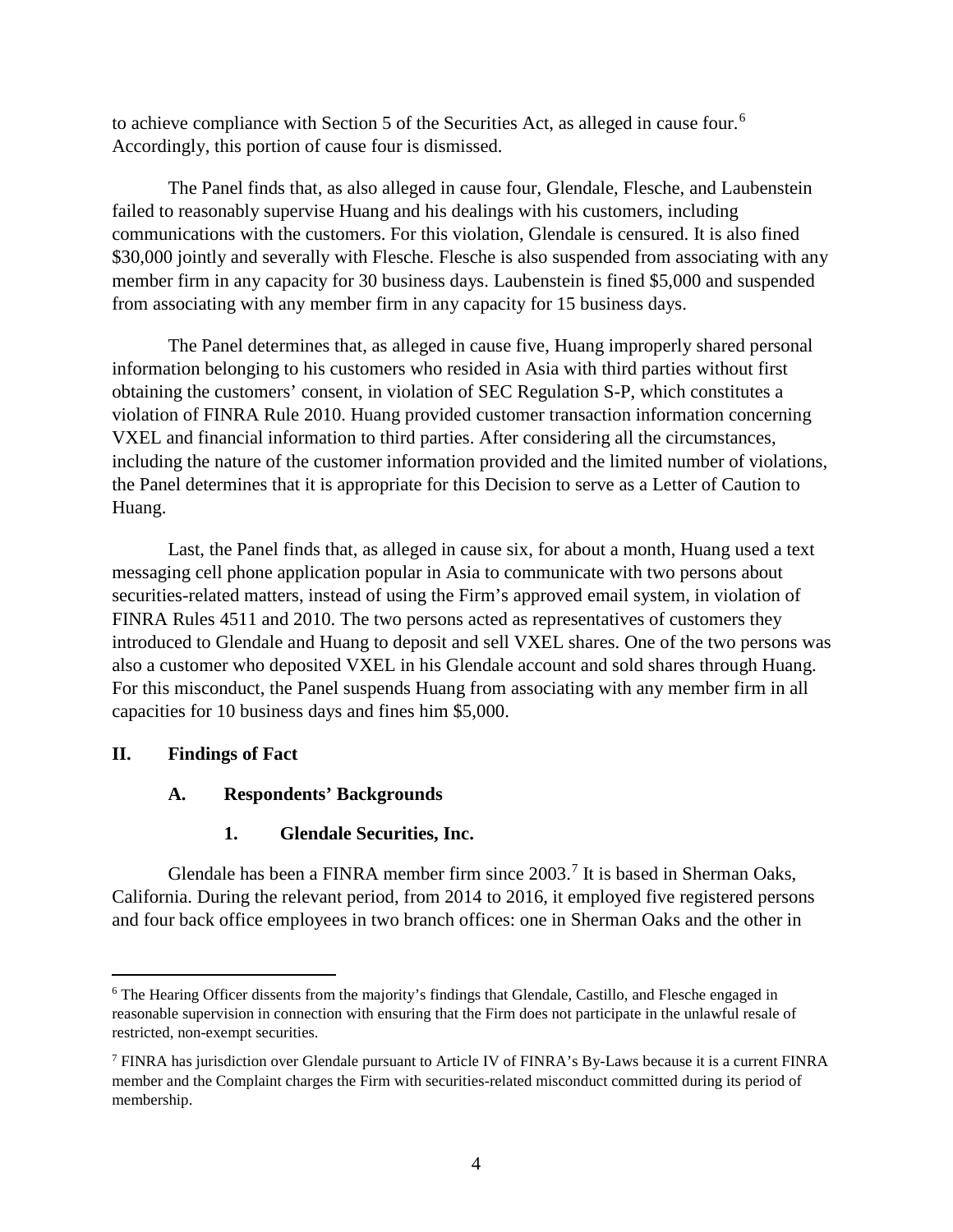New York City.<sup>[8](#page-10-1)</sup> During the same period, Glendale earned most of its revenue from liquidating microcap securities and penny stocks that its customers deposited and making markets in those securities.<sup>[9](#page-10-2)</sup> The Firm also received referrals asking that it file applications with FINRA to initiate quotations on behalf of issuers.<sup>[10](#page-10-3)</sup> At any given time, Glendale would be engaged in liquidating the securities of about five issuers, while conducting reviews of customers' deposits of the securities of five to ten other issuers. Typically, two or three Glendale customers would be engaged in the liquidation of the securities of the same issuer.<sup>[11](#page-10-4)</sup>

Because of its business model, the Firm and its registered representatives do not make recommendations to customers to purchase or sell securities.<sup>[12](#page-10-5)</sup> In 2014, Glendale had approximately 2,000 accounts (only a few hundred of which were active, according to Castillo). Castillo was the broker of record for about 70 percent of the customer accounts at the Firm. Abadin and Huang were the registered representatives for the remaining accounts.<sup>13</sup>

In a 2010 Letter of Acceptance, Waiver and Consent ("AWC"), Glendale agreed to FINRA's findings that it violated AML rules by failing to identify and analyze numerous securities transactions by Firm customers to determine whether they were suspicious and should be reported. According to the AWC, from 2007 to 2009, the Firm permitted 51 foreign corporate accounts, all of which were controlled by the same person, to deposit and liquidate 279 million shares of low-priced securities. The Firm also failed to have in place an adequate supervisory system and procedures reasonably designed to prevent the distribution of unregistered securities.<sup>[14](#page-10-7)</sup>

## **2. George Alberto Castillo**

<span id="page-10-0"></span>Castillo entered the securities industry in 1993. He has been associated with Glendale since 2005, when he and Flesche purchased ownership interests in the Firm. Castillo owns about 22 percent of Glendale. He is the Firm's President and head trader. He described his duties as being responsible for overseeing Glendale's day-to-day business and operations. According to the Firm's WSPs, he is responsible for approving new accounts and reviewing retail customer

<span id="page-10-5"></span><sup>12</sup> Tr. 131-32, 2348, 2364.

<span id="page-10-1"></span> <sup>8</sup> Complaint ("Compl.) ¶ 8 Amended Ans. ¶ 8; Tr. 636-39. The firm has three traders, but only Castillo and Abadin engaged in market making. Tr. 639-40.

<span id="page-10-2"></span><sup>9</sup> Compl. ¶¶ 2, 8; Amended Ans. ¶¶ 2, 8. Castillo estimated that over 75 percent of Glendale's business was from trading penny stocks and about half of the Firm's trading involved market making activity. Castillo also estimated that at one time Glendale made markets in about 250 securities, but at the time of the hearing, the number was down to 80 securities. Tr. 637-38, 2374.

<span id="page-10-3"></span> $10$  Tr. 2372-73.

<span id="page-10-4"></span> $11$  Tr. 2391-92.

<span id="page-10-6"></span><sup>13</sup> Tr. 641-42, 815-16, 2390-91.

<span id="page-10-7"></span><sup>&</sup>lt;sup>14</sup> Complainant's Exhibit ("CX-\_") 3. Under the terms of the AWC, the Firm neither admitted nor denied that it violated FINRA rules or federal securities laws and regulations. Glendale agreed to a censure and a \$45,000 fine.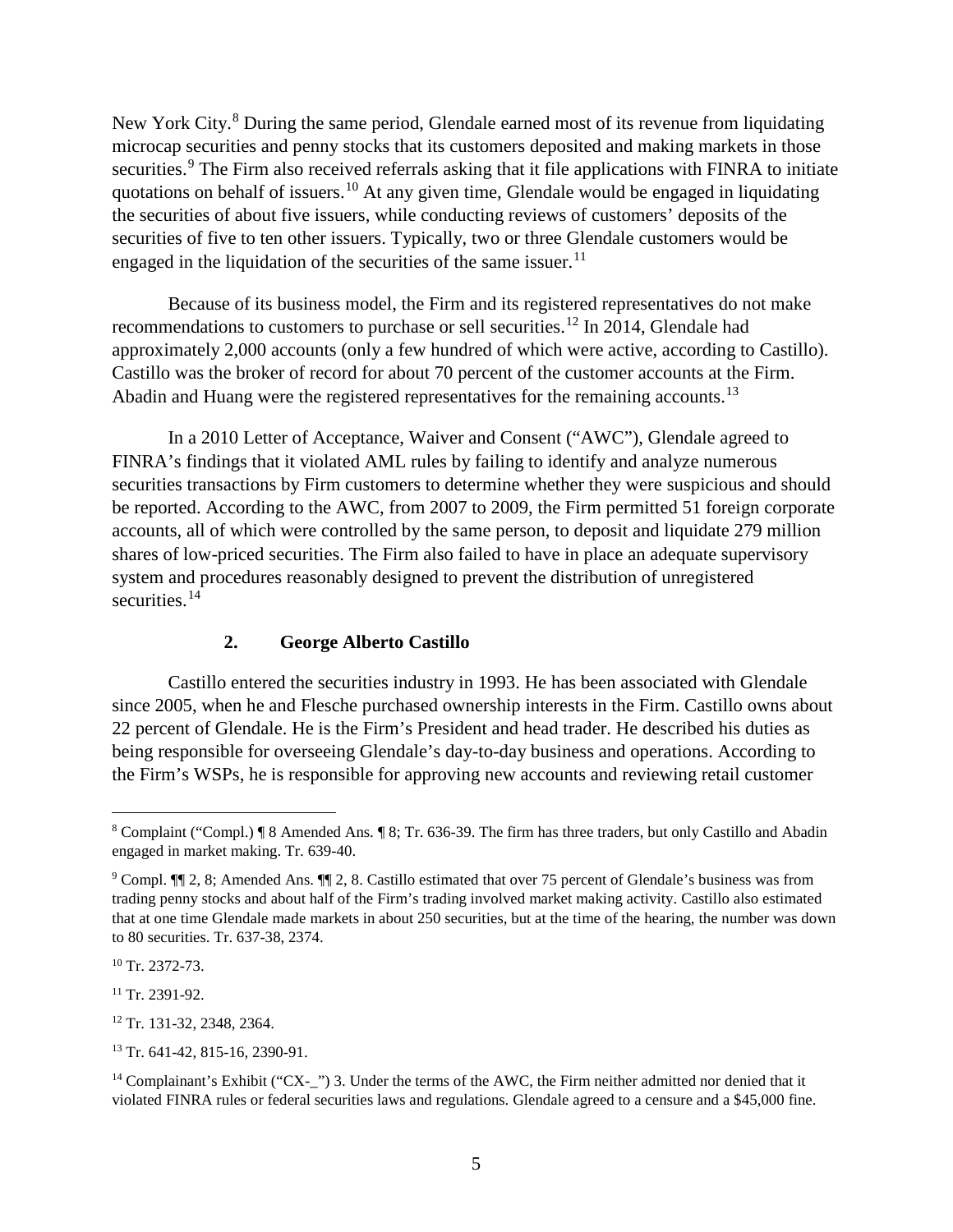securities transactions on a T-plus-1 basis, and is jointly responsible for reviewing activity by accounts the Firm designated as high-risk.<sup>[15](#page-11-2)</sup> Castillo is registered as a general securities representative, general securities principal, equity trader limited representative, and registered options principal.[16](#page-11-3)

#### **3. Eric Paul Flesche**

<span id="page-11-0"></span>Flesche entered the securities industry in 1999 when he associated with a FINRA member firm. He has been registered with Glendale since 2005. He owns approximately 22 percent of Glendale. Flesche is the Firm's CCO and Chief Financial Officer. He is licensed as a general securities representative, general securities principal, financial and operations principal, general securities sales supervisor, municipal securities principal, securities trader representative, and investment banking representative.<sup>[17](#page-11-4)</sup> Flesche supervises everyone at the Firm and is responsible for maintaining the Firm's WSPs.<sup>[18](#page-11-5)</sup> He is also responsible for reviewing customer deposits of microcap securities to determine whether they are eligible for resale.[19](#page-11-6)

## **4. Albert Raymond Laubenstein**

<span id="page-11-1"></span>Laubenstein entered the securities industry in 1974 when he first associated with a FINRA member firm. He was registered with Glendale as a general securities representative, general securities principal, investment banking representative, municipal securities representative, registered options principal, and equity trader limited representative.<sup>[20](#page-11-7)</sup> Laubenstein was associated with Glendale from February 2010 until December 2016, when he retired from the securities industry. On December 27, 2016, Glendale filed a Uniform Termination Notice for Securities Industry Registration (Form U5) terminating Laubenstein's registration with the Firm. $21$ 

Glendale hired Laubenstein in 2010 as part of the Firm's plan of corrective action when it consented to FINRA's findings in the AWC that it had committed AML-related violations with respect to its customers' liquidation of low-priced, speculative stocks.<sup>[22](#page-11-9)</sup> Laubenstein was

<span id="page-11-9"></span><sup>22</sup> Tr. 901, 1763-64; CX-3, at 8-9.

<span id="page-11-2"></span> <sup>15</sup> Compl. ¶ 10; Amended Ans. ¶ 10; Tr. 77, 139; CX-4, at 8; CX-9, at 26, 133, 170, 395-96.

<span id="page-11-3"></span><sup>16</sup> Compl. ¶ 10; Amended Ans. ¶ 10; Tr. 83-85, 109; CX-4, at 5, 8, 11.

<span id="page-11-4"></span><sup>17</sup> Compl. ¶ 11; Amended Ans. ¶ 11; Tr. 109, 826-27, 1063; CX-5, at 5, 13, 18, 21.

<span id="page-11-5"></span><sup>18</sup> Tr. 853-54; CX-9A, at 26.

<span id="page-11-6"></span> $19$  Tr. 842-45.

<span id="page-11-7"></span><sup>&</sup>lt;sup>20</sup> Compl. ¶ 12; Amended Ans. ¶ 12; Tr. 1750; CX-3, at 8; CX-6, at 5, 11, 16-17.

<span id="page-11-8"></span><sup>&</sup>lt;sup>21</sup> Tr. 1923; CX-6, at 5, 18. FINRA has jurisdiction over Laubenstein under Article V, Section 4(a), of FINRA's By-Laws because the Complaint was filed within two years after the effective date of termination of his registration and the Complaint charges him with misconduct committed while he was registered with FINRA.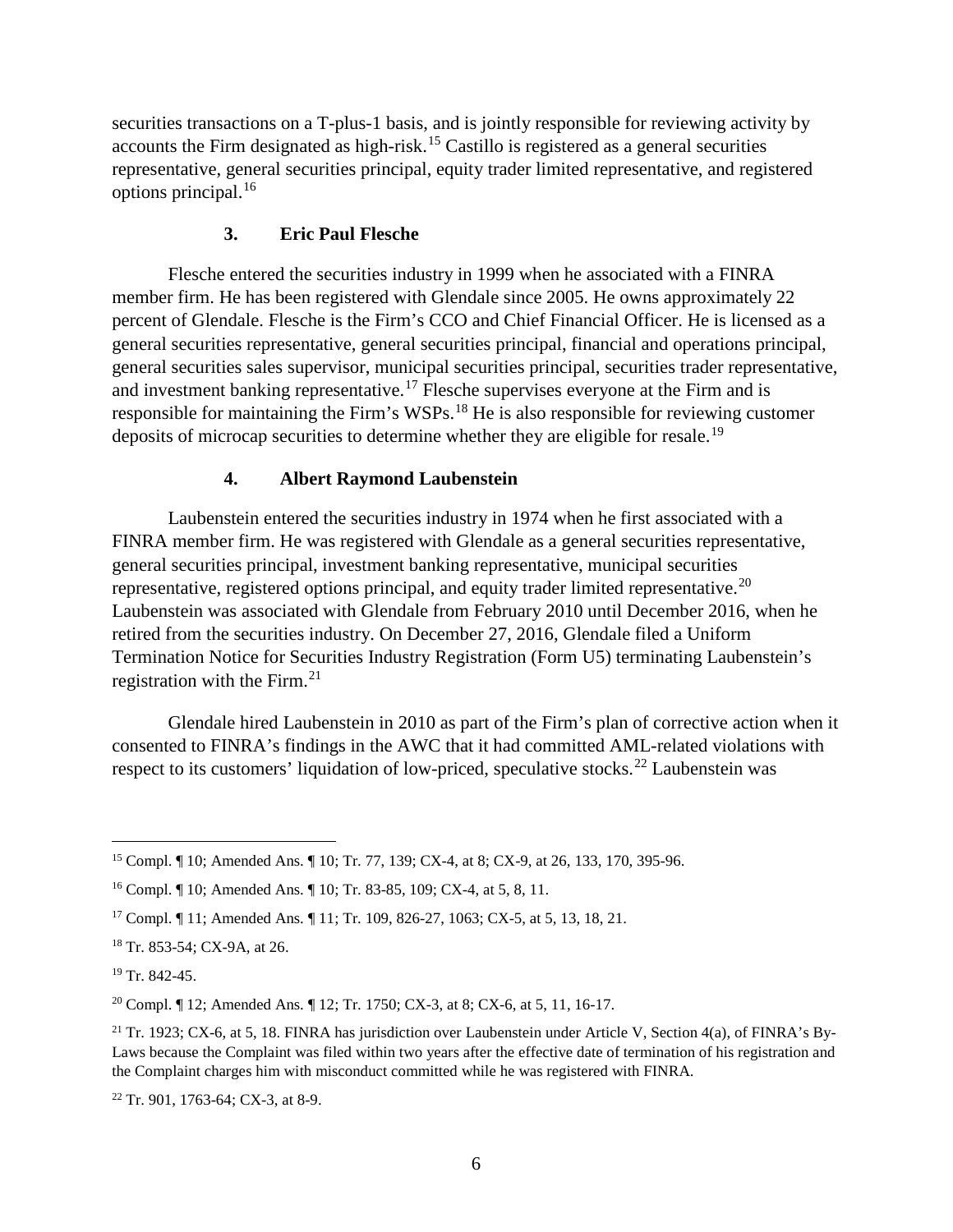Glendale's AMLCO at all times relevant to this action.<sup>[23](#page-12-2)</sup> He had served as the AMLCO of a clearing firm for five years immediately prior to joining Glendale. [24](#page-12-3) Laubenstein was responsible for updating portions of Glendale's WSPs, including its AML-related procedures.<sup>[25](#page-12-4)</sup> Laubenstein also owned a six percent interest in Glendale, which he sold to Castillo when he left the Firm in late 2016. [26](#page-12-5)

## **5. Jose Miguel Abadin**

<span id="page-12-0"></span>Abadin was first associated with a FINRA member firm in 1988 and has been registered with Glendale since 2006. He owns approximately five percent of the Firm. Abadin is a general securities representative, general securities principal, equity trader limited representative, general securities sales supervisor, and registered options principal.<sup>[27](#page-12-6)</sup> Abadin is an independent broker but he also engages in market making, often in securities that his customers trade. During the relevant period, Abadin had about 150 customers at Glendale, most of whom he said were referred to him by existing customers.<sup>[28](#page-12-7)</sup> As his compensation during the relevant period, Abadin received 80 percent of commissions Glendale charged customers.<sup>[29](#page-12-8)</sup>

## **6. Huanwei Huang**

<span id="page-12-1"></span>Huang entered the securities industry in 1999 when he associated with a FINRA member firm. He has been registered with Glendale since 2005 in the Firm's New York City branch office. Huang is registered with Glendale as a general securities representative, general securities principal, registered options principal, and equity trader limited representative.[30](#page-12-9) Huang's customer base includes Asian-Americans residing in New York, in addition to customers residing in Asia. In 2015, he had between 200 and 400 customers. Huang speaks Mandarin, Cantonese, and English.<sup>[31](#page-12-10)</sup>

<span id="page-12-5"></span><sup>26</sup> Tr. 1808, 1874.

<span id="page-12-6"></span><sup>27</sup> Compl. ¶ 13; Amended Ans. ¶ 13; CX-7, at 5, 16-19.

<span id="page-12-7"></span> $28$  Tr. 814-15.

<span id="page-12-8"></span><sup>29</sup> Tr. 2396.

<span id="page-12-9"></span> $30$  Compl.  $\P$  14; Huang Ans.  $\P$  14; CX-8, at 4-5, 7-8, 10. Although he has general securities principal and registered options licenses, Huang did not act as a principal at Glendale. Tr. 1454.

 FINRA has jurisdiction over individual Respondents Castillo, Flesche, Abadin, and Huang pursuant to Article V, Section 4, of FINRA's By-Laws because they are currently associated with a member firm and the Complaint charges them with misconduct committed while they were registered with FINRA and associated with a member firm.

<span id="page-12-10"></span><sup>31</sup> Tr. 601, 1389-93, 1529.

<span id="page-12-2"></span> <sup>23</sup> Compl. ¶ 12; Amended Ans. ¶ 12.

<span id="page-12-3"></span> $^{24}$  Tr. 1754-56; CX-6, at 6-7. Laubenstein obtained an AML certification from the Association of Certified Anti-Money Laundering Specialists sometime between 2010 and 2012. Tr. 1760.

<span id="page-12-4"></span> $25$  Tr. 1765-68.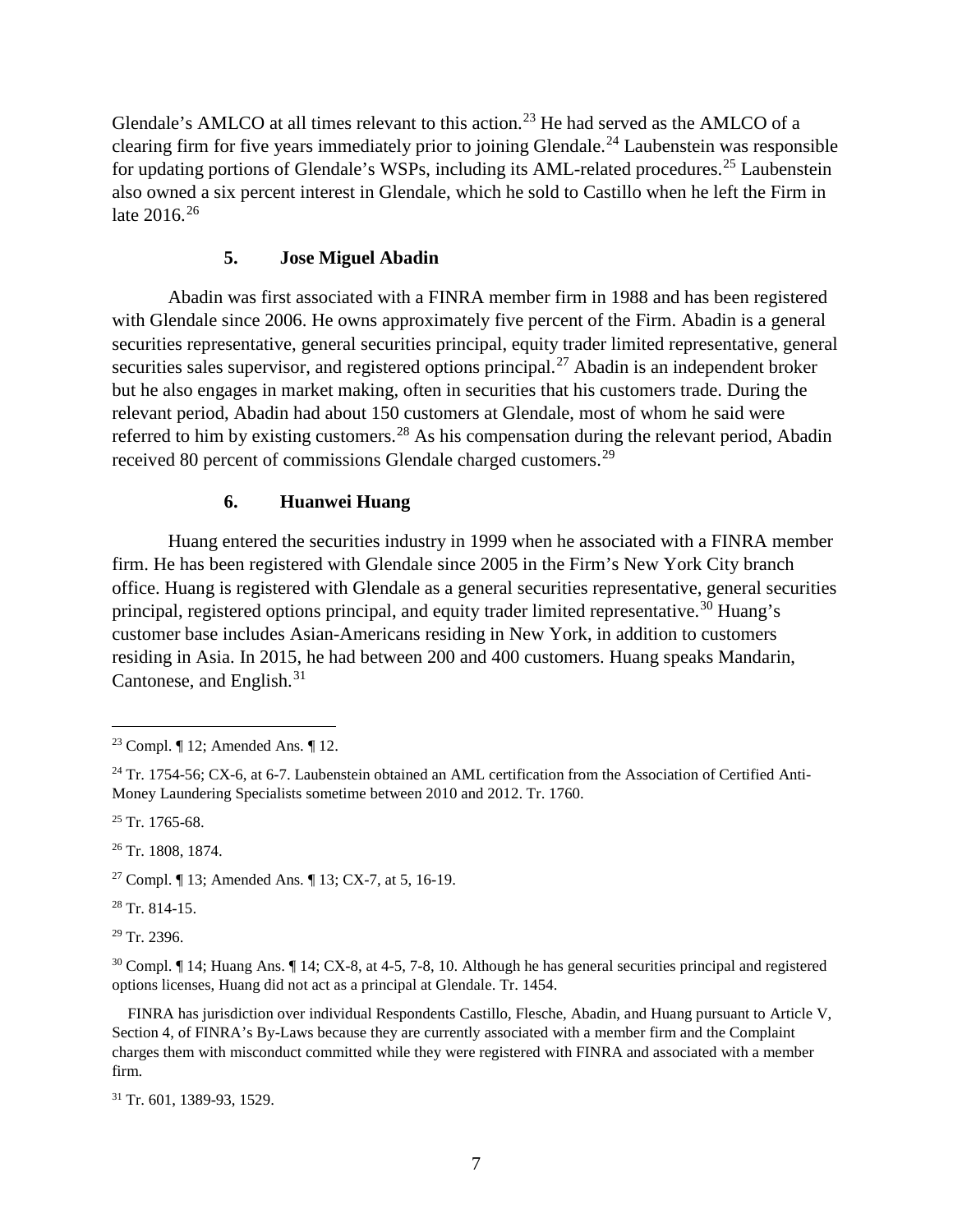Consistent with Glendale's policy, Huang did not solicit customer securities transactions. In connection with Glendale's business of filing Forms 211 for issuers, the Firm would refer Chinese-speaking shareholders who wanted to deposit and sell their shares to Huang.<sup>[32](#page-13-2)</sup> According to Huang, Glendale referred "a lot" of issuers to him.<sup>[33](#page-13-3)</sup> During the relevant period, about two-thirds of Huang's customers deposited and liquidated microcap securities.<sup>[34](#page-13-4)</sup>

## **B. Trading in NuGene International, Inc. (NUGN) at Glendale**

<span id="page-13-0"></span>The first three causes of action contain allegations involving NUGN. Cause one charges that Glendale, acting through Castillo, participated in the manipulation of NUGN's share price to release two customers (RC and JH) from the terms of the Lock-Up Agreement so that they could liquidate the large number of shares they deposited in their accounts. Cause two charges Glendale, Flesche, and Abadin with participating in the unlawful distribution of restricted or non-exempt securities of NUGN by customers RC and JH, in violation of Section 5 of the Securities Act. Cause three charges that Respondents engaged in AML-related misconduct by failing to ensure that potentially suspicious activity associated with trading in NUGN was investigated and reported. (Cause three also charges all Respondents with AML-related misconduct associated with the deposit and sale of securities of BRKO and VXEL by other customers.)

We first address trading in NUGN at Glendale, which occurred during the first half of 2015. Then we discuss the deposit and sales of BRKO and VXEL shares by Huang's customers, which occurred primarily in early 2016.

## **1. Background of BLMK/NUGN**

<span id="page-13-1"></span>NUGN was incorporated in 2006 in California and developed and manufactured skin care and "anti-aging" products. In 2012, NUGN developed a line of products under the NuGene name. In 2013, NUGN had gross revenues of \$214,000. During the nine months ended September 30, 2014 (the most recent period before the merger), NUGN had gross revenues of \$480,000.<sup>[35](#page-13-5)</sup>

NUGN's predecessor, Bling Marketing, Inc. ("BLMK" or "Bling"), was incorporated in October 2013, in Nevada. It was engaged in the marketing and wholesaling of affordable jewelry through jewelry distributors.<sup>[36](#page-13-6)</sup> In May 2014, a broker-dealer other than Glendale filed a Form

<span id="page-13-2"></span> $32$  Tr. 1065-66.

<span id="page-13-3"></span> $33$  Tr. 1715-18.

<span id="page-13-4"></span><sup>34</sup> Tr. 1368-69.

<span id="page-13-5"></span><sup>35</sup> CX-12, at 7-8; Respondents' Exhibit ("RX-\_") 178, at 7-8. Huang did not offer any exhibits into evidence. Respondents Glendale, Castillo, Flesche, Laubenstein, and Abadin submitted their exhibits collectively.

<span id="page-13-6"></span><sup>36</sup> CX-12, at 6; CX-109, at 42.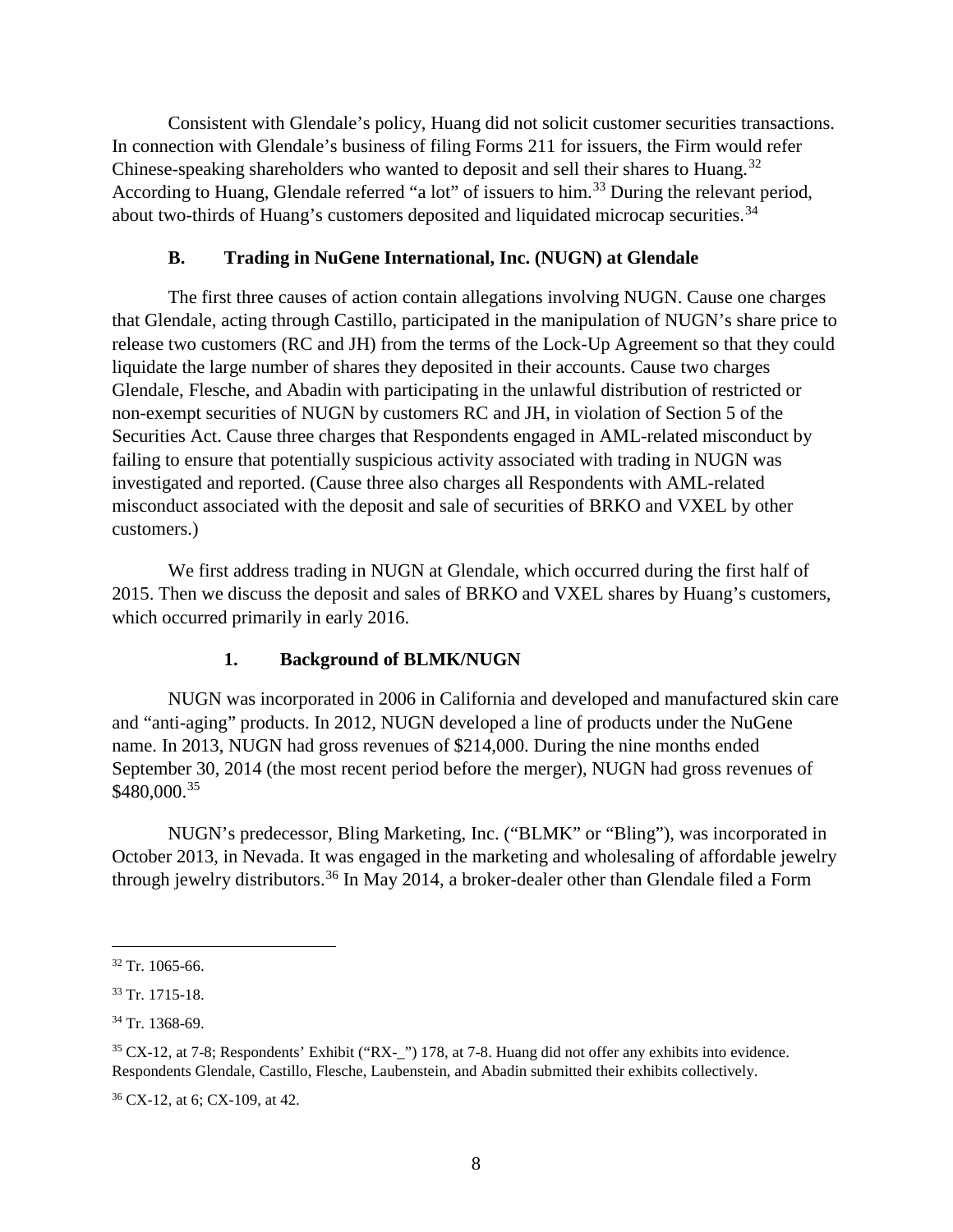211 with FINRA seeking authority to enter quotations in BLMK on the OTC Bulletin Board.<sup>[37](#page-14-1)</sup> At the time, BLMK had nominal revenues. It reported sales of \$22,025 during the three months ending on June 30, 2014.<sup>[38](#page-14-2)</sup> On September 5, 2014, FINRA cleared the application to quote  $BLMK.<sup>39</sup>$  $BLMK.<sup>39</sup>$  $BLMK.<sup>39</sup>$ 

On December 26, 2014, Bling entered into a reverse merger agreement with NUGN, leaving NUGN as the surviving entity. In connection with the reverse merger, Bling's board of directors approved a stock split in the form of a dividend payable to owners of Bling's common stock. Each stockholder of BLMK stock received 15.04 shares of BLMK for each share of stock owned.[40](#page-14-4) 

There had been no trading in BLMK before the merger with NUGN. The new company traded under the ticker symbol BLMK until it adopted its new ticker symbol, NUGN, on February 3, 2015.

## **2. The NUGN Lock-Up/Leak-Out Agreement**

<span id="page-14-0"></span>In connection with the BLMK/NUGN reverse merger, 30 Bling customers sold approximately 11 million shares of BLMK stock through private transactions to 38 individuals. Seven million of those shares were restricted under the terms of the Lock-Up Agreement, leaving approximately 4 million shares not subject to the Lock-Up Agreement. A Form 8-K filed on January 5, 2015, generally described the terms of the Lock-Up Agreement,<sup>[41](#page-14-5)</sup> but the Lock-Up Agreement itself was not publicly available.<sup>[42](#page-14-6)</sup> Those shareholders who were subject to a Lock-Up Agreement were prohibited from selling any shares of NUGN for 75 days after signing the Agreement. After 75 days, the Lock-Up Agreement permitted a shareholder to "leak out" shares

<span id="page-14-2"></span><sup>38</sup> CX-10, at 2.

<span id="page-14-3"></span><sup>39</sup> RX-106.

<span id="page-14-4"></span><sup>40</sup> CX-12, at 3; RX-178, at 3.

<span id="page-14-6"></span><sup>42</sup> Tr. 1256.

<span id="page-14-1"></span><sup>&</sup>lt;sup>37</sup> Tr. 1104; CX-109. There is no evidence that Respondents were involved in or knew about the BLMK Form 211 at the time of its filing by another broker-dealer or while Firm customers traded the stock. *See* Tr. 1296. Pursuant to Exchange Act Rule 15c2-11 and FINRA Rule 6432, a market maker must complete and submit Form 211 to FINRA to initiate or resume quotations for a security on the OTC Bulletin Board, OTC Markets, or any similar quotation medium. FINRA Rule 6432 requires a member firm to submit a Form 211 application to FINRA's Department of Market Regulation for its review and determination of whether the member firm has demonstrated compliance with SEC Rule 15c2-11 before the member firm initiates or resumes quotation of a non-Nasdaq security in any quotation medium. SEC Rule 15c2-11 makes it unlawful for a broker-dealer to publish any quotations for a security unless the broker-dealer (1) has in its possession specific information regarding the issuer; (2) believes that this information is accurate in all material aspects; and (3) believes that the sources of the information are reliable. *See also* https://www.finra.org/sites/default/files/AppSupportDoc/p126234.pdf.

<span id="page-14-5"></span><sup>&</sup>lt;sup>41</sup> CX-12, at 50. The Form 8-K stated that 30 shareholders sold to 38 persons "an aggregate of 11,099,520 shares of our common stock, of which 7,085,550 shares are subject to a lock-up through February 28, 2015, and thereafter may be leaked out over the ensuing five months." CX-12, at 50.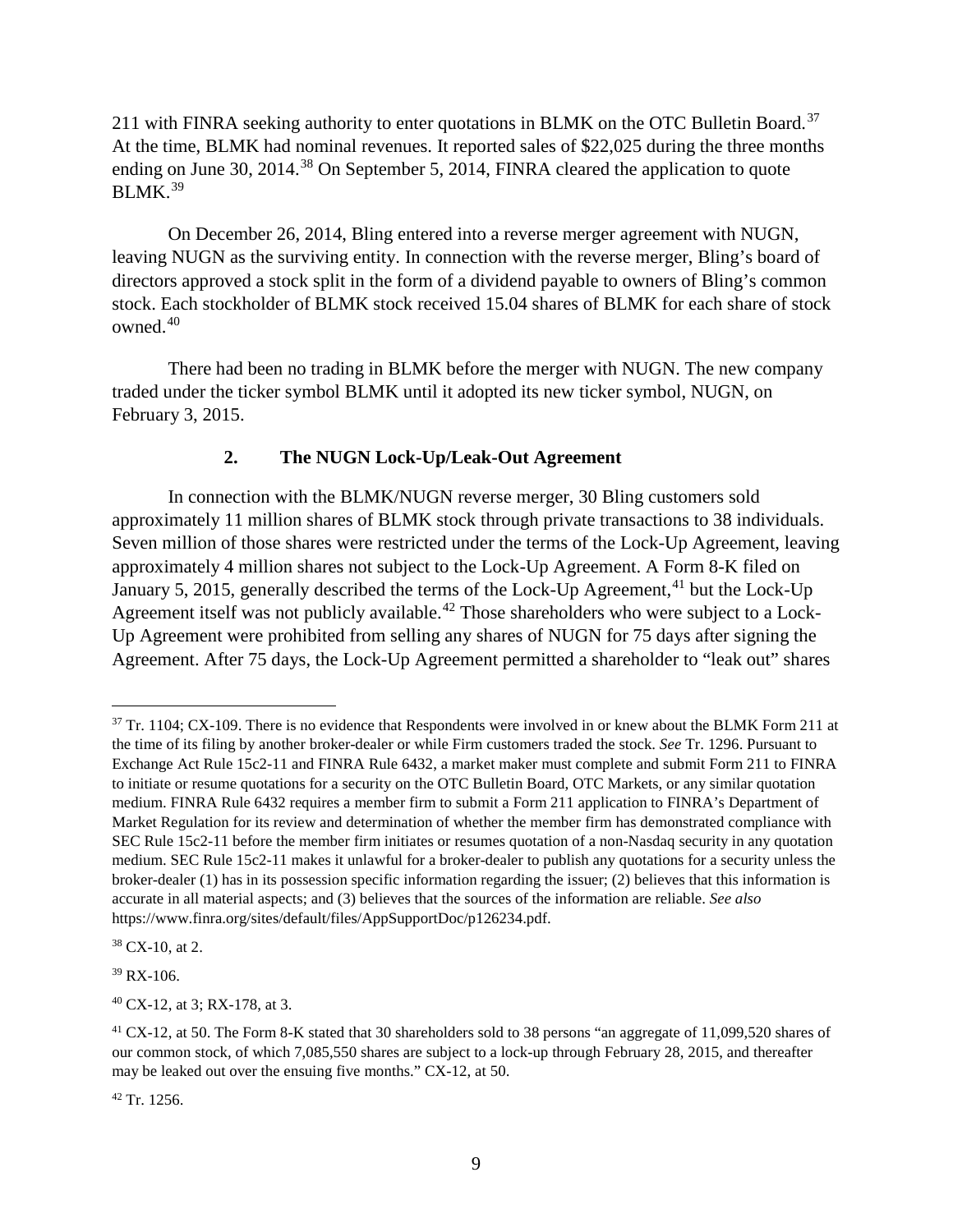over a period of 150 days, so long as the shareholder sold no more than 20 percent of the shares the shareholder owned during any 30-day period.<sup>[43](#page-15-1)</sup>

The Lock-Up Agreement also contained a separate provision that limited, or altogether canceled, the 75-day no-sale period and the leak-out restrictions imposed on shareholders in the event NUGN achieved a certain level of market capitalization. Specifically, if NUGN reached a market capitalization of \$160 million over three consecutive trading days, 50 percent of a shareholder's shares would be immediately released from the Lock-Up Agreement. If NUGN reached a market capitalization of \$200 million over three consecutive trading days, all of a shareholder's shares would be immediately released from the restrictions of the Lock-Up Agreement. The Lock-Up Agreement also stated that a stock certificate covered by the agreement would carry a legend reflecting its terms and that the transfer agent would also maintain records reflecting the resale restrictions.<sup>[44](#page-15-2)</sup>

The existence or applicability of the Lock-Up Agreement is a key issue in this proceeding. According to the allegations in cause one, the Lock-Up Agreement provided the motive for Castillo's alleged manipulation of NUGN's share price. In the event that NUGN's market capitalization reached \$200 million, customers RC and JH would be free to sell all of their shares without limitation. To achieve this, NUGN's closing share price would have to be approximately \$5.00 per share for three consecutive trading days because NUGN had approximately 41 million shares outstanding (including convertible preferred common shares).

Whether or not Glendale, through Castillo, knew or believed at the time of the alleged manipulation that RC and JH were bound by the Lock-Up Agreement is also key. Respondents, including Castillo, asserted that they believed RC was not subject to the Lock-Up Agreement because the NUGN shares RC had acquired and deposited were free trading, the certificate did not carry a restrictive legend, and the transfer agent confirmed to Glendale that RC's shares were freely tradeable before RC began selling shares.

On the other hand, Respondents acknowledge that they knew JH was bound by the Lock-Up Agreement, chiefly because—unlike RC—it deposited stock certificates with a legend detailing the restrictions in the Lock-Up Agreement.

## **3. Glendale's Procedures for Accepting Securities for Deposit and Approving Their Sale**

<span id="page-15-0"></span>Glendale, Castillo, Flesche, Laubenstein, and Abadin stated in their Answer that they "operate on the assumption that assumes that virtually every one of the firm's customers' transactions will trigger the detection of at least one 'Red Flag.'" Because its customers

<span id="page-15-1"></span><sup>&</sup>lt;sup>43</sup> CX-19, at 2. FINRA staff obtained a copy of the form of the Lock-Up Agreement from a Wilson-Davis customer who had deposited NUGN shares, not from Glendale. Tr. 1096, 1258.

<span id="page-15-2"></span><sup>44</sup> Tr. 1265-66; CX-19, at 2-3.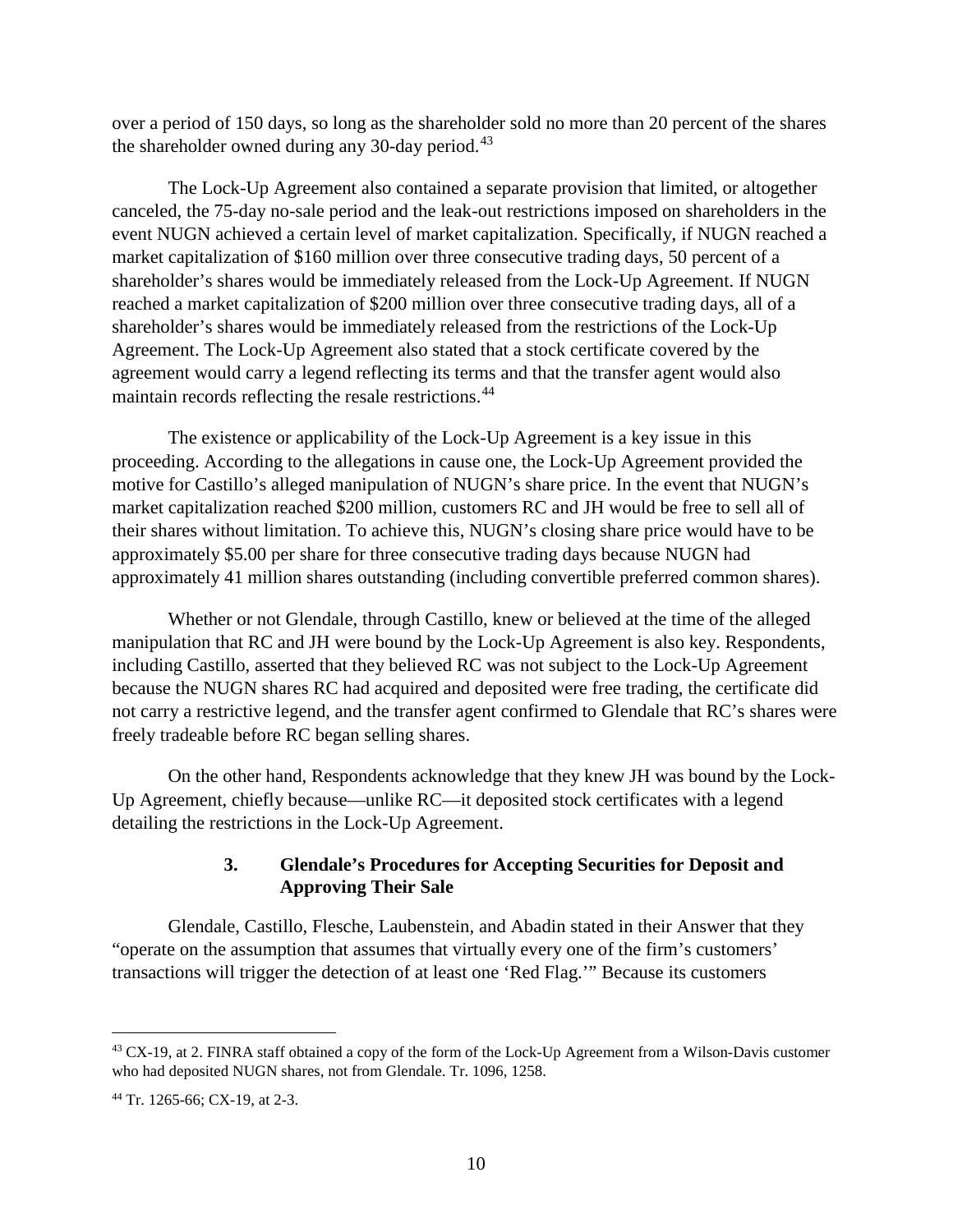"predominantly transact in low priced securities," according to Respondents, the Firm "regularly sees" red flags indicative of potentially suspicious activity.<sup>[45](#page-16-0)</sup>

As part of its liquidation business, Glendale had a process for reviewing stock deposits to determine whether a customer's shares could lawfully be resold. The Firm's WSPs addressed the resale of unregistered securities and consisted of less than two pages. Castillo and Flesche shared responsibility for the review of stock deposits, according to the procedures.<sup>[46](#page-16-1)</sup> The review process included the completion by the Firm and customer of required forms and submitting supporting documentation for the provenance of the shares deposited. The procedures called for reviewing the customer's new account application and SEC filings for current financial information about the issuer, and examining the stock certificates to be deposited and any attorney opinion letters.<sup>[47](#page-16-2)</sup>

In connection with a customer's deposit of securities, the Firm created a due diligence package. The package consisted of a series of forms and questionnaires that Firm personnel, including Respondents, had to complete. It also had forms for customers to submit, together with certain necessary documentation.

To deposit physical certificates, or transfer them from an issuer, a customer had to complete and sign a four-page form prepared by Glendale's clearing firm called "Deposit Securities Request for Bulletin Board, Pink Sheet and Unregistered Securities" (or "DSRQ"). The DSRQ asked the customer how the shares were acquired, the purpose of the deposit (for example, safekeeping or resale), the number of shares the customer acquired in the preceding year, and the number of shares the customer currently controlled. It also asked whether the customer was a present or past officer, director, affiliate, control person, or 5 percent owner of the issuer. It further asked if any family member of the customer was a present or past officer, director, employee, control person, insider, or larger shareholder (10 percent or greater) of the issuer. [48](#page-16-3)

The DSRQ also asked how and when prior owners had acquired the shares, including how much they paid for them. It also asked if a prior owner was an officer, director, affiliate, control person, or 10 percent holder of the securities at the time of sale or within 90 days of the customer's receipt of the shares. Finally, the form asked the customer whether the securities were restricted from resale, whether they were covered by a registration statement, and whether the issuer was a shell company when shares were issued.<sup>[49](#page-16-4)</sup>

In exchange for accepting the shares for deposit, the clearing firm also required that customers acknowledge that they would abide by applicable securities laws, including

<span id="page-16-0"></span> <sup>45</sup> Amended Ans. at 2 (Summary).

<span id="page-16-1"></span><sup>46</sup> CX-9, at 183-85.

<span id="page-16-2"></span><sup>47</sup> CX-9, at 183-84.

<span id="page-16-3"></span><sup>48</sup> *See, e.g.*, CX-16, at 2.

<span id="page-16-4"></span><sup>49</sup> *See, e.g.*, CX-16, at 3.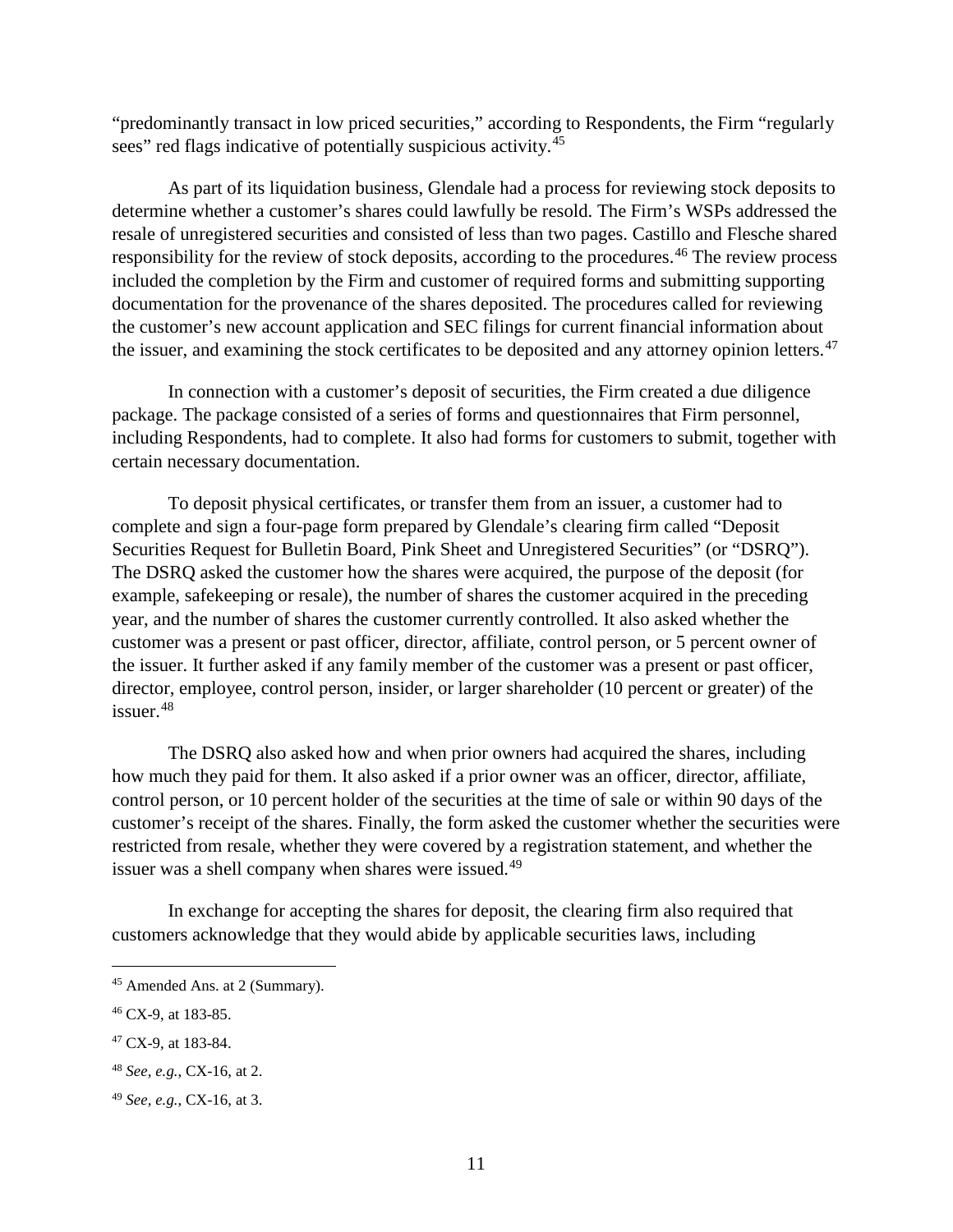specifically those prohibiting the resale of unregistered, non-exempt securities, money laundering, insider trading, stock manipulation, and other forms of securities fraud.<sup>[50](#page-17-0)</sup>

Glendale also required its customers to complete a two-page form called "Client Checklist for Deposit Documentation" ("Client Checklist"). It asked questions similar to those in the DSRQ and identified the supporting documentation the customer would have to provide to Glendale before the Firm would approve the deposit. The Client Checklist required that customers provide the clearing firm with the DSRQ, the stock certificate, and documents associated with the origin of the shares—for example, a promissory note used to buy the shares, a private placement memorandum, or subscription agreement and registration statement.<sup>[51](#page-17-1)</sup>

Glendale also used a "Broker Checklist for Deposit Due Diligence" ("Broker Checklist"), a form that its principals, the account's assigned registered representative, and other administrative employees completed and signed. This nine-page form documented the Firm's internal review of a customer's stock deposit.<sup>[52](#page-17-2)</sup> Among other things, the form asked the current trading price of the security and whether the stock had recently split. It also asked whether the current transfer agent was properly registered with the SEC.<sup>[53](#page-17-3)</sup> A section on "affiliate analysis" tracked whether the customer had submitted all documents supporting the deposit, and asked if the customer was an affiliate of the issuer. The Broker Checklist also asked a series of questions about how the customer acquired the shares and whether the Firm ultimately had determined the shares were tradeable, depending on the applicability of a registration statement or an available exemption.<sup>[54](#page-17-4)</sup>

Additionally, the Firm searched Google, SEC filings, and the database maintained by the U.S. Treasury Department's Office of Foreign Assets Control ("OFAC") for information about persons associated with the customer's deposit. These persons included the sellers, or transferors, of the stock to the customer, and officers of the issuer. If the Firm found nothing negative on Google, an employee checked a box labeled "[n]o derogatory information found." Similarly, if a search of the issuer's SEC filings turned up nothing about the persons, a Glendale employee checked the box "[n]othing found." The Broker Checklist also asked whether searches uncovered any evidence that the issuer was "the subject of civil litigation involving allegations of fraud" or revealed any "evidence that a pump and dump is currently occurring."[55](#page-17-5)

The Broker Checklist asked the assigned registered representative on the customer's account whether he "would … recommend that Glendale Securities Inc. accept or reject this

<span id="page-17-0"></span> <sup>50</sup> *See, e.g.*, CX-16, at 4-5.

<span id="page-17-1"></span><sup>51</sup> *See, e.g.*, CX-16, at 7-8.

<span id="page-17-2"></span><sup>52</sup> *See, e.g.*, CX-16, at 9-17; CX-17, at 14-22; CX-52, at 11-19.

<span id="page-17-3"></span><sup>53</sup> *See, e.g*., CX-16, at 9.

<span id="page-17-4"></span><sup>54</sup> *See, e.g.*, CX-16, at 10-13.

<span id="page-17-5"></span><sup>55</sup> *See, e.g.*, CX-16, at 14-15.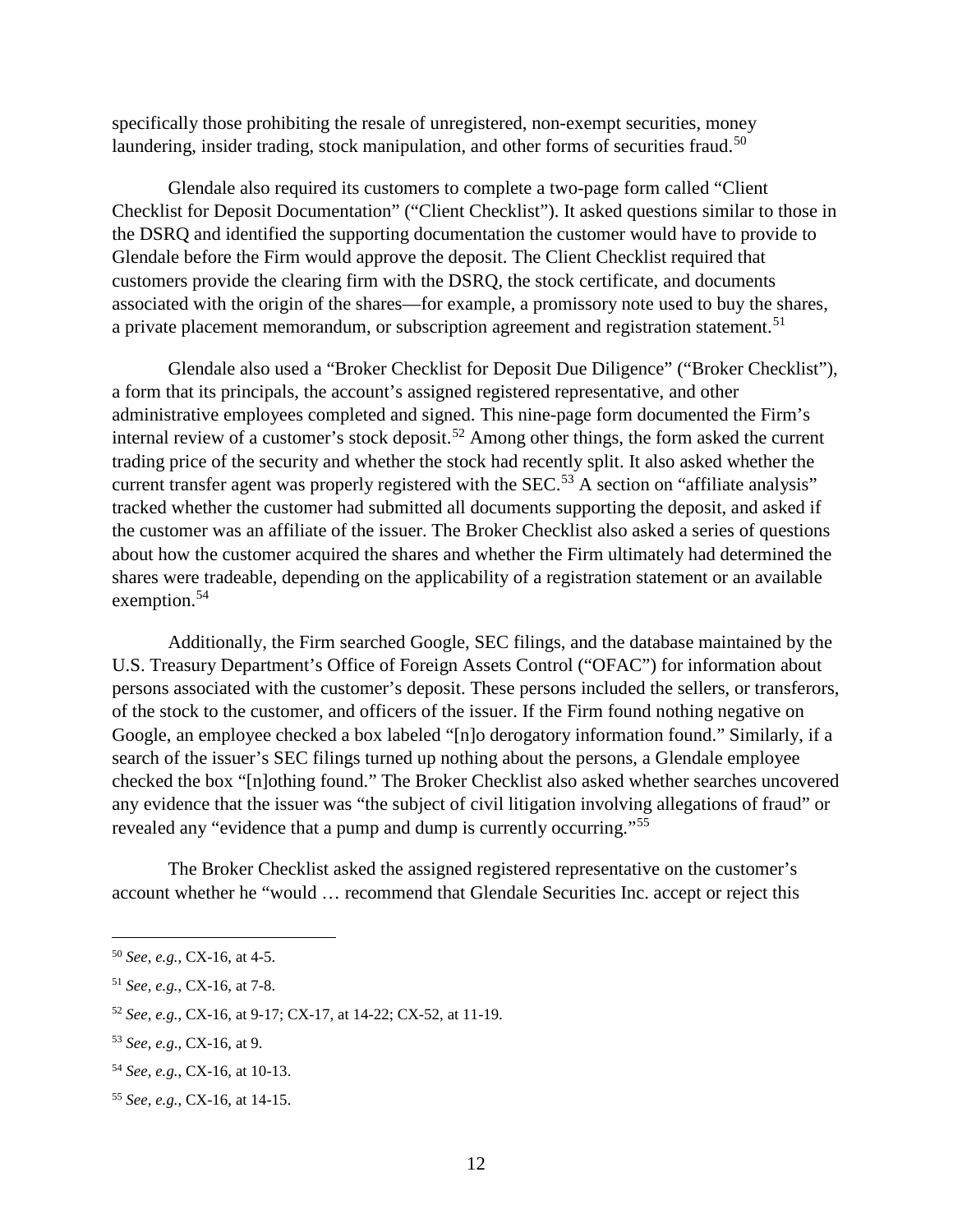deposit." It also asked whether the broker believed that the information the customer provided in support of the deposit was true and correct and was "made in compliance with" state and federal securities laws.<sup>[56](#page-18-0)</sup>

In his review of deposit-related documentation, Flesche would determine if the shares were properly registered or were entitled to an exemption from registration under SEC Rule 144.[57](#page-18-1) Flesche testified that he looked at the chain of owners of the securities since an issuer first distributed the securities.<sup>[58](#page-18-2)</sup> According to Flesche, Laubenstein had the responsibility to review an issuer's press releases, including Internet promotions touting an issuer.<sup>[59](#page-18-3)</sup> Laubenstein in his capacity as AMLCO and Flesche as CCO would also approve and sign the Broker Checklist form. [60](#page-18-4)

Finally, Glendale tracked the total number of shares an issuer had outstanding and the floating stock on a one-page form (the "Deposit Analysis"). The Firm then calculated and recorded the percentage of the shares outstanding and the float that the depositing customer's shares constituted. It also calculated, and documented on the Deposit Analysis, the current total of all Firm customers' shares as a percentage of the issuer's shares outstanding and the float. Flesche signed the Deposit Analysis to indicate he had reviewed it.<sup>[61](#page-18-5)</sup>

Once shares were approved for deposit and a customer began selling them, Flesche testified that he reviewed the customer's transactions—including Castillo's and Abadin's trades on behalf of any customers—the next business day, but he also could review trades in real time on his Bloomberg terminal.<sup>[62](#page-18-6)</sup> Flesche looked for "unusual transactions," including transactions involving a large amount of shares or money and large commissions generated for Glendale. Flesche also testified that he looked for suspicious activity associated with changes in a stock's price and trades that are outside the bid and ask price spread for a given security.<sup>[63](#page-18-7)</sup>

The Firm also received over a dozen different exception reports generated by its clearing firm. Laubenstein was responsible for reviewing the exception reports, including a volume concentration report. But this report was not useful, according to Flesche, in instances involving trades of fewer than  $10,000$  shares.<sup>[64](#page-18-8)</sup>

<span id="page-18-1"></span><sup>57</sup> Tr. 842-45.

<span id="page-18-6"></span><sup>62</sup> Tr. 846.

<span id="page-18-8"></span><sup>64</sup> Tr. 886-87.

<span id="page-18-0"></span> <sup>56</sup> *See, e.g.*, CX-16, at 15.

<span id="page-18-2"></span><sup>58</sup> Tr. 846, 850-52.

<span id="page-18-3"></span><sup>59</sup> Tr. 845, 978.

<span id="page-18-4"></span><sup>60</sup> *See, e.g*., CX-16, at 15-16; CX-17, at 20-21.

<span id="page-18-5"></span><sup>61</sup> *See, e.g*., CX-16, at 123. Floating stock is the number of shares that are available for trading.

<span id="page-18-7"></span><sup>63</sup> Tr. 846-48.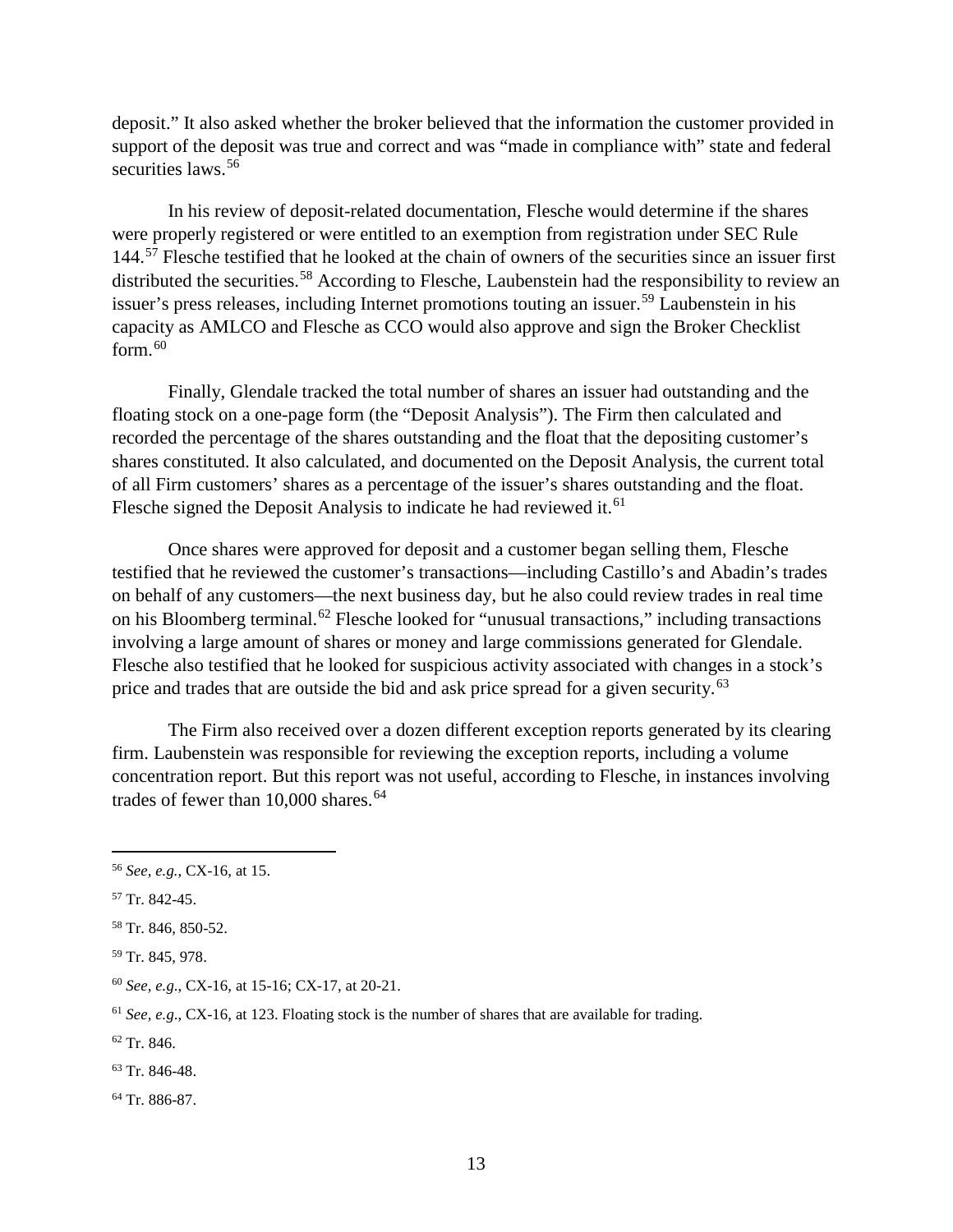#### **4. Customers BS and ND Trade BLMK/NUGN**

<span id="page-19-0"></span>Enforcement asserts that the circumstances surrounding trading in BLMK/NUGN by two customers—BS's single sale in January 2015 and ND's one purchase followed by sales in February 2015—provide evidence of Castillo's intent to manipulate NUGN. BS's and ND's transactions occurred before customers RC and JH started selling any of their shares. Enforcement points to Castillo's quotations as market maker in NUGN and his trading in the stock on behalf of BS and ND as circumstantial proof that he knowingly manipulated NUGN's price to benefit RC and JH.

## **a. Customer BS**

## **i. Customer BS Deposits and Sells BLMK/NUGN Shares**

BS opened his account at Glendale in 2012 when he referred an issuer to the Firm.<sup>[65](#page-19-1)</sup> In May 2014, Glendale, through Castillo and Laubenstein, had identified BS as a high-risk customer after he liquidated microcap securities that Laubenstein believed he had acquired under suspicious circumstances.<sup>[66](#page-19-2)</sup> Once labeled a high-risk customer, BS's trades were put on the high-risk trade log, which Laubenstein would review for AML purposes.<sup>[67](#page-19-3)</sup> On October 23, 2014, more than two months before the BLMK/NUGN merger announcement, BS deposited 2,000 shares of BLMK into his Glendale account.<sup>[68](#page-19-4)</sup> BS's account was a Firm "house" account for which Castillo was the assigned registered representative.<sup>[69](#page-19-5)</sup>

When BS deposited his BLMK shares in his Glendale account, he completed a DSRQ and Glendale completed the Broker Checklist as part of the process to obtain approval to resell the shares. BS told the Firm in the DSRQ that the purpose of depositing the BLMK shares was to resell them. BS also disclosed that he owned another 50,000 shares of BLMK that he did not deposit in his Glendale account. [70](#page-19-6)

As part of his AML review, Laubenstein examined all the documents that were in the deposit package and approved BS's deposit of BLMK shares. Glendale's back office personnel conducted Google, OFAC, and SEC searches of BS and BLMK's current officers and found nothing negative. It was Laubenstein's responsibility and practice to search the Internet for stock

<span id="page-19-4"></span><sup>68</sup> CX-20; CX-23, at 2.

<span id="page-19-5"></span><sup>69</sup> Compl. ¶ 94; Amended Ans. ¶ 94; Tr. 201-02; CX-21, at 2.

<span id="page-19-1"></span> <sup>65</sup> Tr. 903, 2357; CX-21, at 2.

<span id="page-19-2"></span><sup>66</sup> Tr. 1784-85, 2354-56; CX-25.

<span id="page-19-3"></span> $67$  Tr. 2630. Laubenstein testified that most trades by any customer identified as high-risk involved the depositing and liquidation of shares. There were about three or four such trades per day, he testified. Tr. 2638.

<span id="page-19-6"></span><sup>70</sup> CX-20, at 12. According to the DSRQ, BS acquired 400 shares of BLMK in March 2014 for \$100 pursuant to a Form S-1 registration statement. A week later, the issuer approved a 5-to-1 split, which resulted in BS holding 2,000 shares of BLMK. CX-20, at 13, 21-22, 29.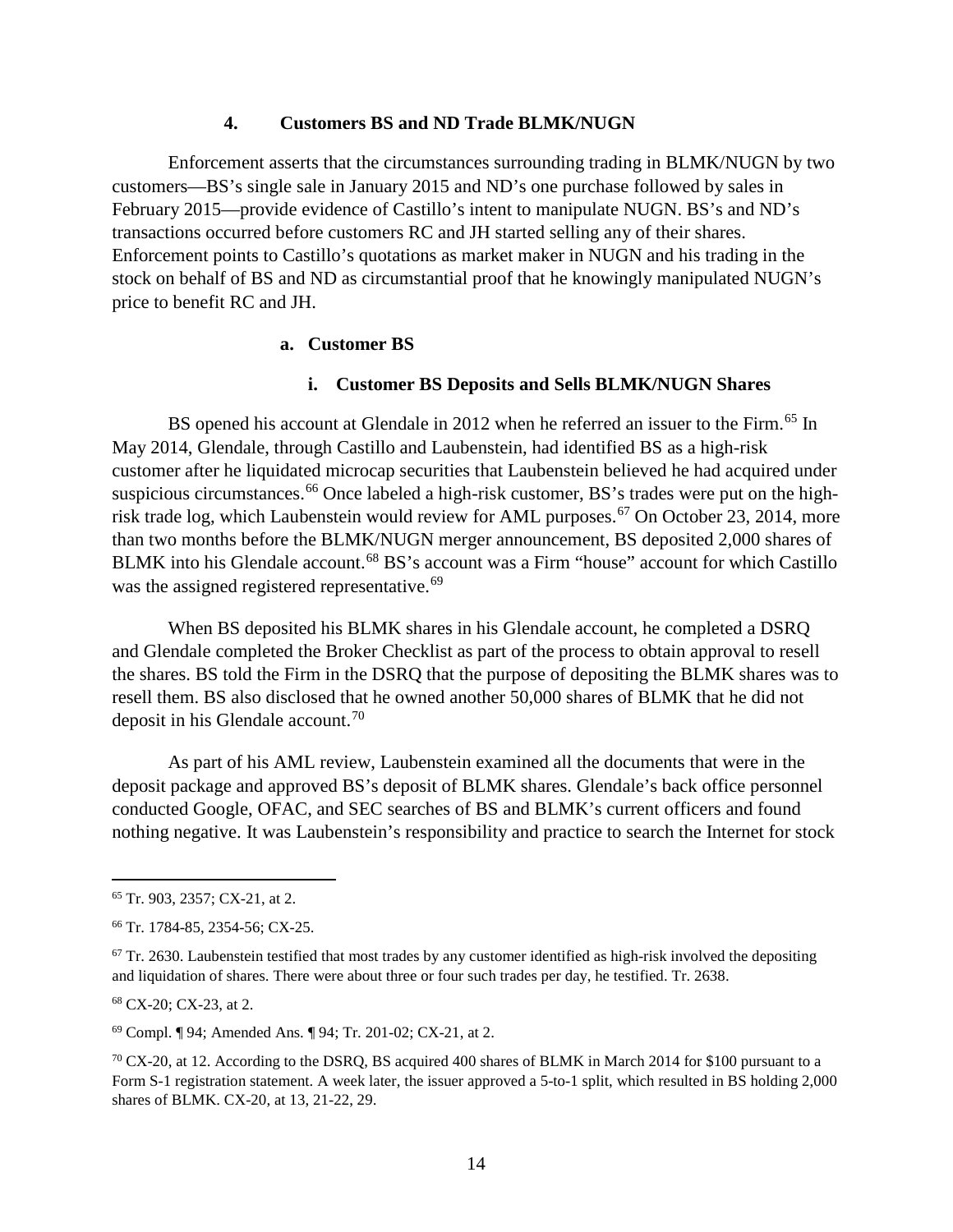promotion activity.[71](#page-20-0) On the Broker Checklist, Laubenstein and Glendale's back office personnel recorded that they found no evidence of a current pump-and-dump scheme.<sup>[72](#page-20-1)</sup> In addition to Laubenstein's review, Flesche approved BS's deposit of BLMK shares and concluded that they were eligible for resale because they were either registered or exempt from registration.<sup>[73](#page-20-2)</sup> Flesche testified that the Firm determined that the activity that caused it to place BS on a list of high-risk customers was unrelated to the type of deposit associated with BS's BLMK shares.<sup>74</sup>

Enforcement presented evidence at the hearing that BS was involved in a Form 211 application for BLMK (that a broker-dealer other than Glendale filed with FINRA in March 2014).<sup>[75](#page-20-4)</sup> According to Enforcement, BS also had acquired real property with two persons (MF and EF) who later acquired BLMK/NUGN shares. In December 2014, MF and EF sold their shares to JH, which a few months later opened an account at Glendale and deposited and sold NUGN.<sup>[76](#page-20-5)</sup> There is no evidence that anyone at Glendale knew of BS's possible connection to the BLMK Form 211 filing and to others who may have later owned BLMK.<sup>[77](#page-20-6)</sup>

On January 6, 2015, BS called Castillo to place an order to sell 500 of his 2,000 BLMK shares. Castillo testified that, to facilitate BS's order, he began making a market in BLMK the same day.<sup>[78](#page-20-7)</sup> Castillo purchased BS's 500 BLMK shares for the Firm's proprietary account, at  $$0.13$  per share. This was the first and only market transaction in BLMK.<sup>[79](#page-20-8)</sup> Castillo acknowledged that he had no obligation on behalf of Glendale to fill BS's sell order, only to display or represent BS's sell order to the market. Castillo disputed that there was anything wrong with buying BS's BLMK shares. He testified that "there was nothing nefarious about" his

<span id="page-20-2"></span><sup>73</sup> Tr. 902-03; CX-20, at 8.

<span id="page-20-3"></span><sup>74</sup> Tr. 2548.

<span id="page-20-4"></span><sup>75</sup> Aside from identifying BS as a current BLMK shareholder, documents submitted with the Form 211 show that BS received an email in April 2014 from BLMK's counsel providing him with the CUSIP number recently issued for BLMK. CX-109, at 44; RX-108, at 44.

<span id="page-20-5"></span><sup>76</sup> Tr. 1109-10; CX-38.

<span id="page-20-6"></span><sup>77</sup> Tr. 1106-08; CX-109, at 44.

<span id="page-20-7"></span><sup>78</sup> *See* Compl. ¶ 29; Amended Ans. ¶ 29; Tr. 392-93, 2223-29. By entering quotes, a market maker is announcing its willingness and commitment to buy stock at its bid price and sell stock at its ask price. *See* Section 3(a)(38) of the Exchange Act (defines a "market maker" as "any dealer who, with respect to a security, holds himself out (by entering quotations in an inter-dealer communications system or otherwise) as being willing to buy and sell such security for his own account on a regular or continuous basis"). On March 4, 2015, Abadin took over from Castillo market making responsibilities in BLMK/NUGN, which by February 4 had begun trading as NUGN. Compl. ¶ 46; Amended Ans. ¶ 46. According to Castillo and Flesche, the change occurred because Abadin's customers RC and JH had recently deposited the stock. Castillo testified that it was a "gentleman's decision" as to whether he or Abadin would make a market, and because Castillo recently had sold Glendale's position in NUGN, he had no interest in acting as the market maker. Tr. 1067-68, 2374-75, 2377-78.

<span id="page-20-8"></span><sup>79</sup> Compl. ¶ 30; Amended Ans. ¶ 30.

<span id="page-20-0"></span> $71$  Tr. 1801.

<span id="page-20-1"></span><sup>72</sup> Tr. 1787-90; CX-20, at 6-7.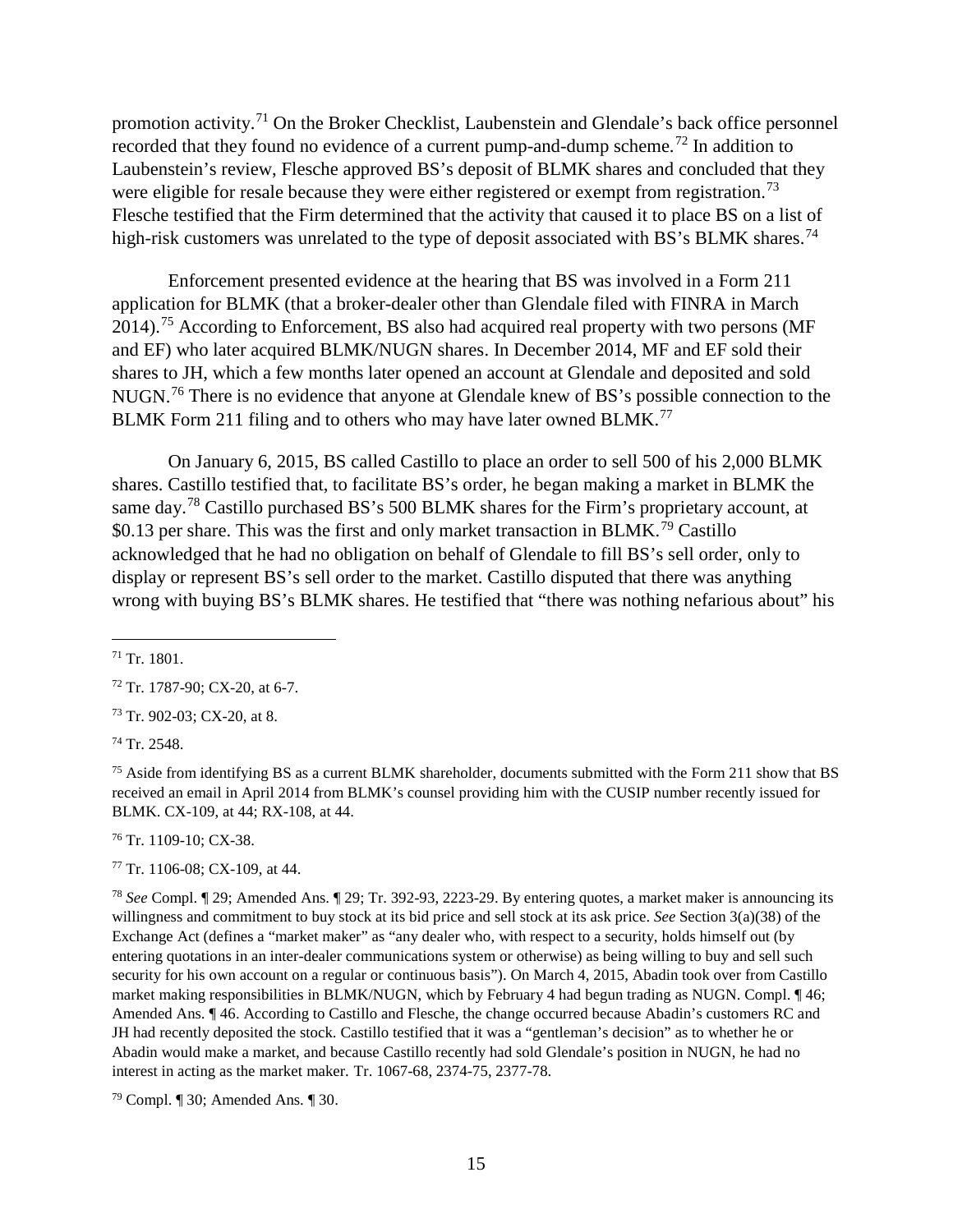decision to buy the shares at 13 cents. "The market was initiated. That's all that happened."[80](#page-21-0) Castillo added "this is what happens with these markets. Somebody has to be the first one to initiate the trade."[81](#page-21-1) Even though BS was on Glendale's high-risk list, Castillo testified that "it never crossed [his] mind that [BS] might be doing something potentially wrong."[82](#page-21-2) Castillo did not find it "unusual" that BS decided to sell the NUGN shares for modest net proceeds of about \$30.<sup>[83](#page-21-3)</sup>

BS's sale was the first reported market transaction in BLMK. At the time, the inside bid price for BLMK was \$0.10. There were no ask quotes for the stock in the market before BS placed his order, suggesting that there was little, if any, demand for BLMK at the time. Castillo testified that he could not route the order to another broker-dealer or market maker for execution because BLMK had not traded before. Castillo said he "briefly read" the company's recent Form 8-K disclosing the expected 15.04-to-1 forward split, which contributed to his decision to buy the shares, which cost Glendale just \$65.[84](#page-21-4)

Flesche and Laubenstein reviewed BS's 500-share sell transaction and did not consider it suspicious.<sup>[85](#page-21-5)</sup> BS placed no other orders in BLMK/NUGN in his Glendale account. On April 13, 2015, BS transferred all of his BLMK/NUGN shares to an account at another broker-dealer.<sup>[86](#page-21-6)</sup>

## **ii. Castillo Sells NUGN from Glendale's Proprietary Account Using Shares Bought from BS (February 4, 2015)**

By late January 2015, BLMK had completed the 15.04-to-1 stock dividend payment to its shareholders.[87](#page-21-7) On February 4, 2015, BLMK began trading under the symbol NUGN. The first trade under the new ticker symbol occurred that day.

Enforcement alleges that Castillo's quotation activity on February 4, 2015, was calculated to help bid up NUGN's price. At 8:19, Castillo placed an opening bid of \$0.11 and then increased it three times, to a high bid of \$1.01 at 10:56. At 10:24, Castillo placed his first ask quote offering to sell NUGN at \$2.00 per share while no other market maker was placing ask

<span id="page-21-2"></span><sup>82</sup> Tr. 2380.

<span id="page-21-4"></span><sup>84</sup> Tr. 2229-30.

<span id="page-21-5"></span><sup>85</sup> Tr. 908, 1791-92; CX-1A; Compl. ¶¶ 29-30; Amended Ans. ¶¶ 29-30.

<span id="page-21-6"></span><sup>86</sup> Compl. ¶ 31; Amended Ans. ¶ 31; CX-23, at 12; CX-24. After the 500-share BLMK sale on January 6, 2015, and the 15.04-to-1 split went into effect, BS owned 22,560 shares of NUGN  $(1,500$  BLMK shares x 15.04 = 22,560 NUGN shares). CX-23, at 6, 10; CX-24.

<span id="page-21-7"></span><sup>87</sup> Compl. ¶ 32; Amended Ans. ¶ 32; CX-12, at 3-5; CX-23, at 6; RX-178, at 3-5.

<span id="page-21-0"></span> <sup>80</sup> Tr. 2306-07. *See also* Tr. 2357-58.

<span id="page-21-1"></span><sup>81</sup> Tr. 2358.

<span id="page-21-3"></span><sup>83</sup> Tr. 2358-59. Castillo also did not find it unusual that BS sold on the same day that NUGN's Form 8-K announced the 15.04-to-1 split, which would convert the 500 shares into over 7,500 shares. Tr. 2359.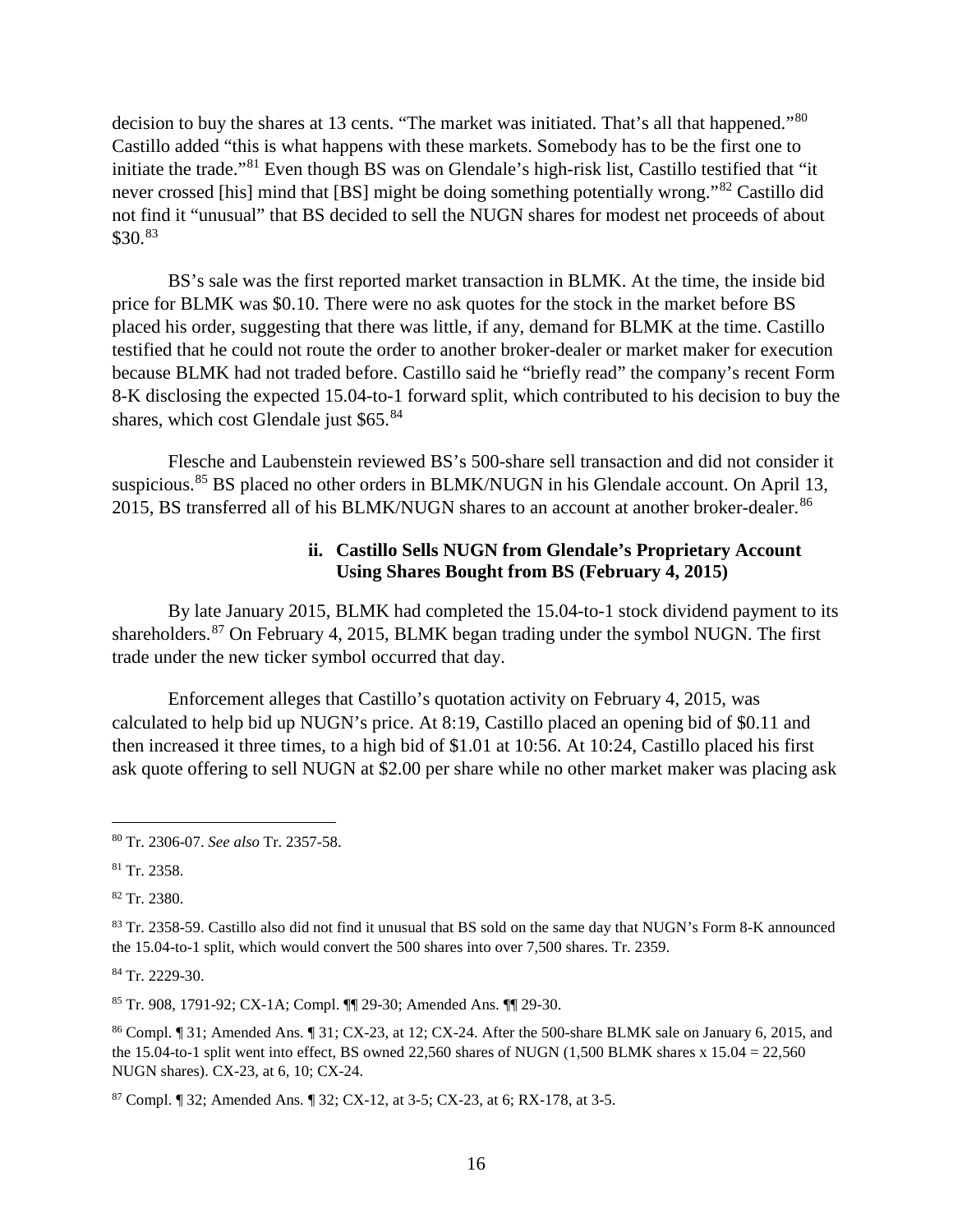quotes.[88](#page-22-0) At 10:56, Castillo increased his ask to \$2.25, and then at 11:33 he moved his ask to \$2.50. Castillo testified that he increased his quotes to see if there was interest in the market, not to manipulate NUGN's price.<sup>[89](#page-22-1)</sup> He also believed the increase in NUGN's share price was supported by events at the company that were reported publicly.<sup>[90](#page-22-2)</sup>

According to Enforcement's investigator, a person identified on NUGN's website as a contact for the company's products placed the first three orders to buy stock under the new ticker symbol using an account at E\*Trade Securities LLC ("E\*Trade"). In three executions, the person bought 1,000, 450, and 100 shares of NUGN at 10:52, 10:57, and 11:32, on February 4, at \$2.00, \$2.00, and \$2.25 per share, respectively.  $91$ 

Castillo filled two of the buy orders. At 10:57, Castillo sold 450 shares of NUGN at \$2.00 per share, using the BLMK/NUGN shares he bought from BS in January. According to Enforcement's investigator, Castillo sent a Pink Link message to Citadel Securities LLC ("Citadel") to sell the shares.<sup>[92](#page-22-4)</sup> Castillo testified that he believed there was nothing unusual about the quote activity or his sale of 450 shares at \$2.00 per share because, he said, stock prices can move quickly in the over-the-counter market.<sup>[93](#page-22-5)</sup> After the sale at \$2.00, Castillo increased his ask to \$2.25 per share.  $94$ 

At 11:32, Castillo sold another 100 NUGN shares, at \$2.25 per share, from Glendale's proprietary account. The buyer was again Citadel. Citadel sold the shares to E\*Trade, which had bought the shares on behalf of the customer whom Enforcement claimed was associated with NUGN.<sup>[95](#page-22-7)</sup> Right after this execution at \$2.25, Castillo entered unpriced ask quotes, and by mid-afternoon dropped his bid quote from \$1.01 to \$0.25.<sup>[96](#page-22-8)</sup>

Later in the afternoon on February 4, 2015, ND, a customer who had recently opened an account at Glendale, bought NUGN shares from Castillo. According to Enforcement, the only

<span id="page-22-5"></span>93 Tr. 289-90, 2378-79.

<span id="page-22-6"></span><sup>94</sup> CX-1B, at 2.

<span id="page-22-8"></span><sup>96</sup> CX-1B, at 2.

<span id="page-22-0"></span><sup>88</sup> CX-1B, at 2. The 500 shares Castillo purchased from BS on behalf of Glendale's proprietary account turned into 7,520 shares after the stock dividend payment (500 NUGN shares x 15.04 = 7,520 NUGN shares).

<span id="page-22-1"></span><sup>89</sup> Tr. 2234-35.

<span id="page-22-2"></span><sup>&</sup>lt;sup>90</sup> Tr. 634-35. Castillo testified that he wanted to outbid other market makers' NUGN quotations by steadily increasing Glendale's bid to \$2.50. Tr. 629.

<span id="page-22-3"></span><sup>91</sup> Tr. 1117-18, 1123; CX-1B, at 1.

<span id="page-22-4"></span> $92$  Tr. 1117-21; CX-1B, at 1. According to the Pink Sheets website, Pink Link allows market makers and brokerdealers to communicate instantly. Traders can send market makers order messages and the market maker can electronically execute, negotiate, or decline the orders through an execution report message. *See* http://www.otcdealer.com/manuals/plink/main.html. Tr. 1349-51.

<span id="page-22-7"></span><sup>&</sup>lt;sup>95</sup> Tr. 1123; CX-1B, at 1.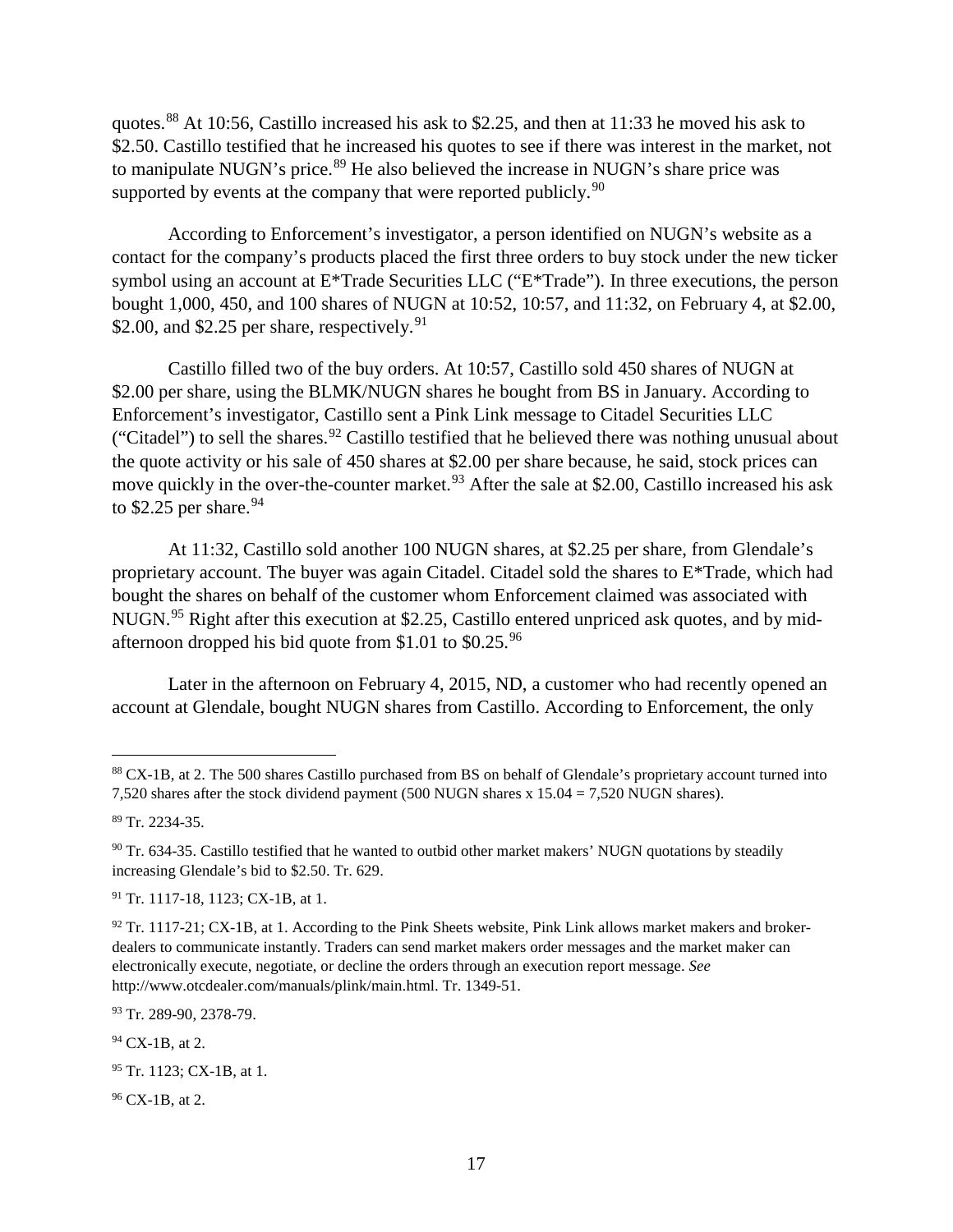two persons who purchased NUGN on the open market on February 4 were the person who allegedly was associated with NUGN and Glendale's new customer, ND.<sup>[97](#page-23-0)</sup>

We next discuss ND and her trading in NUGN at Glendale.

## **b. Customer ND**

On January 16, 2015, ND opened an account at Glendale. According to her account application, ND was self-employed in the real estate industry and had annual income of \$500,000, net worth of \$4 million, and \$2 million in liquid assets. She claimed to have "extensive" investment knowledge and stated that her primary investment objective was "speculation." In her application, ND stated that she had learned of Glendale through a Google search but could not recall the search terms she used that led her to Glendale.<sup>[98](#page-23-1)</sup> Castillo testified that ND opened her account because she had learned that Glendale was making a market in NUGN—perhaps from talking to NUGN shareholders or other persons who followed the stock, he said.<sup>[99](#page-23-2)</sup> Castillo was ND's account representative.<sup>[100](#page-23-3)</sup>

Enforcement presented additional evidence about ND. She had acquired real property in California with a person who, in January 2015, requested that FINRA member firm Wilson-Davis make a market in NUGN. According to Enforcement's investigator, this person had an account at Wilson-Davis that he used to purchase NUGN shares. He also referred customers to Wilson-Davis who deposited NUGN shares for the purpose of selling them.<sup>[101](#page-23-4)</sup> In late November 2014, ND posted photos and statements on her Facebook page referencing NUGN's skin care products and its paid spokesperson, a well-known model.<sup>[102](#page-23-5)</sup> There is no evidence that anyone at Glendale at the time knew of ND's or ND's friend's possible connections to NUGN that Enforcement described.

On February 4, 2015, ND telephoned Castillo to place an order to buy NUGN.<sup>[103](#page-23-6)</sup> ND had engaged in no trading activity in her Glendale account before this date. Castillo placed a day limit order on behalf of ND to purchase 7,500 shares of NUGN at \$0.26 per share.<sup>[104](#page-23-7)</sup> At 13:39, Castillo partially filled ND's order by selling her 5,170 shares of NUGN at \$0.26 per share from Glendale's proprietary account, which represented the balance of the BLMK shares that

<span id="page-23-0"></span> <sup>97</sup> Tr. 1123; CX-1B, at 1.

<span id="page-23-1"></span><sup>98</sup> CX-26, at 3-5, 17.

<span id="page-23-2"></span> $99$  Tr. 2361-62.

<span id="page-23-3"></span> $100$  CX-26, at 13. Laubenstein reviewed the account application. CX-26, at 13.

<span id="page-23-4"></span><sup>101</sup> Tr. 1127-30; CX-75, at 10.

<span id="page-23-5"></span><sup>102</sup> Tr. 1130-32; CX-76.

<span id="page-23-6"></span><sup>103</sup> Tr. 2377-78.

<span id="page-23-7"></span><sup>104</sup> Compl. ¶ 37; Amended Ans. ¶ 37.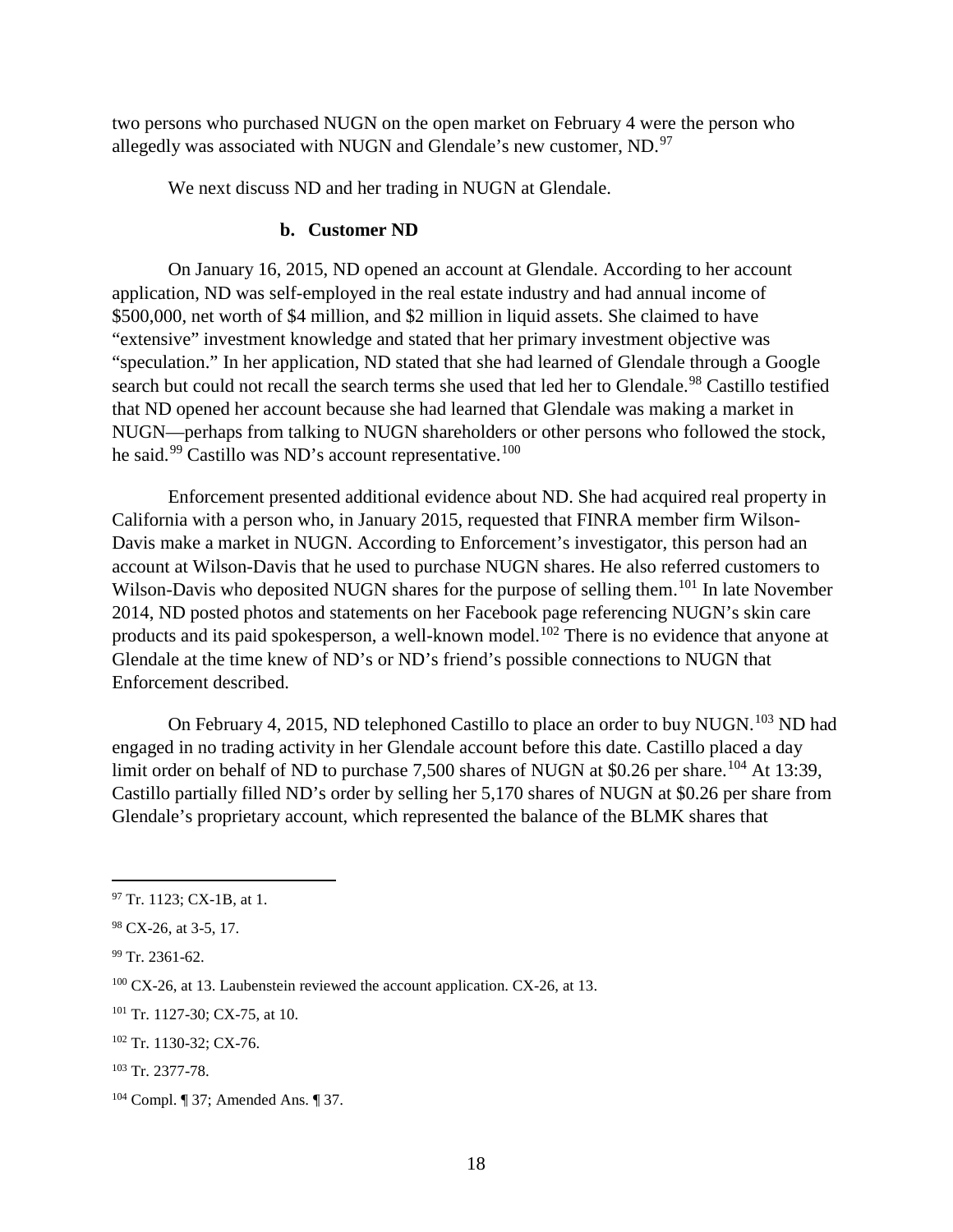Glendale had purchased from BS in January. This set the closing price of NUGN at \$0.26 per share. [105](#page-24-0)

Castillo testified that he sold Glendale's NUGN shares to ND because he wanted to liquidate the Firm's position in the stock to "lock in my profit." His cost basis in NUGN was negligible, he said, having purchased NUGN from BS at \$0.13 per share before the stock split. He said, "I did the math and I figured that it was a good day. And I was done trading [NUGN] in a principal capacity."[106](#page-24-1) Castillo was not concerned about ND's interest in buying NUGN, even considering that it had been trading earlier in the day, because it was "not unusual for friends and family or individuals to find out that a market [in a security] is being initiated."<sup>[107](#page-24-2)</sup> Castillo believed that even though NUGN was thinly traded, the market for the stock was "being initiated," or "developed," which supported a potential increase in its share price. Under such circumstances, according to Castillo, it was not unusual for Glendale to represent 100 percent of all sell side transactions in NUGN, as it did on February 4,  $2015$ .<sup>[108](#page-24-3)</sup>

On February 5—the day after buying NUGN shares from Glendale—ND placed a day limit order to sell the NUGN shares at \$10.00 per share.<sup>[109](#page-24-4)</sup> Castillo entered ND's order, which expired unfilled at the end of the day.

The following day, February 6, ND placed another day limit order with Castillo—this time at \$5.00 per share. This order also expired unfilled at the end of the day. ND repeated this order each day until February 11, 2015, when she instructed Castillo to place a good-til-canceled order to sell 5,000 shares of NUGN at \$5.00 per share. There were no trades in NUGN from February 6 to 23, 2015.<sup>[110](#page-24-5)</sup>

On February 24, 2015, at 14:19, ND's \$5.00 good-til-canceled order to sell 5,000 NUGN shares, placed on February 11, was partially filled. According to Castillo, a Wilson-Davis trader used Pink Link to "preference" ND's existing sell order by communicating the number of shares he wanted to buy and the price per share. Castillo knew from the message that the request came from Wilson-Davis.<sup>[111](#page-24-6)</sup> Castillo sold 250 NUGN shares on behalf of ND at \$5.00 per share.<sup>[112](#page-24-7)</sup>

<span id="page-24-0"></span> <sup>105</sup> Compl. ¶ 37; Amended Ans. ¶ 37; Tr. 2311-12; CX-1B.

<span id="page-24-1"></span><sup>106</sup> Tr. 2312.

<span id="page-24-2"></span><sup>107</sup> Tr. 2312.

<span id="page-24-3"></span><sup>108</sup> Tr. 2309-11, 2315.

<span id="page-24-4"></span><sup>109</sup> Compl. ¶ 38; Amended Ans. ¶ 38.

<span id="page-24-5"></span><sup>110</sup> Compl. ¶¶ 39-40; Amended Ans. ¶¶ 39-40; Tr. 1137.

<span id="page-24-6"></span><sup>111</sup> Tr. 2245-46, 2253, 2266-67. *See also* Tr. 1136-37. The best inside bid price in the market for most of February 24 was \$2.25 per share and Glendale was the only market maker asking \$5.00 per share. CX-1C.

<span id="page-24-7"></span><sup>&</sup>lt;sup>112</sup> Tr. 2245; CX-1C; RX-179, at 1. By February 24, 2015, there were about eight market makers entering quotes in NUGN. Tr. 2257; RX-179, at 1.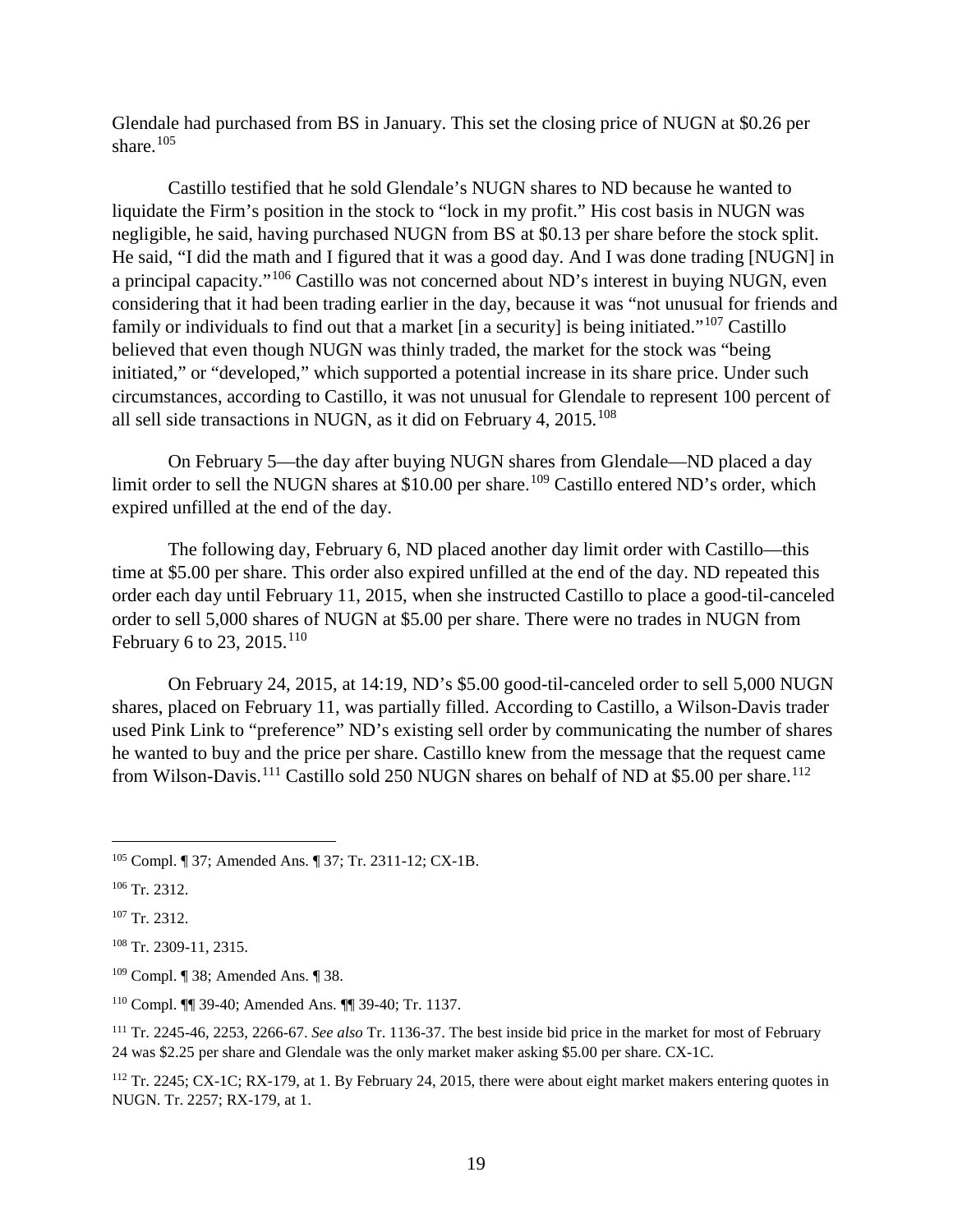The next day, February 25, ND sold 1,020 NUGN shares from her outstanding good-til-canceled order at \$5.00 per share.<sup>[113](#page-25-0)</sup> She sold 120, 100, and 800 shares, at 9:30, 12:47, and 14:57, respectively. In the first execution, Citadel bought 120 NUGN shares from Castillo and ND on behalf of  $E^*$ Trade, which had placed a purchase order on behalf of a customer.<sup>[114](#page-25-1)</sup>

In the second execution (for 100 shares, at 12:47) on February 25, according to Castillo, NITE (Knight Securities LLC) "preferenced" Glendale to buy 100 shares at \$5.00.<sup>[115](#page-25-2)</sup> NITE had received a limit order to buy 50 shares of NUGN at \$5.00 from MLEX (Merrill Lynch, Pierce, Fenner & Smith Incorporated). According to Enforcement's investigator, the 50-share order from MLEX originated from a Wilson-Davis customer.<sup>[116](#page-25-3)</sup> The investigator acknowledged that Glendale and Castillo had no way of knowing the identity of the buyer of the 50 shares or that he was a customer of Wilson-Davis.<sup>[117](#page-25-4)</sup>

The last NUGN execution (for 800 shares) on February 25 occurred at 14:57. According to Castillo, NITE likely "preferenced" Glendale's existing quote to sell at \$5.00, which reflected ND's outstanding good-til-canceled order. Castillo sold the 800 shares to NITE, who in turn sold them to National Financial Services LLC (NFSC).<sup>[118](#page-25-5)</sup>

On February 26, ND sold 1,000 shares of NUGN at \$5.00 per share.<sup>[119](#page-25-6)</sup> The trade was executed at 15:59:43—just 17 seconds before market close. According to Castillo, NITE bought the shares from Glendale and then sold them to NFSC.<sup>[120](#page-25-7)</sup> According to Enforcement's investigator, the blue sheet records reflected that the NFSC customer who purchased the shares lived in the same city and worked in the same field as another person connected to NUGN.<sup>[121](#page-25-8)</sup> Castillo disputed that he unlawfully marked the close, as Enforcement alleges, by engaging in a transaction with NITE on ND's behalf just before the end of the trading day. He testified that the trade was an execution against ND's open order that had stood since February 11. The trade also

<span id="page-25-8"></span><sup>121</sup> Tr. 1157.

<span id="page-25-0"></span> $113$  CX-27, at 1.

<span id="page-25-1"></span><sup>114</sup> Tr. 1142, 2272; CX-1D, at 1; RX-179, at 2.

<span id="page-25-2"></span><sup>115</sup> Tr. 2273-74.

<span id="page-25-3"></span><sup>116</sup> Tr. 1142-43, 1154, 1159; CX-1D, at 1. *See also* Tr. 2273-74. Instead of buying just 50 NUGN shares to fill the order, NITE bought 100 shares and kept the remaining 50 shares. Tr. 1142-43.

<span id="page-25-4"></span><sup>&</sup>lt;sup>117</sup> Tr. 1334. Enforcement learned the identities of NUGN buyers at other broker-dealers by means of blue sheet requests. "Blue sheets" questionnaires request that broker-dealers identify the buyers and sellers of a particular security during a specified review period. Tr. 1094, 1248-50. Blue sheet information from broker-dealers, generally market makers, set forth a firm's inter-dealer and agency trades by date, size, and contra-party in a given security or securities. *See* Elec. Submission of Sec. Transaction Info. by Exch. Members, Brokers, and Dealers, Exchange Act Release No. 44494, 2001 SEC LEXIS 2802, at \*3 (June 29, 2001).

<span id="page-25-5"></span><sup>118</sup> Tr. 2274; CX-1D, at 1; RX-179, at 2.

<span id="page-25-6"></span><sup>119</sup> CX-1D, at 1; CX-27, at 1.

<span id="page-25-7"></span> $120$  CX-1D.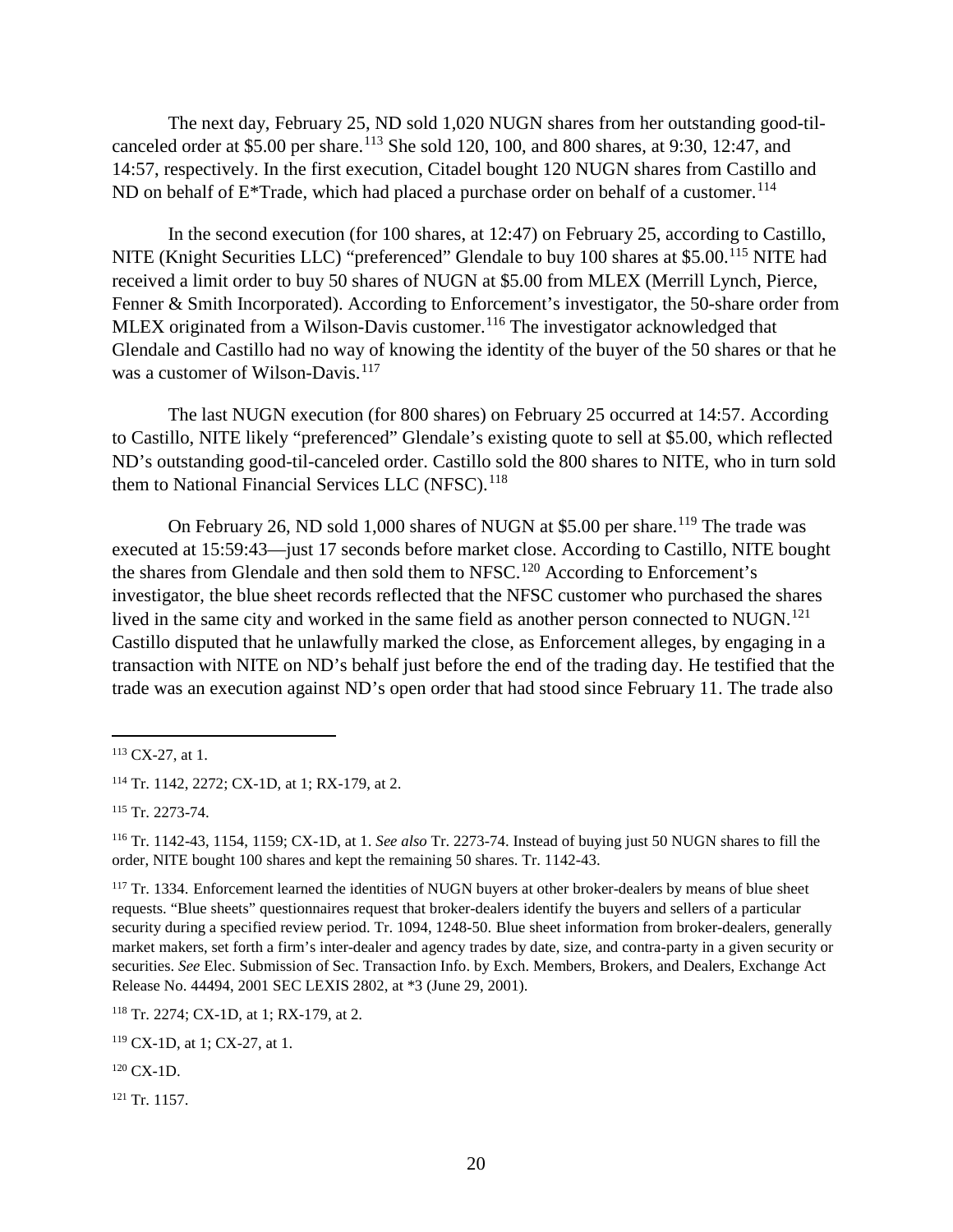did not move the market, Castillo said, and the stock would have closed that day at \$5.00 without the trade.<sup>[122](#page-26-2)</sup>

ND's sales of 250, 1,020, and 1,000 shares on February 24, 25, and 26, 2015, respectively, constituted 100 percent of NUGN's daily market volume and caused the stock to close at \$5.00 per share on each of those days.<sup>[123](#page-26-3)</sup> ND engaged in no other trading in NUGN in her account at Glendale after her sale on February 26, 2015.<sup>[124](#page-26-4)</sup>

Flesche reviewed Castillo's trades in NUGN on behalf of ND. According to Flesche, the \$5.00 trade on February 24 generated an exception report from the clearing firm, but he did not find it suspicious because, as he testified, there was news about NUGN. He therefore also did not find it suspicious that ND traded NUGN at \$0.26 per share on February 4 and then \$5.00 per share beginning February 24. During the investigation, however, Flesche testified he did not look for news about NUGN that could justify a price increase to him.<sup>[125](#page-26-5)</sup>

## **5. Lock-Up Agreement Restrictions Lifted**

<span id="page-26-0"></span>Including convertible preferred shares, NUGN had 41,115,120 shares outstanding on February  $24-26$ ,  $2015$ .<sup>[126](#page-26-6)</sup> The daily closing price of \$5.00 per share for the three consecutive days caused NUGN's market capitalization to exceed \$200 million, which released customers RC and JH to trade NUGN, assuming that they were restricted from trading under the Lock-Up Agreement. As a result of the \$5.00 per share closing prices on February 24–26, the next day, February 27, any shareholders subject to the Lock-Up Agreement were free to sell all of their NUGN shares.

## **6. Three Corporate Customers Deposit and Sell NUGN Shares**

<span id="page-26-1"></span>The Complaint charges that the deposit and liquidation of a large number of NUGN shares by three new corporate customers constituted red flags that should have triggered an investigation. In February 2015, RC, JH, and SEI opened accounts at Glendale through which they sold a volume of NUGN shares and then wired out most of their proceeds. RC sold 2,573,252 shares for proceeds of \$7,304,354 from February 27 to August 3, 2015.<sup>[127](#page-26-7)</sup> JH sold

<span id="page-26-2"></span><sup>&</sup>lt;sup>122</sup> Tr. 2275-76. Laubenstein testified similarly. He said that the trade at 15:59:43 on February 26 did not unlawfully mark the close because it did not change the price of NUGN that day. Tr. 1911-12. "Marking the close" is a form of market manipulation. It involves attempting to influence the closing price of a security by executing purchase or sale orders at or near the close of trading. The activity can artificially inflate or depress the closing price for the security and can affect the price of "market on close" orders. *See* https://definitions.uslegal.com/m/marking-the-close.

<span id="page-26-3"></span><sup>123</sup> CX-1C; CX-1D, at 1.

<span id="page-26-4"></span> $124$  CX-27, at 3-16. After buying 5,170 shares of NUGN on February 4, 2015, and selling 2,270 shares on February 24–26, 2015, ND held 2,900 shares of NUGN. CX-27.

<span id="page-26-5"></span> $125$  Tr. 957-61.

<span id="page-26-6"></span> $126$  CX-12, at 50.

<span id="page-26-7"></span><sup>127</sup> CX-1F; CX-1G.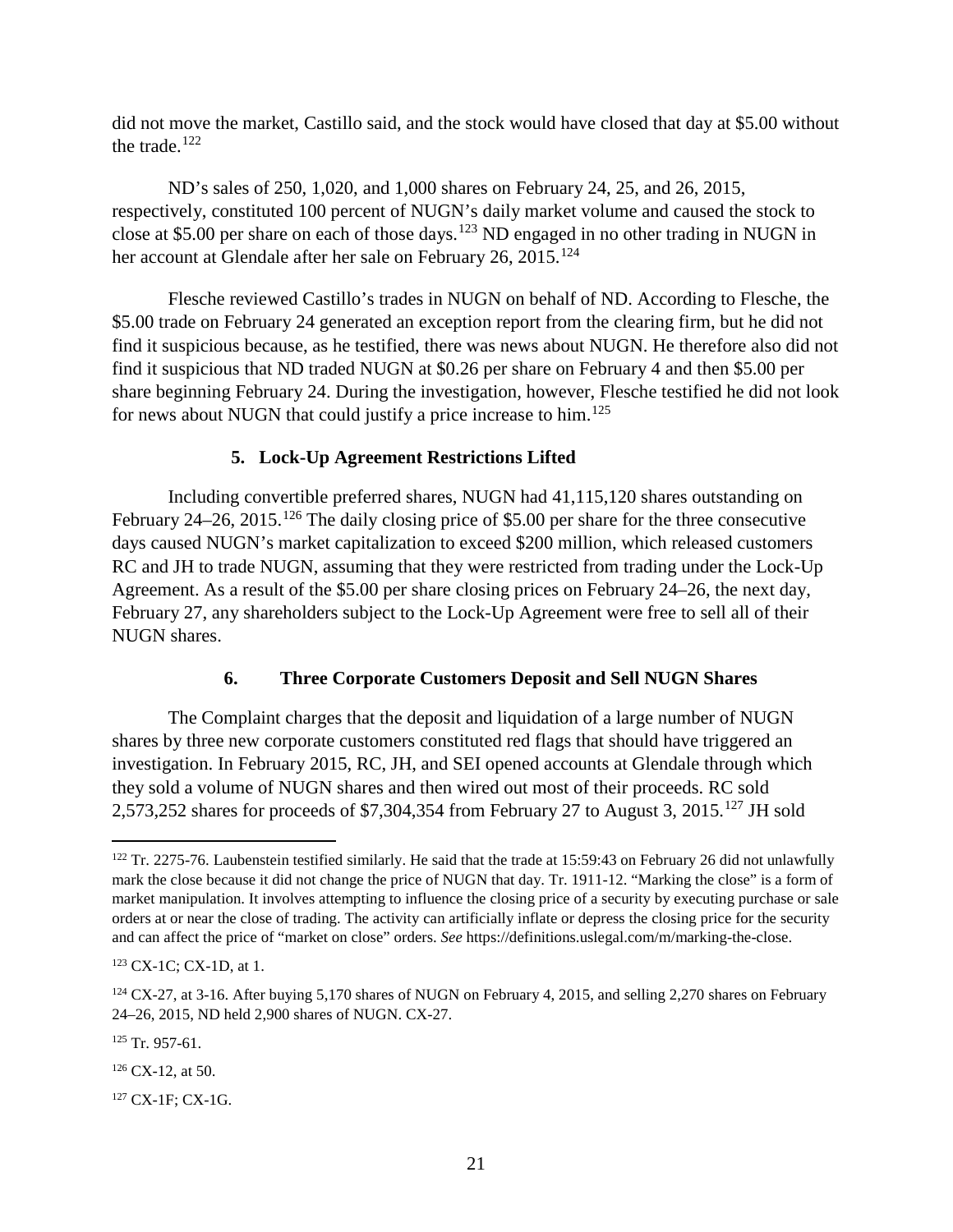247,950 NUGN shares for proceeds of \$812,989 from early April to early August 2015.<sup>[128](#page-27-0)</sup> SEI sold 125,140 NUGN shares in June and July for  $$459,467$ .<sup>[129](#page-27-1)</sup>

## **a. Customer RC**

## **i. RC Deposits NUGN Shares**

RC was incorporated in Nevada on January 29, 2015. According to its state corporate filings, RC engaged in advertising, marketing, and consulting.<sup>[130](#page-27-2)</sup> On February 4, 2015, RC opened an account at Glendale. RC stated that it had an annual income exceeding \$250,000, estimated net worth of \$4 million, and liquid assets of \$1 million. According to new account documents, RC's primary investment objective was speculation and the main activities of the corporation were described as "investment purposes, appreciation, speculation."[131](#page-27-3) Abadin was the account representative.

According to Abadin, an existing customer referred the principal of RC (who served as the company's president, secretary, and treasurer) to him to open an account for RC.<sup>[132](#page-27-4)</sup> Before it opened the account, Abadin understood that RC intended to deposit shares of a low-priced security for resale.<sup>[133](#page-27-5)</sup> According to Flesche, RC came to Glendale because the Firm is one of the few remaining broker-dealers that would accept low-priced securities for deposit.[134](#page-27-6)

On February 11, 2015, a week after opening its account, RC deposited a single certificate for 2,899,878 NUGN shares dated February 3 into its account. RC therefore controlled over 7 percent of NUGN's 41 million outstanding shares and approximately 26 percent of NUGN's public float of over 11.1 million shares.<sup>[135](#page-27-7)</sup> Glendale had a policy of not accepting securities representing more than 20 percent of the float of an issuer for the account of any one customer. It also had a policy of not accepting for deposit in more than one customer's account shares that

<span id="page-27-2"></span><sup>130</sup> CX-28, at 32, 36.

<span id="page-27-6"></span><sup>134</sup> Tr. 1067.

<span id="page-27-0"></span> <sup>128</sup> Compl. ¶ 57; Amended Ans. ¶ 57; CX-1F.

<span id="page-27-1"></span><sup>129</sup> CX-1F; CX-41, at 8-11.

<span id="page-27-3"></span><sup>&</sup>lt;sup>131</sup> CX-28, at 1, 4, 26, 36. Even though it had just been incorporated in Nevada, neither Flesche nor Abadin found it suspicious that RC had such income and assets because it had once been incorporated in California. Tr. 665, 929; CX-28, at 4, 28. RC was previously formed in California in 2008 but the state suspended its corporate registration in 2010. CX-120; CX-121.

<span id="page-27-4"></span><sup>132</sup> Tr. 658, 777, 814, 1067.

<span id="page-27-5"></span><sup>133</sup> Tr. 658-59, 661-62.

<span id="page-27-7"></span><sup>135</sup> Tr. 676, 2627-28; CX-16, at 123; CX-29, at 1; RX-94, at 62-63, 210. The deposit was not reflected in RC's account statement until February 24. CX-29, at 1; RX-94, at 38. On February 11, 2015, RC filed a Schedule 13D "Beneficial Ownership Reporting Requirements Acknowledgment" with the SEC (a copy of which it provided to Glendale) disclosing that the shares it owned constituted 7.4 percent of NUGN's outstanding stock. CX-16, at 21-24.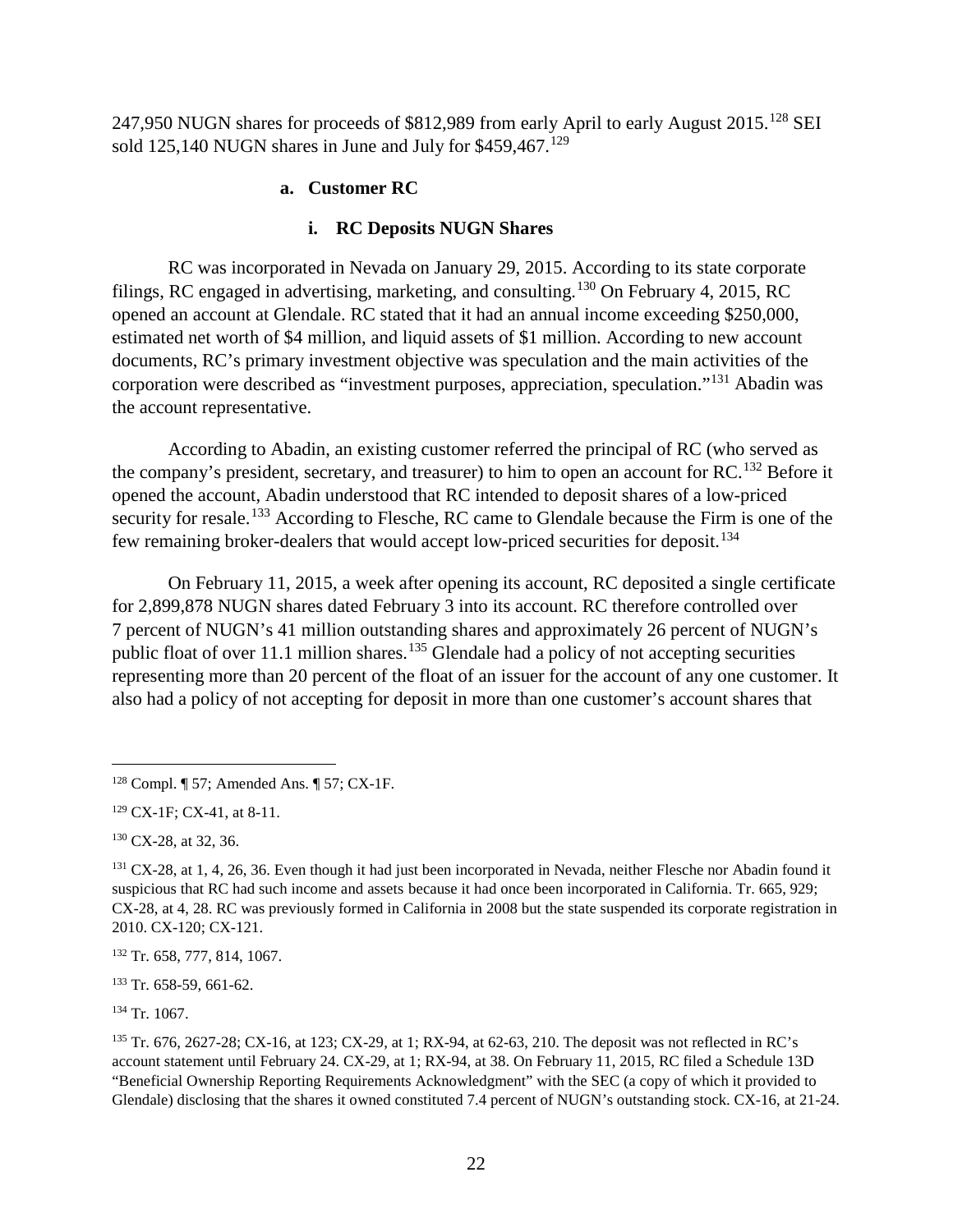together totaled more than 40 percent of an issuer's float.<sup>[136](#page-28-0)</sup> Because RC's NUGN shares represented more than 20 percent of the float, $137$  Glendale instructed its clearing firm to return 720,000 shares to RC, reducing the number of shares that RC held in the account to 2,179,878 shares, or about 19.5 percent of NUGN's float.

The 720,000 shares were divided into eight 90,000-share stock certificates and debited from RC's account on March 17, 2015.<sup>[138](#page-28-2)</sup> According to Enforcement's investigator, RC sold the 720,000 shares to four persons through private transactions. The purchasers deposited their new NUGN shares in accounts at Wilson-Davis. There is no evidence that anyone at Glendale knew that RC sold the NUGN shares to four persons or that the purchasers deposited the shares in accounts at Wilson-Davis.<sup>[139](#page-28-3)</sup>

#### **ii. The Source of RC's NUGN Shares**

In support of its deposit of the NUGN certificate, RC provided Glendale with copies of four identical stock purchase agreements dated December 18, 2014 through which it had acquired 192,811 BLMK shares. RC paid \$6,009 for the BLMK shares (just over \$0.031 per share)—49,900 shares each from NF, KF, and FF, and 43,111 shares from SF. The four sellers had the same last name. RC paid the sellers with checks dated December 18, 2014, drawn on a bank account in RC's name.<sup>[140](#page-28-4)</sup> RC bought the shares more than a month before its incorporation in Nevada.

According to the Complaint, two of the four persons who sold the BLMK/NUGN shares to RC were affiliates of NUGN because they were related to the company's president by marriage. If they were affiliates of NUGN, as defined under federal securities law, RC's re-sales of the stock it had acquired (irrespective of the applicability of the Lock-Up Agreement) may have been subject to restrictions and limitations. Specifically, the Complaint alleges that BLMK's then President DK was married to NF at the time of the sale to RC, a fact disputed by Respondents.

Based on the weight of the evidence presented at the hearing, the Panel finds that DK and NF were married to each other as of December 18, 2014, the date RC bought its NUGN shares. DK's social network posts referring to the couple's wedding anniversary reflected that they were married in August 2011.<sup>[141](#page-28-5)</sup> DK identified herself using NF's surname on social network

<span id="page-28-3"></span><sup>139</sup> Tr. 1347-48, 1352-53.

<span id="page-28-5"></span><sup>141</sup> Tr. 1941-43; CX-117, at 3.

<span id="page-28-0"></span> <sup>136</sup> Tr. 675-76, 2498-2503.

<span id="page-28-1"></span><sup>137</sup> Tr. 817-19.

<span id="page-28-2"></span><sup>&</sup>lt;sup>138</sup> Tr. 817-20; CX-16, at 1-2, 123; CX-29, at 3; RX-94, at 61, 210. Glendale instructed its clearing firm to generate eight certificates in RC's name, each for 90,000 shares of NUGN.

<span id="page-28-4"></span><sup>140</sup> *See* CX-16, at 36-38, 52-54, 68-70, 84-86, 89. After the 15.04-for-1 split, RC's 192,811 shares of BLMK equaled 2,899,878 shares of NUGN, the number of shares it deposited on February 11, 2015.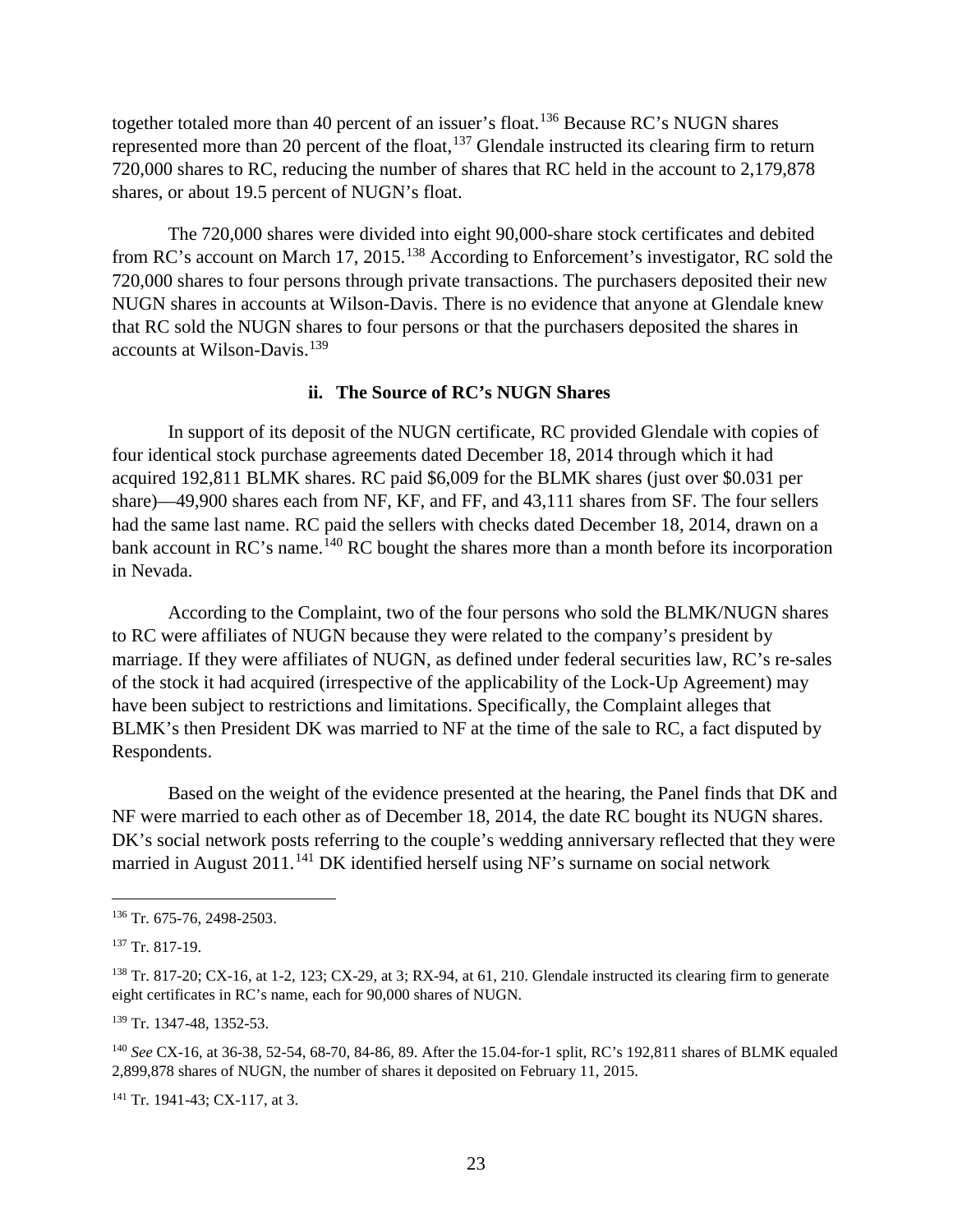postings.<sup>[142](#page-29-0)</sup> The Panel also concludes that the couple was living together at the same residential address on the date of NF's BLMK sale to RC based on evidence that they had provided common addresses during their marriage.<sup>[143](#page-29-1)</sup>

Respondents rely chiefly on a New York State marriage license issued November 9, 2017, as evidence that the couple was not married as of December 18, 2014. But the document records that "solemnization" occurred on November 17, 2017, and the "type of ceremony" was "religious" and not civil.<sup>[144](#page-29-2)</sup> The Panel therefore concludes that the certificate reflects a religious marriage ceremony that occurred years after the couple's civil marriage ceremony.<sup>[145](#page-29-3)</sup>

At the hearing, Enforcement alleged that another one of the four sellers, SF, was NF's sister, and accordingly a corresponding *pro rata* portion of NUGN's sales at Glendale were also restricted.[146](#page-29-4) Because Enforcement did not allege in the Complaint that SF was an affiliate of BLMK by virtue of her relationship to  $NF$ ,  $^{147}$  $^{147}$  $^{147}$  the Panel declines to find that the BLMK/NUGN shares RC acquired from SF were potentially restricted from resale. (The remaining two sellers, KF and FF, were married to each other, according to Enforcement. Their relationship to NF, however, is not known.)<sup>[148](#page-29-6)</sup>

Evidence at the hearing showed that Respondents did not inquire into the relationships among the four sellers and therefore they did not consider that DK and NF were married. Respondents acquired the evidence they presented at the hearing after the customers' NUGN

<span id="page-29-2"></span><sup>144</sup> CX-34; RX-120. *See also* Compl. ¶¶ 59-60, 66-67; Amended Ans. ¶¶ 59-60, 66-67.

<span id="page-29-3"></span><sup>145</sup> Respondents also relied on the issuer's disclosures about shareholders' relationships in supporting documents for the BLMK Form 211 filed by another broker-dealer (and to which Respondents did not have access when RC deposited its NUGN shares). The list of shareholder relationships did not disclose that NF and DK were married only that NF and SF were siblings. RX-108, at 91-92. DK, as BLMK's CEO, also represented to FINRA that she was not married. *See* RX-108, at 16, 18, 20, 91. The Panel finds this evidence that DK and NF were not married unpersuasive.

<span id="page-29-4"></span><sup>146</sup> Tr. 2439.

<span id="page-29-5"></span><sup>147</sup> *See* Compl. ¶¶ 58-59, 66-68, 173. The Complaint identified only NF and his parents, MF and EF, as affiliates of BLMK because MF and EF had provided the same residential address that NF provided in connection with selling BLMK to RC. Compl. ¶ 67.

<span id="page-29-6"></span><sup>148</sup> Tr. 2438.

<span id="page-29-0"></span> <sup>142</sup> Tr. 2519, 2589-90; CX-117; RX-400.

<span id="page-29-1"></span><sup>143</sup> Tr. 2196-97; CX-36, at 1-2, 9; CX-37, at 1, 5; CX-109, at 72-73. The weight of evidence is that the couple lived together at an address in Far Rockaway, New York, at the time of the December 2014 sale. The Form 211 filing in March 2014 contained a list of shareholders showing a Far Rockaway address for DK and NF. CX-109, at 43, 72- 73; RX-108, at 19, 43, 72-73, 85. The couple also appears to have shared a telephone number. CX-36, at 1-2; CX-37, at 1-2. Enforcement also relied in part on LexisNexis records in confirming the couple's identities and residential addresses. The records provided date ranges of addresses for both DK and NF, which in some instances were inconsistent or overlapping. Respondents argue this showed that DK and NF did not live at the same addresses. Respondents introduced records from another national database. *See* Tr. 2209-11; RX-5. The Panel did not find Respondents' arguments persuasive. In finding that the couple was married and living together, however, the Panel considered all the circumstances and the nature of all the documentary evidence presented.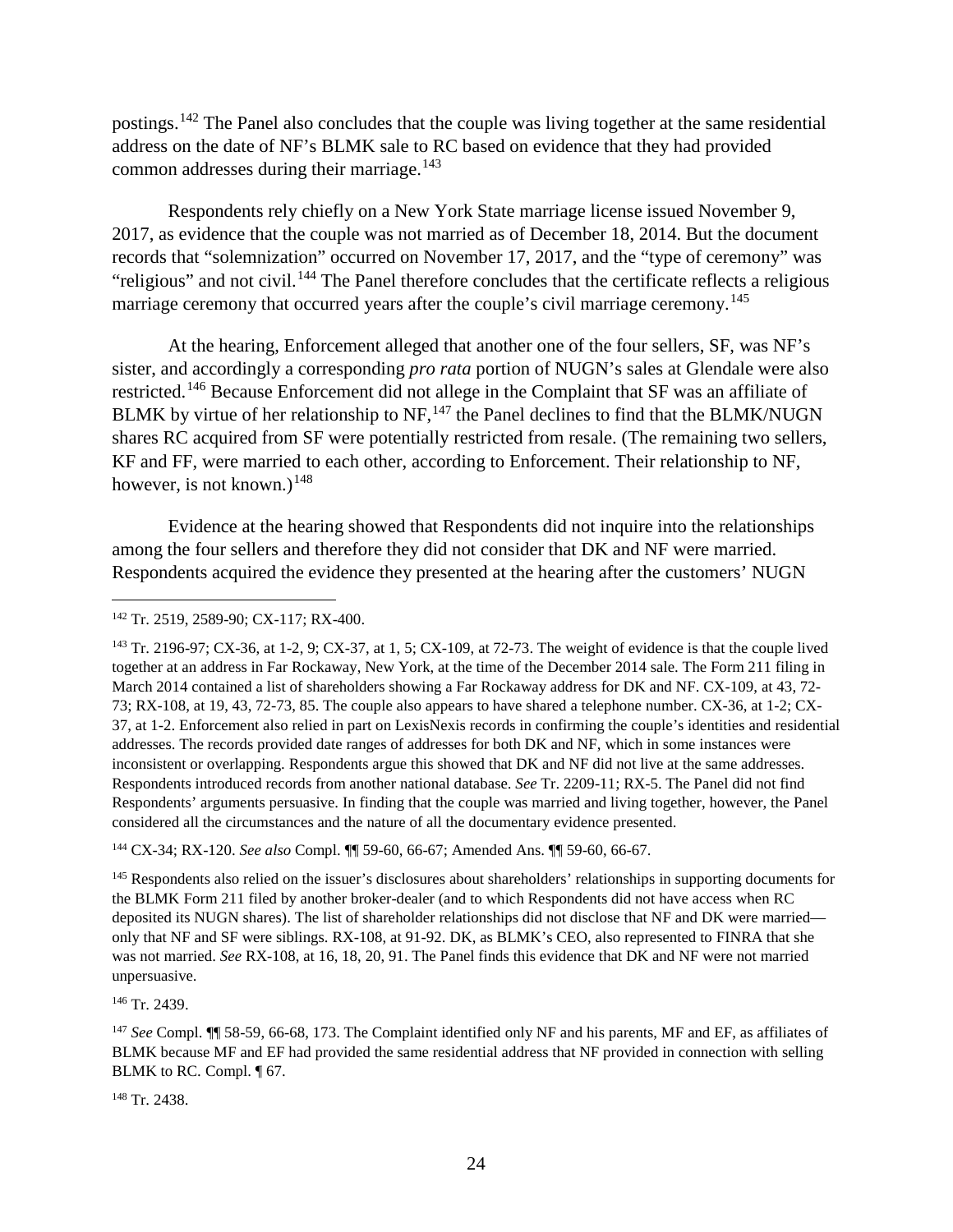sales and after Respondents learned that FINRA had alleged that some shares sold had been acquired from affiliates of the issuer. At the time of the deposits, Respondents' inquiry into BLMK's officers and the relationships among the persons who sold BLMK/NUGN to RC and JH was limited to Google, OFAC, and SEC searches, as reflected in the due diligence package associated with RC's and JH's deposits.<sup>149</sup>

## **iii. Glendale Approves RC's NUGN Deposit**

In the course of approving the deposit, Flesche reviewed the stock purchase agreements, including the addresses the sellers provided. RC also provided an attorney opinion letter addressed to the transfer agent, dated February 10, 2015, representing that all the shares it bought from the four sellers were freely tradeable.<sup>[150](#page-30-1)</sup>

It was not a red flag for Flesche that the sales took place just 11 days before the BLMK/NUGN reverse merger, on December 29, 2014, because the stock purchase agreements referred to a pending acquisition.<sup>[151](#page-30-2)</sup> It also was not an issue for Flesche that the sellers had the same last name because it was "common" to have "friends and family" involved in transactions with securities of smaller issuers.<sup>[152](#page-30-3)</sup> He also did not consider it suspicious that the sellers were in New York and RC was in California because typically the attorney handling a reverse merger is the person who connects the sellers with the buyers.<sup>[153](#page-30-4)</sup> To Flesche, the fact that shareholders come to Glendale to deposit and liquidate low-priced securities "has never been inherently suspicious" because shareholders refer each other to the Firm.<sup>[154](#page-30-5)</sup> The day RC deposited NUGN shares, Flesche performed the AML review because Laubenstein was unavailable.<sup>[155](#page-30-6)</sup>

Castillo testified that he did not review RC's stock deposit documentation and was unaware it had deposited NUGN shares. He did not sign the Client Checklist associated with RC's stock deposit.<sup>[156](#page-30-7)</sup> Castillo testified that he did not know that RC owned NUGN shares until RC started selling its shares on February 27, 2015.<sup>[157](#page-30-8)</sup>

As part of his review of RC's deposit of NUGN shares, Flesche said he personally performed Google and SEC searches of the individual sellers and NUGN's officers, including

<span id="page-30-4"></span><sup>153</sup> Tr. 2612-14, 2622-24.

<span id="page-30-5"></span><sup>154</sup> Tr. 2624.

<span id="page-30-0"></span> <sup>149</sup> *See* CX-16; CX-17; CX-18.

<span id="page-30-1"></span> $150$  CX-16, at 89-91.

<span id="page-30-2"></span><sup>151</sup> Tr. 910-16; CX-16, at 28, 44, 60, 76, 106.

<span id="page-30-3"></span><sup>&</sup>lt;sup>152</sup> Tr. 918, 2520. Flesche understood that the BLMK shareholders were friends, family members, and business acquaintances of each other. Tr. 2523.

<span id="page-30-6"></span><sup>155</sup> Tr. 1794.

<span id="page-30-7"></span><sup>156</sup> Tr. 318-19; CX-16, at 15-16.

<span id="page-30-8"></span><sup>157</sup> Tr. 319.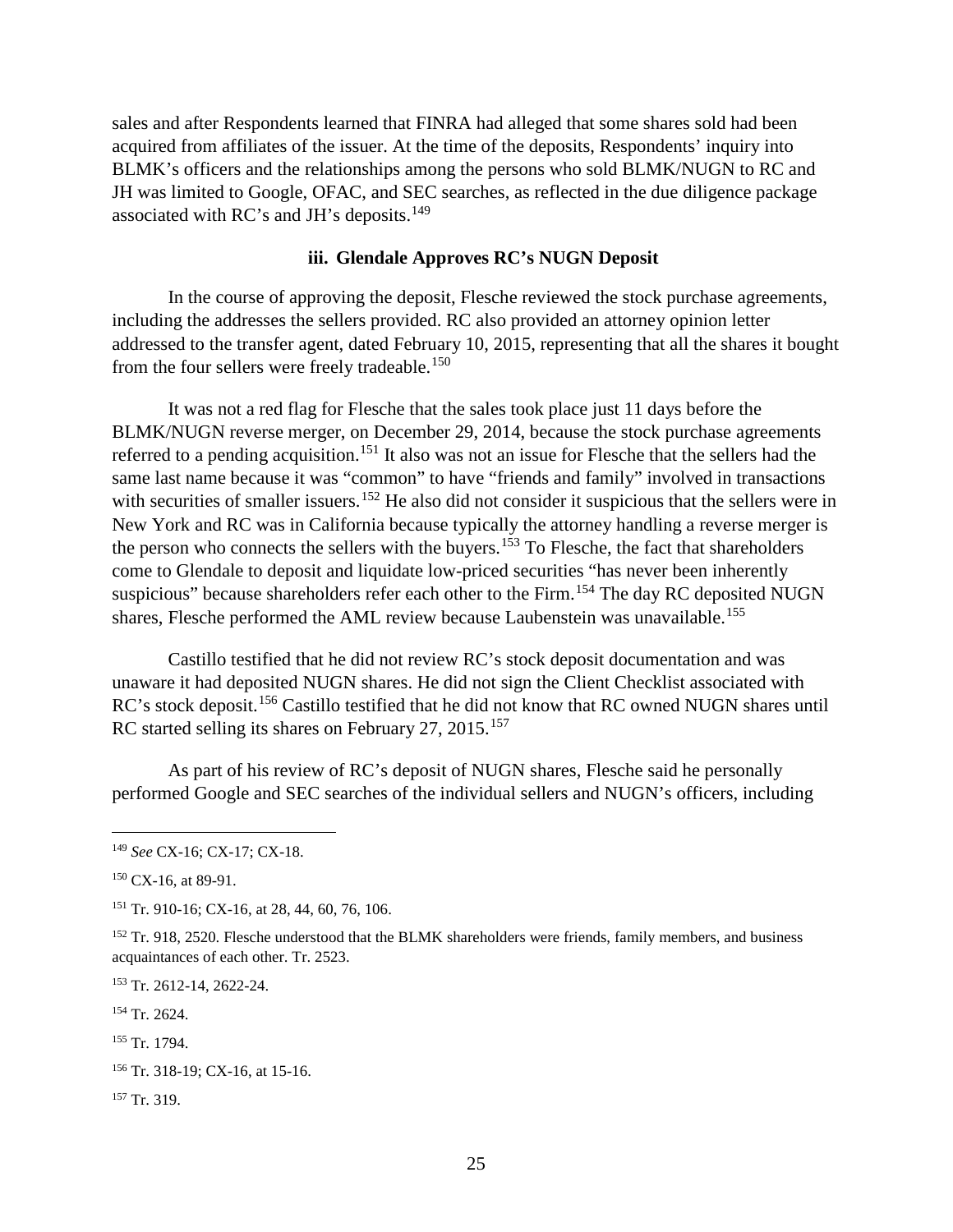DK.<sup>[158](#page-31-0)</sup> The Firm's process for reviewing the deposits did not include searches on Facebook.<sup>[159](#page-31-1)</sup> One purpose of the searches was to determine whether the sellers were affiliates of the issuer. Flesche saw nothing that caused him to consider whether NUGN's president and one of the persons who sold shares to RC were married to each other.[160](#page-31-2) Abadin did not ask RC's principal what connection, if any, the sellers had to each other because initial investors in small offerings often are friends and family. Like Flesche, Abadin did not consider the common surnames of the four sellers a red flag.<sup>[161](#page-31-3)</sup>

When he approved RC's deposit of NUGN shares, Flesche saw that each stock purchase agreement contained references to the existence of a Lock-Up Agreement associated with the sale. Flesche did not attempt to obtain a copy of the Lock-Up Agreement, but did ask the transfer agent about it. He also asked the issuer's attorney whether there was a Lock-Up Agreement in place. The attorney stated there was not. This satisfied Flesche that RC was not bound by the Lock-Up Agreement.<sup>[162](#page-31-4)</sup> RC's principal told Abadin that the shares it purchased were not restricted from resale and he did not have copies of a Lock-Up Agreement.<sup>[163](#page-31-5)</sup> The stock transfer agent and NUGN's corporate counsel told Glendale that the shares were not restricted.<sup>[164](#page-31-6)</sup> On February 11, 2015, the transfer agent emailed Glendale that all of the NUGN shares that RC deposited were "free-trading  $\&$  not subject to any lock up agreement."<sup>[165](#page-31-7)</sup>

During its investigation, Enforcement did not contact the transfer agent, NUGN, RC, or RC's attorney to determine if RC was subject to the Lock-Up Agreement.<sup>[166](#page-31-8)</sup> Enforcement's investigator testified that the staff was unable to conclude that RC was in fact subject to the Lock-Up Agreement.<sup>[167](#page-31-9)</sup>

On February 12, 2015, Flesche approved RC's deposit of NUGN shares. [168](#page-31-10)

<span id="page-31-3"></span><sup>161</sup> Tr. 672-73.

<span id="page-31-4"></span><sup>162</sup> Tr. 931-34.

<span id="page-31-0"></span> <sup>158</sup> Tr. 919-21; CX-16, at 14.

<span id="page-31-1"></span><sup>159</sup> Tr. 2517-18.

<span id="page-31-2"></span><sup>160</sup> Tr. 922-24.

<span id="page-31-5"></span><sup>&</sup>lt;sup>163</sup> Abadin testified during the investigation that he believed NUGN had released RC from the Lock-Up Agreement. Tr. 702-03.

<span id="page-31-6"></span><sup>164</sup> Tr. 678-80, 687; CX-16, at 121-22.

<span id="page-31-7"></span><sup>165</sup> CX-16, at 121; RX-100, at 1.

<span id="page-31-8"></span><sup>166</sup> Tr. 1264-65.

<span id="page-31-9"></span><sup>167</sup> Tr. 1253.

<span id="page-31-10"></span><sup>&</sup>lt;sup>168</sup> Tr. 669-70; CX-16, at 2, 15-16. As the broker on the account, Abadin indicated on the Broker Checklist that he recommended that the Firm accept RC's NUGN shares. CX-16, at 15.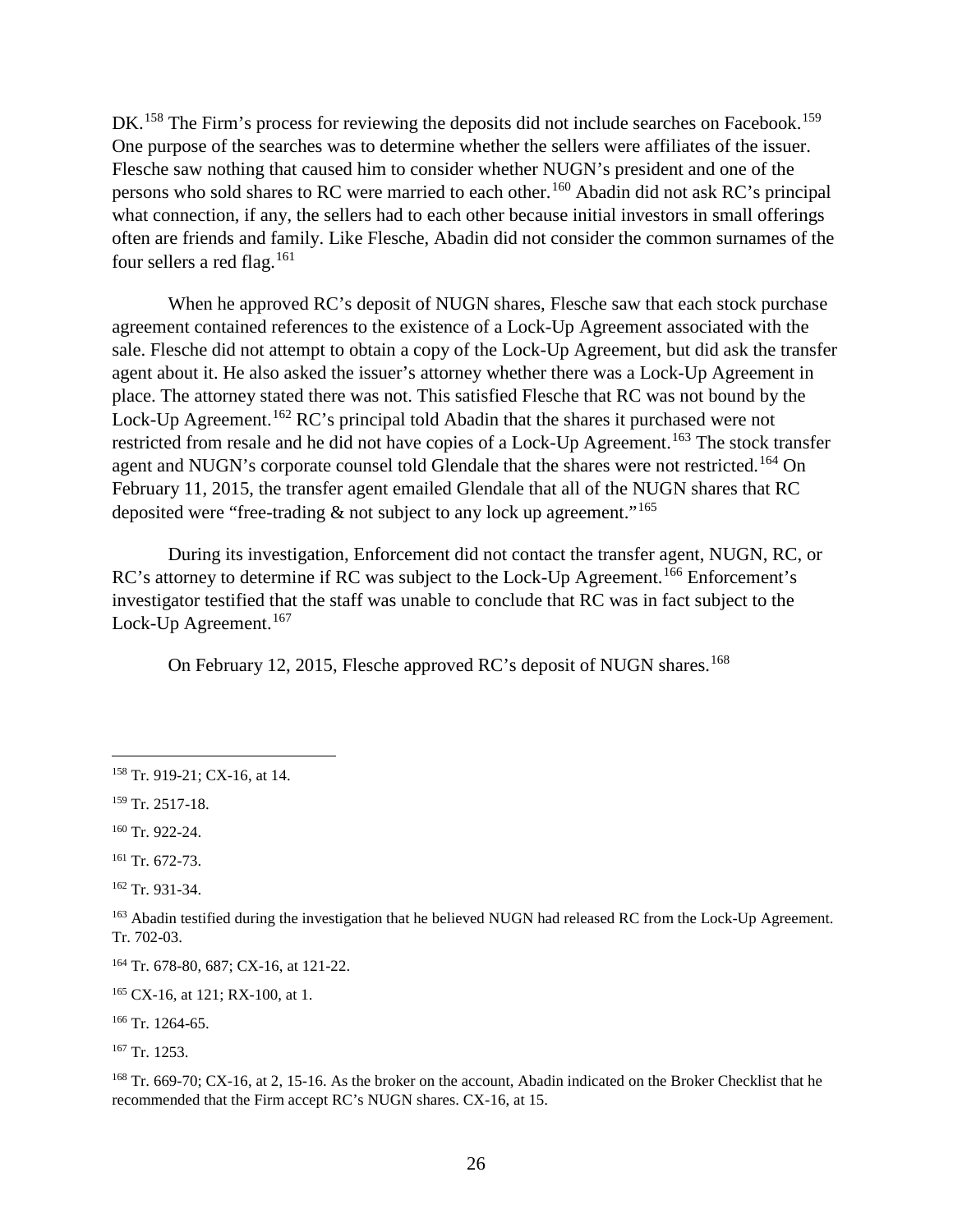#### **iv. RC Liquidates NUGN Shares**

On February 27, 2015, the day after the price of NUGN closed at \$5.00 per share for three consecutive days, RC began selling its shares from its Glendale account.<sup>[169](#page-32-0)</sup> From that day through August 2015, RC sold 2,573,252 shares of NUGN for proceeds of over \$7.3 million at prices that ranged from \$1.37 to \$4.38 per share. From early April to mid-August 2015, RC wired out  $$4,990,595$  from its Glendale account.<sup>[170](#page-32-1)</sup>

For a short period, RC also bought NUGN shares. For about three weeks, from late May to mid-June 2015, it bought 577,200 shares of NUGN, for which it paid over \$2.5 million.<sup>[171](#page-32-2)</sup> RC traded no other securities besides NUGN in its Glendale account.<sup>[172](#page-32-3)</sup> The Firm earned \$193,055 in commissions for liquidating NUGN on  $RC$ 's behalf.<sup>[173](#page-32-4)</sup>

Flesche testified that he reviewed RC's sales and purchase transactions in NUGN and "didn't see anything specifically suspicious,"[174](#page-32-5) including RC's purchases of NUGN in May and June 2015 because they "seem[ed] like normal trading activity."[175](#page-32-6)

According to Enforcement's investigator, customers at Wilson-Davis purchased most of the NUGN shares that RC sold. Wilson-Davis customers had also deposited shares of NUGN in their accounts.<sup>[176](#page-32-7)</sup> For example, according to Enforcement's investigator, on March 10, 2015, Glendale sold 37,000 NUGN shares to Wilson-Davis customers in five transactions. Also according to the investigator, Pink Link communications between the two firms preceded the transactions.[177](#page-32-8)

<span id="page-32-1"></span><sup>170</sup> CX-1F; CX-29, at 5-14.

<span id="page-32-3"></span> $172$  CX-29.

<span id="page-32-4"></span> $173$  CX-29.

<span id="page-32-5"></span><sup>174</sup> Tr. 938-39.

- <span id="page-32-6"></span><sup>175</sup> Tr. 2516.
- <span id="page-32-7"></span><sup>176</sup> Tr. 1158-59.

<span id="page-32-0"></span> <sup>169</sup> RC's account reflected that the NUGN shares were journaled, or available to trade, on February 24, 2015. *See* CX-29, at 1.

<span id="page-32-2"></span><sup>&</sup>lt;sup>171</sup> CX-1F; CX-1G; CX-29, at 8-11. Because RC deposited fewer than 2.2 million shares of NUGN, its liquidation of more than 2.5 million NUGN shares necessarily includes a portion of the 577,200 shares it purchased in May and June 2015.

<span id="page-32-8"></span><sup>177</sup> Tr. 1164-65; CX-29, at 3.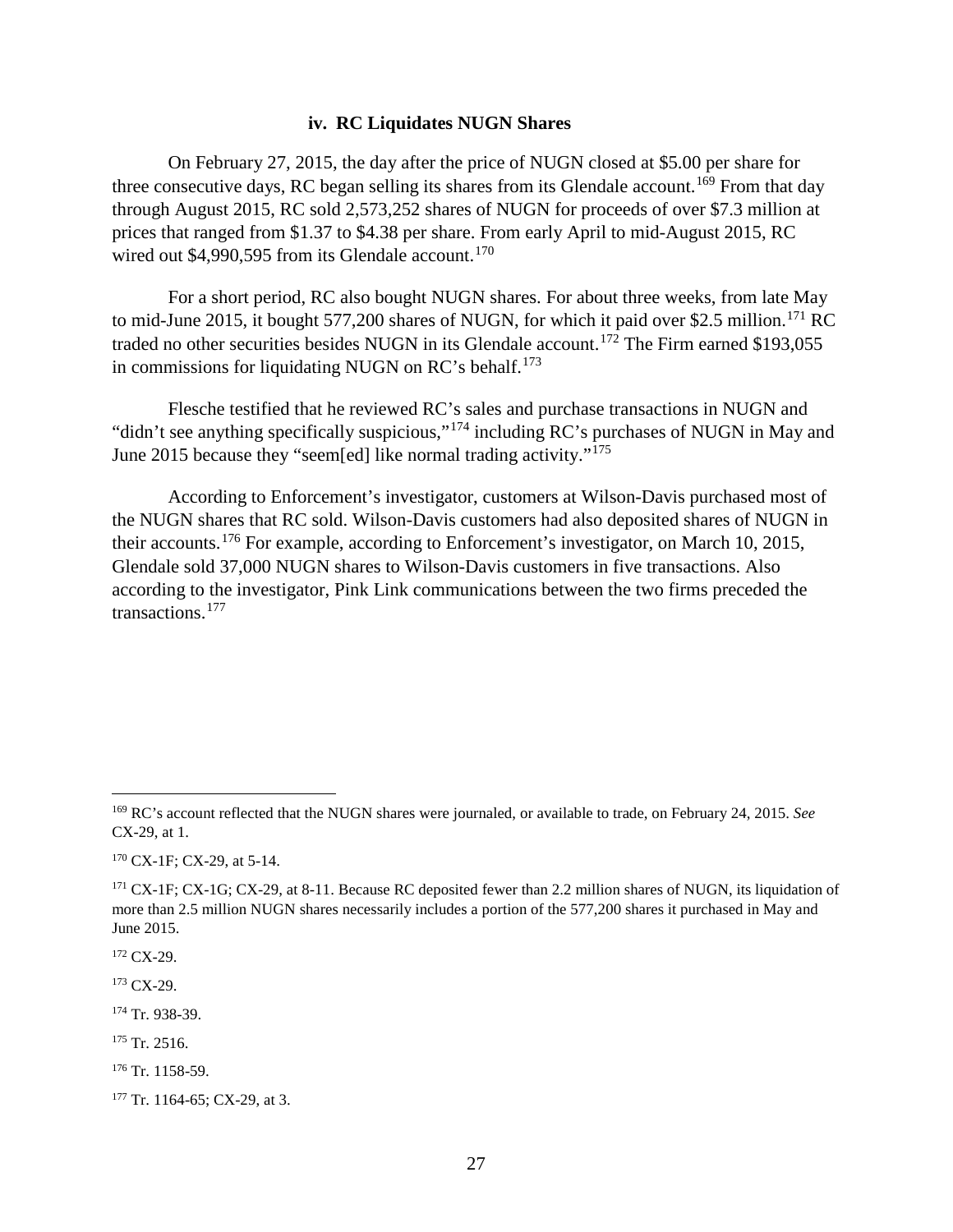#### **b. Customer JH**

#### **i. Customer JH Deposits NUGN Shares**

Like RC, customer JH sold a large quantity of NUGN shares. JH's principal opened an account at Glendale for JH on February 18, 2015, two weeks after RC opened its account and one week after RC deposited its NUGN certificate.

JH was incorporated in October 2014 in Nevada.<sup>[178](#page-33-0)</sup> According to its new account documents, the corporation's primary investment objective was "speculation" and the source of the funding for the account was "business revenue." It claimed to have an annual income of \$500,000, an estimated net worth of \$4 million, and liquid assets of \$2 million. Its stated business was "investments."[179](#page-33-1) Abadin was the representative on JH's account. Abadin had not met JH's principal before he opened an account for JH at Glendale.<sup>[180](#page-33-2)</sup> Flesche approved the opening of the account.

Two days after opening its account, on February 20, 2015, JH's principal emailed Glendale, including Castillo, copies of two stock purchase agreements for BLMK shares, in anticipation of later depositing NUGN shares at Glendale.<sup>[181](#page-33-3)</sup> Beginning February 27, 2015, JH deposited five certificates, each for 272,158 shares of NUGN, totaling 1,360,790 shares, in its Glendale account.[182](#page-33-4) Each stock certificate was dated February 3, 2015. On February 27, JH deposited the first certificate; on March 10, it deposited the remaining four certificates.<sup>[183](#page-33-5)</sup>

With its first deposit, JH submitted a signed DSRQ. JH indicated on the form that it intended to deposit another 1,193,632 shares in the account and that it controlled a total of 1,465,790 NUGN shares.<sup>[184](#page-33-6)</sup> JH therefore controlled over 3.5 percent of NUGN's 41 million shares outstanding and 13 percent of the float.

JH provided copies of two stock purchase agreements through which it had obtained all of the BLMK/NUGN shares it would deposit, both of which were dated December 18, 2014, the same date as the stock purchase agreements associated with RC's four purchases of BLMK/NUGN shares. The two stock purchase agreements were identical to the stock purchase

<span id="page-33-2"></span><sup>180</sup> Tr. 709.

<span id="page-33-4"></span><sup>182</sup> Compl. ¶ 56; Amended Ans. ¶ 56.

<span id="page-33-5"></span><sup>183</sup> CX-17, at 1, 7-13; CX-18, at 1-8, 20-26. JH's first deposit of NUGN appeared in its account on March 2; the second deposit for \$1,088,632 shares appeared in the account on March 19, 2015. CX-31, at 2; RX-91, at 41.

<span id="page-33-6"></span><sup>184</sup> CX-17, at 7.

<span id="page-33-0"></span> <sup>178</sup> CX-30, at 32, 36.

<span id="page-33-1"></span><sup>179</sup> CX-30, at 4, 19.

<span id="page-33-3"></span><sup>&</sup>lt;sup>181</sup> Tr. 2594-95; CX-119. The stock purchase agreements attached to the February 20 email to Glendale were signed by JH's principal but were not dated. The attachment included copies of two canceled checks from JH dated December 18, 2014, payable to the sellers. CX-119.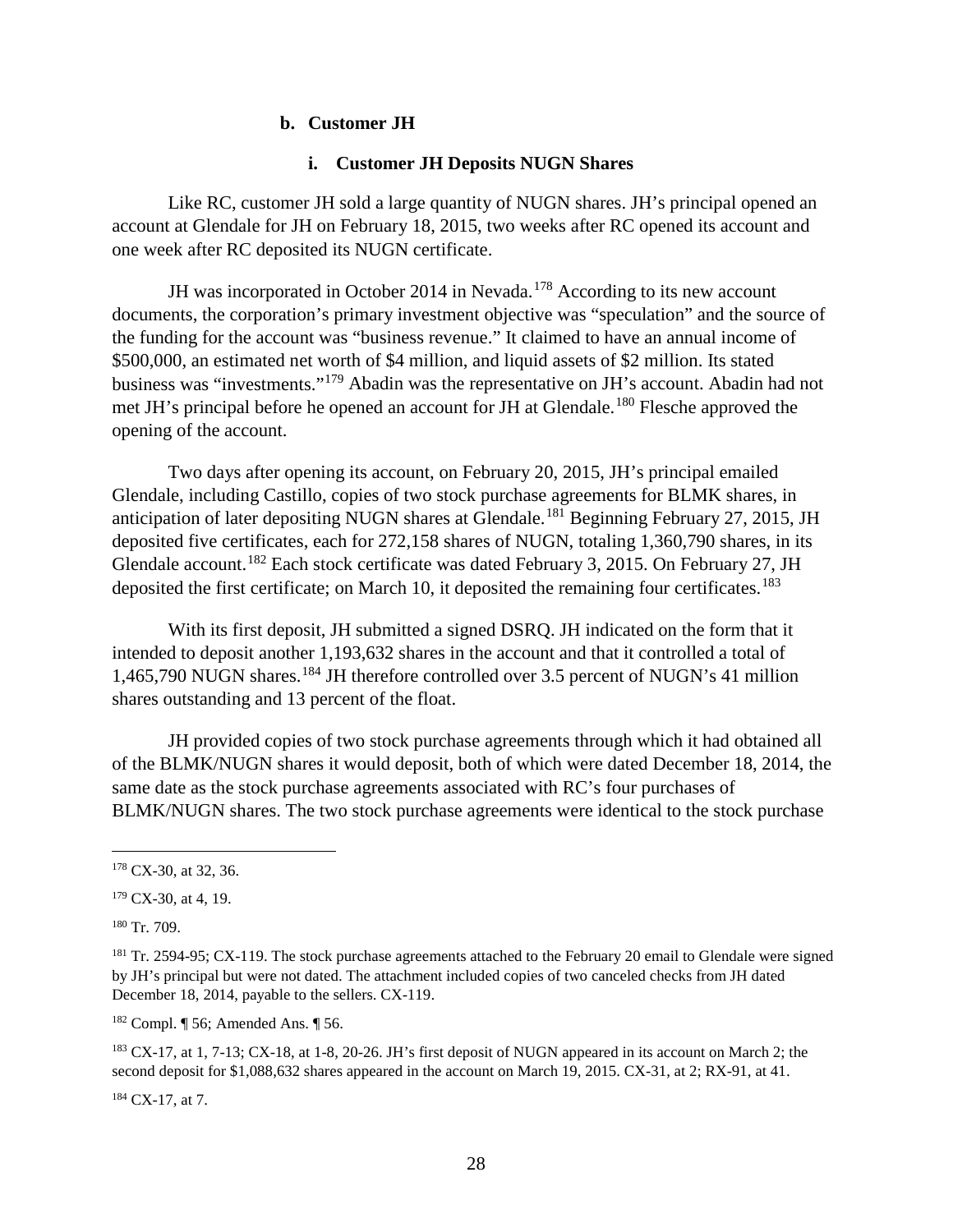agreements associated with RC's purchases. The two sellers of BLMK/NUGN stock—MF and EF—had the same surname as the four sellers of stock to RC. JH paid MF and EF the same per share price (just over \$0.031 per share) that RC paid its four sellers. JH bought 49,900 and 40,578 shares of NUGN for \$1,555 and \$1,265 from MF and EF, respectively, using checks drawn on a bank account in JH's name.<sup>[185](#page-34-0)</sup> MF and EF had purchased their shares from the issuer in March 2014. Glendale conducted Google, OFAC, and SEC searches of the two sellers and NUGN's officers, and indicated on the Broker Checklist that it found nothing.

As with RC's four stock purchase agreements, JH's two stock purchase agreements stated that the shares JH had acquired were subject to a Lock-Up Agreement. Unlike RC's single certificate (for 2,899,878 NUGN shares), each of JH's five NUGN stock certificates carried a legend stating that the shares were subject to the Lock-Up Agreement.<sup>[186](#page-34-1)</sup> The legend on the certificate deposited February 27, 2015, provided that through March 1 the shareholder could sell 50 percent of the shares represented by the certificate if NUGN's market capitalization reached \$160 million for three consecutive trading days, and all the shares if the market capitalization reached \$200 million. After March 1, 2015, according to the legend, NUGN shares could be resold without restriction under the Lock-Up Agreement regardless of NUGN's market capitalization.[187](#page-34-2)

JH's four other NUGN certificates contained identical restrictive legends except for progressively later leak-out dates of April 1, May 1, June 1, and July 1, 2015.<sup>[188](#page-34-3)</sup> Under the restrictions on the certificates, JH was free to sell 272,158 NUGN shares without restriction beginning March 2 (regardless of NUGN's market capitalization level), another 272,158 shares (represented by the second stock certificate) on April 2, and so on monthly until July 2, 2015, when there would be no restrictions on any of the shares deposited. Stated a little differently, JH

CX-17, at 2.

<span id="page-34-3"></span><sup>188</sup> CX-18, at 2, 4, 6, 8.

<span id="page-34-0"></span><sup>&</sup>lt;sup>185</sup> CX-17, at 37-39, 53-55.

<span id="page-34-1"></span><sup>&</sup>lt;sup>186</sup> CX-17, at 1-2; CX-18, at 1-8. Flesche testified that he did not try to obtain a copy of the Lock-Up Agreement because he believed its terms were reflected in the legends on JH's five certificates. Tr. 951-52.

<span id="page-34-2"></span> $187$  The legend on the first certificate (deposited February 27) stated the following:

Leak Out 3/1/2015. The shares underlying this stock certificate are subject to a lock-up/leak out agreement ("Agreement") that prohibits sale of shares and certain other dispositions thereof through March 1, 2015. In the event of a permitted transfer prior to that date any reissued certificate evidencing the underlying shares must also bear this restrictive legend. In the event the aggregate market capitalization of the company is at least \$160 million for three consecutive trading days, 50% of the shares evidenced by this share certificate may be sold or otherwise transferred without any restriction imposed hereby before March 1, 2015. In the event the aggregate market capitalization of the company is at least \$200 million for three consecutive trading days, all of the shares evidenced by this share certificate may be sold without any restriction before March 1, 2015. After March 1, 2015, the holder hereof may sell the shares evidenced by this certificate without restrictions under the agreement. Terms of these share transfer restrictions are available from the secretary of the company.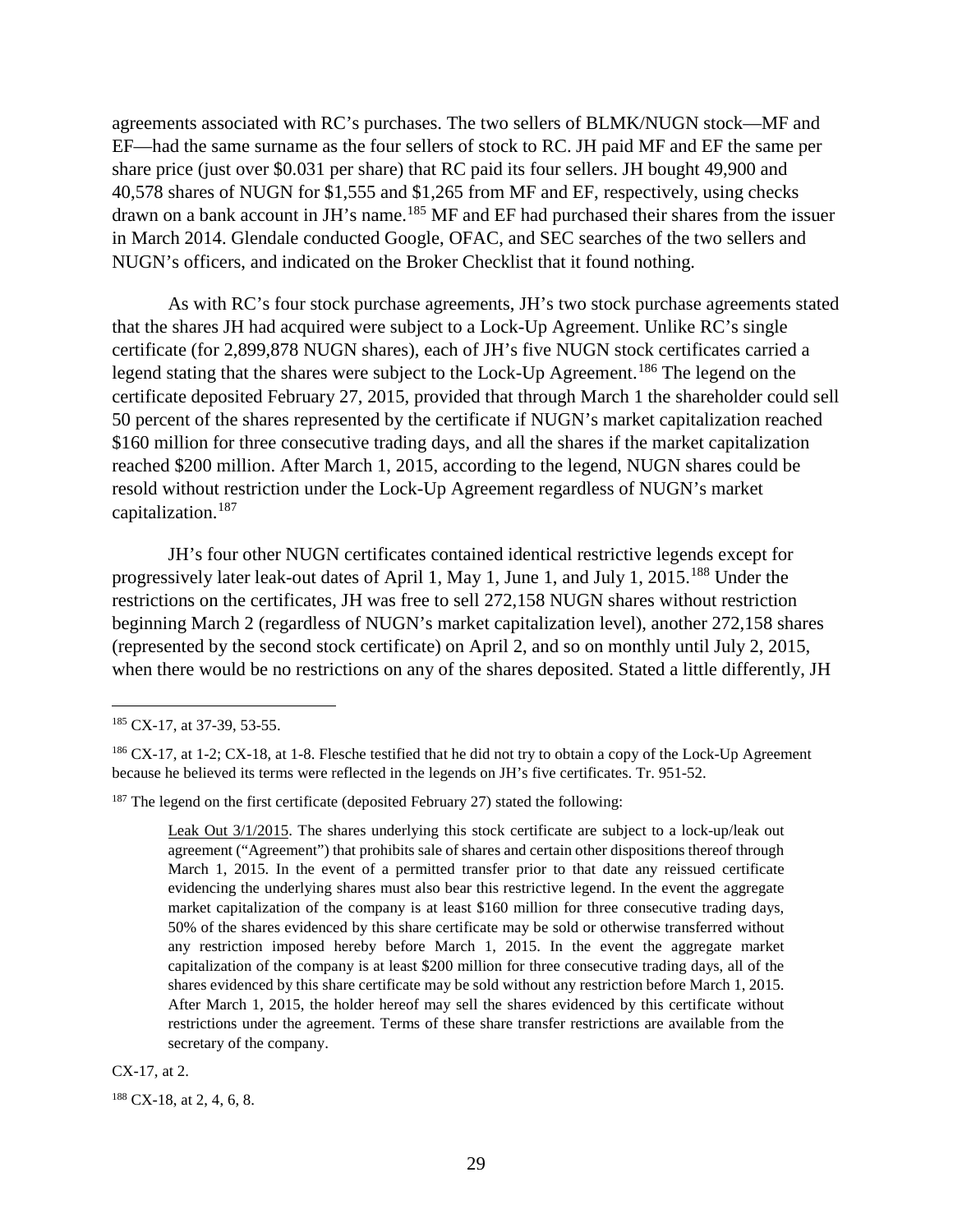was subject to a lock-up of all of its 1,360,790 shares until March 2, when it could leak out 20 percent of the shares it owned. On April 2, it could leak out another 20 percent of the shares each month up to July 2,  $2015.^{189}$ 

Respondents claim that they were unaware of the terms of the Lock-Up Agreement until JH deposited its first certificate, which occurred on February 27, 2015.<sup>[190](#page-35-1)</sup> In their Answer, Respondents also stated that Castillo remained unaware of the Lock-Up Agreement even after JH's deposit because he did not review JH's deposits.<sup>[191](#page-35-2)</sup>

Flesche and Laubenstein approved JH's first deposit of 272,158 NUGN shares the day of the deposit—February 27, 2015. Abadin recommended that Glendale accept the shares for deposit.<sup>[192](#page-35-3)</sup> This was the day after NUGN's share price closed at \$5.00 per share for three consecutive days.

On March 10, 2015, JH deposited the other four stock certificates, totaling 1,088,632 NUGN shares. JH's principal submitted another signed DSRQ. In it, JH again indicated that it controlled 1,465,790 NUGN shares, and stated that it intended to deposit another 105,000 shares.<sup>[193](#page-35-4)</sup> (JH did not deposit any more shares of NUGN after this date.<sup>[194](#page-35-5)</sup>)

With this final deposit, JH provided an attorney opinion letter dated March 6, 2015, which addressed only the 1,088,632 shares deposited on March 10. The attorney stated that JH's shares could be freely resold because NUGN's share price had reached a \$200 million market capitalization level. The letter did not address whether the sellers of the BLMK shares to JH (MF and EF) were affiliates of NUGN.[195](#page-35-6) Flesche checked that the attorney who wrote the opinion was not on a prohibited list. Flesche did not consider it a red flag that the two sellers had the same last name as the four persons who sold NUGN to RC because it was common in reverse mergers to have multiple sales of securities and it did not look to him like anyone was "acting in concert" with others. [196](#page-35-7)

As it had for JH's first deposit of NUGN shares, the Firm completed a Broker Checklist for the March 10 deposits. Flesche and Laubenstein approved the deposits on March 11, 2015.

<span id="page-35-5"></span><sup>194</sup> *See* CX-31.

<span id="page-35-6"></span><sup>195</sup> *See* Tr. 724-27; CX-18, at 39-40. JH's principal produced no opinion letter concerning the first deposit of 272,158 NUGN shares on February 27, 2015. *See* CX-17.

<span id="page-35-7"></span><sup>196</sup> Tr. 949-50.

<span id="page-35-0"></span> $189$  CX-18, at 2, 4, 6, 8.

<span id="page-35-1"></span><sup>190</sup> *See* CX-17, at 10-11. In their Answer, Respondents mistakenly cite February 29, 2015 (a non-existent date in 2015) as the date of JH's NUGN deposit. *See* Compl. ¶ 22; Amended Ans. ¶ 22.

<span id="page-35-2"></span><sup>191</sup> Compl. ¶ 22; Amended Ans. ¶ 22.

<span id="page-35-3"></span><sup>192</sup> Tr. 1797-99; CX-17, at 20-21.

<span id="page-35-4"></span><sup>193</sup> CX-18, at 20, 23.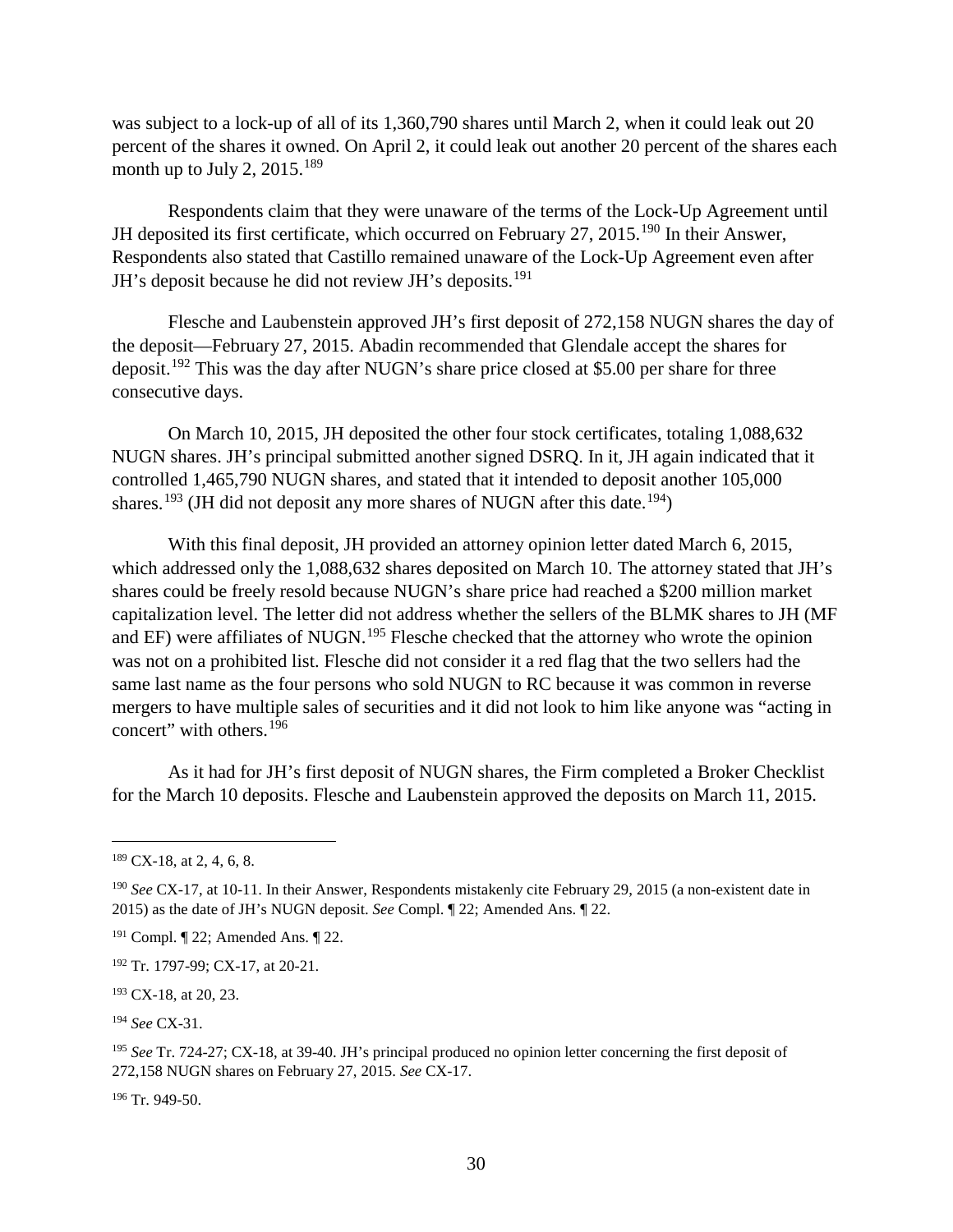As the broker on the account, Abadin indicated on the form his recommendation that Glendale should accept the deposits.<sup>[197](#page-36-0)</sup>

Abadin testified that he understood that JH was subject to the Lock-Up Agreement because its terms were written on the certificates.<sup>[198](#page-36-1)</sup> He also testified that even though JH's five NUGN stock certificates carried the same date, February 3, 2015, they reflected the terms of the Lock-Up Agreement referenced in JH's two December 18, 2014 stock purchase agreements with MF and EF.<sup>[199](#page-36-2)</sup>

#### **ii. JH Sells NUGN Shares**

Like RC, customer JH engaged in no other securities transactions in its account at Glendale besides trading NUGN shares. JH did not immediately start liquidating NUGN shares after depositing its first tranche of shares and after the stock's price closed at \$5.00 per share for three consecutive days ending February 26. Instead, JH waited more than a month, until April 7, 2015, before making its first sale of NUGN in its Glendale account. That day, it sold 560 shares of NUGN for net proceeds of \$1,208.[200](#page-36-3)

JH did not sell NUGN again for another two months. On June 9, 2015, it sold 80,000 shares for net proceeds of \$349,203. (The next day, June 10, JH made its only purchase of NUGN in its Glendale account; it bought 52,000 shares of NUGN for \$233,799.) JH effected no other transactions in NUGN in June [201](#page-36-4)5.<sup>201</sup>

JH next sold shares of NUGN on July 6, 2015. From that date until the end of July, JH sold 95,880 shares of NUGN.<sup>[202](#page-36-5)</sup> In total, between early April and late July 2015, JH sold 247,950 shares of NUGN for proceeds of \$812,989.<sup>[203](#page-36-6)</sup> During this period, the Firm earned commissions of \$18,427 from JH's transactions in NUGN.<sup>[204](#page-36-7)</sup> From June to August 2015, JH wired  $$469,000$  out of its Glendale account.<sup>[205](#page-36-8)</sup>

<span id="page-36-1"></span><sup>198</sup> Tr. 713-14.

<span id="page-36-0"></span> <sup>197</sup> CX-18, at 33-34.

<span id="page-36-2"></span><sup>199</sup> Tr. 719-20, 722.

<span id="page-36-3"></span> $200$  CX-31, at 4.

<span id="page-36-4"></span> $201$  CX-31, at 8.

<span id="page-36-5"></span> $202$  CX-31, at 10-11.

<span id="page-36-6"></span><sup>203</sup> CX-1F; CX-31.

<span id="page-36-7"></span> $204$  CX-31, at 4-11.

<span id="page-36-8"></span><sup>&</sup>lt;sup>205</sup> CX-31, at 8, 10, 12.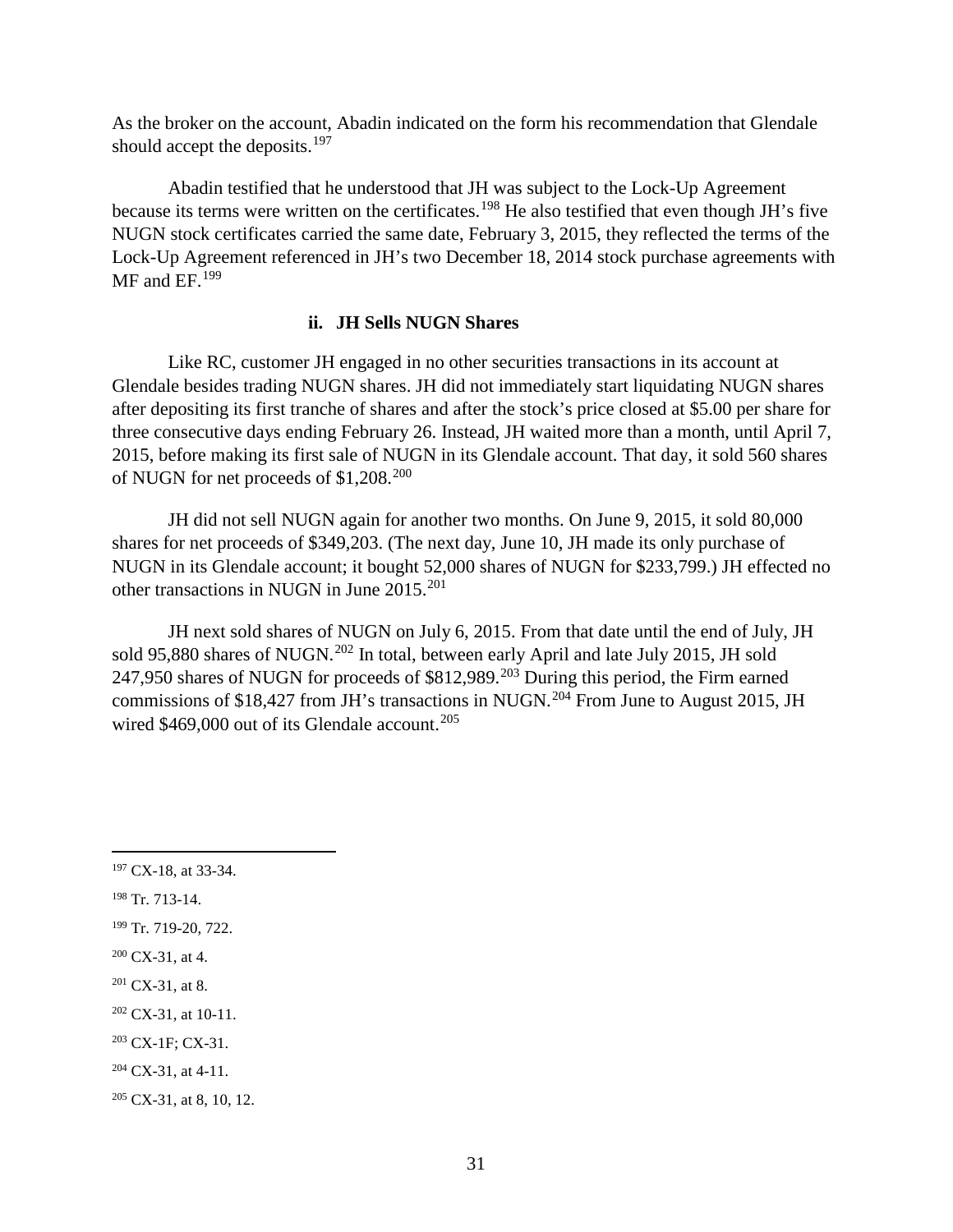#### **iii. The Source of JH's NUGN Shares**

Enforcement alleges that the two persons—MF and EF—from whom JH purchased shares of BLMK/NUGN were affiliates of the issuer because they were the parents of NF, who was BLMK CEO DK's spouse.<sup>[206](#page-37-0)</sup> Enforcement also alleges that MF and EF lived at the same address as NF when they sold their BLMK/NUGN shares to JH on December 18,  $2014$ <sup>[207](#page-37-1)</sup> Enforcement therefore claims that all the shares that JH sold within six months of their purchase were restricted from resale.

As evidence that MF and EF resided with NF (and DK), Enforcement points to the address MF and EF provided on their respective BLMK stock purchase agreements with JH. NF provided the same address in connection with his sale to RC the same day.<sup>[208](#page-37-2)</sup> Notwithstanding the common address provided on the stock purchase agreements, the Panel declines to find that MF and EF resided with NF and his wife at the time of their sales to JH. They may have provided a common address to facilitate the transactions or for some other logical reason.<sup>[209](#page-37-3)</sup>

#### **c. Customer SEI**

A third corporate customer, SEI, deposited and sold a large number of shares of NUGN through Glendale. Enforcement does not allege that SEI was ever subject to the Lock-Up Agreement. SEI opened an account on February 23, 2015. It was formed in Nevada in 1995 and had an address in Las Vegas.<sup>[210](#page-37-4)</sup> In its account application, SEI disclosed income of \$200,000, an estimated net worth of \$1 million, and \$350,000 in liquid assets. Its primary investment objective was "speculation" and it claimed to have "extensive" general investment knowledge.<sup>[211](#page-37-5)</sup>

Abadin was the registered representative for SEI's account. According to Abadin, SEI's principal found Glendale through an Internet search. Abadin did not previously know the principal who opened SEI's account.<sup>212</sup>

<span id="page-37-6"></span><sup>212</sup> Tr. 728, 814-15.

<span id="page-37-0"></span> <sup>206</sup> Tr. 1961; CX-34.

<span id="page-37-1"></span><sup>207</sup> Compl. ¶¶ 59-60, 67, 173.

<span id="page-37-2"></span><sup>208</sup> *See* Tr. 349-51, 947-48, 1950-51, 2022; CX-16, at 85, 87; CX-17, at 40-41, 53-54.

<span id="page-37-3"></span><sup>&</sup>lt;sup>209</sup> Enforcement also relies on information in a LexisNexis report generated for EF. It provides a potential common address for MF and EF that is the same as an address for DK and NF in their LexisNexis reports. *See* Tr. 1949-52; CX-115, at 1-3. LexisNexis may be dependable for certain types of personal information, but the Panel in this instance declines to rely on information in LexisNexis for an element of a potential violation of Section 5 of the Securities Act.

<span id="page-37-4"></span><sup>210</sup> CX-39, at 4, 6, 26-30.

<span id="page-37-5"></span> $211$  CX-39, at 4-5.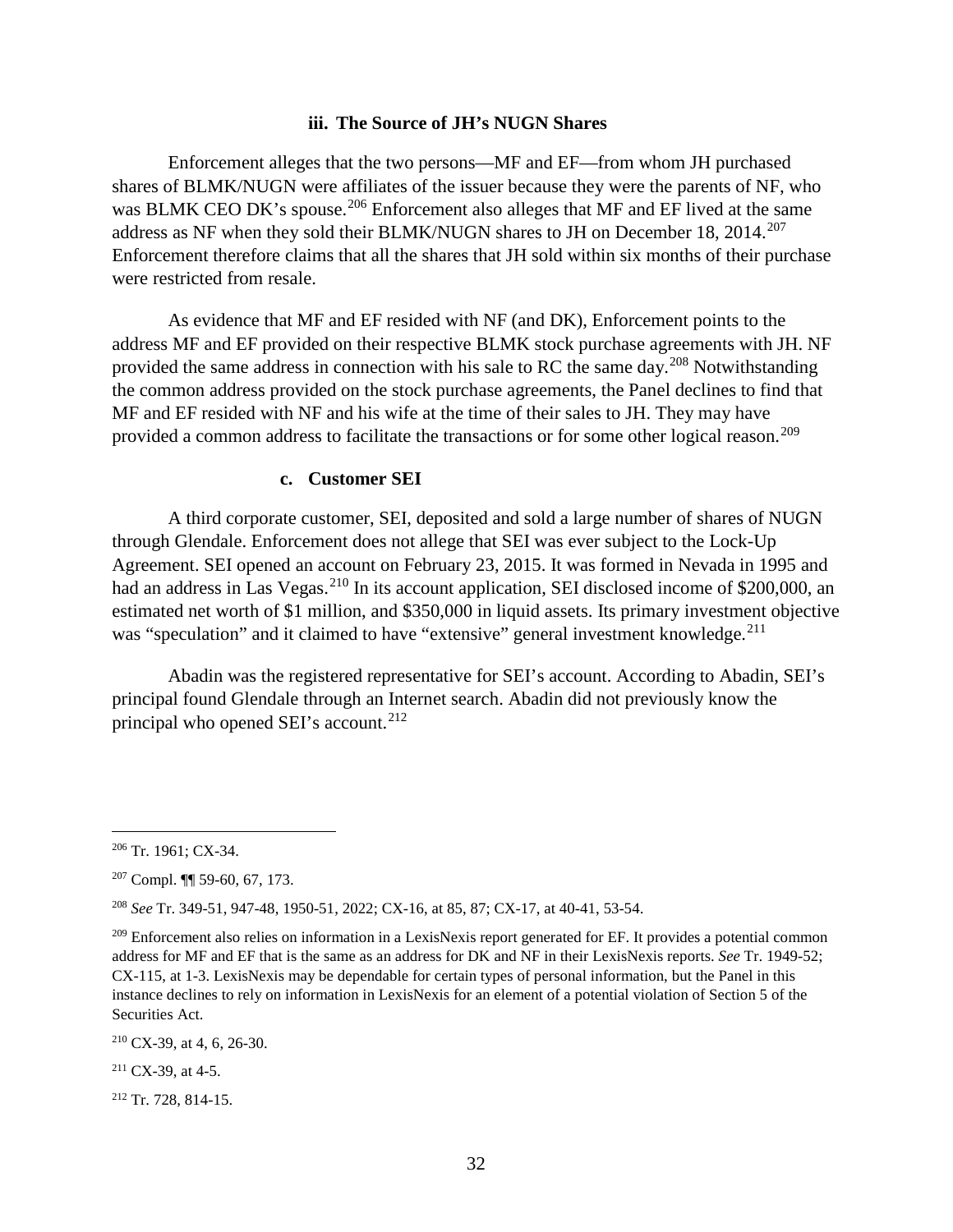On March 2, 2015, SEI deposited a certificate dated February 3, 2015, for 216,410 NUGN shares in its Glendale account.<sup>[213](#page-38-0)</sup> Like RC and JH before it, SEI submitted a signed DSRQ to clear the shares for resale. SEI indicated on the DSRQ that it controlled no other NUGN shares than those shares it was depositing.  $2^{14}$ 

SEI provided Glendale with copies of two stock purchase agreements dated December 15, 2014, showing that it had acquired BLMK shares from two sellers who had in turn acquired their shares in March 2014 through an S-1 offering by the issuer. The two stock purchase agreements did not refer to a Lock-Up Agreement, and Enforcement does not allege that SEI's shares were subject to a Lock-Up Agreement.<sup>[215](#page-38-2)</sup> SEI bought 1,038 and 13,333 BLMK shares for \$32 and \$415, respectively, from the sellers, who appear to be husband and wife based on their common last name and address.<sup>[216](#page-38-3)</sup> SEI paid the same price (just over \$0.031 per share) that RC and JH paid the six persons who sold them BLMK shares.

Flesche and Laubenstein approved SEI's NUGN deposit on March 2, 2015. As he had for RC's and JH's deposits, Abadin indicated on the Broker Checklist that he recommended that Glendale accept SEI's NUGN shares for deposit.<sup>[217](#page-38-4)</sup> Laubenstein did not ask anyone, including Abadin, how SEI had learned of Glendale.<sup>[218](#page-38-5)</sup>

SEI sold NUGN during periods when RC and JH also sold the stock. SEI made its first sale of NUGN from its Glendale account on June 1, 2015. From June through the end of July 2015, SEI sold 125,140 shares of NUGN for proceeds of  $$459,467<sup>219</sup>$  $$459,467<sup>219</sup>$  $$459,467<sup>219</sup>$  Glendale earned commissions of \$8,987 from SEI's sales of NUGN.<sup>[220](#page-38-7)</sup> On July 15, 2015, SEI wired \$360,000 of the proceeds from NUGN sales out of the account.<sup>[221](#page-38-8)</sup> SEI traded no other securities besides NUGN before mid-July 2015.<sup>[222](#page-38-9)</sup>

<span id="page-38-5"></span><sup>218</sup> Tr. 1921.

<span id="page-38-7"></span> $220$  CX-41, at 8-11.

<span id="page-38-9"></span> $222$  Tr. 731-32; CX-41. In mid-July 2015, while it was still selling NUGN, SEI purchased 62,400 shares of another security into its account. CX-41, at 10-11.

<span id="page-38-0"></span> <sup>213</sup> CX-40, at 1, 9; CX-41 at 2.

<span id="page-38-1"></span> $214$  CX-40, at 6-9.

<span id="page-38-2"></span> $215$  CX-40, at 16, 25-54.

<span id="page-38-3"></span><sup>216</sup> CX-40, at 37-38, 53-54, 56. SEI paid the sellers with checks dated December 15, 2014, drawn on a bank account in its name. CX-40, at 38, 54. After the 15.04-to-1 split, the 14,371 BLMK shares converted to 216,140 NUGN shares.

<span id="page-38-4"></span><sup>217</sup> CX-40, at 19-20.

<span id="page-38-6"></span><sup>&</sup>lt;sup>219</sup> Compl. ¶ 62; Amended Ans. ¶ 62; CX-1F.

<span id="page-38-8"></span> $221$  CX-41, at 11.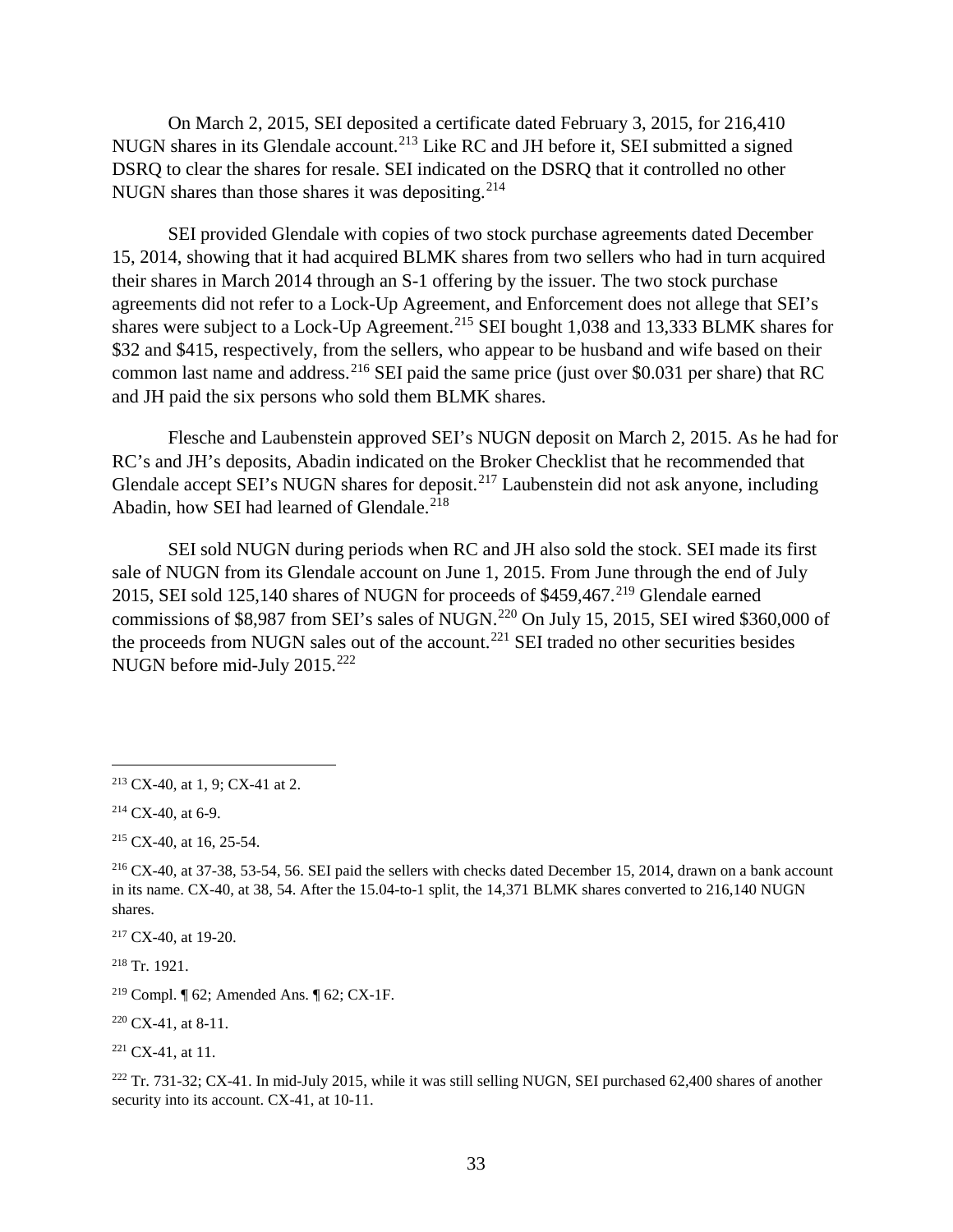# **7. NUGN Deposits and Sales by Three Corporate Customers Did Not Raise Red Flags at Glendale**

The total of more than 4.4 million shares of NUGN deposited by RC (2,899,878), JH  $(1,360,790)$ , and SEI  $(216,140)$  constituted over 40 percent of NUGN's float of 11,144,640.<sup>[223](#page-39-0)</sup> Abadin did not view the customers' sales of NUGN, which generated over \$8.5 million in proceeds, or their wiring proceeds out, to be red flags because Glendale had already performed due diligence that led to decisions to approve the NUGN deposits.<sup>[224](#page-39-1)</sup> The customers' deposits and sales of NUGN did not concern Abadin because Glendale had performed due diligence when it approved each of the deposits for resale. $^{225}$  $^{225}$  $^{225}$ 

Abadin did not consider his three customers' sales of NUGN to be red flags. He testified that he saw NUGN press releases on his Bloomberg system as he was selling NUGN for his customers.[226](#page-39-3) The company, Abadin said, had "marketing campaigns that were, you know, being released with news items and, so, the activity and the stock started to pick up as the awareness started to pick up about [what] the company  $\ldots$  was doing."<sup>[227](#page-39-4)</sup> Even though there was little trading in NUGN before RC started selling the stock, Abadin did not consider this a red flag because the company had just gone through a reverse merger, noting, "So it's got to start somewhere. It can't stay at zero forever. Or else it would never trade."<sup>[228](#page-39-5)</sup> Abadin added, "It's not like it's trading … zero [shares] one day and 10 million [shares] the next, and there's nothing going on."[229](#page-39-6) Abadin was not concerned that RC's sales volume often constituted a large percentage of the daily total trading volume in NUGN because NUGN "was just beginning to trade."<sup>[230](#page-39-7)</sup> He compared the trading in NUGN to market interest in an initial public offering because NUGN was "now basically coming to the market."<sup>[231](#page-39-8)</sup>

<span id="page-39-6"></span><sup>229</sup> Tr. 750.

<span id="page-39-8"></span><sup>231</sup> Tr. 752.

<span id="page-39-0"></span><sup>&</sup>lt;sup>223</sup> With the last NUGN deposit by one of the three customers (JH's March 10, 2015 deposit of 1,088,632 shares), the Firm calculated that as of March 11 all of its customers' combined holdings amounted to more than 34 percent of NUGN's float. This presumably was because RC had sold a portion of its shares by that date. CX-18, at 103.

<span id="page-39-1"></span><sup>224</sup> Tr. 755-56, 769-70.

<span id="page-39-2"></span> $225$  Tr. 776. In addition to RC, JH, and SEI (and before them, BS and ND), four other Glendale customers—three individuals (EW, TF, and JL) and a corporate account (BH)—also traded NUGN in market transactions. The other four customers did not deposit NUGN shares in their Glendale accounts. Between April and June 2015, the four customers transferred into their accounts or purchased a total of 4,900 NUGN shares and sold them all. The four customers' sales proceeds totaled less than \$16,000. *See* CX-1F; CX-43, at 8, 14; CX-44, at 1, 5; CX-45, at 2, 5; CX-46, at 2-3. Abadin was the assigned broker on three of the four accounts. Tr. 410, 777-78.

<span id="page-39-3"></span> $226$  Tr. 756.

<span id="page-39-4"></span> $227$  Tr. 745.

<span id="page-39-5"></span> $228$  Tr. 746.

<span id="page-39-7"></span><sup>230</sup> Tr. 752.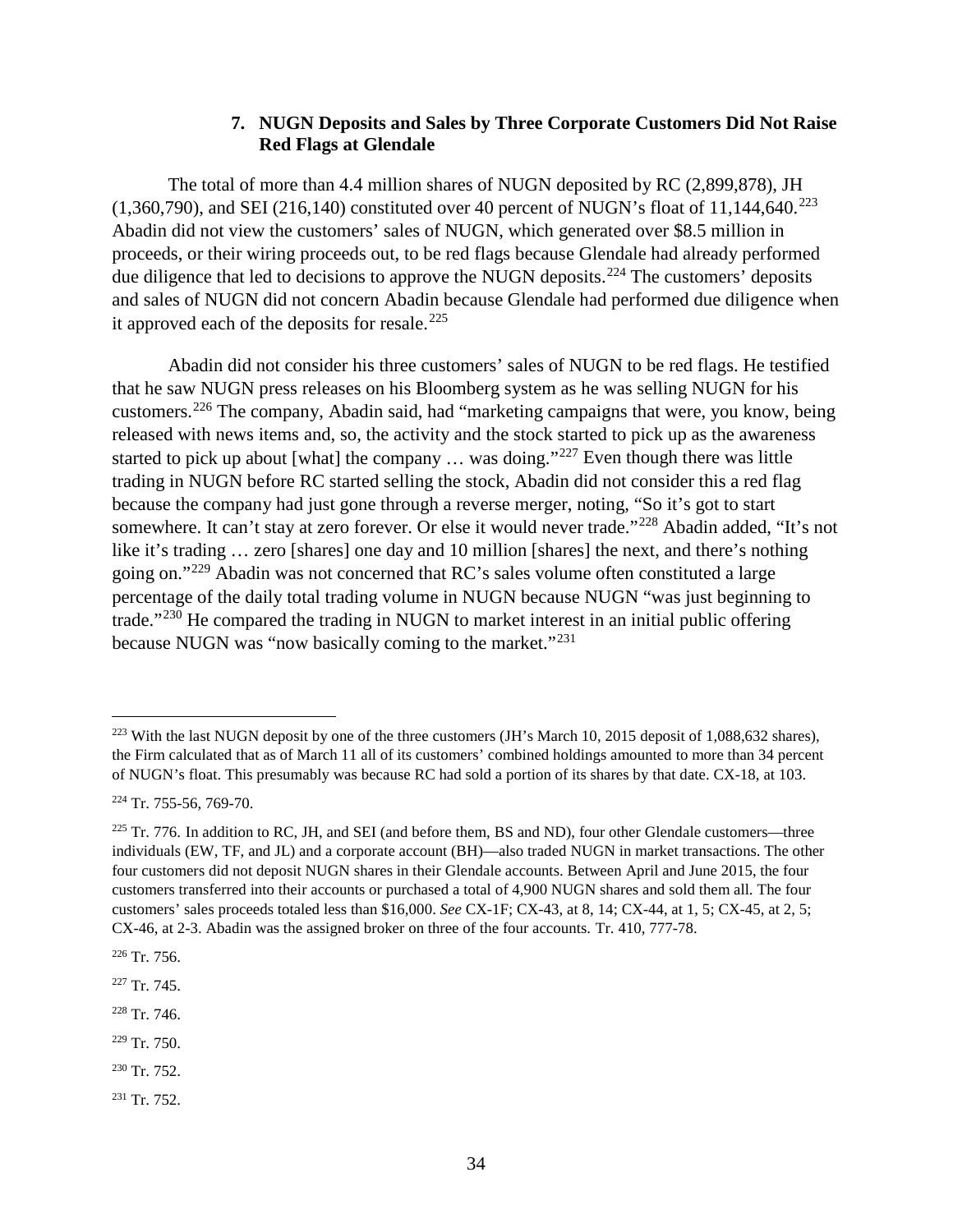No one at the Firm thought RC's and JH's purchases of \$2 million in NUGN shares in May and June 2015 were suspicious even though they held approximately  $750,000$  shares<sup>[232](#page-40-0)</sup> and 1.30 million<sup>[233](#page-40-1)</sup> shares, respectively, in their accounts when they started purchasing shares. Abadin explained that RC's principal "believed in the company," and "hope[d] obviously the stock was going to go higher."<sup>[234](#page-40-2)</sup> He did not believe that the trading pattern looked like RC's principal was trying to support NUGN's price. $^{235}$  $^{235}$  $^{235}$ 

Laubenstein had no concerns either. The fact that the three customers deposited and sold NUGN at around the same time did not present a red flag to him because Abadin<sup>[236](#page-40-4)</sup> had a history of "bringing in some big accounts for the firm."[237](#page-40-5) As a result, Laubenstein testified, it "[d]idn't occur to [him]" to ask Abadin how it came to be that three new customers—RC, JH, and SEI— deposited large tranches of NUGN shares.<sup>[238](#page-40-6)</sup> Laubenstein testified that he did not monitor how much money RC, JH, and SEI were making from their NUGN sales because "[t]hat just kind of wasn't part of [his] function."<sup>[239](#page-40-7)</sup>

# **8. Laubenstein Reviews Trading in NUGN**

On March 10, 2015, during the period that RC was selling NUGN, Castillo asked Laubenstein to review NUGN trading activity in the market. (This was also the day that customer JH deposited over 1 million shares of NUGN in its account. Castillo testified, however, that the deposit did not cause him to ask Laubenstein to conduct a review.) During its investigation, Enforcement asked Castillo about Laubenstein's review. Castillo explained that he believed

<span id="page-40-2"></span> $234$  Tr. 766.

<span id="page-40-3"></span> $235$  Tr. 767.

<span id="page-40-5"></span><sup>237</sup> Tr. 1921-22.

<span id="page-40-7"></span><sup>239</sup> Tr. 1924.

<span id="page-40-0"></span> $232$  CX-29, at 7-8. Even during the period that RC was buying NUGN (May 28 to June 18, 2015), it sold over 500,000 shares from its Glendale account. *See* CX-29, at 10-11.

<span id="page-40-1"></span> $233$  CX-31, at 8. JH sold 80,000 shares of NUGN on June 9, 2015, one day before it made its only purchase of NUGN (52,000 shares).

<span id="page-40-4"></span><sup>&</sup>lt;sup>236</sup> Abadin also traded NUGN in his personal account at Glendale. On March 27, 2015, he bought 14,000 shares of NUGN for \$25,980 using his margin account. On June 4, 5, and 8, 2015, Abadin sold all of the shares for \$57,458, resulting in a \$31,478 profit. Tr. 779-80; CX-1F; CX-42, at 3, 9. Laubenstein testified that he was responsible for reviewing Glendale's employees' trading activity by reviewing their monthly account statements for "[a]ny anomalies or anything out of the ordinary." Tr. 1912. He did not find Abadin's trading in NUGN a concern, even though he made a market in the stock and his customers sold large quantities of it, because it was a "common practice for" Abadin to do so. Laubenstein knew that Abadin "often took positions in shares that he was making markets in." Tr. 1913. He would only check to see if Abadin was front-running, or trading ahead of, a customer's orders by going back to look at the trade blotter. Laubenstein could not recall if he did so in this case. Tr. 1912-13.

<span id="page-40-6"></span><sup>238</sup> Tr. 1922. There is no evidence in the record that Laubenstein documented any reviews of activity in NUGN. *See* Tr. 2417-18.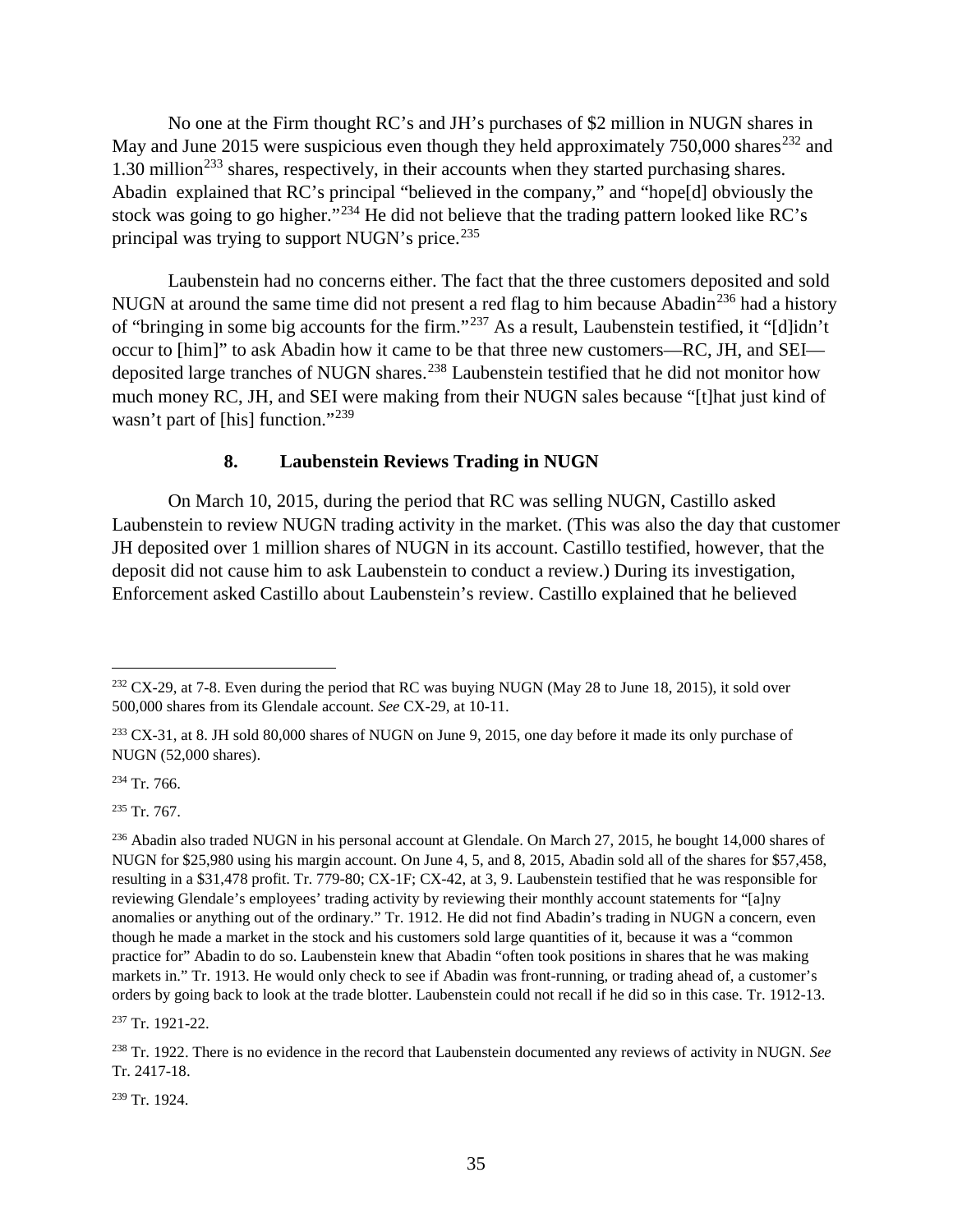NUGN's price was "erratic"<sup>[240](#page-41-0)</sup>—"it was very active and I didn't know what was causing it."<sup>[241](#page-41-1)</sup> Castillo also testified during the investigation that he "personally never found anything" causing activity in the stock. $242$ 

At the hearing, Castillo said that he "just saw that there was a bunch of activity going on and it was the accounts. You know, [Abadin's] accounts …. not just internally, but outside of us. You know, where the stock was just all over the place."<sup>[243](#page-41-3)</sup> Later in the hearing, he testified that the trading activity in Abadin's customers' accounts—including both the volume of shares they sold and the dollar amount of the proceeds—caused him to talk to Laubenstein.<sup>[244](#page-41-4)</sup> Castillo and Laubenstein decided that Glendale should suspend customer trading in NUGN for one day—on March 11—while Laubenstein conducted his review.<sup>[245](#page-41-5)</sup>

Laubenstein testified that Castillo had "noted that [NUGN's] price was going higher."<sup>[246](#page-41-6)</sup> Laubenstein said that his "impression" was that NUGN had received an "influx of cash" and was marketing new products, which he determined explained the price and volume increases. He further explained that the activity "seemed pretty normal to me" and that it "was just normal market action."<sup>[247](#page-41-7)</sup> Accordingly, he permitted the Firm to resume liquidating NUGN shares on behalf of its customers on March 12, 2015.<sup>[248](#page-41-8)</sup>

Castillo understood from Laubenstein that he "was not able to locate anything that would have alerted [them] regarding any promotion at that point."<sup>[249](#page-41-9)</sup> Therefore, according to Castillo, Laubenstein did not identify any suspicious activity surrounding NUGN.

# **9. Respondents Were Unaware of Promotional Activity in NUGN**

Beginning in March 2015, RC sponsored a promotional campaign that touted NUGN's cosmetic products and urged investors to buy shares of the company. RC paid for a 28-page color brochure and mailer that claimed the price of NUGN—\$1.27 on March 9, 2015—could

<span id="page-41-3"></span><sup>243</sup> Tr. 2383.

<span id="page-41-5"></span><sup>245</sup> Tr. 2280.

<span id="page-41-6"></span><sup>246</sup> Tr. 1882.

<span id="page-41-9"></span><sup>249</sup> Tr. 2280.

<span id="page-41-0"></span><sup>&</sup>lt;sup>240</sup> After trading at \$5.00 per share on February 24–26, 2015, NUGN's share price fell to approximately \$2.50 on March 4 and \$1.50 on March 9 and 10, 2015. RX-111, at 19-20.

<span id="page-41-1"></span><sup>241</sup> Tr. 2330-31.

<span id="page-41-2"></span><sup>242</sup> Tr. 2332.

<span id="page-41-4"></span><sup>&</sup>lt;sup>244</sup> Tr. 2398-99. Castillo did not talk to Abadin about RC's and JH's trading in NUGN because Laubenstein was conducting his AML review. Tr. 2405-06.

<span id="page-41-7"></span><sup>247</sup> Tr. 1882. Castillo testified that "there was nothing that [they] could pinpoint that was potentially a problem." *See* Tr. 2367.

<span id="page-41-8"></span><sup>248</sup> Tr. 1882; RX-111, at 19.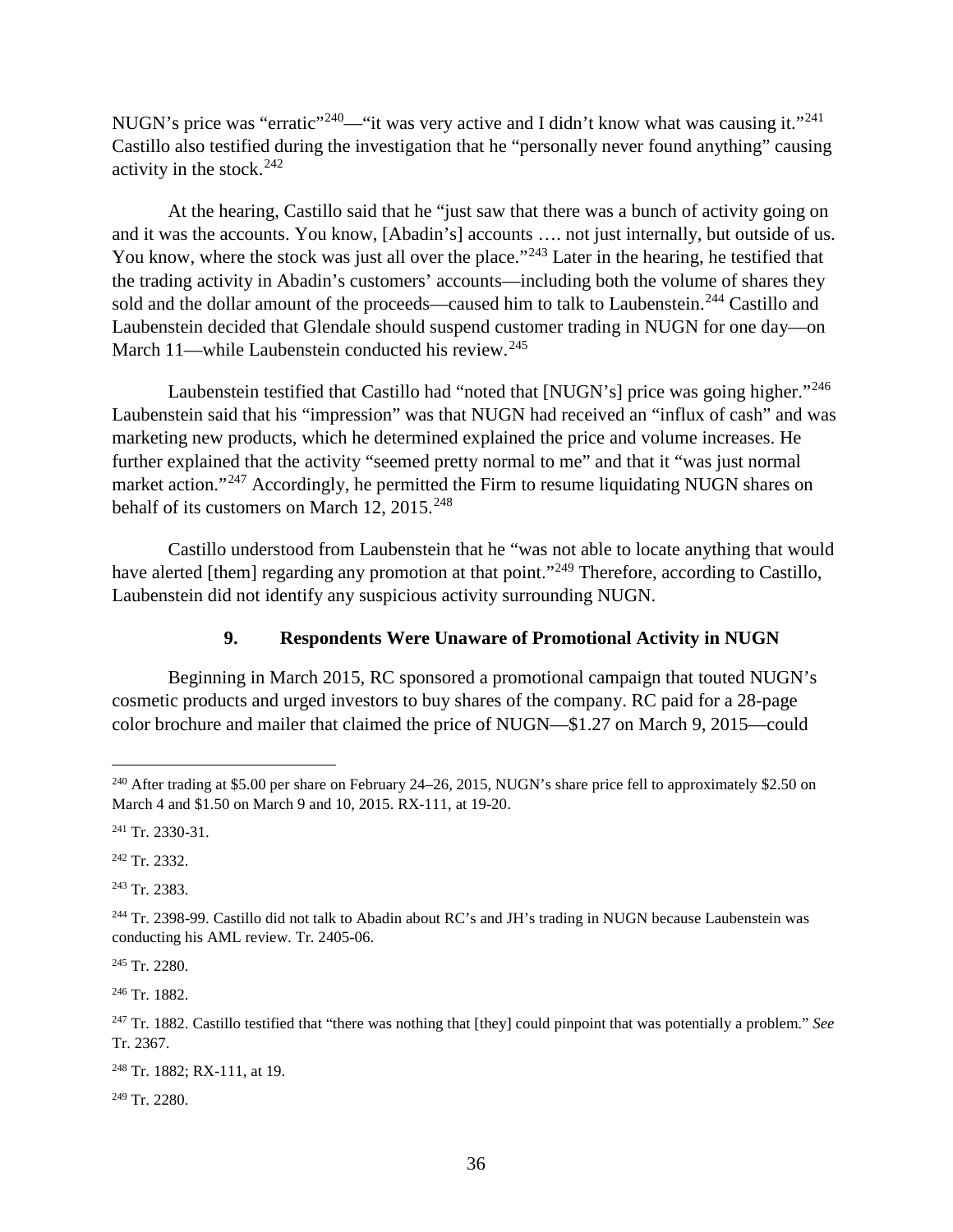increase to over \$25 per share by mid-2016.<sup>[250](#page-42-0)</sup> The promoter who distributed the brochure predicted that "[b]ecause NuGene is new to the stock market, decisive action could be the key to unlocking short-term gains of 394% by September or a 887% gain by December [2015]."<sup>[251](#page-42-1)</sup> A disclaimer at the end of the brochure disclosed that RC had paid \$4.4 million "to marketing vendors to cover all the costs of creating and distributing this Advertisement, including printing and postage, in an effort to build investor and market awareness."[252](#page-42-2) The disclaimer also stated that RC "fully intends to sell [its] shares without notice into this Advertisement/market awareness campaign, including selling into increased volume and share price that may result from this Advertisement/market awareness campaign."[253](#page-42-3) There is no evidence that any Respondents saw the brochure during the period that RC sold its NUGN shares.<sup>[254](#page-42-4)</sup>

Also, from early February to mid-July 2015, NUGN issued multiple press releases touting revenue growth, its products and research, industry developments, and other events tied to its business.[255](#page-42-5) For example, on February 12, 2015, a press release claimed recent increases in product orders and the number of distribution locations.<sup>[256](#page-42-6)</sup> On February 26, 2015, NUGN announced it had retained a company to handle investor relations and "strategic communications."[257](#page-42-7) On March 3 and 5, 2015, respectively, NUGN announced the appointment of a dermatologist to its board of advisors and the launch of an advertising campaign featuring a well-known model.<sup>[258](#page-42-8)</sup> There is no evidence that any Respondent saw the press announcements at or around the time that NUGN released them.

In March and June 2015, certain market observers reported on the Internet their suspicions about trading in NUGN and other activity that suggested to them that NUGN was being promoted despite its limited financial condition. On March 27, 2015, for example, a website called Hot Stocked published an article titled "NuGene … Pushed Up by a Handful of People."[259](#page-42-9) On June 1, 2015, a website called Seeking Alpha published a short research report about the 28-page NUGN promotional mailer and pointed out that RC had paid for the promotion. The research report claimed "this large-scale promotion is strictly aimed at inflating

<span id="page-42-1"></span> $251$  CX-32, at 3.

<span id="page-42-0"></span> $250$  CX-32, at 3, 27.

<span id="page-42-2"></span><sup>&</sup>lt;sup>252</sup> CX-32, at 27.

<span id="page-42-3"></span><sup>&</sup>lt;sup>253</sup> CX-32, at 27.

<span id="page-42-4"></span> $254$  Tr. 415-17.

<span id="page-42-5"></span><sup>255</sup> *See* RX-204 through RX-207 and RX-209 through RX-238.

<span id="page-42-6"></span><sup>256</sup> RX-227.

<span id="page-42-7"></span> $257$  RX-230.

<span id="page-42-8"></span><sup>258</sup> RX-231; RX-232.

<span id="page-42-9"></span><sup>259</sup> CX-114, at 1-3. Hot Stocked is a website that aggregates Internet promotions of stocks. *See* CX-55.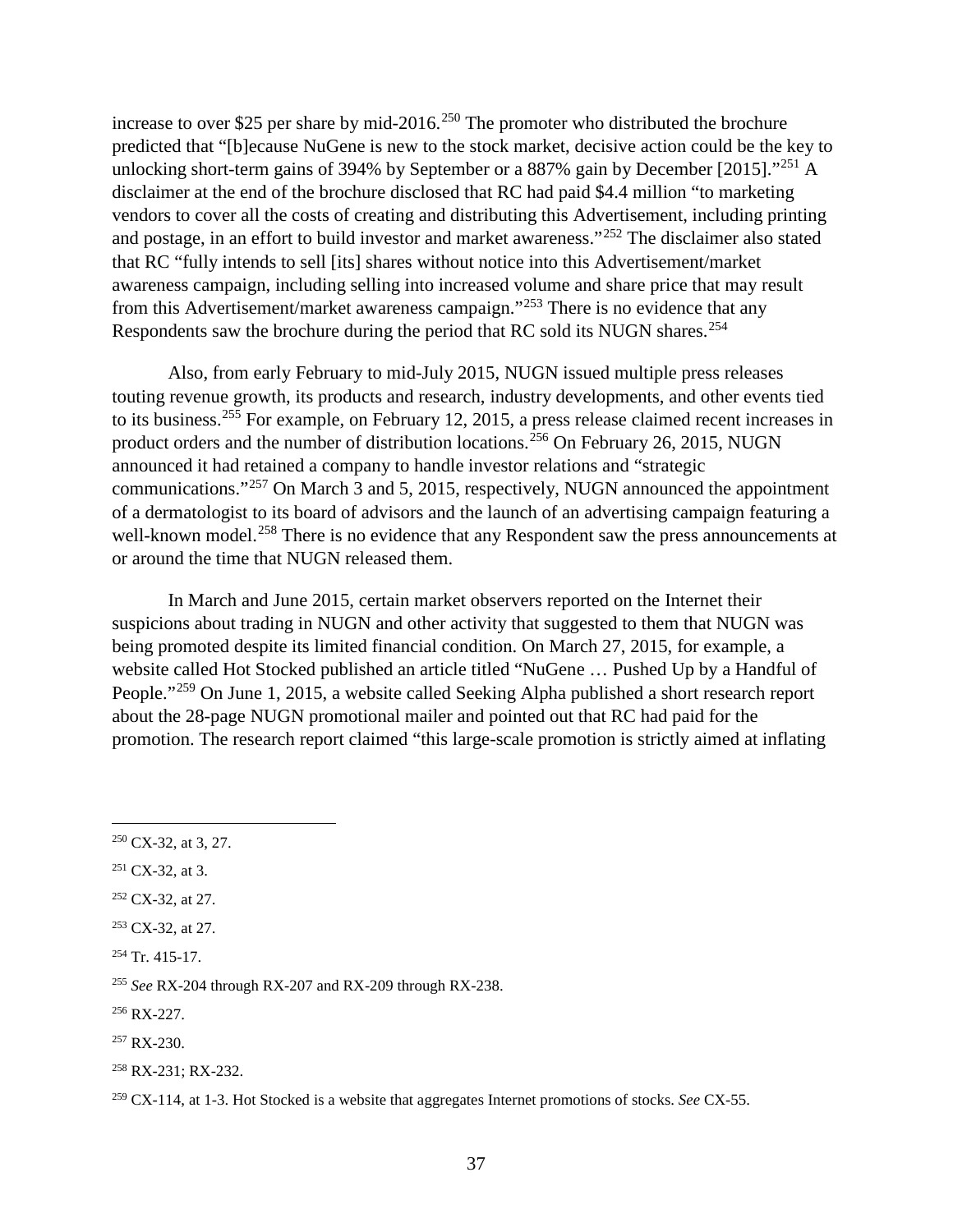the shares of NUGN so that the 11 [million] shares owned by [RC] could be dumped onto unsuspecting and innocent investors."[260](#page-43-0)

There was more Internet activity in June. On June 3 and 13, 2015, a website called Hot Penny Stocks published two articles titled "The Multy-Million [*sic*] Pump for [NUGN] Continues" and "The \$2.2 Million Pump for [NUGN] Crashes."[261](#page-43-1) The articles described NUGN's stock price increase as having "been influenced by the artificial hype of the promotion," noting that the "pump has been going on for quite a while" but was "coming to an end." These articles also announced that RC had paid for the promotional campaign.<sup>[262](#page-43-2)</sup> There is no evidence that Respondents contemporaneously spotted the articles or posts on the Internet. Laubenstein testified that although he would search the Internet for stock promotion activity about an issuer when a customer deposited securities, he "wouldn't necessarily" look for promotional activity after the Firm had approved the stock deposit.<sup>[263](#page-43-3)</sup>

As a result of the promotional activities and the increase in NUGN's trading volume and price, in early June 2015, the OTC Markets Group asked NUGN to issue a statement. In a press release on June 10, 2015, NUGN disclaimed responsibility for the promotional activities encouraging investors to buy its shares. NUGN stated that, to the company's knowledge, its management, directors, and controlling shareholders were not associated with the promotion and none of them had purchased or sold shares of NUGN in the past 30 days.<sup>[264](#page-43-4)</sup> There is no evidence in the record that any of the Respondents saw the NUGN press announcement around the time of its release. [265](#page-43-5)

NUGN's share price increased from \$1.27 on March 9, 2015, to \$4.31 on June 10, 2015. Afterwards, NUGN's price fluctuated generally between \$1.50 and \$3.50 until the end of August 2015.<sup>[266](#page-43-6)</sup> During this period, RC's sales of NUGN shares constituted much of the trading volume in NUGN. On March 10, for example, it sold 95,618 NUGN shares, which was 97 percent of market volume; on March 16, it sold 50,900 NUGN shares, which was also 97 percent of the market volume that day.<sup>[267](#page-43-7)</sup>

In September 2015, in the course of the investigation that led to the filing of the Complaint in this proceeding, FINRA informed Glendale that someone was promoting

<span id="page-43-3"></span><sup>263</sup> Tr. 1801-02.

<span id="page-43-4"></span> $264$  CX-33.

<span id="page-43-0"></span> <sup>260</sup> Tr. 1971-72; CX-114, at 14-15.

<span id="page-43-1"></span><sup>261</sup> CX-114, at 19-25.

<span id="page-43-2"></span> $262$  CX-114, at 21, 24-25. According to Enforcement's investigator, he easily found the articles by searching the NUGN stock symbol on Google. Tr. 2215-16.

<span id="page-43-5"></span><sup>265</sup> Tr. 414-15, 761-62, 2602-03.

<span id="page-43-6"></span> $266$  CX-15, at 12-14.

<span id="page-43-7"></span><sup>&</sup>lt;sup>267</sup> Tr. 1164-66; CX-15, at 14; CX-29, at 3.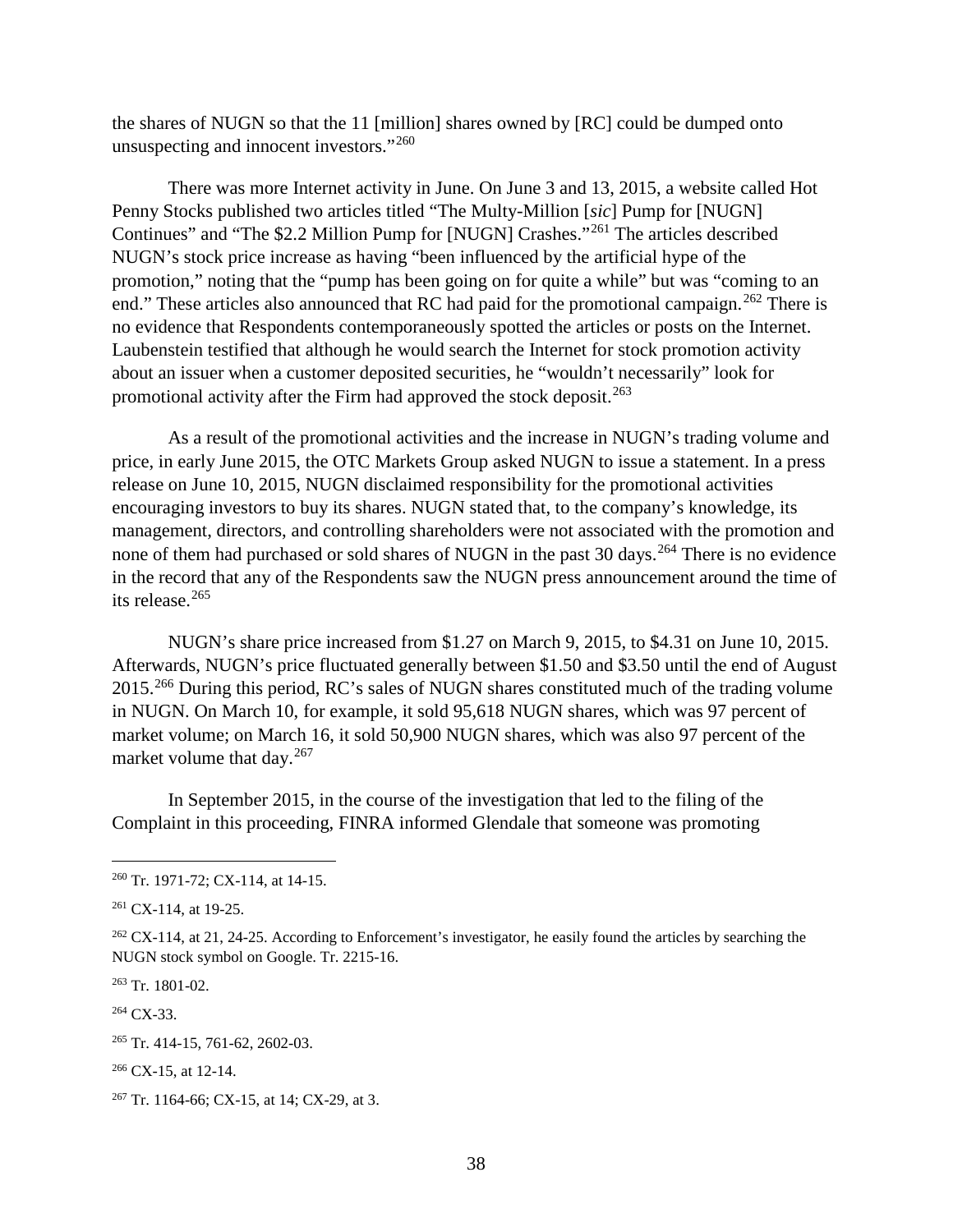NUGN.[268](#page-44-0) According to Castillo, this was when Respondents first heard of the promotions, specifically the mailed glossy brochure. Before learning of the promotional activity, no one at Glendale (aside from Castillo's discussions with Laubenstein on March 10) had brought any NUGN trading activity to Laubenstein's attention as potentially suspicious.<sup>[269](#page-44-1)</sup>

#### $\mathbf{C}$ . **Trading in Broke Out, Inc. (BRKO) at Glendale**

Unrelated to trading in NUGN, ECM, a Malaysian national residing in Malaysia and a new customer of Huang's, deposited and immediately began liquidating shares of another lowpriced security, BRKO, in early 2016. As stated above, cause three also charges all Respondents with AML-related misconduct associated with the deposit and sale of securities of BRKO.

# **1. Background of BRKO**

BRKO was in the business of designing, manufacturing, and selling casual wear and gym fitness apparel. The company started as a sole proprietorship in December 2013. It was owned by a person who designed the company's products and website. The sole proprietorship made its first sales in early 2014.<sup>[270](#page-44-2)</sup> According to an SEC Form S-1 registration statement dated April 24, 2015, BRKO was incorporated in Nevada in December 2014. Its wholly owned subsidiary, Broke Out, Ltd., was formed in the United Kingdom in August  $2014$ <sup>[271](#page-44-3)</sup>

As of December 31, 2014, BRKO had \$24,651 in assets and liabilities of \$47,269, resulting in a working capital deficit of \$22,618. In 2014, it had revenues of \$30,714.<sup>[272](#page-44-4)</sup> In 2015, BRKO had two employees who together devoted 30 hours per week to the company's business.[273](#page-44-5) The Form S-1 contained a going concern statement about the viability of the company.[274](#page-44-6) When customer ECM was liquidating BRKO, the company's common stock was quoted on the OTC Link (previously known as "Pink Sheets") operated by OTC Markets Group.<sup>[275](#page-44-7)</sup>

<span id="page-44-2"></span> $270$  CX-47, at 5.

<span id="page-44-4"></span> $272$  CX-47, at 5-8.

<span id="page-44-5"></span><sup>273</sup> CX-47, at 33.

<span id="page-44-6"></span> $274$  CX-47, at 8.

<span id="page-44-7"></span><sup>275</sup> CX-50, at 2; CX-52, at 11.

<span id="page-44-0"></span> <sup>268</sup> Tr. 1803-04, 2282-83, 2505-06.

<span id="page-44-1"></span><sup>269</sup> Tr. 1806.

<span id="page-44-3"></span> $271$  CX-47, at 1, 5, 29-30, 66. Under the prospectus, BRKO offered to sell a maximum of 50 million shares of new common stock at a fixed offering price of \$0.004 to raise \$200,000 to finance the development of additional product designs, the manufacture of additional inventory, and marketing of its products. CX-47, at 5, 21.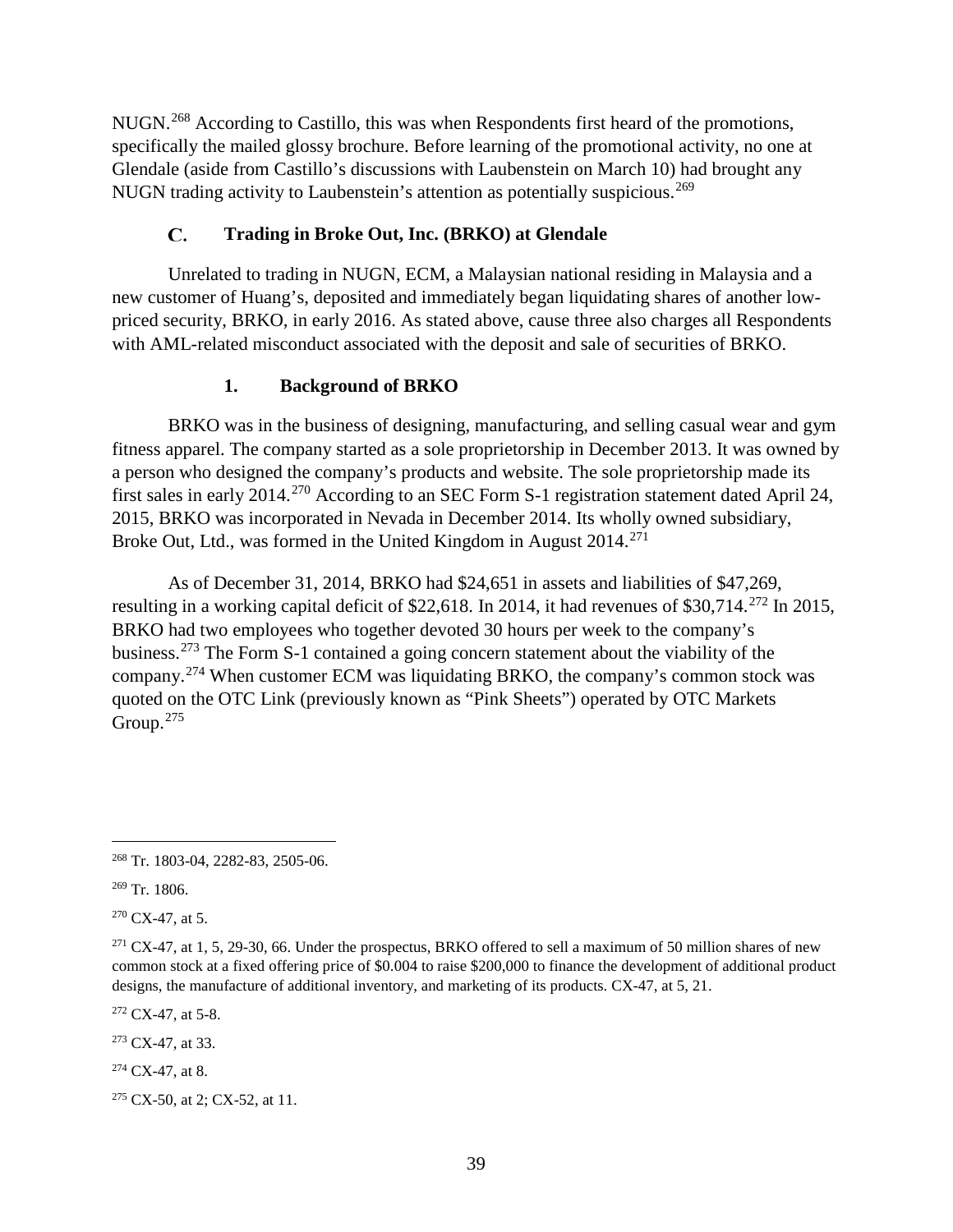#### **2. Customer ECM Deposits 1.3 Million BRKO Shares**

On December 2, 2015, Huang received an email from ECM saying he wanted to open an account. ECM said that a Malaysian friend who had recently become Huang's customer had recommended Huang. In his email, ECM told Huang that he wanted to deposit shares of BRKO.<sup>[276](#page-45-0)</sup> Huang did not know ECM and did not know how ECM and his other customer knew each other.<sup>[277](#page-45-1)</sup>

On December 11, 2015, Huang opened an account for ECM. Castillo reviewed the application and Laubenstein signed it as  $AMLCO.<sup>278</sup> ECM$  $AMLCO.<sup>278</sup> ECM$  $AMLCO.<sup>278</sup> ECM$  also completed and signed a fivepage Glendale "Foreign Account Questionnaire."[279](#page-45-3) As proof of identity and residence, ECM provided copies of his Malaysian passport and a utility bill.<sup>[280](#page-45-4)</sup> Laubenstein testified that no one at Glendale authenticated ECM's passport.[281](#page-45-5) On his new account documents, ECM represented that he had an annual income of \$75,000, an estimated net worth of \$1.5 million, and liquid assets of \$250,000. He was employed as a production supervisor with a trading company. ECM's primary investment objective was "speculation" and he described his general investment knowledge as "good."[282](#page-45-6) ECM stated on the Foreign Account Questionnaire that he intended to deposit BRKO shares. ECM also disclosed an account at CIMB Bank in Malaysia but noted that he would not be transferring money from the United States to a foreign country.<sup>[283](#page-45-7)</sup> No one at Glendale, including Huang, ever met ECM in person.

At the same time that he opened his account, ECM deposited a certificate dated December 7, 2015, for 1,310,000 shares of BRKO.<sup>[284](#page-45-8)</sup> The shares constituted 4.8 percent of the

<span id="page-45-2"></span><sup>278</sup> Tr. 480-81, 1809-10; CX-51, at 13.

<span id="page-45-3"></span><sup>279</sup> CX-51, at 21-25. ECM also completed Internal Revenue Service Form W-8BEN ("Certificate of Foreign Status of Beneficial Owner for United States Tax Withholding and Reporting (Individuals)"). CX-51, at 20.

<span id="page-45-5"></span><sup>281</sup> Tr. 1813.

<span id="page-45-6"></span> $282$  CX-51, at 4-5, 19.

<span id="page-45-8"></span> $284$  CX-52.

<span id="page-45-0"></span> <sup>276</sup> Tr. 1403-06; CX-53, at 25-26. Castillo had begun making a market in BRKO by December 4, 2015. On that date, Castillo purchased 2,500 shares of BRKO at \$0.50 per share for the Firm's inventory account from another Glendale customer who had deposited BRKO shares. Tr. 497-500, 507-08; CX-1I, at 1; CX-1J, at 1. The customer sold another 2,500 shares of BRKO at \$0.50 per share on February 3, 2016, one day before ECM began selling his shares. CX-1I, at 1; CX-1J, at 1.

<span id="page-45-1"></span> $277$  Tr. 1404-05, 1443, 1731-32. ECM also stated on his new account forms that a friend referred him to Glendale. CX-51, at 19.

<span id="page-45-4"></span><sup>&</sup>lt;sup>280</sup> The Malaysian utility bill states that it is a "tax invoice," which Enforcement contended was misleading and therefore a red flag because it did not appear to be an actual tax invoice or tax statement. *See* Tr. 1409-13; CX-51, at 31. However, evidence at the hearing indicated that invoices for utility-related services in Malaysia are commonly called "tax invoices." *See* Tr. 2145-46.

<span id="page-45-7"></span> $^{283}$  Tr. 1419-22; CX-51, at 5, 24. Laubenstein testified that he did not recall whether ECM stated that he would not be transferring money to or from a foreign country. Tr. 1817-18.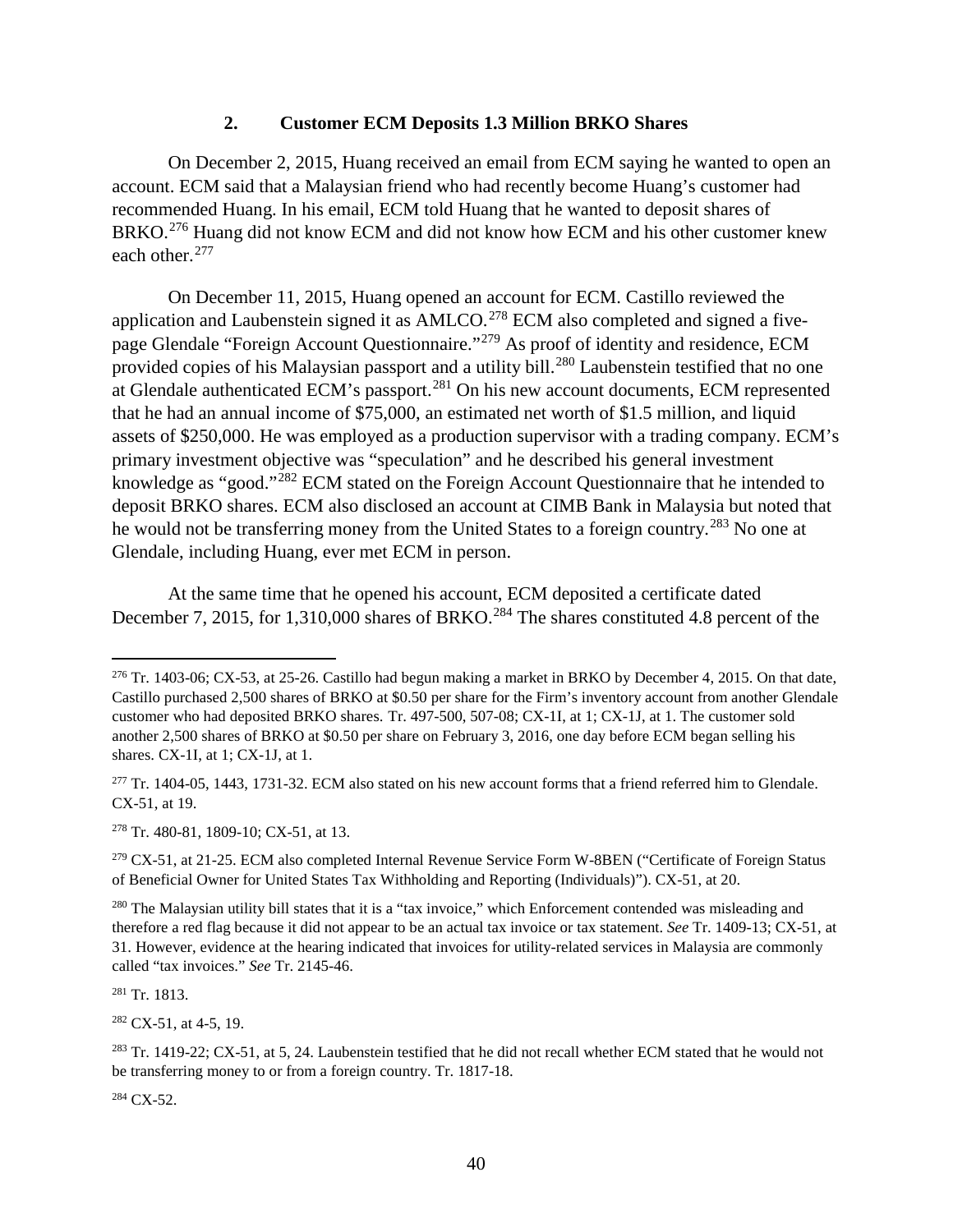27.2 million BRKO shares then outstanding and over 10 percent of the float of 12.2 million shares.<sup>[285](#page-46-0)</sup> ECM submitted a signed DSRQ stating that he had acquired his shares from two individual sellers, both of whom resided in the United Kingdom, and the shares were registered pursuant to Form S-1. The SEC approved the registration on May 11, 2015.<sup>[286](#page-46-1)</sup> According to two "Stock Purchase and Escrow Agreements," both dated November 30, 2015, ECM paid \$5,000 for 1 million shares from one seller and \$1,550 for 310,000 shares of BRKO from the other seller. When he made his deposit, ECM valued his shares at \$200,000 even though he had paid only \$6,550 for them just a few weeks earlier.<sup>[287](#page-46-2)</sup> Laubenstein and Flesche did not think it was suspicious that ECM bought his BRKO shares from two persons in the United Kingdom or that an intermediary located in Colorado facilitated the transactions. [288](#page-46-3)

ECM also produced a copy of the issuer's bank statement covering a three-month period in 2015 as evidence that the issuer had received payment for the shares issued to the persons who had sold the shares to ECM. Laubenstein, Flesche, and Huang did not find it unusual or suspicious that ECM had obtained a copy of the statement because, they said, it is common for an issuer to produce such a bank statement to assist new shareholders in connection with reverse merger transactions.<sup>[289](#page-46-4)</sup>

The Firm completed the Broker Checklist for the deposit. Laubenstein conducted an AML review and approved the deposit after performing background checks, conducting Google, OFAC, and SEC filing searches, and confirming to himself that ECM was not an affiliate of BRKO.<sup>[290](#page-46-5)</sup> On January 4, 2016, Flesche and Laubenstein approved ECM's deposit of BRKO shares.<sup>[291](#page-46-6)</sup> Flesche assumed ECM understood English or that someone had explained the documents he submitted to Glendale.<sup>[292](#page-46-7)</sup> According to Laubenstein, at the time of the deposit, he searched the Internet for promotions touting BRKO.<sup>[293](#page-46-8)</sup>

<span id="page-46-2"></span><sup>287</sup> CX-51, at 24; CX-52, at 22-40.

<span id="page-46-3"></span><sup>288</sup> Tr. 967-69, 1820-21; CX-52, at 22-42.

<span id="page-46-5"></span><sup>290</sup> Tr. 1810-12, 1819; CX-52, at 16-17.

<span id="page-46-6"></span><sup>291</sup> Tr. 495, 965; CX-52, at 17-18.

<span id="page-46-7"></span> $292$  Tr. 965-66. Respondents presumed ECM understood English because his responses to account application documents were in English. *See* Amended Ans. ¶ 107.

<span id="page-46-8"></span><sup>293</sup> Tr. 977-78.

<span id="page-46-0"></span> $285$  CX-52, at 60.

<span id="page-46-1"></span> $286$  Tr. 509-10; CX-52, at 6-10. Pursuant to their subscription agreements with the issuer, the two sellers paid a total of \$5,240 for the 1.31 million shares (1,310,000 shares x \$0.004 per share = \$5,240) in May 2015. *See* CX-52, at 43- 50.

<span id="page-46-4"></span><sup>289</sup> Tr. 974-75, 1436, 1823-24; CX-52, at 51-52. The bank account statement excerpts covered the period April to June 2015. It showed the issuer received payment for the shares from the two sellers in May 2015. The printout was generated on July 13, 2015. CX-52, at 51-52.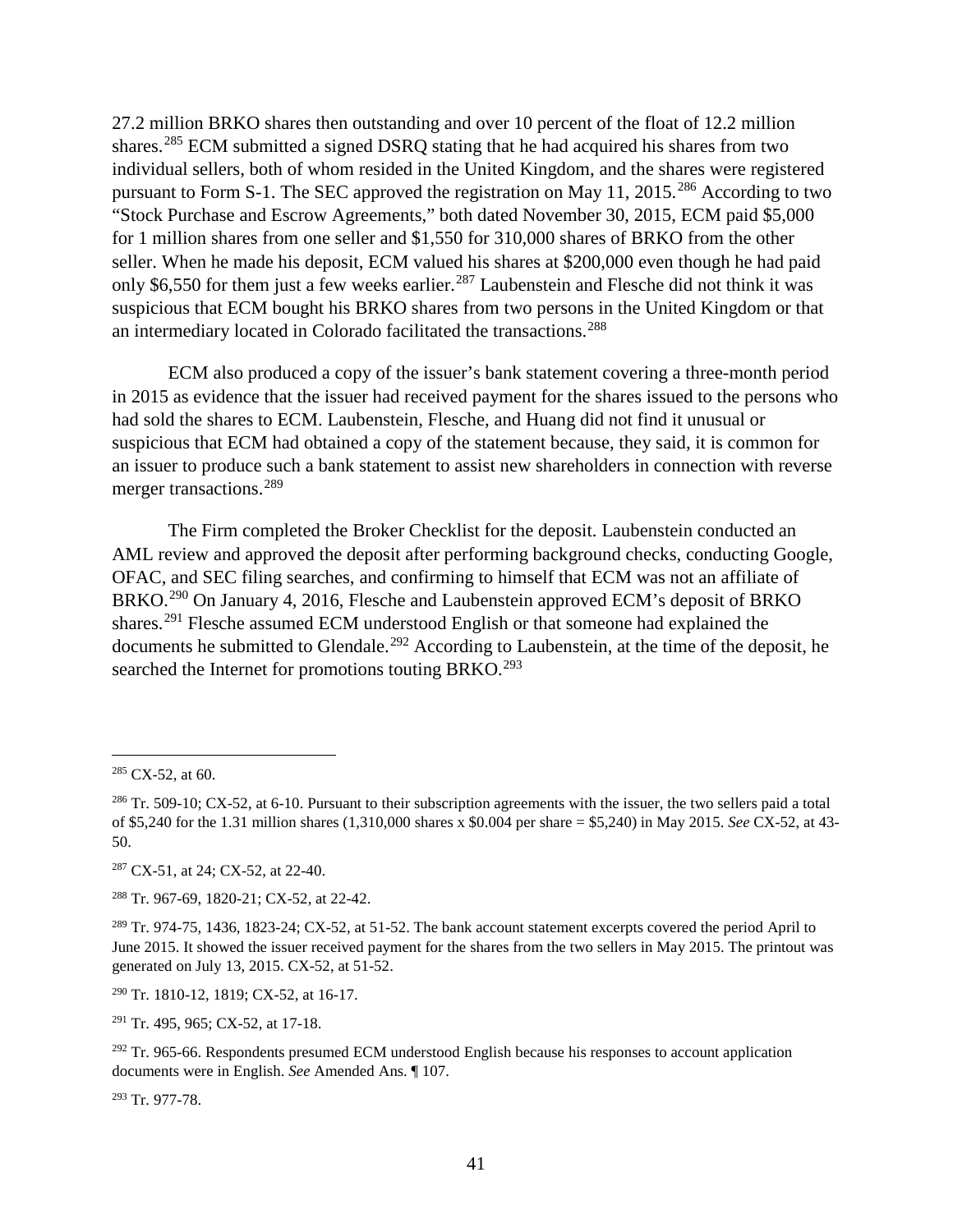A few weeks after depositing the BRKO shares, ECM submitted a signed form prepared by Glendale, a two-page "Representation Letter for Registered Shareholders," dated January 1, 2016. On the form, ECM affirmed that he was not an affiliate of BRKO and "is not, has not been, and will not be acting in concert" with other persons in connection with his acquisition of BRKO stock or his intended sale of the stock.<sup>[294](#page-47-0)</sup>

On January 20, 2016, Huang emailed ECM that he expected he could begin selling BRKO the next day.<sup>[295](#page-47-1)</sup>

# **3. BRKO Engages in a Reverse Merger on January 27, 2016**

On January 28, 2016, BRKO filed a Form 8-K reporting that the day before it had entered into a share exchange agreement—effectively a reverse merger—with an existing company located in Central America. As a result of the agreement, BRKO switched from the apparel business to developing applications and games for Google and Apple cell phone platforms. The new company was based in Berlin because it purchased the assets of a cell phone application developer in Germany.

According to the Form 8-K, the company into which BRKO merged reported gross revenues of 22,251 Euros and a net profit of 16,306 Euros for the nine-month period ended September 30, 2015. As of September 30, 2015, it had assets of 1,945 Euros and liabilities of 625 Euros.<sup>[296](#page-47-2)</sup> After the agreement, BRKO was controlled by a person residing in Malaysia who also served as BRKO's Chief Executive Officer and a member of its board of directors.<sup>[297](#page-47-3)</sup>

# **4. ECM Liquidates BRKO Shares (February and March 2016)**

Beginning February 4—a week after the reverse merger announcement—and continuing until March 14, 2016, ECM sold 472,782 shares of BRKO at prices ranging from \$1.37 to \$3.42 per share, for total sales proceeds of \$1,279,352. Glendale earned \$38,438 in commissions from ECM's sales.<sup>[298](#page-47-4)</sup> There was little trading volume in the stock before ECM began selling the shares he had deposited. Huang, who received ECM's orders to sell BRKO, noticed that ECM's trades constituted a high percentage of the daily trading volume in BRKO.[299](#page-47-5) ECM did not deposit shares of any other security or trade any other security in his Glendale account.<sup>[300](#page-47-6)</sup>

<span id="page-47-2"></span> $296$  CX-48, at 15.

<span id="page-47-4"></span> $298$  CX-1J.

<span id="page-47-0"></span> <sup>294</sup> Tr. 2614-15; CX-52, at 20-21.

<span id="page-47-1"></span> $295$  CX-53, at 7.

<span id="page-47-3"></span><sup>&</sup>lt;sup>297</sup> CX-48, at 16-17, 26.

<span id="page-47-5"></span> $299$  Tr. 1459-61.

<span id="page-47-6"></span><sup>300</sup> Tr. 1424, 1456.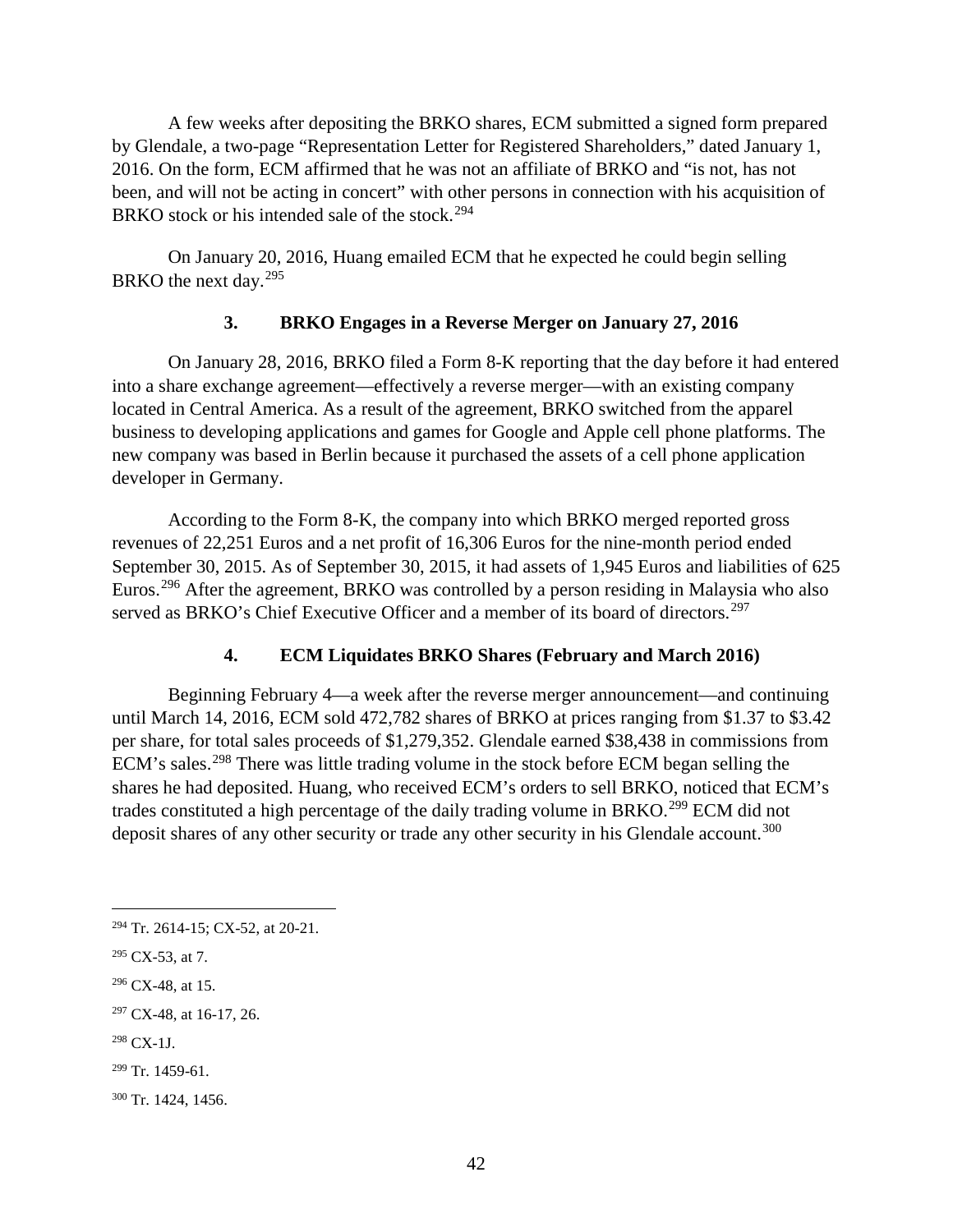Flesche reviewed each of ECM's sales of BRKO.<sup>[301](#page-48-0)</sup> On March 3, 11, and 16, 2016, ECM wired out \$1,212,000 from his Glendale account to a bank in Singapore that was not the Malaysian bank that he had disclosed on his new account forms.<sup>[302](#page-48-1)</sup> Huang did not consider this a red flag. At that time, no one at the Firm, including Laubenstein, verified who the Singapore bank account holder was or whether the two banks were affiliated.<sup>[303](#page-48-2)</sup>

Laubenstein approved each of ECM's wire requests.<sup>[304](#page-48-3)</sup> He testified that he did not notice that ECM was transferring money to a bank in Singapore that ECM had not identified in his new account documents. Laubenstein did not determine if there was a relationship between the two banks.<sup>[305](#page-48-4)</sup> According to Laubenstein, the chief purpose of his review of wire requests was to ensure that a customer did not try to wire out more money than his account held.<sup>[306](#page-48-5)</sup> He believed that Glendale's clearing firm had the sole responsibility for ensuring that customers did not improperly wire money to unauthorized third parties.<sup>[307](#page-48-6)</sup>

# **5. BRKO Promotional Campaign Coincides with ECM's Sales of BRKO (March 2016)**

By early March 2016, while ECM was still selling his BRKO shares, penny stock promoters made dubious claims about the company. The campaign included newsletters available on stock promotion websites and emailed by promoters. On March 8, 2016, for example, Hot Stocked displayed the contents of an email that it had received, which exclaimed "BRKO leaps up 145% with promise of much more gains to come!"[308](#page-48-7) The promoter noted that the stock increased from \$1.10 to \$2.70 per share in one day and stated that he had "every reason to believe that BRKO will continue going up to 10 dollars this month."[309](#page-48-8)

<span id="page-48-3"></span><sup>304</sup> Tr. 1825-26.

<span id="page-48-4"></span><sup>305</sup> Tr. 1841-42.

<span id="page-48-6"></span><sup>307</sup> Tr. 1827-28.

<span id="page-48-0"></span> <sup>301</sup> Tr. 964.

<span id="page-48-1"></span> $302$  Tr. 523-25, 1827; CX-58; CX-58A, at 6, 8-9, 11, 14, 16. Huang testified that he later learned that the Singapore bank was an affiliate of the Malaysian bank that ECM had disclosed on his new account forms. Tr. 1453, 1725-26.

<span id="page-48-2"></span><sup>303</sup> Tr. 1461-62, 2584.

<span id="page-48-5"></span><sup>306</sup> Tr. 1827-28. According to Huang, Laubenstein held up ECM's first wire transfer request dated March 3, 2016, for \$147,000 until he determined that ECM's BRKO sales had cleared and he had sufficient funds in his account for the transfer. Tr. 1493-94; CX-58A, at 6.

<span id="page-48-7"></span><sup>308</sup> Tr. 1976; CX-55, at 2.

<span id="page-48-8"></span> $309$  CX-55, at 4 (emphasis in original).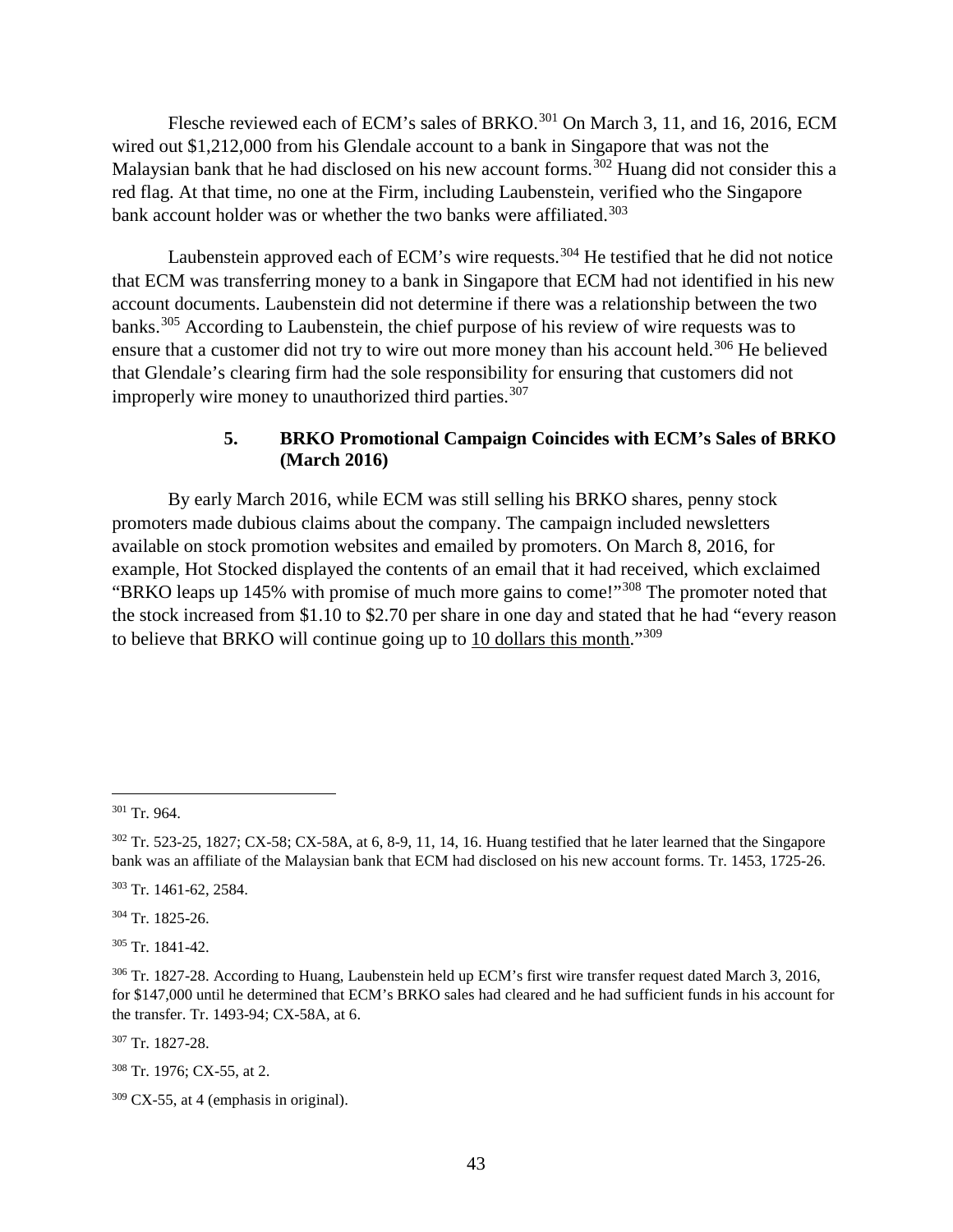ECM made his two biggest sales of BRKO on March 7 and 8, 2016, when he liquidated over 343,000 shares for over \$918,000.<sup>[310](#page-49-0)</sup> The proceeds from the two days of sales amounted to over 70 percent of the proceeds from all of ECM's sales of BRKO.

Laubenstein testified that on March 9 he learned—he did not recall how or from whom— of a campaign promoting BRKO. He then searched the Internet for evidence of the promotion.<sup>[311](#page-49-1)</sup> After finding a promotion on the Internet distributed by Finest Penny Stocks, Laubenstein emailed it to Castillo, Flesche, and Huang "so people would see that this was a problem."<sup>[312](#page-49-2)</sup> In his email, Laubenstein noted that the "best line" in the promotion was in a disclaimer warning readers that the promoter's references to names of its "'editor,' 'analyst,' 'copywriter' or any other title or name is purely fictitious and statements by such fictitious characters should not be relied upon."[313](#page-49-3) The disclaimer also noted that a third party paid Finest Penny Stocks \$110,000 to disseminate the report.<sup>[314](#page-49-4)</sup>

More promotional material appeared on the Internet. On March 11, 2016, for example, Finest Penny Stocks said that BRKO's "potential is truly monstrous" and predicted the stock could go from \$3 to \$20.[315](#page-49-5) On March 14, 2016, Finest Penny Stocks urged investors to "Hold on to BRKO a little longer!" because in a week it "will be trading at upwards of \$5 and it will cost you much more to buy shares."<sup>[316](#page-49-6)</sup>

The Hot Stocked website reported that during the month of March 2016 BRKO was one of the 20 most heavily promoted stocks on the Internet and that third parties had paid \$315,000 to promote the stock through newsletters, email, and on websites.<sup>[317](#page-49-7)</sup>

<span id="page-49-4"></span> $314$  CX-56, at 8.

<span id="page-49-6"></span> $316$  CX-55, at 17.

<span id="page-49-0"></span> <sup>310</sup> CX-1J, at 2. ECM sold BRKO at \$2.54 and \$3.00 per share, respectively, on March 7 and 8, 2016. During the preceding month, from the day he started selling BRKO on February 4 to March 6, ECM had sold fewer than 70,000 shares for proceeds of less than \$161,000. CX-1J, at 1-2.

<span id="page-49-1"></span><sup>311</sup> Tr. 1828-30.

<span id="page-49-2"></span><sup>312</sup> Tr. 1831; CX-56.

<span id="page-49-3"></span> $313$  CX-56, at 1, 8.

<span id="page-49-5"></span><sup>&</sup>lt;sup>315</sup> Tr. 1977; CX-55, at 10-13. The promotion also disclosed that Finest Penny Stocks was paid \$110,000 to distribute information touting BRKO. CX-55, at 15.

<span id="page-49-7"></span><sup>317</sup> Tr. 1978-79; CX-55, at 19-20.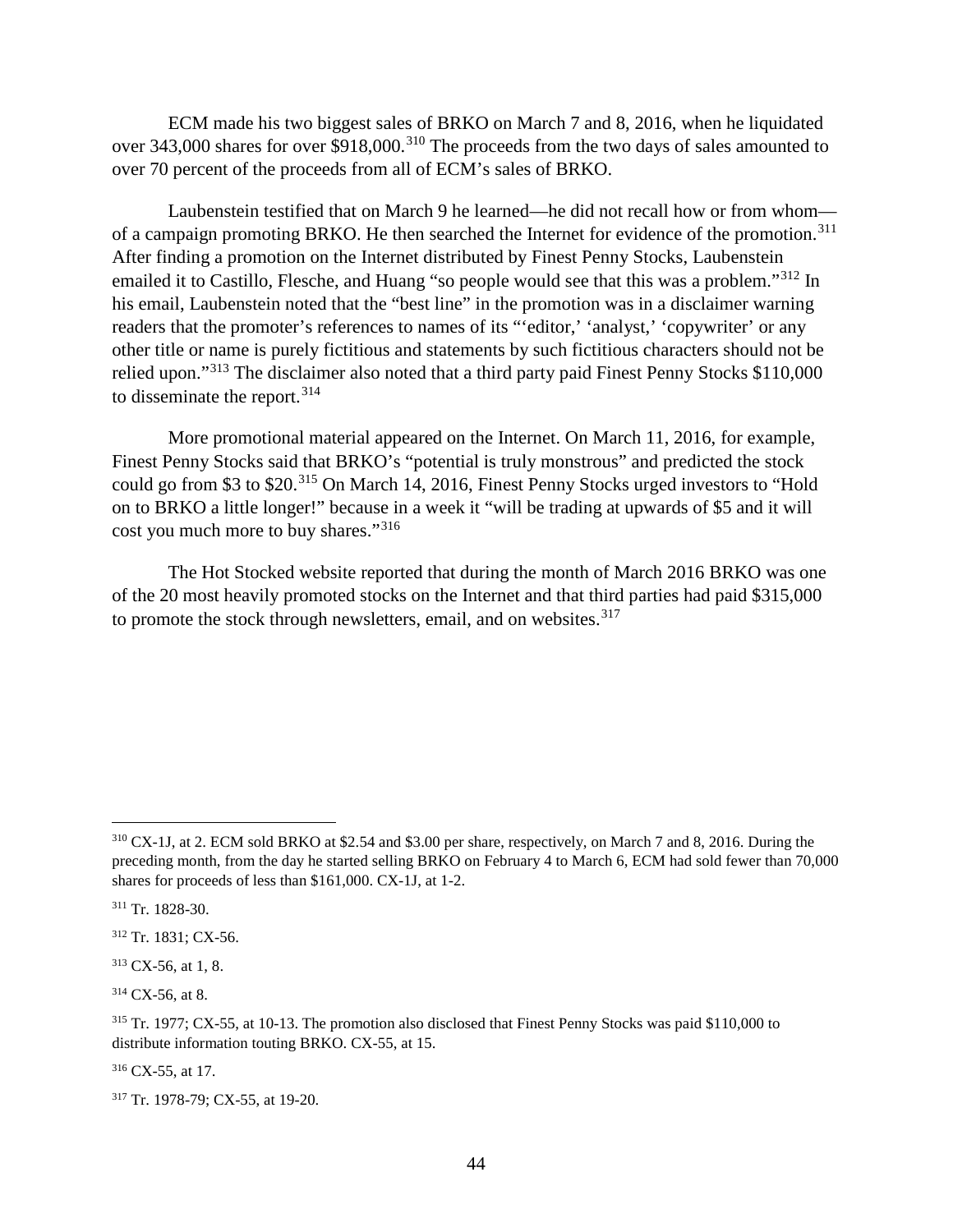# **6. Glendale Sends ECM a Questionnaire about BRKO Promotional Activity**

As a result of spotting the promotional activity on the Internet, Glendale wanted to find out if ECM had any role in the activity or knew anything about it. According to Flesche, the Firm asks this of customers "all the time."[318](#page-50-0)

On March 9, 2016, the same day he saw the promotional activity about BRKO, Laubenstein instructed Huang to email ECM a customer questionnaire to complete and sign, called a "Stock Promotion Affidavit."[319](#page-50-1) The questionnaire's introduction informed customers that "Stock promotion campaigns have become a target for regulators as a potential source of suspicious trading activity, specifically, 'pump and dump' schemes that lead to significant price and volume spikes of issues being promoted."[320](#page-50-2) According to Laubenstein, Flesche came up with the idea of having customers sign a Stock Promotion Affidavit. The purpose, Laubenstein testified, was to determine whether a customer was involved in a promotion or had paid for it, even though he had never known of a Glendale customer admitting to participating in a stock promotion campaign.[321](#page-50-3)

Huang sent the affidavit to ECM, who returned it the same day. ECM acknowledged that he did not answer all the questions, claiming he did not know what information the promotions contained because he had not seen them. Huang consulted with Laubenstein who told him to email ECM copies of the promotional material.<sup>[322](#page-50-4)</sup> In one of his answers, ECM said that he was not aware of promotional activity about BRKO and he did not know the persons or entities sponsoring the campaign. ECM also wrote that he was "not related to any promotional activity. It was only on speaking to my broker [Huang] that I understand there is currently good activity [in] the stock and that I am able to sell part of my shares.… I am happy that this investment looks to be doing well."<sup>[323](#page-50-5)</sup>

Flesche acknowledged at the hearing that Glendale could not verify ECM's representation that he had no connection to the promotional activity.<sup>[324](#page-50-6)</sup> Huang forwarded ECM's signed affidavit to Laubenstein.<sup>[325](#page-50-7)</sup> Laubenstein testified that Glendale did not "accept" ECM's

<span id="page-50-2"></span><sup>320</sup> CX-54, at 2.

<span id="page-50-3"></span><sup>321</sup> Tr. 1834-36.

<span id="page-50-0"></span> <sup>318</sup> Tr. 982.

<span id="page-50-1"></span><sup>319</sup> Tr. 1465-66, 1470-71; CX-54. Although Glendale called the questionnaire an "Affidavit," it did not require that ECM swear or affirm that his answers and statements were truthful.

<span id="page-50-4"></span><sup>322</sup> Tr. 1467-68, 1473-74; CX-54, at 1.

<span id="page-50-5"></span> $323$  CX-54, at 3.

<span id="page-50-6"></span><sup>324</sup> Tr. 991-92.

<span id="page-50-7"></span><sup>325</sup> According to Huang, ECM executed another copy of the affidavit after receiving copies of the BRKO promotional material. Huang forwarded the affidavit to Laubenstein. Tr. 1474-75. The second affidavit was not introduced into evidence at the hearing.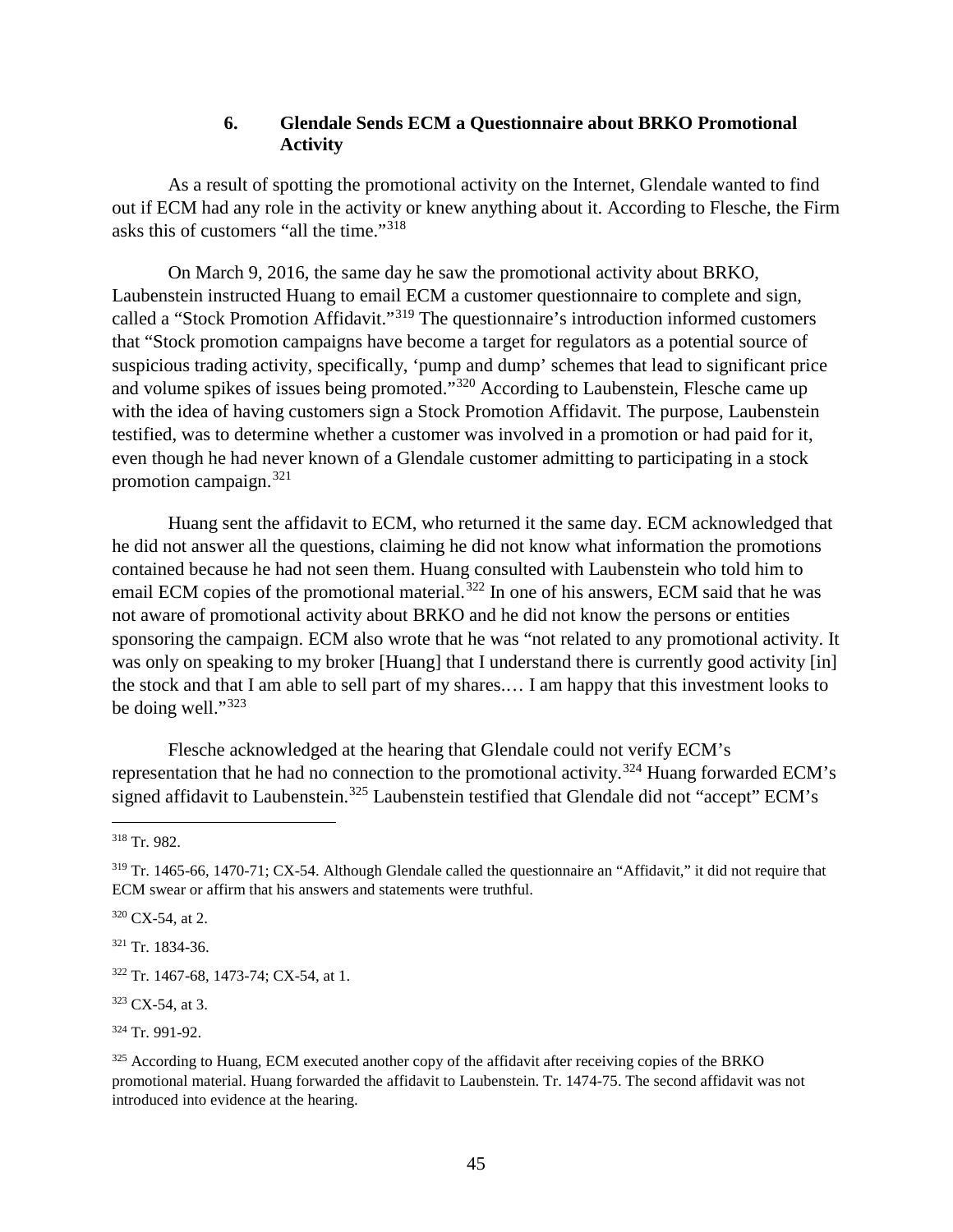affidavit because it was not filled out completely and no Firm principal, including Laubenstein, signed off on it.  $326$ 

On the same day that Huang sent ECM the Stock Promotion Affidavit, Huang also completed and signed an internal Glendale questionnaire called a "Promotion Checklist." According to Laubenstein and Castillo, the Firm uses this form when it identifies promotional activity touting a stock a customer is selling—in this case, the activity of Finest Penny Stocks.<sup>[327](#page-51-1)</sup> One question asks if ECM's name was mentioned in the promotional materials; in this instance, it was not. Another question asks if ECM admitted participating in the stock promotion. Other questions asked if the promotional activity resulted in spikes in price and volume, to which Huang answered "Yes." Huang answered "No" to whether ECM appeared to have acted on the promotion. The Promotion Checklist also asks if a third party is financing the promotion, to which Huang answered "Yes."<sup>[328](#page-51-2)</sup>

Finally, under a section in the Promotion Checklist providing for broker approval, Huang checked the box stating "This does not constitute an illegal 'pump and dump' scheme and should be accepted or permitted to trade." Huang did not check either of the other two options available—(i) the Firm should not accept the stock deposit or permit further trading, and (ii) make a referral to the AMLCO.<sup>[329](#page-51-3)</sup> Because Huang determined that the activity did not constitute an illegal pump and dump, no principal signed off on the form.<sup>[330](#page-51-4)</sup>

Laubenstein testified that he never saw an instance in which someone at Glendale checked the box on the Promotion Checklist recommending that a stock not be accepted for deposit or to halt further trading in the stock.<sup>[331](#page-51-5)</sup> Huang testified that he thought Laubenstein would try to determine who ultimately was behind the promotions.<sup>[332](#page-51-6)</sup> Huang further testified that he believed ECM gained no advantage from the promotional activity because he sold most of his BRKO shares before the promotion began.<sup>[333](#page-51-7)</sup> BRKO's share price increased from \$2.00 on March 4 to \$14.77 per share on March 16, 2016. Daily trading volume in BRKO ranged from 5,200 shares to a high of 747,000 shares during this period.<sup>[334](#page-51-8)</sup>

After March 9, 2016, the day Huang completed the Promotion Checklist and ECM submitted the signed Stock Promotion Affidavit, Glendale continued to sell BRKO on ECM's

<span id="page-51-5"></span><sup>331</sup> Tr. 1916-17.

<span id="page-51-0"></span> <sup>326</sup> Tr. 1840-43, 1884, 1901.

<span id="page-51-1"></span><sup>327</sup> Tr. 549-53, 1802; CX-57.

<span id="page-51-2"></span><sup>328</sup> CX-57.

<span id="page-51-3"></span> $329$  CX-57, at 2.

<span id="page-51-4"></span><sup>330</sup> Tr. 1839-41; CX-57, at 2.

<span id="page-51-6"></span><sup>332</sup> Tr. 1480-81.

<span id="page-51-7"></span><sup>333</sup> Tr. 1478.

<span id="page-51-8"></span><sup>334</sup> CX-60.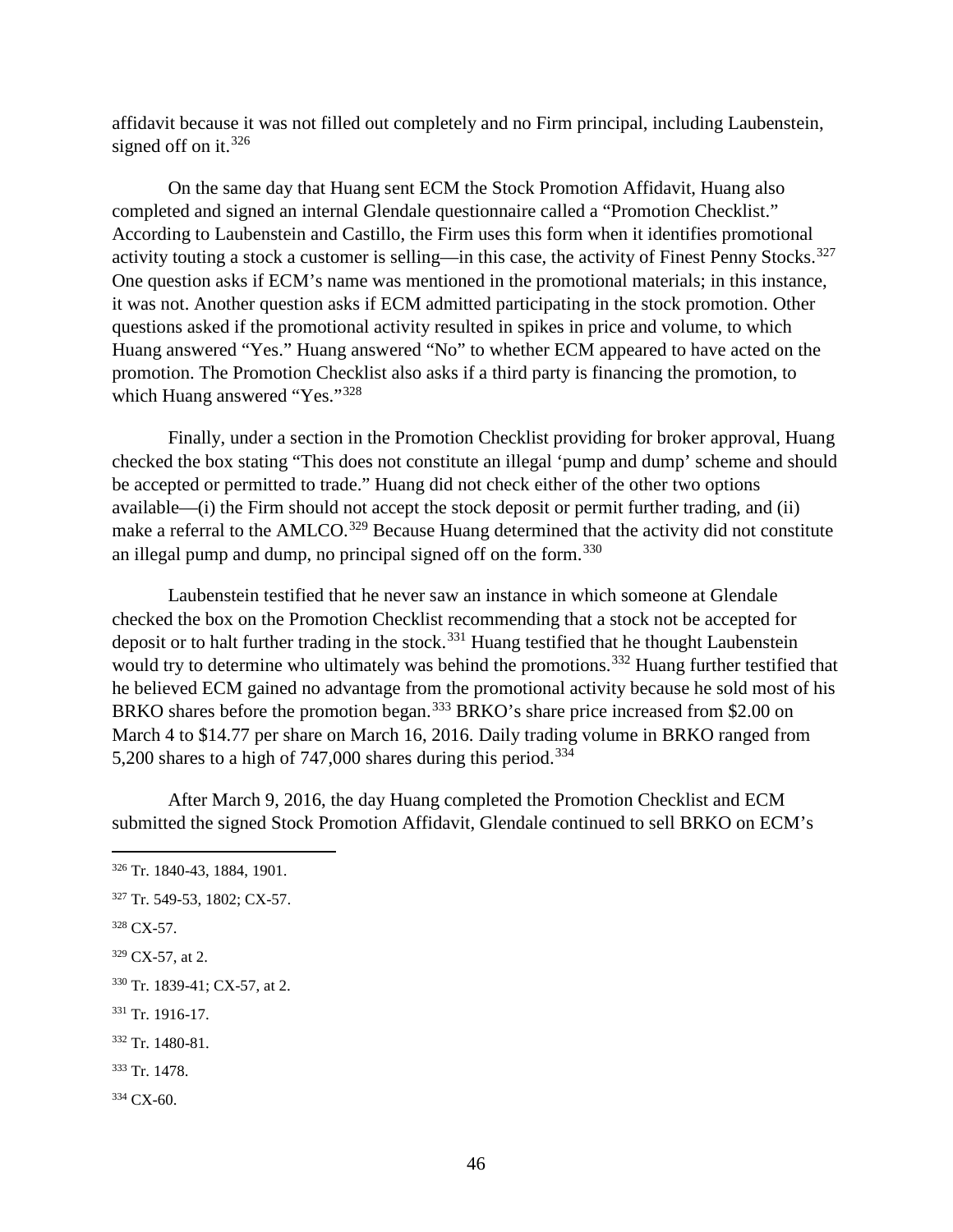behalf. ECM sold 42,000 and 8,000 shares of BRKO on March 10 and 14, 2016, respectively, for proceeds of over \$170,000.<sup>[335](#page-52-0)</sup> According to Flesche, on or about March 14, the Firm decided that it would no longer accept orders from ECM.<sup>[336](#page-52-1)</sup>

# **7. The SEC Suspends Trading in BRKO**

On March 17, 2016, three days after ECM's last sale, the SEC announced the suspension of trading in BRKO until March 31, 2016, due to "concerns regarding the accuracy and adequacy of information in the marketplace and potentially manipulative transactions in BRKO's common stock."<sup>[337](#page-52-2)</sup> Huang informed ECM about the trading suspension. At the time of the trading halt, ECM had sold 472,782 BRKO shares and therefore still held 837,218 shares of the 1,310,000 shares he had deposited in his Glendale account. On the day of the trading suspension announcement, ECM emailed Huang asking if he would be able to resume liquidating his BRKO shares once the suspension ended or whether he needed to find another broker-dealer to sell the shares.

Huang and ECM did not communicate with each other for two months. On May 23, 2016, Huang emailed ECM, stating that Glendale had determined that ECM needed to close his account and that he could transfer his assets to another broker-dealer. Huang and Glendale never heard from ECM again. ECM effectively abandoned the BRKO shares left in the account.<sup>[338](#page-52-3)</sup>

#### D. **Trading of Vitaxel Group Limited (VXEL) at Glendale**

The Complaint charges that Glendale, Castillo, Flesche, Laubenstein and Huang failed to identify and investigate red flags associated with customers' deposits and sales of VXEL stock soon after a reverse merger and business change. They also allegedly failed to investigate the relationship between two persons who acted as intermediaries during the change of ownership and represented the new shareholders who opened accounts at Glendale and deposited VXEL shares. According to cause three, Flesche, Laubenstein, and Huang failed to ensure compliance with the Firm's customer identification program by failing to verify the identities of the customers who deposited VXEL stock.

# **1. Background of VXEL**

Vitaxel Group Limited was previously called Albero Corp. ("Albero"). Albero was formed in Nevada in November 2013. Albero was a development-stage company based in

<span id="page-52-0"></span> <sup>335</sup> Tr. 990-91; CX-1I, at 5-7; CX-1J, at 3. During the period that ECM was selling his BRKO shares, Flesche was not reviewing volume concentration reports and therefore he was not aware what percentage of the trading volume ECM represented. Tr. 993.

<span id="page-52-1"></span><sup>336</sup> Tr. 2557.

<span id="page-52-2"></span><sup>337</sup> Tr. 1496-97; CX-50.

<span id="page-52-3"></span><sup>&</sup>lt;sup>338</sup> Tr. 1502-04, 1512-14; CX-59. Huang testified that he did not find it unusual or suspicious that ECM left his BRKO shares in the account. Tr. 1514.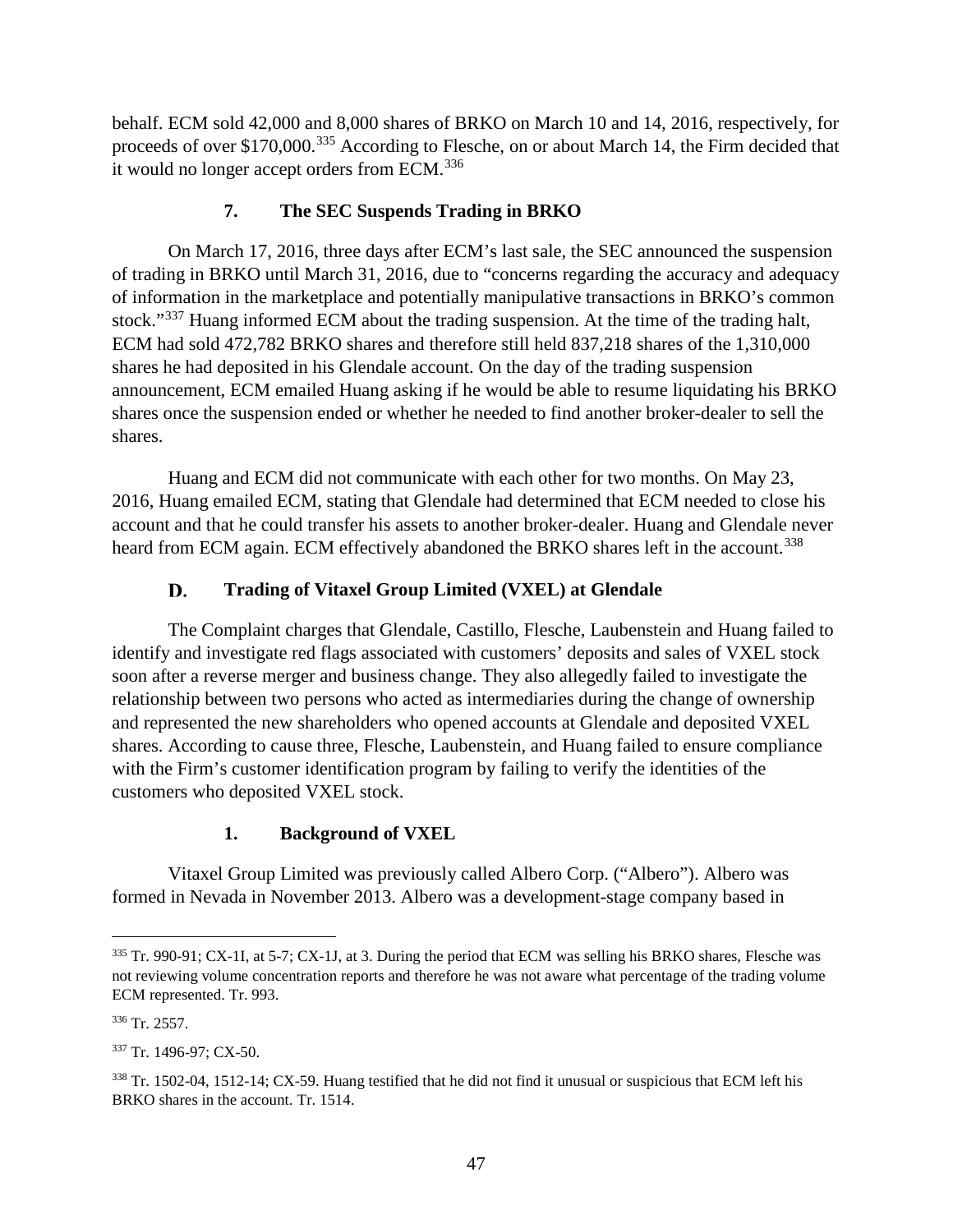Northern Ireland, purportedly in the business of breeding horses.<sup>[339](#page-53-0)</sup> As of early 2015, Albero had no operations and no revenues.<sup>[340](#page-53-1)</sup> It had total assets of \$5,254, and net losses of \$6,046 for the three months ending January 31, 2015.<sup>[341](#page-53-2)</sup>

Albero's president purportedly learned of Glendale from a Google search in early May 2015.[342](#page-53-3) On May 28, 2015, Castillo and Flesche prepared and submitted a Form 211 application to FINRA for authority to begin entering quotations for Albero on the OTC Bulletin Board and OTC Links ATS. According to the Form 211 Glendale prepared, Albero's president bought his shares of Albero in October 2014 in a Regulation S offering, which is available only for offers and sales of U.S. securities made offshore. In materials supporting the Form 211 application, Albero's president gave an address in the United States and provided bank statements showing that he was located in the United States in October 2014.<sup>[343](#page-53-4)</sup> Also according to the Form 211, in May 2015, Albero issued 825,000 common shares to 29 investors, all of whom were persons residing in Northern Ireland and who bought the shares through an SEC Form S-1 registration statement.<sup>[344](#page-53-5)</sup>

Laubenstein reviewed the Form 211 application for Albero to determine whether the Firm should proceed with the filing. He looked at the issuer's SEC filings and whether there was Internet activity promoting Albero at the time of the Form 211 filing. Laubenstein did not review the issuer's financial statements. [345](#page-53-6)

On July 27, 2015, FINRA cleared Glendale's request to quote the stock.<sup>[346](#page-53-7)</sup> In December 2015, approximately 30 investors in Asia bought the common stock from the shareholders in Northern Ireland.

On January 8, 2016, Albero changed its name to Vitaxel Group Limited and increased its authorized stock from 75 million shares to 7 billion shares of common stock and 100 million shares of preferred stock. The company's ticker symbol changed to VXEL.<sup>[347](#page-53-8)</sup> Flesche referred VXEL to Globex Transfer, LLC, to retain as its transfer agent. Flesche and Castillo each held a 40 percent ownership interest in Globex Transfer. [348](#page-53-9)

<span id="page-53-2"></span><sup>341</sup> CX-62, at 5-7.

<span id="page-53-0"></span> <sup>339</sup> CX-62, at 4-5.

<span id="page-53-1"></span><sup>340</sup> CX-61, at 157; CX-62, at 6-7.

<span id="page-53-3"></span><sup>342</sup> Tr. 1071.

<span id="page-53-4"></span><sup>343</sup> CX-61, at 20, 41.

<span id="page-53-5"></span><sup>344</sup> CX-61, at 14, 20-23, 159.

<span id="page-53-6"></span><sup>345</sup> Tr. 1843-47.

<span id="page-53-7"></span><sup>346</sup> Tr. 574-76, 994; CX-61, at 7, 170; RX-17.

<span id="page-53-8"></span> $347$  CX-63, at 6.

<span id="page-53-9"></span><sup>348</sup> Tr. 1060, 1070-71, 2636; CX-4, at 10; CX-5, at 17; CX-66, at 85.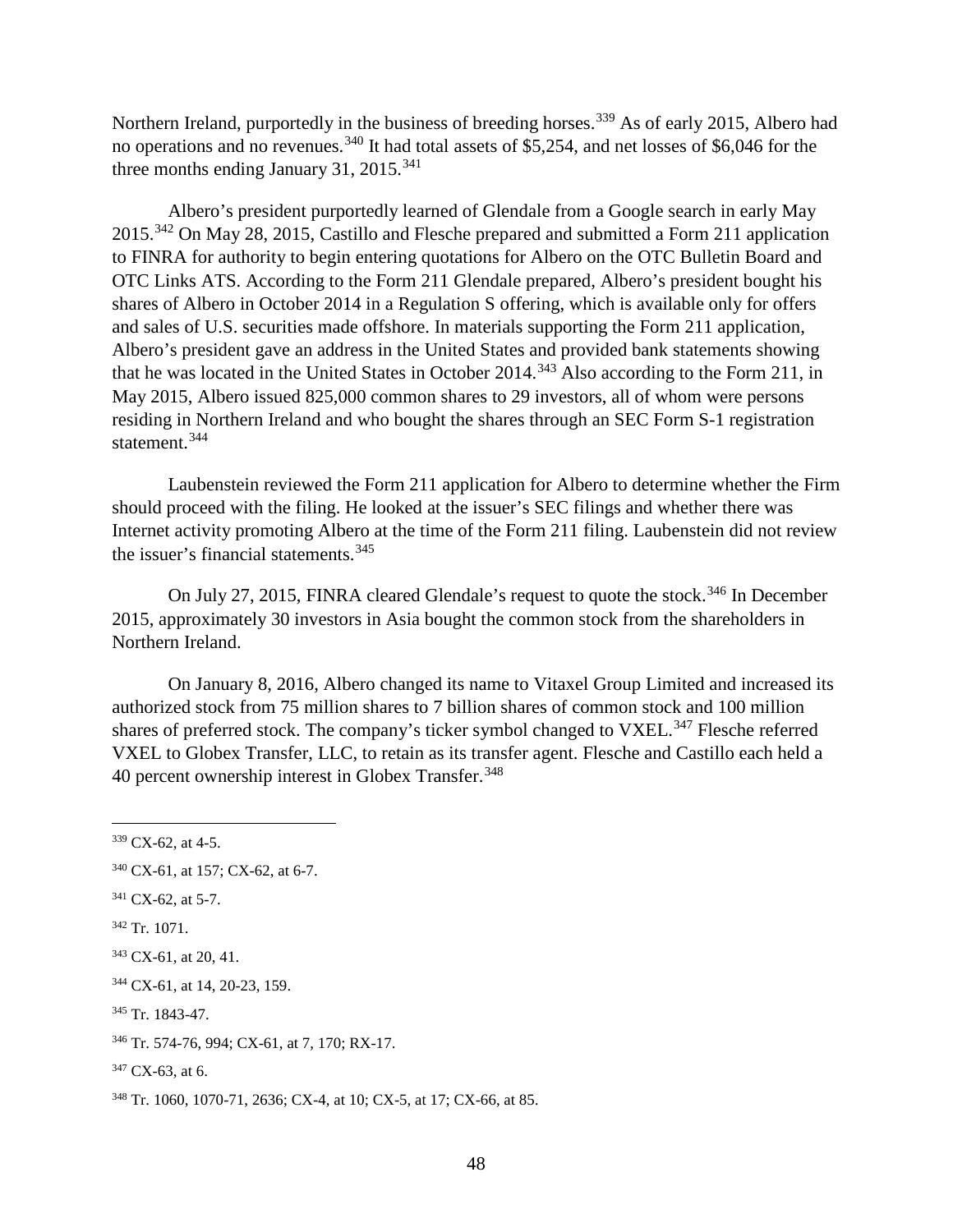On January 18, 2016, VXEL entered into a share exchange agreement with two companies based in Malaysia. Under the agreement, the two companies became wholly owned subsidiaries of VXEL. According to a Form 8-K filed January 22, 2016, VXEL discontinued the horse breeding business and transferred all of its assets and liabilities to the pre-share exchange majority stock holder in return for the cancellation of Albero's sole officer and majority stockholders' 3 million shares of common stock. VXEL then acquired the businesses of the two Malaysian companies, which VXEL described as a "multi-level marketing model with an emphasis on travel, entertainment and lifestyle products and services."<sup>[349](#page-54-0)</sup>

# **2. Customer KTO Deposits VXEL**

On October 30, 2015—two months before the Albero-VXEL reverse merger—KTO submitted an application to open a securities account at Glendale. KTO supposedly was referred to Huang by another of Huang's customers whom Huang had assisted by arranging the filing of a Form 211 for two other issuers. Respondents indicated that KTO contacted Glendale because the Firm had filed the Albero Form 211.<sup>[350](#page-54-1)</sup> The customer told Huang that KTO, through his Malaysia-based company, provided financial services for small cap companies.<sup>[351](#page-54-2)</sup> KTO, who testified at the hearing via telephone, described his employer as a financial and marketing consultant that also assisted companies with initial public offerings and structuring mergers and acquisitions. In early 2015, VXEL retained KTO's employer for the purpose of acquiring Albero.<sup>[352](#page-54-3)</sup> KTO later assisted certain of VXEL's shareholders with opening accounts at Glendale.<sup>[353](#page-54-4)</sup> KTO also represented the 30 purchasers of Albero stock as part of the merger with VXEL. [354](#page-54-5)

KTO was the first customer to open an account and deposit VXEL shares. According to KTO's testimony, one reason he opened an account at Glendale was to learn what was involved in establishing a securities account in the United States so that he could help other VXEL shareholders open their own accounts.<sup>[355](#page-54-6)</sup>

On his account application, KTO said he had an annual income of \$33,000, an estimated net worth of \$200,000, and liquid assets of \$50,000. His primary investment objective was

<span id="page-54-0"></span><sup>349</sup> CX-63, at 8-9. Companies engaged in "multi-level marketing" sell products to the public, typically by word of mouth and through direct sales by their members. Individual distributors earn compensation or commissions, not only for their own sales, but also for sales made by the persons they recruit to sell the products to consumers. *See, e.g*., https://www.consumer.ftc.gov/articles/0065-multilevel-marketing.

<span id="page-54-1"></span><sup>350</sup> Compl. ¶ 142; Amended Ans. ¶ 142.

<span id="page-54-2"></span><sup>351</sup> Tr. 1517-22, 1582-84.

<span id="page-54-3"></span><sup>352</sup> Tr. 2125-29.

<span id="page-54-4"></span><sup>353</sup> Tr. 1525-26.

<span id="page-54-5"></span><sup>354</sup> CX-66, at 43, 62; CX-67, at 43, 62, 81.

<span id="page-54-6"></span><sup>355</sup> Tr. 2143-44, 2147.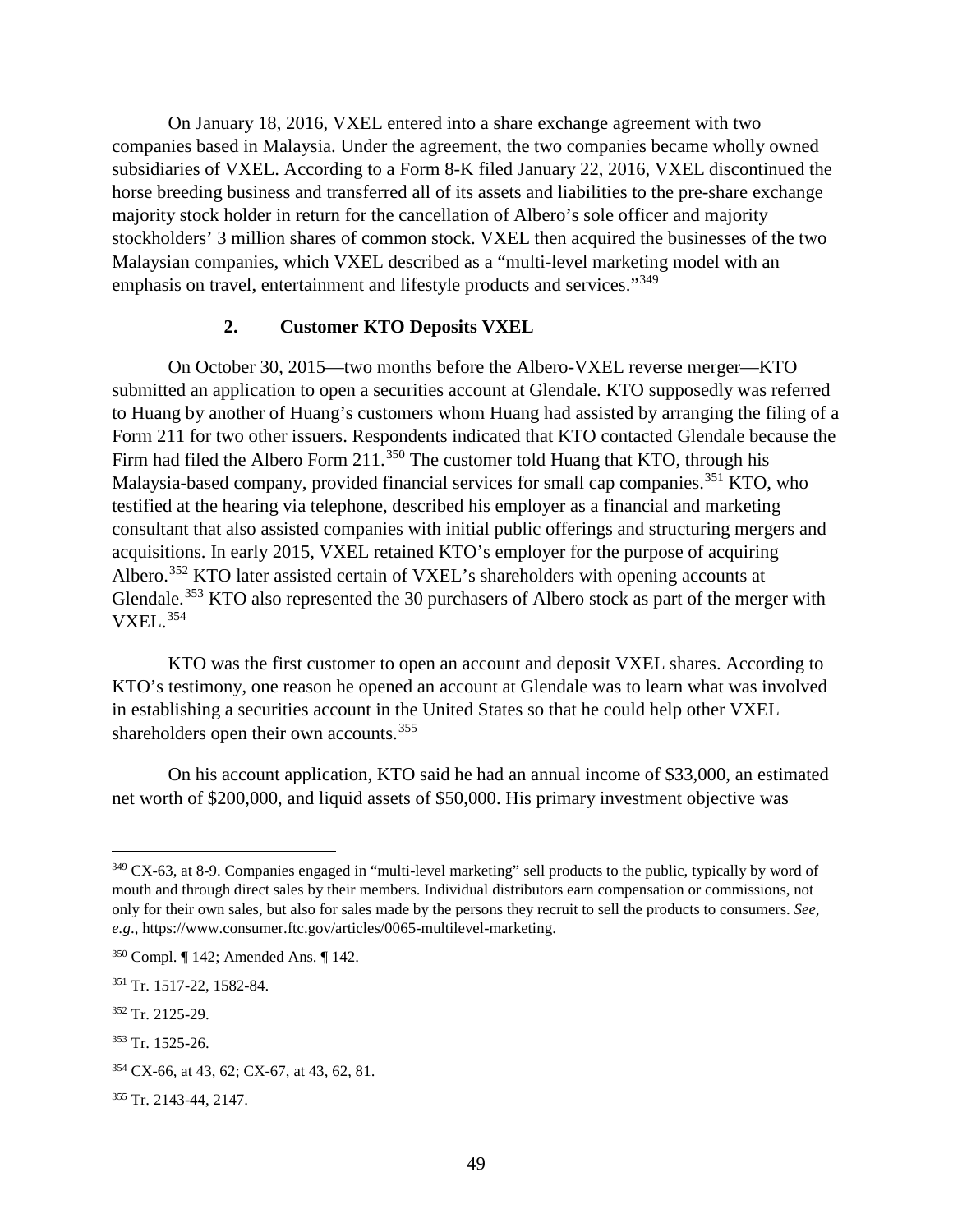"preservation of capital," while "income" was his next stated objective.<sup>[356](#page-55-0)</sup> KTO told Huang that he opened the account at Glendale for the purpose of depositing and then selling his Albero/VXEL shares.<sup>[357](#page-55-1)</sup> KTO also submitted a Glendale Foreign Account Questionnaire, in which he acknowledged that he had known Glendale and Huang for less than a week.<sup>[358](#page-55-2)</sup> He also submitted copies of his Malaysian passport and driver's license.<sup>[359](#page-55-3)</sup>

Huang had translated portions of the application form by adding typewritten Chinese characters. He did not translate portions of the application form that contained certain disclosures. For example, he did not translate the four-page "Customer Agreement" or the two-page "Conflicts of Interest" disclosures portions of the application.<sup>[360](#page-55-4)</sup> On November 4, 2015, Laubenstein reviewed KTO's account application and authorized the account opening.<sup>[361](#page-55-5)</sup>

Two months later, on January 11, 2016, KTO deposited a certificate for 83,270 shares of VXEL. In connection with the deposit, KTO completed and signed a Client Checklist and a DSRQ.<sup>[362](#page-55-6)</sup> On the DSRQ, KTO disclosed that he had purchased the VXEL shares on December 18, 2015—when the company was still known as Albero—from three persons who in turn had purchased their Albero shares in May 2015 from the issuer, which sold them via an S-1 registration statement. KTO submitted copies of three stock purchase agreements.<sup>[363](#page-55-7)</sup>

The Firm calculated that at that time KTO's 83,270 shares of VXEL constituted slightly more than 10 percent of VXEL's float of 825,000 shares and more than two percent of the more than 3.8 million shares outstanding.<sup>[364](#page-55-8)</sup> The Firm also conducted Google, OFAC, and SEC searches on the three sellers, the company's officers, and the company itself, and determined that there was nothing negative about them.<sup>[365](#page-55-9)</sup> In connection with the stock deposit, KTO also submitted a Glendale "Representation Letter" acknowledging that he owned 2.18 percent of VXEL's outstanding stock and affirming that he was not an affiliate of the issuer, was not acting

<span id="page-55-3"></span><sup>359</sup> CX-64, at 30-31.

<span id="page-55-4"></span><sup>360</sup> Tr. 1529, 1576-77; CX-64, at 3-15, 28-29.

<span id="page-55-7"></span><sup>363</sup> CX-66, at 6-9, 24-79. KTO paid a total of \$41,483 for the 83,270 shares of Albero/VXEL. *See* CX-66, at 37, 56, 75.

<span id="page-55-8"></span><sup>364</sup> Tr. 1540-42; CX-66, at 91.

<span id="page-55-9"></span><sup>365</sup> CX-66, at 16-17.

<span id="page-55-0"></span> $356$  CX-64, at 4-5.

<span id="page-55-1"></span><sup>357</sup> Tr. 1537-38.

<span id="page-55-2"></span><sup>358</sup> CX-64, at 20-24.

<span id="page-55-5"></span><sup>&</sup>lt;sup>361</sup> Tr. 1006, 1527; CX-64, at 13. Huang testified that he was not aware at the time that Glendale had filed a Form 211 on behalf of Albero. Tr. 1515.

<span id="page-55-6"></span> $362$  CX-66, at 4-5. The VXEL certificate was dated January 20, 2016. CX-66, at 1.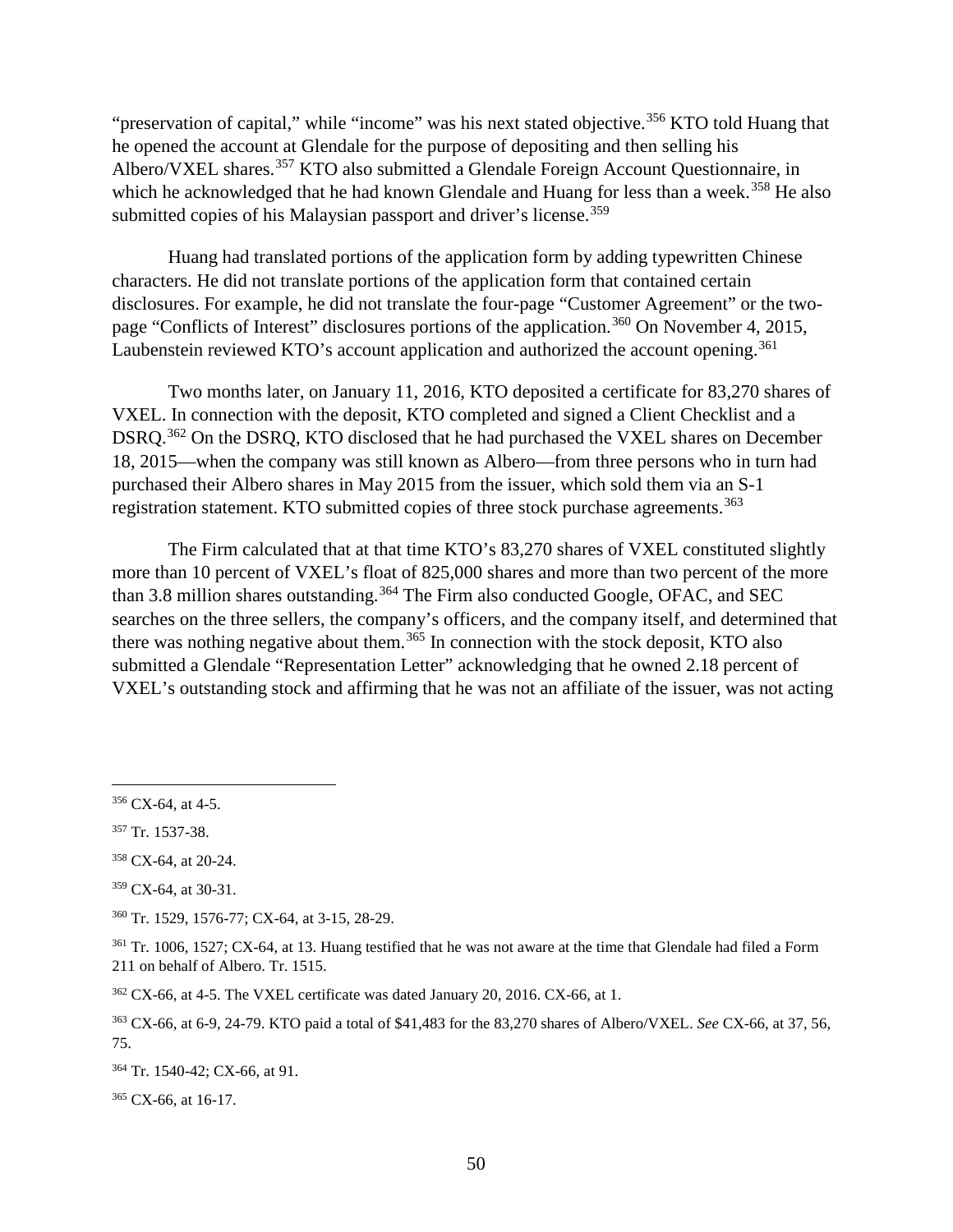in concert with others in connection with selling or transferring the stock, and did not possess material, nonpublic information about VXEL.<sup>[366](#page-56-0)</sup>

Huang signed the Broker Checklist and recommended that the Firm accept KTO's shares for deposit. On January 26 and 28, 2016, Laubenstein and Flesche approved KTO's deposit of the VXEL shares.<sup>[367](#page-56-1)</sup> Flesche never spoke to KTO but assumed KTO spoke and understood English because he submitted Glendale's new account documents.<sup>[368](#page-56-2)</sup>

# **3. Other Customers Deposit VXEL Shares**

By early November 2015, Huang started receiving requests from new shareholders, all of whom lived in Asia, to open accounts and deposit their recently acquired Albero/VXEL shares. All of the new Asian shareholders were referred to Huang by KTO or his assistant, KSC. They submitted the new customers' account applications via email to Huang. KTO and KSC referred only customers who were VXEL shareholders. If Huang needed more information about a customer, he would ask KTO or KSC for it.<sup>[369](#page-56-3)</sup> Huang described KTO and KSC as "buyers" representatives" and agents helping the shareholders open accounts and deposit their VXEL shares.

VXEL and the company for whom KTO worked shared the same office building address in Kuala Lumpur, although they were located on different floors. Although it was evident in KTO's stock purchase agreements, at the time Laubenstein did not see that KTO, who also deposited his own shares of VXEL into his Glendale account, also had represented the buyers, all of whom were located in Asia, who purchased their shares from sellers, all of whom were located in Northern Ireland.<sup>[370](#page-56-4)</sup>

KTO had served as the representative for all the December 2015 purchasers of VXEL stock who later became Glendale customers.<sup>[371](#page-56-5)</sup> The person who represented all of the sellers of VXEL stock was an existing Glendale customer. As reflected in the documents associated with Glendale's Form 211 filing, he had also invested in Albero in April 2015.<sup>[372](#page-56-6)</sup> In approximately August 2015, the sellers' representative deposited Albero shares into his existing Glendale account. In May 2016, Laubenstein conducted an investigation, which focused on the sellers'

<span id="page-56-4"></span><sup>370</sup> Tr. 1858-59.

<span id="page-56-0"></span> <sup>366</sup> CX-66, at 21-22.

<span id="page-56-1"></span><sup>367</sup> Tr. 1007-08, 1857; CX-66, at 17-18.

<span id="page-56-2"></span><sup>368</sup> Tr. 1007-08.

<span id="page-56-3"></span><sup>369</sup> Tr. 1570, 1574.

<span id="page-56-5"></span><sup>371</sup> Tr. 1009-10, 1549-51. *See also* CX-67, at 24.

<span id="page-56-6"></span><sup>372</sup> CX-61, at 21, 90-92.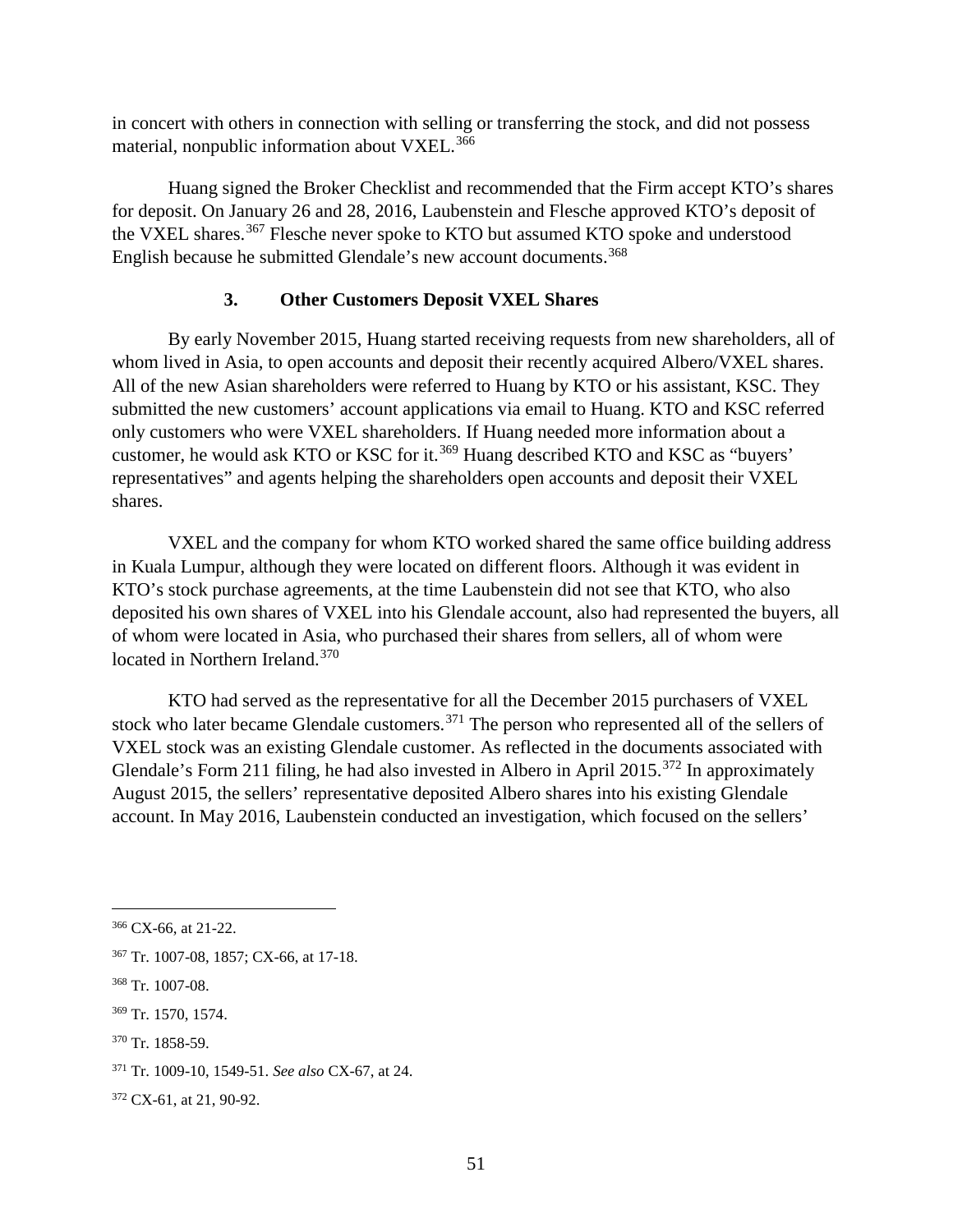representative's deposit of Albero shares in 2015 and did not address any trading in Albero/VXEL after December 18, 2015.<sup>[373](#page-57-0)</sup>

KTO and KSC sent new account applications and share deposit documentation to Huang on behalf of the 29 shareholders (aside from KTO), which Glendale accepted. The customers lived in Malaysia, Singapore, or China.<sup>[374](#page-57-1)</sup> At the time, the Firm did not have powers of attorney or other authorizations from the customers consenting to KTO and KSC acting on their behalf.<sup>[375](#page-57-2)</sup> The VXEL customers provided copies of passports, drivers licenses, utility or telephone bills, and in some cases bank statements in connection with their account applications.<sup>[376](#page-57-3)</sup>

Laubenstein reviewed and approved the account applications of the customers who intended to deposit VXEL shares they had recently acquired. Laubenstein knew that some of the customers were referred by one person—KTO—but Laubenstein did not review his background for AML-related purposes.[377](#page-57-4) Laubenstein never talked to any of the VXEL customers and testified that he did not know if Huang or anyone else at Glendale ever spoke to any of them.<sup>[378](#page-57-5)</sup> Laubenstein assumed that all the customers knew English, the language used in the documents, because they resided in Malaysia, and he understood that English is used for business purposes there. [379](#page-57-6)

KTO testified that he did not know any of the VXEL shareholders before they acquired VXEL securities. He met some of them in person for the first time when they came to his office in connection with opening their accounts at Glendale.<sup>[380](#page-57-7)</sup> KTO spoke "mainly" Chinese or Malay with the customers, and in some cases English, but he "[didn't] really test if they [knew] English or not."<sup>[381](#page-57-8)</sup> KTO did not know how many of the customers could read English.<sup>[382](#page-57-9)</sup>

To assist its shareholders, VXEL circulated Huang's contact information so that holders of VXEL stock could open an account and then deposit and sell the shares through Glendale.<sup>[383](#page-57-10)</sup> Huang testified that he did not give VXEL permission to circulate his contact information and

<span id="page-57-2"></span><sup>375</sup> Tr. 1625-29.

- <span id="page-57-3"></span><sup>376</sup> Amended Ans. ¶ 188.
- <span id="page-57-4"></span><sup>377</sup> Tr. 1845-46.
- <span id="page-57-5"></span><sup>378</sup> Tr. 1848.

- <span id="page-57-7"></span><sup>380</sup> Tr. 2161-62.
- <span id="page-57-8"></span><sup>381</sup> Tr. 2148-49.
- <span id="page-57-9"></span><sup>382</sup> Tr. 2164.

<span id="page-57-0"></span><sup>&</sup>lt;sup>373</sup> RX-402; RX-403; Hearing Panel Exhibit 1 ("HPX-1"). The parties together prepared HPX-1 at the direction of the Hearing Panel. Tr. 2553.

<span id="page-57-1"></span><sup>374</sup> Amended Ans. ¶ 188.

<span id="page-57-6"></span><sup>379</sup> Tr. 1848-49.

<span id="page-57-10"></span><sup>383</sup> Tr. 1560-62; CX-68, at 6-7.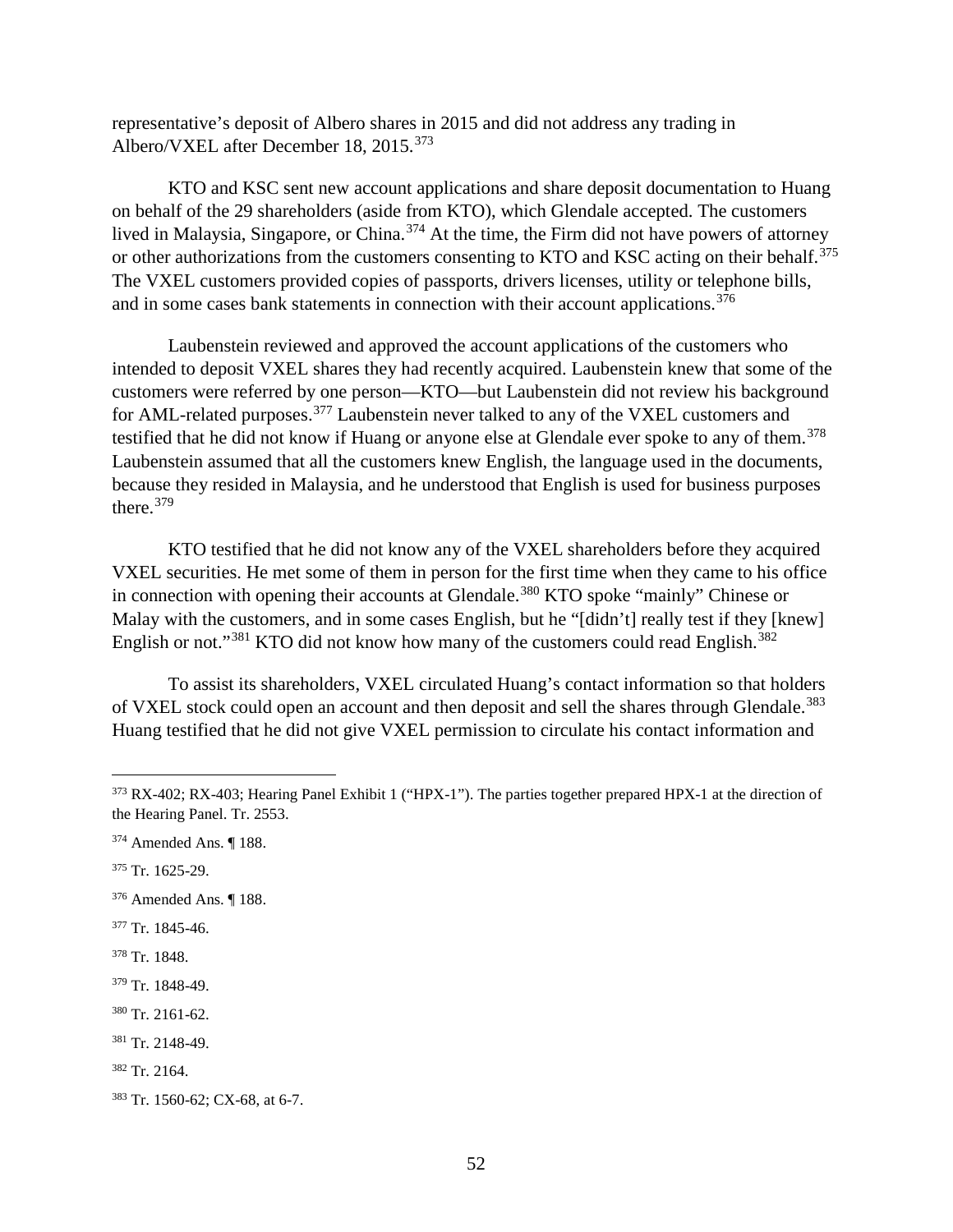that he asked KTO to have VXEL stop providing his information to shareholders. He assumed that KTO or his assistant, KSC, asked VXEL to stop giving the information to shareholders.<sup>[384](#page-58-0)</sup>

Some months after customers opened accounts at Glendale, Laubenstein had Huang arrange for the customers to execute powers of attorney giving KTO and KSC authority to act on their behalf. Huang sent the powers of attorney to KTO and KSC for the customers to execute. To ensure that the customers—and not someone else—signed the documents, Huang testified that he compared the customers' signatures on the powers of attorney with signatures on other documents he had on file.<sup>[385](#page-58-1)</sup>

Huang spoke to "a few" of the 29 customers<sup>[386](#page-58-2)</sup> but, he testified, he emailed all of them directly their new account numbers and wire instructions for them to use to fund the accounts to cover stock deposit fees imposed by clearing firms. Some of the customers responded to his emails in either English or Chinese. Huang sent the VXEL customers account applications that contained Chinese language translations of portions of the documents because it would "help a little bit more for them to understand[]."[387](#page-58-3)

Laubenstein was responsible for reviewing Huang's email communications. He used keyword searches of a sample of emails drawn from Huang's account. However, during the relevant period, the Firm did not have the direct ability to perform searches of Huang's emails using Chinese characters.<sup>[388](#page-58-4)</sup> Occasionally, Laubenstein would translate an email into English himself using Google's translate function.<sup>[389](#page-58-5)</sup>

Even though Flesche and Laubenstein did not determine if the translations were accurate, Glendale approved Huang's use of his Chinese language additions to the account applications.<sup>[390](#page-58-6)</sup> According to Flesche, the Firm believed that it was entitled to assume that a customer understood what he was signing and therefore there was no need to translate the entire application. Flesche assumed that Huang was going over the applications directly with his customers.<sup>[391](#page-58-7)</sup>

<span id="page-58-0"></span><sup>&</sup>lt;sup>384</sup> Tr. 1561-65. Huang did not tell anyone at Glendale that Vitaxel was circulating his contact information to its shareholders. Tr. 1719-20.

<span id="page-58-1"></span><sup>385</sup> Tr. 1723-24, 1730-34; RX-325. All but two of the customers' powers of attorney were dated May 18, 2016. Two were dated July 21, 2016. RX-325.

<span id="page-58-2"></span><sup>386</sup> Tr. 1575-76.

<span id="page-58-3"></span><sup>387</sup> Tr. 1575-81, 1626-27, 1630-32, 1644-45.

<span id="page-58-4"></span><sup>&</sup>lt;sup>388</sup> After FINRA pointed out this potential deficiency, and after the relevant period, Glendale began searching all of Huang's emails using a tool able to read Chinese characters. Tr. 1851-52.

<span id="page-58-5"></span><sup>389</sup> Tr. 1072, 1852-53.

<span id="page-58-6"></span><sup>390</sup> Tr. 1720-21, 1849-50.

<span id="page-58-7"></span> $391$  Tr. 2610-11.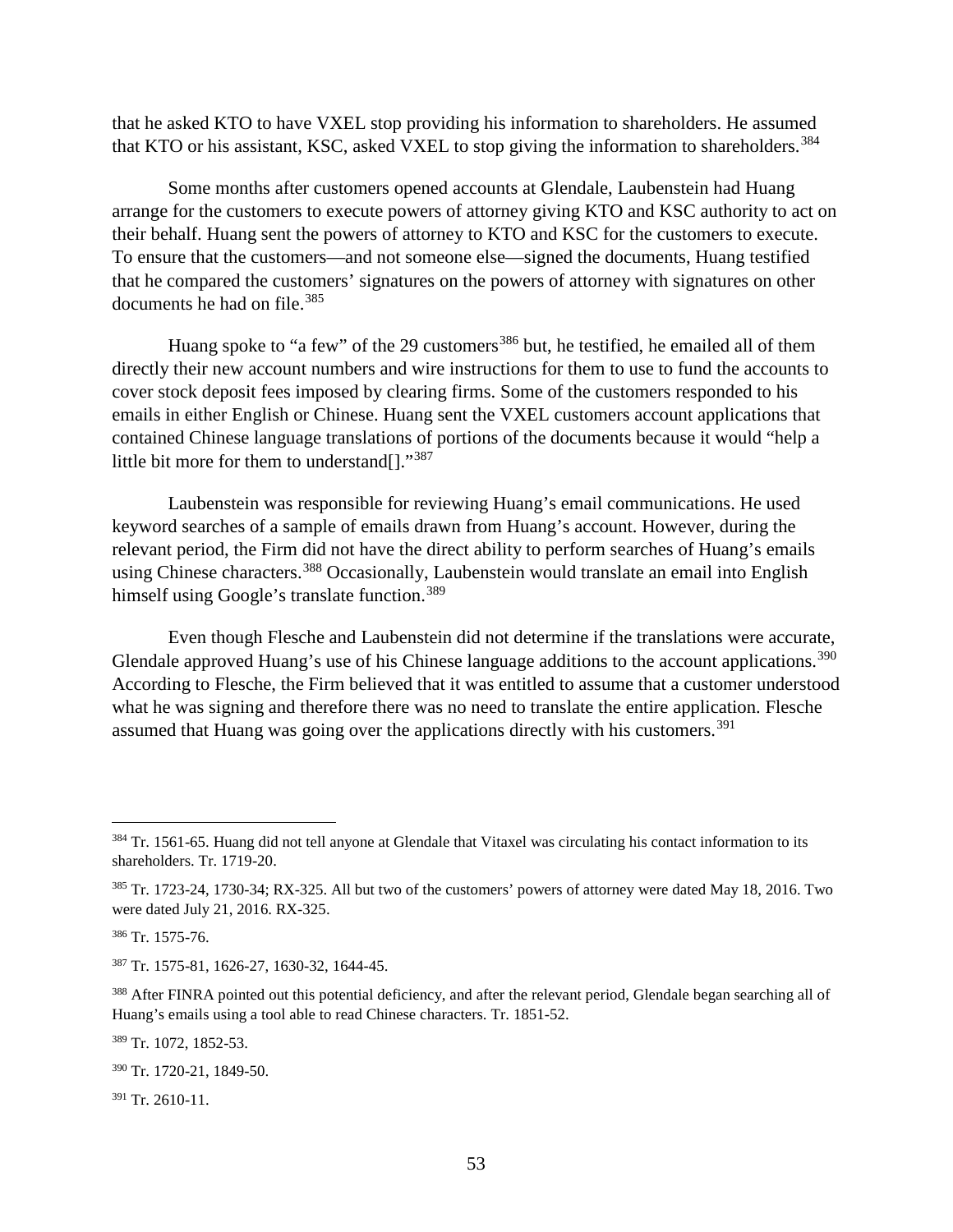### **4. KTO and Other Customers Sell VXEL Shares**

The 30 customers (including KTO) deposited more than 63 million shares of VXEL in February and March 2016.<sup>[392](#page-59-0)</sup> Of the 30 customers who opened accounts with Huang, three sold VXEL shares. KTO sold a portion of his VXEL shares<sup>[393](#page-59-1)</sup> by early April 2016 for total proceeds of nearly \$39,000.<sup>[394](#page-59-2)</sup> During the same period, two other customers sold 70,000 shares of VXEL for proceeds of \$1,685.<sup>[395](#page-59-3)</sup> Glendale earned commissions of \$1,343 from the three customers' sales of VXEL.<sup>[396](#page-59-4)</sup>

# **5. Huang Used Text Messages to Communicate with KTO and KSC in Malaysia**

The Complaint charges Huang with using a texting application on his cell phone to communicate with KTO and KSC about securities-related matters. Below we discuss Huang's texts with KTO and KSC, which escaped Glendale's review.

Huang used WeChat, a cell phone application that has a text-like messaging feature, to communicate with KTO and KSC while they represented the Asia-based customers who owned VXEL. FINRA staff discovered Huang's use of WeChat during an unannounced on-site examination of Glendale's New York office in mid-March 2016. The staff asked Huang how he communicated with customers—specifically whether he used the WeChat texting application. Huang admitted to them that he did. Huang showed the staff his WeChat texts he exchanged with KTO and KSC on his cell phone. The staff then took screen shots of all of Huang's texts with KTO and KSC.<sup>[397](#page-59-5)</sup> Huang deleted the WeChat app from his cell phone during the on-site examination so that he would not receive any new texts from KTO and KSC.<sup>[398](#page-59-6)</sup>

According to Huang, WeChat is a popular texting service in Asia.[399](#page-59-7) Huang explained that he used the texting service, instead of Firm email, because of the 12-hour time difference between New York and Malaysia. He testified that he could not easily check his Firm email after

<span id="page-59-0"></span> <sup>392</sup> CX-1L.

<span id="page-59-1"></span><sup>&</sup>lt;sup>393</sup> Although the record is not clear, it appears that by late February 2016 there was a stock split in VXEL, which increased the number of shares KTO had deposited (83,270) a month earlier. VXEL's share price also declined from more than \$15 per share in early February to \$0.02 and \$0.03 per share in late February. *See* CX-1K, at 1; CX-73A, at 41-42.

<span id="page-59-2"></span><sup>394</sup> CX-1K.

<span id="page-59-3"></span> $395$  CX-1K, at 1, 3.

<span id="page-59-4"></span><sup>396</sup> CX-1K.

<span id="page-59-5"></span><sup>397</sup> Tr. 1992-94; CX-72.

<span id="page-59-6"></span><sup>398</sup> Tr. 1607, 1614-19.

<span id="page-59-7"></span><sup>399</sup> Tr. 1585-86.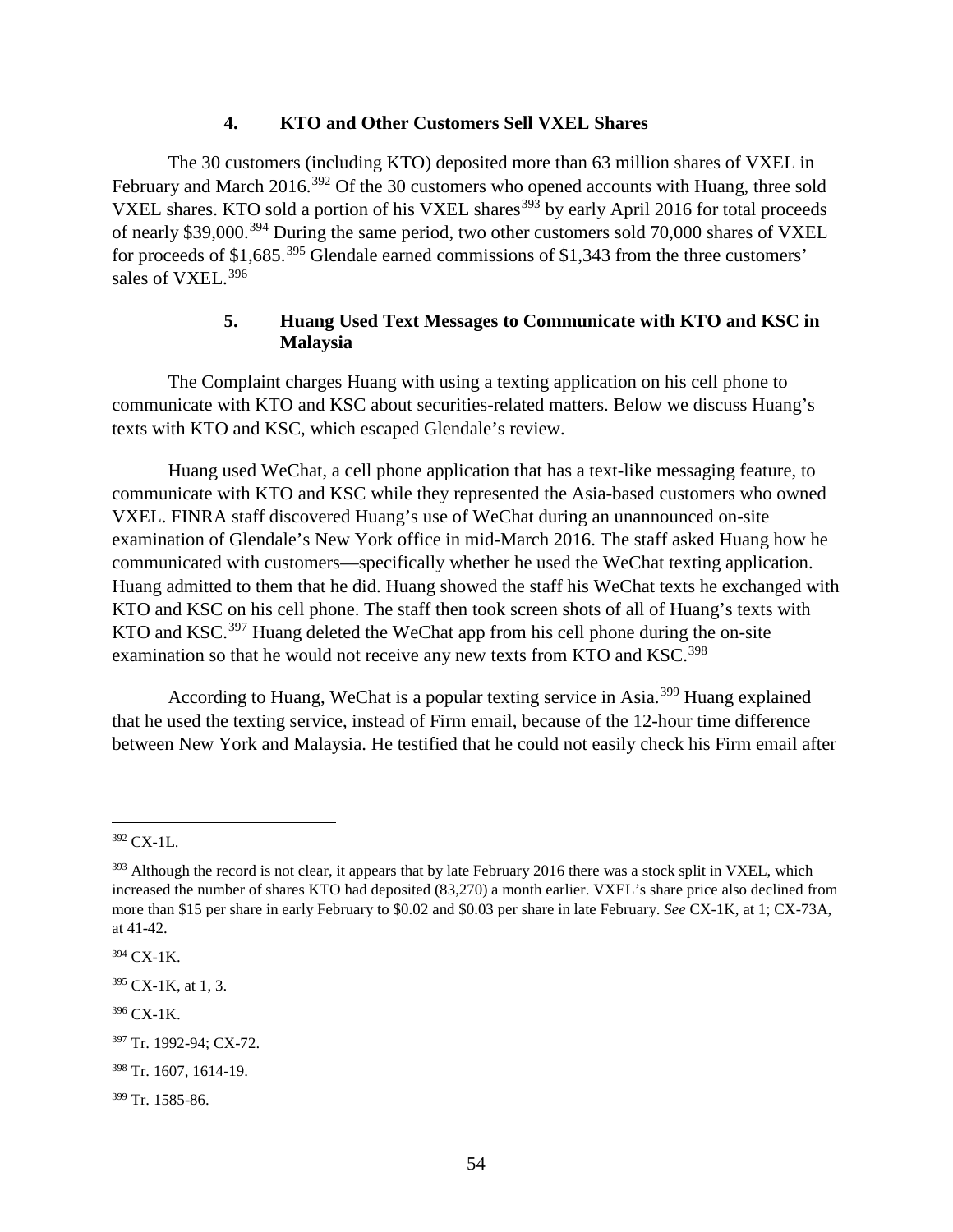work hours, whereas KTO's and KSC's WeChat texts would appear instantly on his cell phone allowing him to respond quickly.<sup>[400](#page-60-0)</sup>

Huang used WeChat with KTO and KSC for about one month—from mid-February to mid-March 2016, when FINRA staff first learned he used the service during their unannounced on-site examination. [401](#page-60-1) On WeChat, Huang discussed securities-related matters with KTO and KSC. Huang exchanged about 150 texts, mostly with KSC. The texts with KTO primarily involved KTO's orders to sell his shares of VXEL that he had deposited in his Glendale account, VXEL's share price, and whether KTO could use his Glendale account to buy and sell securities in addition to VXEL.<sup>[402](#page-60-2)</sup>

In response to an email KTO had just sent apparently requesting that Huang execute a VXEL sale at a certain price, Huang texted KTO to "Pls never ever mention what [VXEL] price you want to see." Huang also emailed KTO that "the price is determined by the market, demand and supply."[403](#page-60-3) Huang followed up with a text to KTO on WeChat: "You can not [*sic*] send me the email like [the] last one. The [VXEL] price is determined by market."[404](#page-60-4)

Huang understood that the Firm's procedures did not permit him to use text messages. In February 2014 and March 2015, Huang signed annual compliance questionnaires acknowledging that he could "use only firm-approved electronic communications systems for communicating with customers." $405$  The Firm did not know that Huang had been using WeChat. $406$  Although Huang's WeChat texts with KTO and KSC involved securities matters and Glendale's customers, the Firm had no way of reviewing or retaining the text messages, and Huang did not preserve them for the Firm.[407](#page-60-7)

<span id="page-60-2"></span><sup>402</sup> Tr. 1590-93, 1607; CX-72, at 87-89.

<span id="page-60-4"></span><sup>404</sup> Tr. 1596-97, 1995-98; CX-72, at 93.

<span id="page-60-7"></span><sup>407</sup> Tr. 1032-34, 1612-20, 1872-74.

<span id="page-60-0"></span> <sup>400</sup> Tr. 1588-90. In a February 26, 2016 email, Huang invited KTO to text him on his cell phone or via WhatsApp, in addition to using WeChat. CX-73A, at 46.

<span id="page-60-1"></span><sup>401</sup> Tr. 1588-90; CX-72.

<span id="page-60-3"></span><sup>403</sup> CX-74, at 1.

<span id="page-60-5"></span><sup>405</sup> Tr. 1589; RX-318, at 34, 36, 40, 42.

<span id="page-60-6"></span><sup>406</sup> Tr. 1032. Huang called Flesche soon after FINRA staff left his office. Flesche asked to see the WeChat texts. Because he had deleted the app while FINRA staff were in his office, Huang was not able to show them to Flesche. FINRA staff took screen shots of all the texts, copies of which were entered into evidence. Tr. 1619-20; CX-72. In June 2016, Glendale issued Huang a Letter of Caution about his unauthorized use of WeChat. Tr. 2568; RX-58.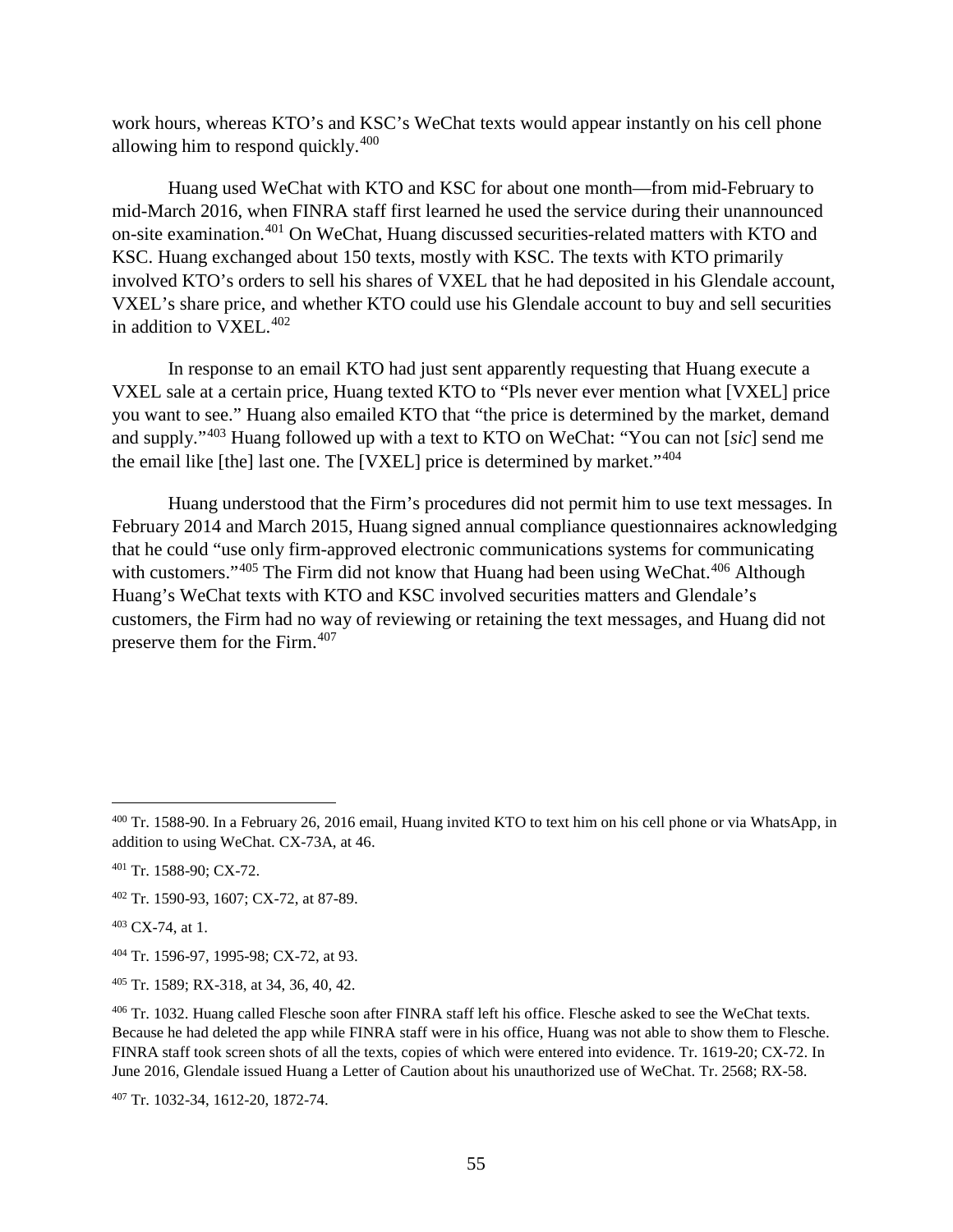# **1. Huang Shares Personal Information about VXEL Customers with Third Parties**

The Complaint charges Huang with improperly sharing his VXEL customers' nonpublic personal information with third parties without the customers' consent. Below we discuss the nonpublic information Huang shared with third parties.

Huang began exchanging emails in November 2015 with KTO and KSC about the customers they intended to refer to him to open accounts and deposit VXEL shares. Most of their communications dealt with the logistical and administrative issues surrounding the opening of customer accounts and the VXEL deposits.

The weight of the evidence at the hearing showed that customers provided KTO and KSC with certain personal information to complete their account applications. This information included, for example, a customer's income, net worth, and liquid net worth.<sup>[408](#page-61-0)</sup> The customers also provided KTO and KSC with copies of passports, utility bills, and other identifying documents, which KTO and KSC in turn produced to Huang during the application process.<sup>[409](#page-61-1)</sup> In some instances, customers failed to produce copies of their VXEL share purchase agreements and proof of payment for the shares they deposited, causing Huang to follow up with KTO and KSC.[410](#page-61-2) Huang also gave KTO and KSC Glendale's wire instructions to pass on to customers to cover the clearing firm's charges for processing share deposits.[411](#page-61-3) In one instance, Huang asked KTO and KSC to clarify the total net worth and liquid net worth amounts a customer had provided in the account application that KTO and KSC had forwarded to Huang.<sup>[412](#page-61-4)</sup> In yet another instance, Huang asked KTO and KSC to clarify the addresses two customers had provided on their account applications.<sup>[413](#page-61-5)</sup>

On at least three occasions, Huang provided KTO and KSC the new customers' account numbers. On January 20, 2016, Huang emailed KSC account numbers belonging to 29 customers.<sup>[414](#page-61-6)</sup> On January 27, 2016, Huang emailed KSC one new customer's account number.<sup>[415](#page-61-7)</sup> On February 22, 2016, he forwarded to KSC the account numbers of three more new customers.[416](#page-61-8) At the hearing, Huang testified that he "assumed" the customers had already

<span id="page-61-3"></span><sup>411</sup> CX-73, at 16-17; CX-73A, at 17-18.

<span id="page-61-6"></span><sup>414</sup> CX-73, at 5-7. Four days later, on January 24, Huang sent another email to KSC with account numbers belonging to two of the customers whose account numbers he had already disclosed. CX-73, at 4.

<span id="page-61-7"></span><sup>415</sup> CX-73A, at 27.

<span id="page-61-8"></span><sup>416</sup> CX-73A, at 32.

<span id="page-61-0"></span> <sup>408</sup> *See* CX-73; CX-73A.

<span id="page-61-1"></span><sup>409</sup> *See, e.g.*, CX-73A, at 3-5.

<span id="page-61-2"></span><sup>410</sup> *See, e.g.*, CX-73, at 1-3, 11.

<span id="page-61-4"></span><sup>412</sup> CX-73, at 18-19.

<span id="page-61-5"></span><sup>413</sup> CX-73A, at 9.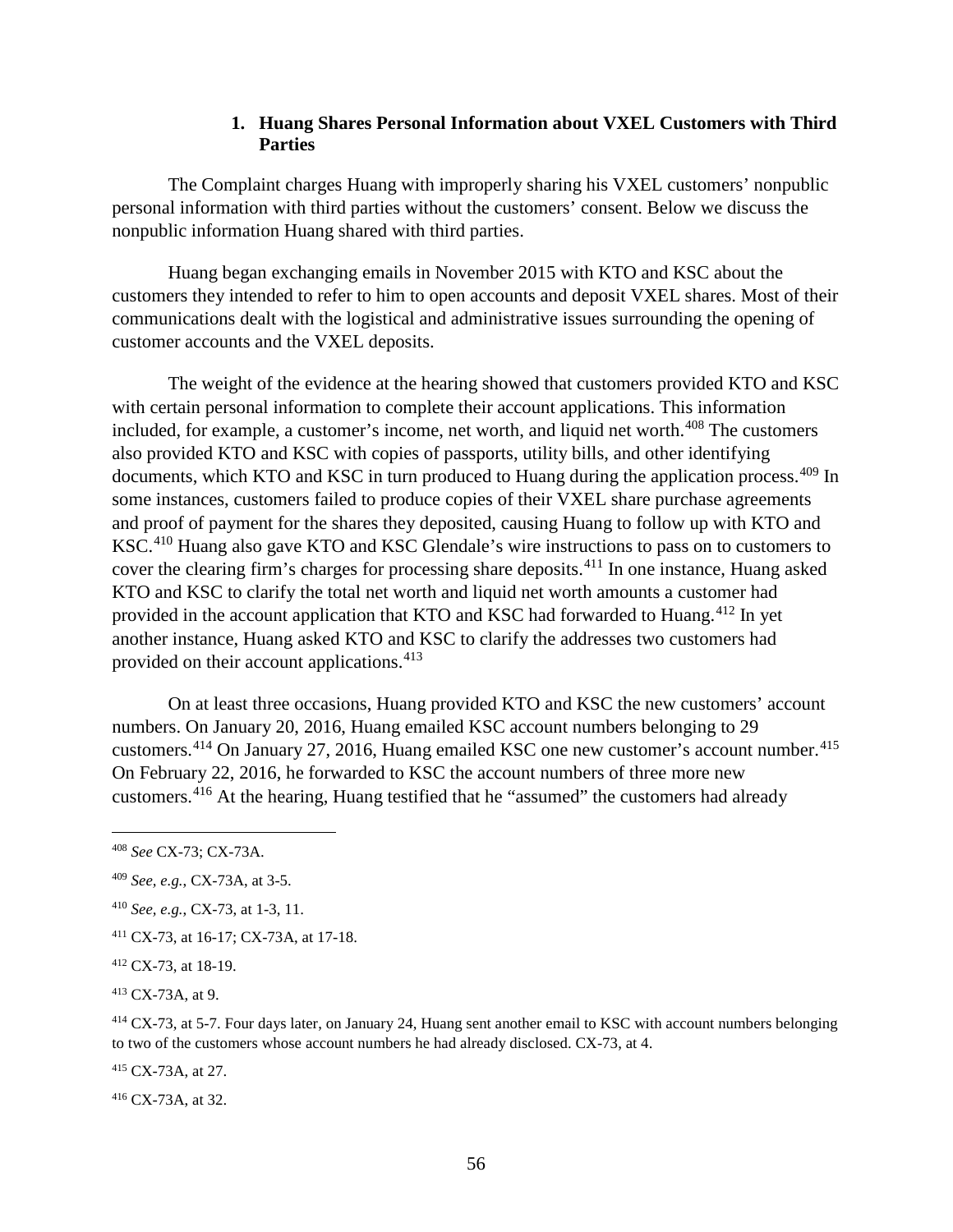separately provided KTO and KSC with their account numbers.<sup>[417](#page-62-0)</sup> Aside from Huang's testimony, there is no evidence in the record that KTO and KSC already had the customers' account numbers.

In some emails, Huang also copied persons not directly affiliated with KTO or KSC or their employer. According to Huang, he sometimes included these other persons on his emails to KTO and KSC because KTO or KSC had included the persons in their initial emails to Huang. Huang would therefore reply to all persons in the original email.<sup>[418](#page-62-1)</sup> Some emails did not refer to any specific customer. Others did, however. On January 12, 2016, for example, Huang sent an email about three customers' share purchase agreements to KSC and three other persons: a person who worked for KTO's employer, a person associated with VXEL, and a person whom Huang did not know. None of these other persons had acted on behalf of Huang's customers before.

On January 26 and 27, 2016, Huang emailed KSC information about the number of VXEL shares a customer had purchased, together with a copy of the customer's share purchase agreement, two stock certificates, and proof the customer had paid for the shares. Huang copied the person who introduced KTO to Huang and Glendale in his email to  $KSC^{419}$ 

#### E. **Correspondent Accounts Associated with Belize Bank**

Enforcement also charges Glendale and Laubenstein with AML violations relating to accounts the Firm opened in 2007 on behalf of Belize Bank. The activity surrounding the bank and its customers pre-dates and is not connected to trading in NUGN, BRKO, and VXEL at Glendale in 2015 and 2016.

In 2007, Glendale acquired customer accounts from another broker-dealer that had gone out of business. The accounts were introduced by Belize Bank. Castillo and Flesche flew to Belize to meet the bank's management. After meeting with bank representatives, Glendale agreed to open accounts for the bank and its customers. As part of their arrangement, Glendale also agreed to share with Belize Bank a portion of the commissions and fees it generated from transactions on behalf of the customers Belize Bank referred.<sup>[420](#page-62-3)</sup>

Belize Bank opened approximately 33 accounts at Glendale beginning in 2007. The identities of the beneficial owners of 18 of the accounts were never disclosed to Glendale.<sup>[421](#page-62-4)</sup> The bank assigned a four-digit number to the 18 accounts (that was different from a securities account number assigned to the customer by Glendale or its clearing firm). At the hearing, only

<span id="page-62-0"></span> <sup>417</sup> Tr. 1707-08.

<span id="page-62-1"></span><sup>418</sup> Tr. 1622-23. *See also, e.g.*, CX-73, at 1-3; CX-73A, at 1-9, 29-30, 37, 41-43.

<span id="page-62-2"></span><sup>419</sup> CX-73, at 10-17; CX-73A, at 28-29.

<span id="page-62-3"></span> $420$  CX-77, at 9.

<span id="page-62-4"></span><sup>421</sup> Tr. 445, 462-65, 1861-62, 2577; CX-79.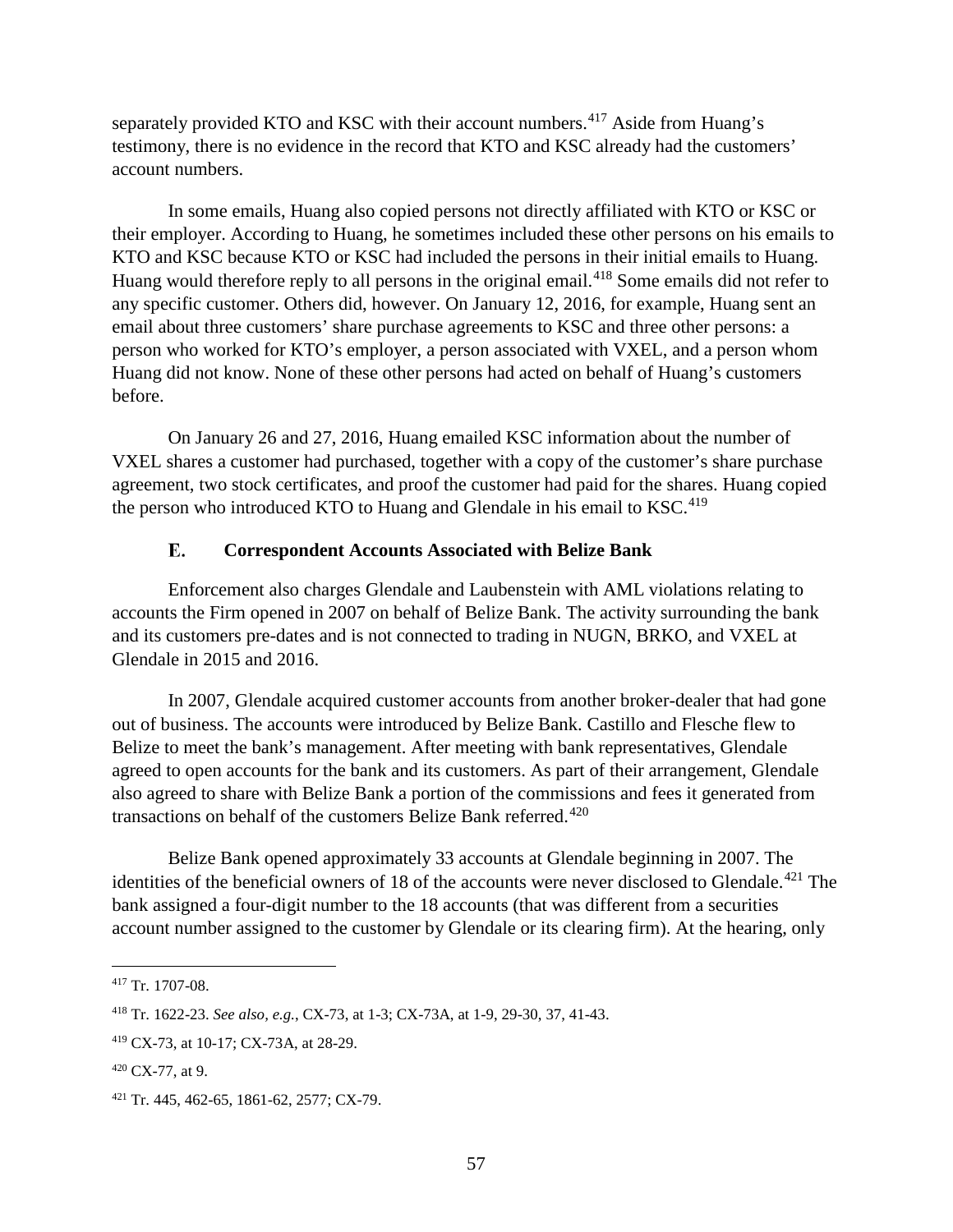one Glendale customer account application for one of the undisclosed accounts was admitted into evidence, and that application was signed only by a Belize Bank representative, not the customer.<sup>[422](#page-63-0)</sup> Laubenstein testified that the accounts associated with the bank held positions in listed stocks and did not trade speculative penny stocks.<sup>[423](#page-63-1)</sup> According to Castillo, the customers did little trading in the U.S. securities markets. $424$ 

The bank told Glendale that it would follow AML rules and procedures applicable in its own country. According to Castillo, the bank had also agreed that it would provide information identifying its customers should Glendale want it. As a result, Castillo testified, Glendale "felt comfortable enough" that the bank would provide such information if needed.<sup>[425](#page-63-3)</sup>

There is no evidence in the record that Glendale ever asked for information about the undisclosed customers or that the bank on its own provided such information. Laubenstein, who joined Glendale in early 2010, three years after the accounts were opened, testified that he never asked the bank for the names of the beneficial owners of the accounts.<sup>[426](#page-63-4)</sup> He believed that Glendale was "entitled to regard [the bank] as our customer" (and not the individual customers) because it had provided Glendale a copy of its AML procedures and had demonstrated that it was not a shell.<sup>[427](#page-63-5)</sup> Laubenstein testified that he did not perform any due diligence or review the bank's AML procedures because, he said, he believed that it had been done before he joined Glendale in early  $2010.<sup>428</sup>$  $2010.<sup>428</sup>$  $2010.<sup>428</sup>$ 

In 2010, the SEC conducted an examination of the Firm during which it questioned Glendale's relationship with Belize Bank and its customers. It preliminarily determined that Glendale had unreasonably relied on Belize Bank to comply with Glendale's customer identification obligations.<sup>[429](#page-63-7)</sup> As a result of the SEC's examination, in December 2010, Flesche wrote to Belize Bank explaining that Glendale could not rely on the bank's AML program as a substitute for Glendale's knowing the identities of the bank's customers. Flesche offered the bank three options: (i) identify the beneficial owners, (ii) arrange for individual owners to open accounts directly with Glendale, or (iii) close the customers' accounts and return the assets.<sup>[430](#page-63-8)</sup>

- <span id="page-63-4"></span><sup>426</sup> Tr. 1864.
- <span id="page-63-5"></span><sup>427</sup> Tr. 1862.
- <span id="page-63-6"></span><sup>428</sup> Tr. 1863-64.
- <span id="page-63-7"></span><sup>429</sup> CX-78, at 2.

<span id="page-63-0"></span> <sup>422</sup> Tr. 439-40, 445. *See* CX-77, at 12-13.

<span id="page-63-1"></span><sup>423</sup> Tr. 1888-89.

<span id="page-63-2"></span> $424$  Tr. 434-36, 442-43; CX-77. Flesche testified that the customers engaged in little trading activity. Tr. 2572. No party presented documentary evidence about the nature or volume of any of the bank customers' trading activity at Glendale.

<span id="page-63-3"></span> $425$  Tr. 440, 449.

<span id="page-63-8"></span><sup>430</sup> Tr. 1865-67; CX-78, at 2.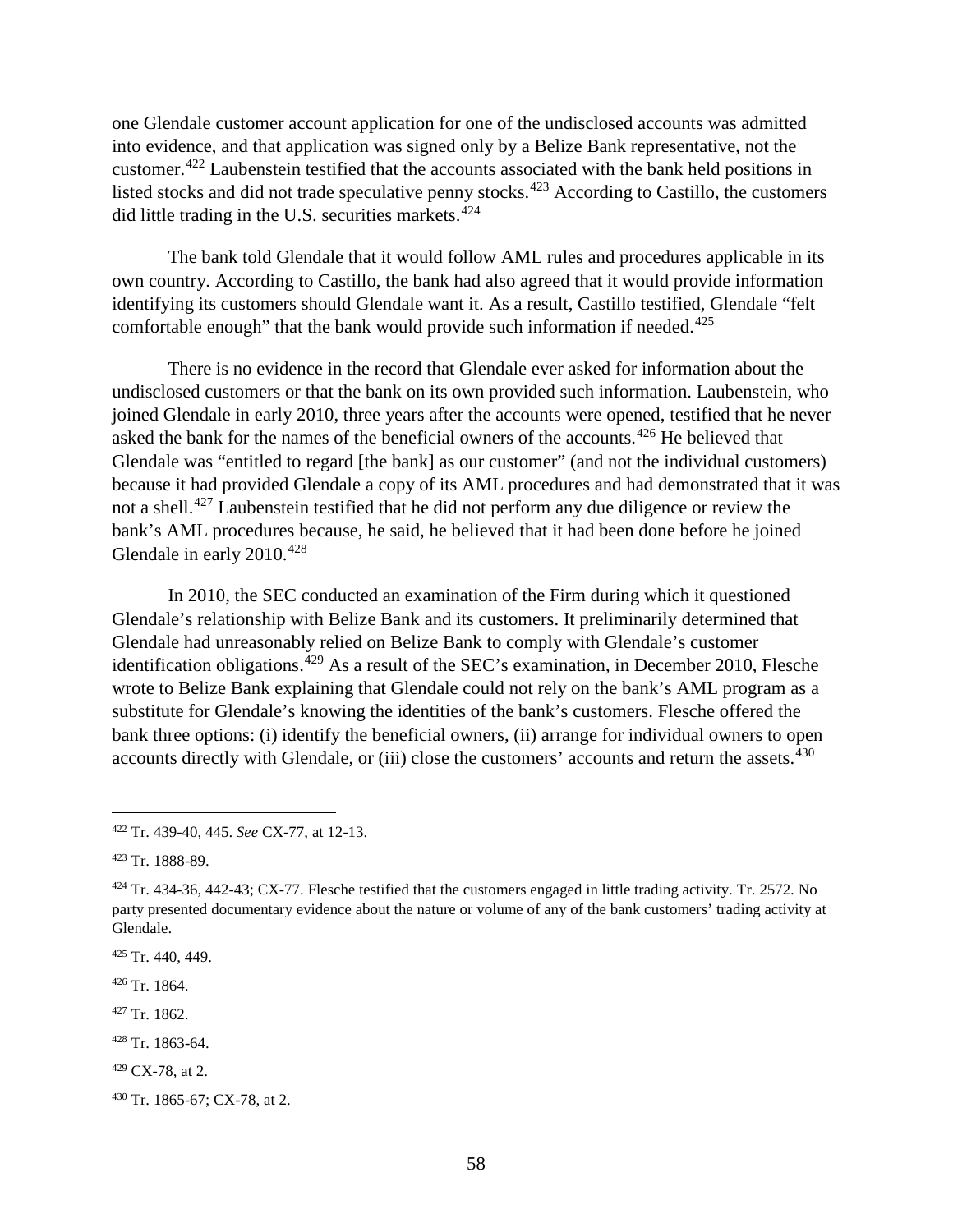Glendale closed and liquidated the accounts of customers who did not provide identifying information or complete account applications. [431](#page-64-0) In early 2012, Laubenstein wrote the bank that Glendale decided it would not open new accounts for the bank's customers in their own names.<sup>[432](#page-64-1)</sup> The remaining Belize Bank customer accounts were closed by 2012.<sup>[433](#page-64-2)</sup>

# **III. Conclusions of Law**

#### **Enforcement Failed to Prove that Glendale and Castillo Manipulated NUGN** A. **(Cause One)**

In cause one, Enforcement charges Glendale, acting through Castillo, with violating Section 10(b) of the Exchange Act, Exchange Act Rule 10b-5 thereunder, and FINRA Rules 2020 and 2010 by manipulating the price of NUGN. The Complaint charges that Castillo placed orders to buy and sell shares of NUGN to inflate its stock price, with the goal of causing the price to close at \$5.00 per share for three consecutive trading days, thereby releasing customers RC and JH from the Lock-Up Agreement.<sup>[434](#page-64-3)</sup> This allowed the two customers to sell over \$8 million of NUGN shares during a stock promotion campaign funded by RC.

After a thorough review of the record, the Panel determines that there is insufficient evidence that Glendale and Castillo had the requisite scienter, or intent, to manipulate NUGN. The Panel accordingly dismisses cause one.<sup>[435](#page-64-4)</sup>

# **1. Applicable Law**

Section 10(b) of the Exchange Act makes it "unlawful for any person .… [t]o use or employ, in connection with the purchase or sale of any security …, any manipulative or deceptive device or contrivance in contravention of such rules and regulations as the Commission may prescribe as necessary or appropriate in the public interest or for the protection of investors." Exchange Act Rule 10b-5 makes it unlawful, in connection with the purchase or sale of a security, "(a) to employ any device, scheme, or artifice to defraud, … or (c) to engage in

<span id="page-64-2"></span><sup>433</sup> Tr. 470-71.

<span id="page-64-0"></span> <sup>431</sup> Tr. 450-55, 466-67.

<span id="page-64-1"></span><sup>432</sup> Tr. 2576-78; CX-80, at 1.

<span id="page-64-3"></span><sup>434</sup> *See* Compl. ¶ 161. The Complaint alleges that "Castillo knew, or was reckless in not knowing, that [customer ND's] good until canceled order to sell NUGN at \$5.00 was intended to inflate NUGN's price to achieve a level of market capitalization that would nullify the Lock-Up Agreement for [RC and JH]." Compl. ¶ 168.

<span id="page-64-4"></span><sup>&</sup>lt;sup>435</sup> Enforcement has the burden of proof in FINRA disciplinary actions. Enforcement meets this burden only if it establishes the violation by a preponderance of the evidence. *See Dep't of Enforcement v. Clagett*, No. 2005000631501, 2007 FINRA Discip. LEXIS 2, at \*25 (NAC Sept. 28, 2007). The preponderance of evidence standard of proof requires that Enforcement "prove that it [was] more likely than not" that the allegations of the complaint were true. *Herman & MacLean v. Huddleston*, 459 U.S. 375, 390 (1983) (explaining the requirements to meet a preponderance of the evidence standard of proof).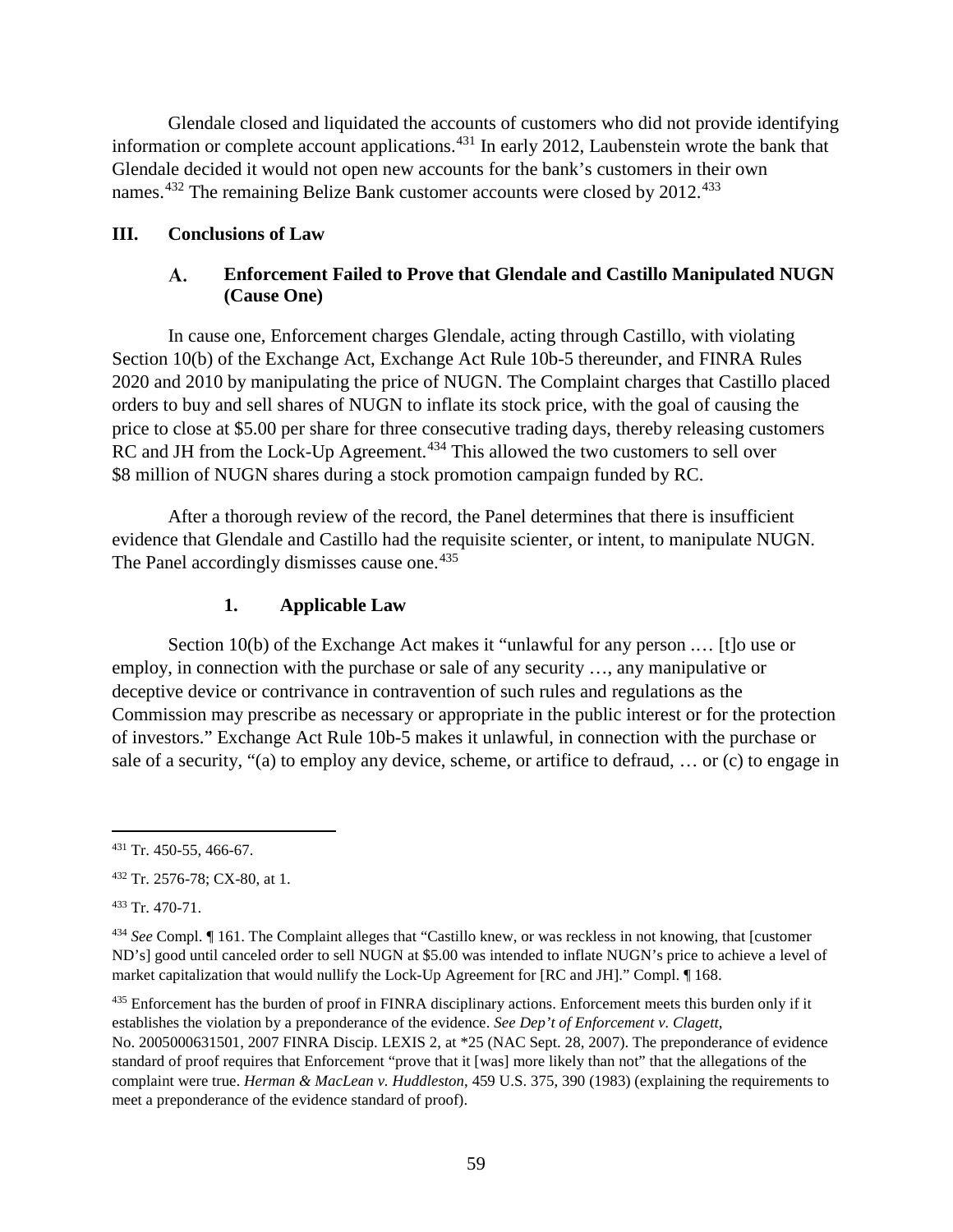any act, practice, or course of business which operates or would operate as a fraud or deceit upon any person."

Market manipulation is a well-established violation of Section 10(b) of the Exchange Act and Rule 10b-5. The United States Supreme Court has explained that the Exchange Act "was designed to protect investors against the manipulation of stock prices."[436](#page-65-0) Manipulation includes practices such as wash sales, cross-trades, matched orders, or rigged prices "that are intended to mislead investors by artificially affecting market activity."[437](#page-65-1) "Circumstantial evidence is sufficient to demonstrate a manipulation,"<sup>[438](#page-65-2)</sup> but "a finding of manipulation does not hinge on the presence or absence of any particular device usually associated with a manipulative scheme. Rather, each case must be judged on its own facts."[439](#page-65-3) The SEC has described market manipulation as "the creation of deceptive value or market activity for a security, accomplished by an intentional interference with the free forces of supply and demand."[440](#page-65-4) The SEC has also explained that when "investors and prospective investors see activity, they are entitled to assume that it is real activity … [and] … that the prices they pay and receive are determined by the unimpeded interaction of real supply and real demand so that those prices are the collective marketplace judgments that they purport to be."<sup>[441](#page-65-5)</sup>

To establish that Castillo violated these provisions, Enforcement must prove by a preponderance of the evidence that, in connection with the purchase or sale of a security,  $442$  he acted with scienter by engaging in "intentional or willful conduct designed to deceive or defraud investors by controlling or artificially affecting the price of securities."[443](#page-65-7) In the context of the SEC's antifraud rules, scienter means the "intent to deceive, manipulate, or defraud."[444](#page-65-8) "Proof

<span id="page-65-3"></span><sup>439</sup> *Id.* at \*40 (quoting *Patten Sec. Corp*., 51 S.E.C. 568, 574 (1993)).

<span id="page-65-4"></span><sup>440</sup> *Kirlin Sec., Inc*., 2009 SEC LEXIS 4168, at \*41-42 & n.57 (citing *Swartwood, Hesse, Inc*., 50 S.E.C. 1301, 1307 (1992) (finding respondent violated Section 10(b) of the Exchange Act and Rule 10b-5 by manipulating the price of a stock that was not dictated by supply and demand)).

<span id="page-65-5"></span><sup>441</sup> *In re Edward J. Mawod & Co*., 46 S.E.C. 865, 871-72 (1977), *aff'd*, 591 F.2d 588 (10th Cir. 1979).

<span id="page-65-6"></span><sup>442</sup> Enforcement met the "in connection with" element under the federal securities law because Castillo placed ND's trades in NUGN and entered quotations to purchase and sell the securities. Violations of Section 10(b) of the Exchange Act and Rule 10b-5 must also involve the use or the means or instrumentalities of interstate commerce, or the mails, or any facility of any national security exchange. Enforcement satisfied this element because Glendale and Castillo used mail, email, and telephone to communicate with ND and other customers and to place quotations in NUGN in Glendale's capacity as a market maker. *See Dep't of Enforcement v. Casas*, No. 2013036799501, 2017 FINRA Discip. LEXIS 1, at \*29 (NAC Jan. 13, 2017).

<span id="page-65-7"></span><sup>443</sup> *Ernst & Ernst v. Hochfelder*, 425 U.S. 185, 199 (1976).

<span id="page-65-8"></span><sup>444</sup> *Id.* at 193.

<span id="page-65-0"></span> <sup>436</sup> *Basic v. Levinson*, 485 U.S. 224, 230 (1988).

<span id="page-65-1"></span><sup>437</sup> *Sante Fe Indus. v. Green*, 430 U.S. 462, 476 (1977).

<span id="page-65-2"></span><sup>438</sup> *Dep't of Enforcement v. Kirlin Sec., Inc*., No. EAF0400300001, 2009 FINRA Discip. LEXIS 2, at \*41 (NAC Feb. 25, 2009) (citing *Pagel, Inc*., 48 S.E.C. 223, 226 (1985)), *modified*, Exchange Act Release No. 61135, 2009 SEC LEXIS 4168 (Dec. 10, 2009).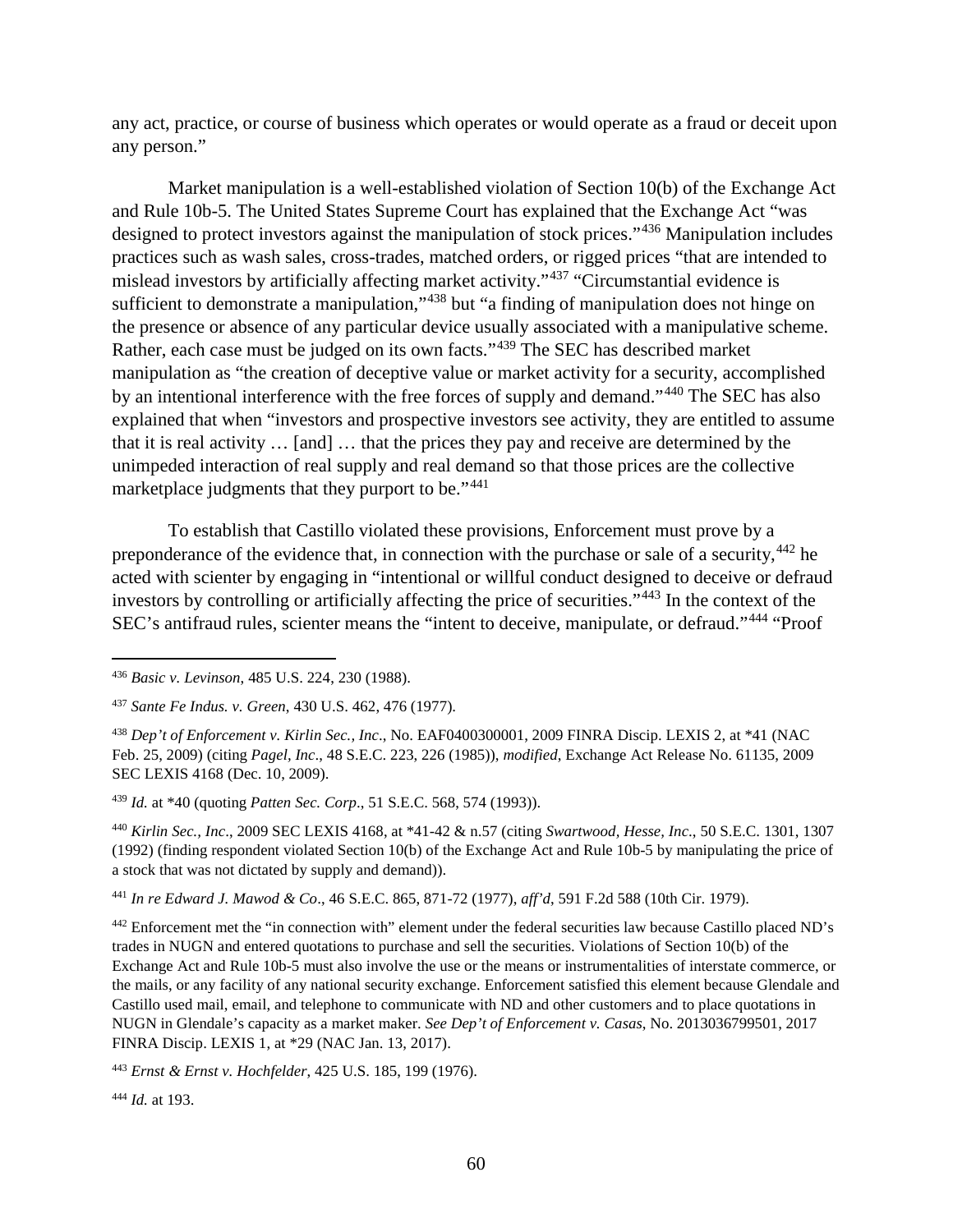of scienter need not be direct, but may be a matter of inference from circumstantial evidence."[445](#page-66-0) Scienter also connotes knowing or intentional conduct, but it may also be established through a showing of reckless conduct. Conduct is reckless if it is "highly unreasonable" and represents "an extreme departure from the standards of ordinary care."[446](#page-66-1) Scienter is not established if the conduct involves "merely simple, or even inexcusable negligence"<sup>[447](#page-66-2)</sup> or "gross negligence."<sup>[448](#page-66-3)</sup>

Enforcement also charges that Glendale, acting through Castillo, violated FINRA Rules 2020 and 2010. Using language similar to Section 10(b) of the Exchange Act, Rule 2020 states that "[n]o member shall effect any transaction in, or induce the purchase or sale of, any security by means of any manipulative, deceptive or other fraudulent device or contrivance." Rule 2010 requires a member to "observe high standards of commercial honor and just and equitable principles of trade." "Committing fraud and other violations of law and FINRA rules is inconsistent with the high standards of ethical conduct required by Rule 2010."[449](#page-66-4) A violation of Section 10(b) of the Exchange Act is sufficient to establish violations of FINRA Rules 2020 and 2010.[450](#page-66-5)

The issue for the Panel is whether Castillo acted with manipulative intent. In other words, the Panel must determine whether Castillo executed trades in NUGN on behalf of customer ND on February 24–26, 2015, to benefit customers RC and JH, when he knew, or was reckless in not knowing, that they were for a manipulative purpose.

# **2. The Parties' Arguments**

As is the case in many securities enforcement actions, Enforcement bases its case on circumstantial evidence, all of which, it argues, establishes that Castillo acted intentionally. Enforcement states that a factfinder "should infer from the pattern of trading activity in BLMK/NUGN, which made no economic sense, that Glendale and Castillo intentionally manipulated the price of NUGN stock or, at a minimum, were reckless."<sup>[451](#page-66-6)</sup>

<span id="page-66-0"></span> <sup>445</sup> *Wechsler v. Steinberg*, 733 F.2d 1054, 1058 (2d Cir. 1984).

<span id="page-66-1"></span><sup>446</sup> *See SEC v. McNulty*, 137 F.3d 732, 741 (2d. Cir. 1998) (scienter "may be established through a showing of reckless disregard for the truth") (citing *Rolf v. Blyth, Eastman Dillon & Co.*, 570 F.2d 38, 46 (2d Cir. 1978), *cert. denied*, 439 U.S. 1039 (1978)), *cert. denied*, 525 U.S. 931 (1998).

<span id="page-66-2"></span><sup>447</sup> *Dep't of Enforcement v. Luo*, No. 2011026346206, 2017 FINRA Discip. LEXIS 4, at \*25 (NAC Jan. 13, 2017) (quoting *Sundstrand Corp. v. Sun Chem. Corp*., 553 F.2d 1033, 1045 (7th Cir. 1977)).

<span id="page-66-3"></span><sup>448</sup> *Dep't of Enforcement v. Reynolds*, No. CAF990018, 2001 NASD Discip. LEXIS 17, at \*45 n.28 (NAC June 25, 2001) (citing *Bd. of Cnty. Comm'rs v. Liberty Grp*., 965 F.2d 879, 883-84 (10th Cir. 1992)).

<span id="page-66-4"></span><sup>449</sup> *Casas*, 2017 FINRA Discip. LEXIS 1, at \*25 n.14.

<span id="page-66-5"></span><sup>450</sup> *William Scholander*, Exchange Act Release No. 77492, 2016 SEC LEXIS 1209, at \*14-15 (Mar. 31, 2016), *petition for review denied sub nom. Harris v. SEC*, 712 F. App'x 46 (2d. Cir. 2017).

<span id="page-66-6"></span><sup>451</sup> Department of Enforcement's Post-Hearing Brief ("Enforcement's Post-Hearing Br.") 55.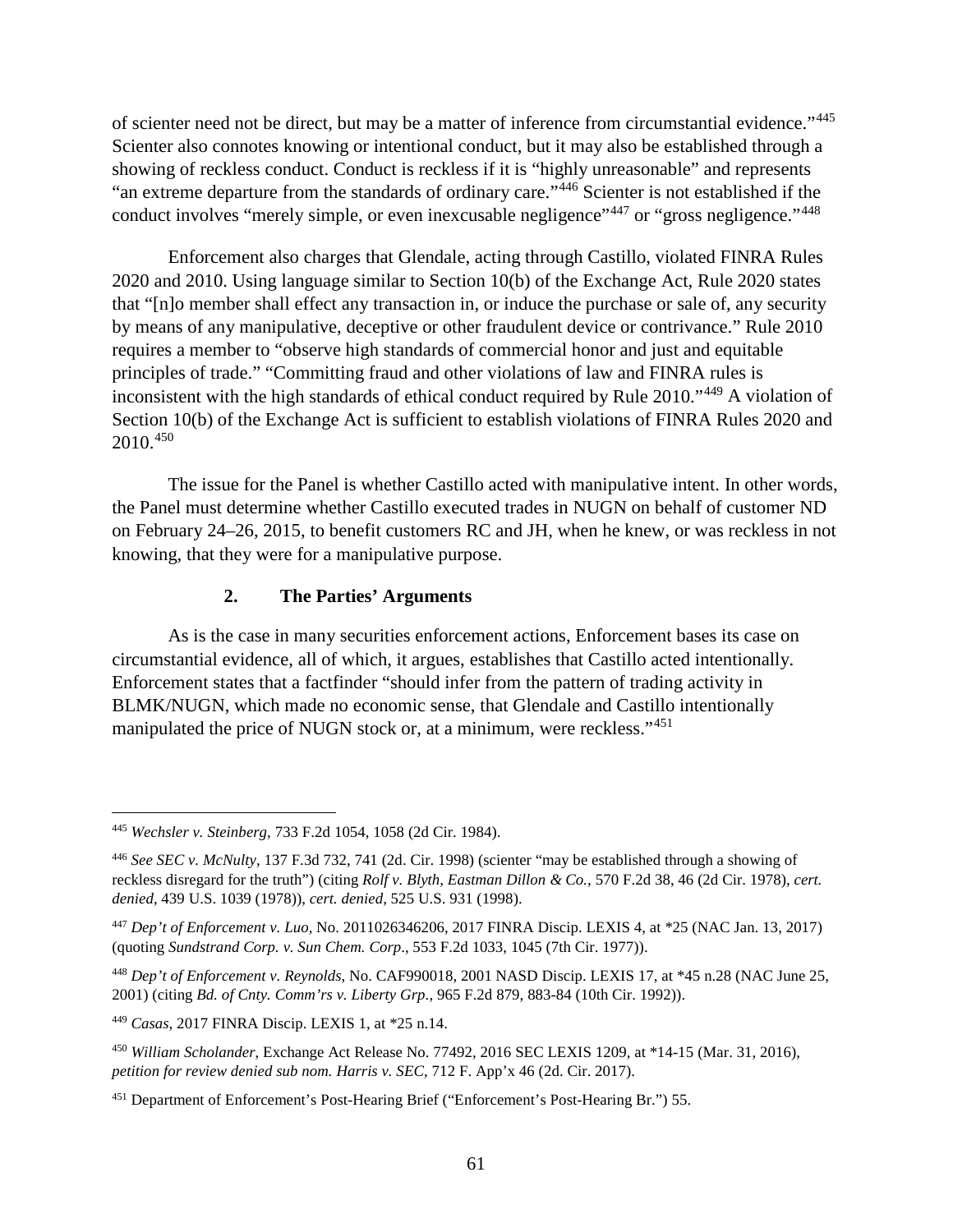Enforcement argues that many persons played a part in the manipulation of NUGN—in particular, BS, ND, RC (which paid for a promotion campaign), and persons connected to the issuer, and Wilson-Davis, which made a market in NUGN and represented the buy side of NUGN transactions on February 24, 2015.<sup>[452](#page-67-0)</sup> However, as noted above, evidence is lacking that Castillo or other Respondents knew about the purported connections of the other persons to NUGN.

As an initial matter, the Complaint bases Castillo's scienter on his knowing that RC and JH owned NUGN shares when he handled ND's orders and that RC and JH were subject to the terms of the Lock-Up Agreement. Enforcement also argues it is not credible that Castillo did not know about the existence of a Lock-Up Agreement, as he testified at the hearing, because it was referenced in NUGN's filings, which he would have looked at as a market maker in the stock.<sup>[453](#page-67-1)</sup> According to Enforcement, "[i]t defies credibility to assert that Castillo and Glendale did not learn about [RC's] intention to deposit NUGN securities in conversations with [RC's principal] while onboarding [RC's] account and fulfilling the Firm's [know your customer] obligations."<sup>[454](#page-67-2)</sup> At the hearing, Castillo acknowledged looking at an NUGN SEC filing in January 2015 but he denied knowing that RC and JH owned and deposited NUGN shares until later, when he saw RC's trading, at which point he went to Laubenstein to ask him to investigate.

To prove Castillo's scienter, Enforcement starts with Castillo's first trade in BLMK/NUGN. It characterizes Castillo's purchase of BLMK shares from BS in early January 2015 as "suspicious," in part, because BS had been labeled a high-risk customer who had engaged in prior suspicious microcap activity and because Castillo paid a price (\$0.13 per share) higher than historic quotation activity in the stock. The stock had never traded before, demonstrating that no one had any interest in owning it, according to Enforcement. [455](#page-67-3) Implicit in Enforcement's argument is that by buying BLMK/NUGN from BS, Castillo initiated trading in an obscure stock with no prospects and acquired shares that he could later trade in his capacity as a market maker to help bid up the price.

Enforcement points out that BS also engaged in no other trades in BLMK/NUGN and later transferred his remaining NUGN shares to an account at Wilson-Davis. It also argues that BS was an "architect" of the manipulation scheme from its inception because he had a hand in the BLMK Form 211 application at another broker-dealer in early 2014.<sup>[456](#page-67-4)</sup> Enforcement does not, however, provide evidence that Castillo, or other Respondents, knew that BS may have had

<span id="page-67-0"></span><sup>452</sup> Enforcement's Post-Hearing Br. 51; Department of Enforcement's Reply Brief to Respondents' Post-Hearing Briefs ("Enforcement's Post-Hearing Reply Br.") 1-2.

<span id="page-67-1"></span><sup>453</sup> Enforcement's Post-Hearing Br. 44-45.

<span id="page-67-2"></span><sup>454</sup> Enforcement's Post-Hearing Reply Br. 4.

<span id="page-67-3"></span><sup>455</sup> Enforcement's Post-Hearing Br. 52.

<span id="page-67-4"></span><sup>456</sup> Enforcement's Post-Hearing Br. 52.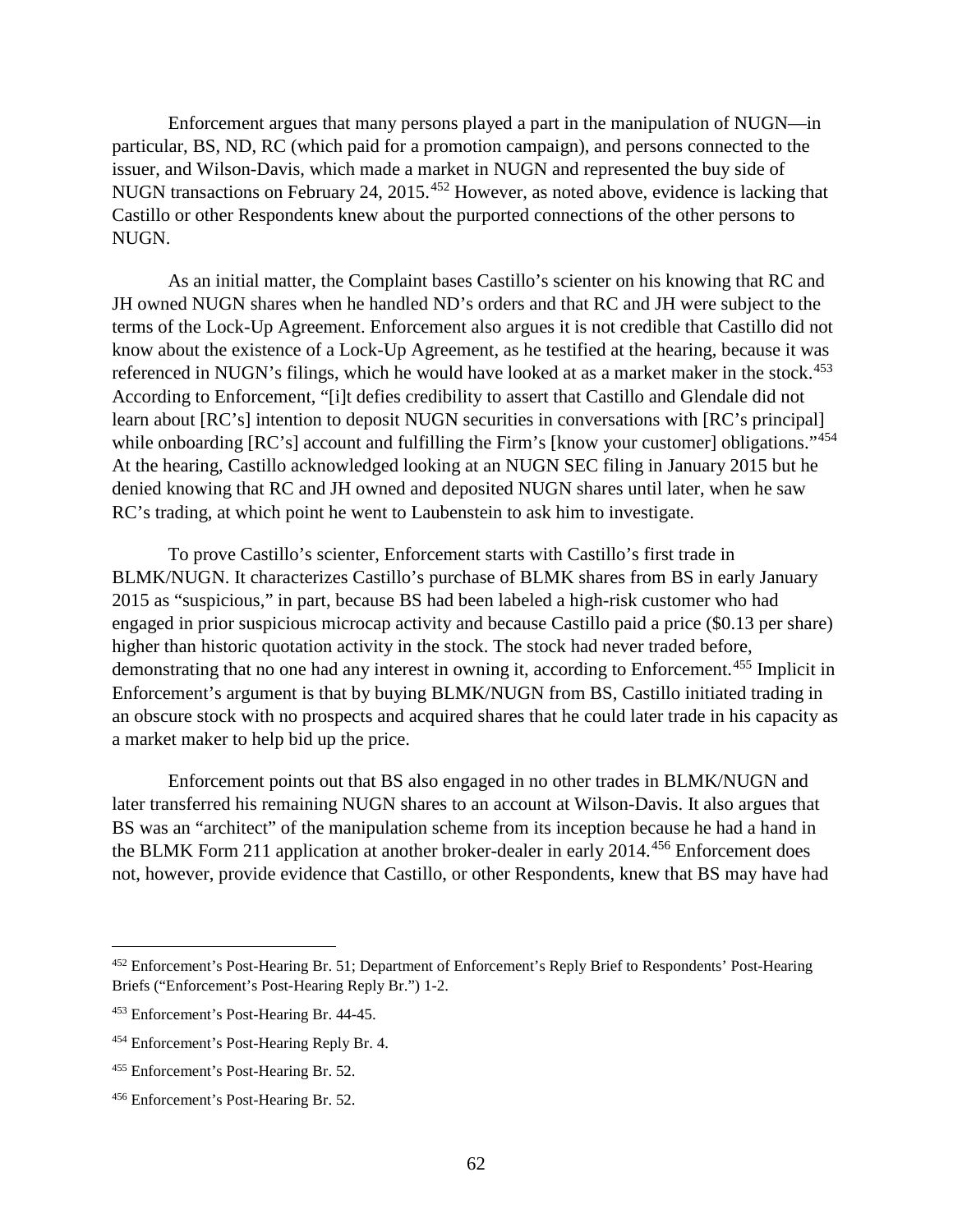a role in the Form 211 application process, or that BS would later not engage in any other BLMK/NUGN trades.

After BS's trade, Enforcement claims that Castillo quoted NUGN at inflated prices, arguing that the 15.04-to-1 split should have diluted the value of its shares. Beginning on the morning of February 4, 2015, Castillo placed quotes to sell NUGN at \$2.00 per share even though no other market makers had placed ask quotes and the only prior activity in the stock was BS's BLMK pre-split sale a month earlier. Further evidence of a scheme to manipulate, Enforcement argues, is that on February 4, prior to ND's purchase from Castillo in the afternoon that day, the buy side was supported solely by orders placed by a person associated with NUGN.[457](#page-68-0) However, there is no evidence that at that time Respondents knew that a person who worked for NUGN was buying the stock that day.

To further demonstrate Castillo's scienter, Enforcement points to suspicious circumstances surrounding ND's trading in NUGN. On February 4, ND bought 5,170 NUGN shares from Castillo at \$0.26 per share, which occurred after Castillo had quoted the stock for most of the day at \$2.00 to \$2.50 per share and had sold shares he had bought for the Firm from BS at \$2.00 and \$2.25. Enforcement says Castillo's motive in selling NUGN to ND at \$0.26 per share was not to realize an immediate profit, as he testified at the hearing, but rather ensure that ND had sufficient shares that she could later sell to boost NUGN's price to \$5.00 per share.<sup>[458](#page-68-1)</sup> Enforcement also states that ND's order to sell NUGN at \$5.00 per share was not economically supportable, and therefore is additional evidence of Castillo's intent to manipulate when he entered the order and then executed trades on her behalf on February 24–26. As Enforcement puts it, "there is no plausible explanation for Castillo's having placed [ND's] good-untilcanceled order at the precise level needed for NuGene to reach a market capitalization of \$200 million."<sup>[459](#page-68-2)</sup> The Panel considered, however, that it was ND, and not Castillo, who placed the order to sell NUGN at \$5.00.

Castillo and other Respondents do not dispute that JH was subject to the terms of the Lock-Up Agreement, chiefly because resale restrictions were recorded on the five NUGN certificates that JH deposited on February 27 and March 10. Castillo argues that it is exculpatory that JH did not take advantage of the alleged manipulation because its sales did not depend on the stock reaching \$5.00 per share and the market capitalization reaching at least \$200 million. This undercuts the alleged motive for the manipulation, Castillo argues.<sup>[460](#page-68-3)</sup> Enforcement responds that the manipulation provided JH the "ability" to sell NUGN at a "price optimal time,"<sup>[461](#page-68-4)</sup> whether or not it took advantage of the manipulation.

<span id="page-68-0"></span> <sup>457</sup> Enforcement's Post-Hearing Br. 52-53.

<span id="page-68-1"></span><sup>458</sup> Enforcement's Post-Hearing Br. 46.

<span id="page-68-2"></span><sup>459</sup> Enforcement's Post-Hearing Br. 57.

<span id="page-68-3"></span><sup>460</sup> George Castillo and Eric Flesche's Post Trial Brief ("Castillo and Flesche's Post-Hearing Br.") 43-44.

<span id="page-68-4"></span><sup>461</sup> Enforcement's Post-Hearing Reply Br. 5.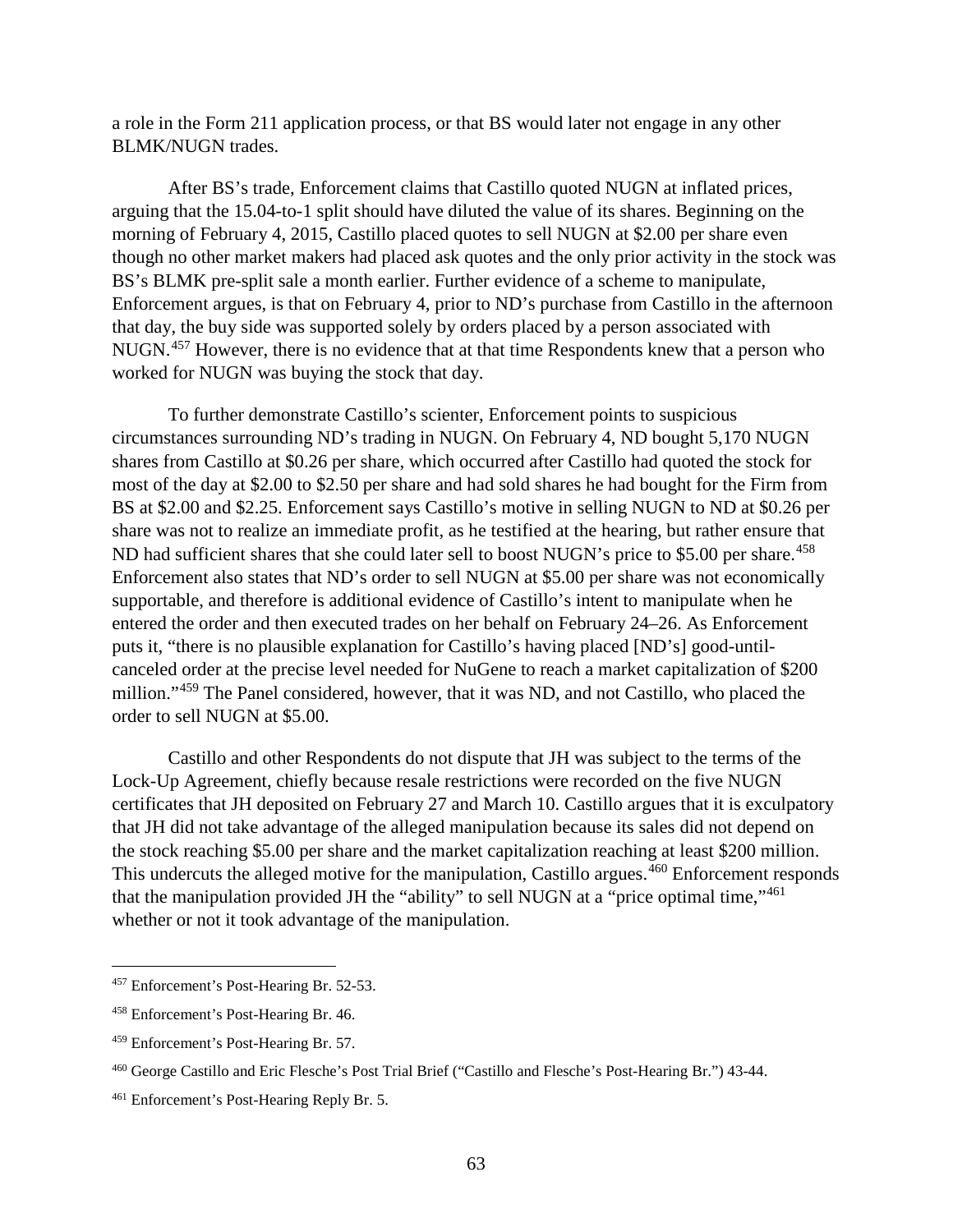Because Enforcement alleges that releasing JH from the Lock-Up Agreement was the motivation behind the manipulative scheme, the Panel is compelled to consider whether JH in fact took advantage of the price movement. JH first sold NUGN more than a month after the alleged manipulation—on April 7—and sold only 560 shares for just over \$1,200. Its next sales were in mid-June—132,000 shares for proceeds exceeding \$500,000. As Castillo notes, JH could have engaged in the sales regardless of NUGN's market capitalization level.

# **3. Conclusion**

Based on the evidence presented at the hearing, the Panel finds insufficient evidence showing that during the alleged manipulation Castillo knew that RC and JH owned NUGN shares, believed that they were subject to the Lock-Up Agreement, and knew the terms of the Lock-Up Agreement. Without this evidence, the Panel is unable to conclude that Castillo acted knowingly when he placed ND's order to sell NUGN at \$5.00 and traded the stock on her behalf at that price on February 24–26, 2015.

Enforcement did not present evidence that Castillo (or anyone else at Glendale) reasonably believed that a Lock-Up Agreement possibly restricted RC's and JH's resales of NUGN when he entered ND's good-til-canceled order to sell at \$5.00 per share on February 11 and continuing until February 26. RC opened its account on February 4. On February 11, it deposited its sole NUGN stock certificate, which had no restrictive legend, along with four stock purchase agreements that referred to a Lock-Up Agreement but did not include a copy. Glendale relied at least in part on the attorney opinion letter and the transfer agent's representations in concluding that RC's shares were free trading and not subject to a Lock-Up Agreement.

JH opened its account on February 18 and deposited its first tranche of NUGN shares on February 27. Enforcement points to an email on February 20 from JH's principal to Glendale's back office personnel and Castillo attaching copies of two stock purchase agreements for the BLMK shares it bought.<sup>[462](#page-69-0)</sup> Like the stock purchase agreements that RC executed, JH's stock purchase agreements refer to a Lock-Up Agreement, but the email did not include a copy of any NUGN certificate with a restrictive legend or other evidence setting forth the terms of the Lock-Up Agreement.

No Respondent, including Castillo, saw the terms of the Lock-Up Agreement, according to the evidence presented at the hearing, until February 27, when JH deposited its first NUGN stock certificate. By then, the alleged manipulation had already occurred. Before February 27, as Enforcement concedes, the available SEC filings just "described generally" the terms of the Lock-Up Agreement and references to it in the stock purchase agreements provided no details,

<span id="page-69-0"></span> <sup>462</sup> CX-119. Enforcement did not ask Castillo questions about this email, only Flesche.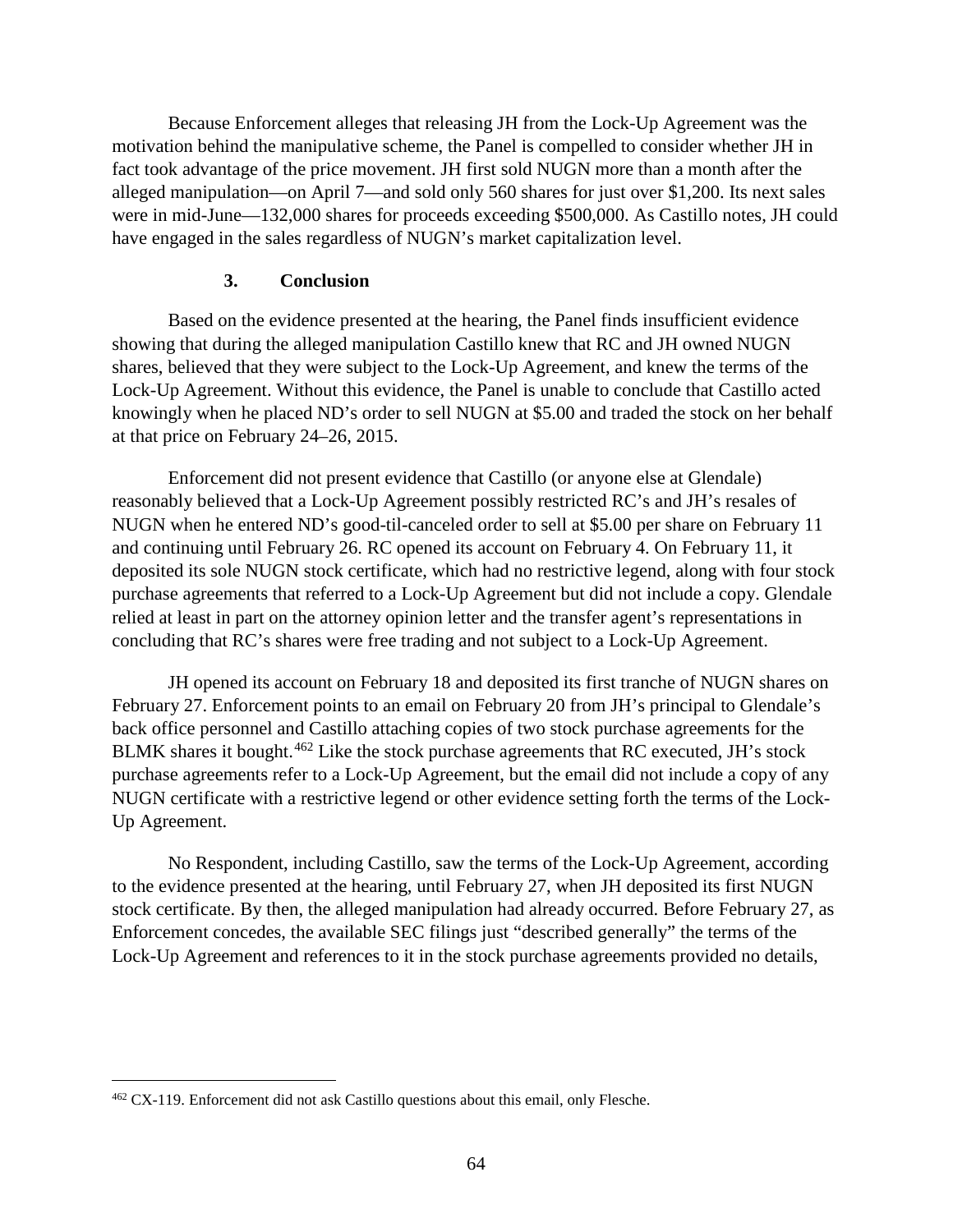such as market capitalization levels and leak-out dates.<sup>[463](#page-70-0)</sup> Given the reasonable bases for Glendale and Castillo to have concluded that RC's shares were not restricted, the Panel finds the circumstantial evidence insufficient to support a finding that Castillo acted with scienter.

Enforcement relies in part on purported inconsistencies in Castillo's testimony but the Panel finds that he gave a credible explanation about the apparent discrepancies. During the investigation, Castillo told FINRA staff he did not know about the existence of a Lock-Up Agreement until the date of his first investigative interview.<sup>[464](#page-70-1)</sup> At the hearing, he explained that during the investigative testimony, when asked whether he knew of the existence of a Lock-Up Agreement, he understood the question to ask whether he was familiar with its "specifics"<sup>[465](#page-70-2)</sup> and if he knew that RC and JH were subject to the Lock-Up Agreement when he engaged in trades for ND. Based on the totality of the evidence, including passages from Castillo's investigative testimony used at the hearing, the Panel finds that Castillo's investigative and hearing testimony were generally consistent on material issues concerning what Castillo knew about the Lock-Up Agreement and when he learned about it.

After applying the legal standards set forth above, the Panel finds that Enforcement failed to establish that Castillo acted with scienter when he traded NUGN on behalf of ND and entered quotations. Even Enforcement's investigator was unable to determine that RC was indeed subject to the Lock-Up Agreement. The evidence did not show that when Castillo traded NUGN he intended to increase the stock's price to achieve the required market capitalization to release RC and JH from the Lock-Up Agreement.<sup>[466](#page-70-3)</sup>

Having found that Castillo did not act with scienter, the Panel next considers whether he acted with recklessness. While the line distinguishing recklessness from gross negligence is a fine one,<sup>[467](#page-70-4)</sup> the Panel finds that Castillo did not act recklessly. Rather, the Panel finds that, at most, Castillo acted negligently by failing to question ND's \$5.00 order to sell NUGN, which later was followed by RC depositing NUGN shares.

After carefully weighing the totality of the evidence, the Panel finds that Glendale and Castillo did not act recklessly in trading NUGN allegedly to manipulate its price. Accordingly, they did not act with scienter. Enforcement thus failed to establish a required element of a

<span id="page-70-0"></span> <sup>463</sup> *See* Compl. ¶ 24. The BLMK Form 8-K dated January 5, 2015, announcing the BLMK/NUGN merger, referred to certain existing NUGN shareholders being subject to lock-up agreements. It noted that over seven million NUGN shares were subject to a lock-up agreement for a period, and that thereafter a shareholder could leak them out. CX-12, at 5, 50.

<span id="page-70-1"></span><sup>464</sup> *See* Tr. 274-78; Enforcement's Post-Hearing Br. 44 & n.275.

<span id="page-70-2"></span><sup>465</sup> Tr. 274.

<span id="page-70-3"></span><sup>&</sup>lt;sup>466</sup> There is also no evidence that persons behind the possible manipulation (including BS, ND, RC, JH, and others associated with the issuer) ever disclosed to any Respondent their scheme to manipulate NUGN's price so that it would result in a market capitalization level that would free RC and JH from the Lock-Up Agreement.

<span id="page-70-4"></span><sup>467</sup> *See Reynolds*, 2001 NASD Discip. LEXIS 17, at \*45 n.28.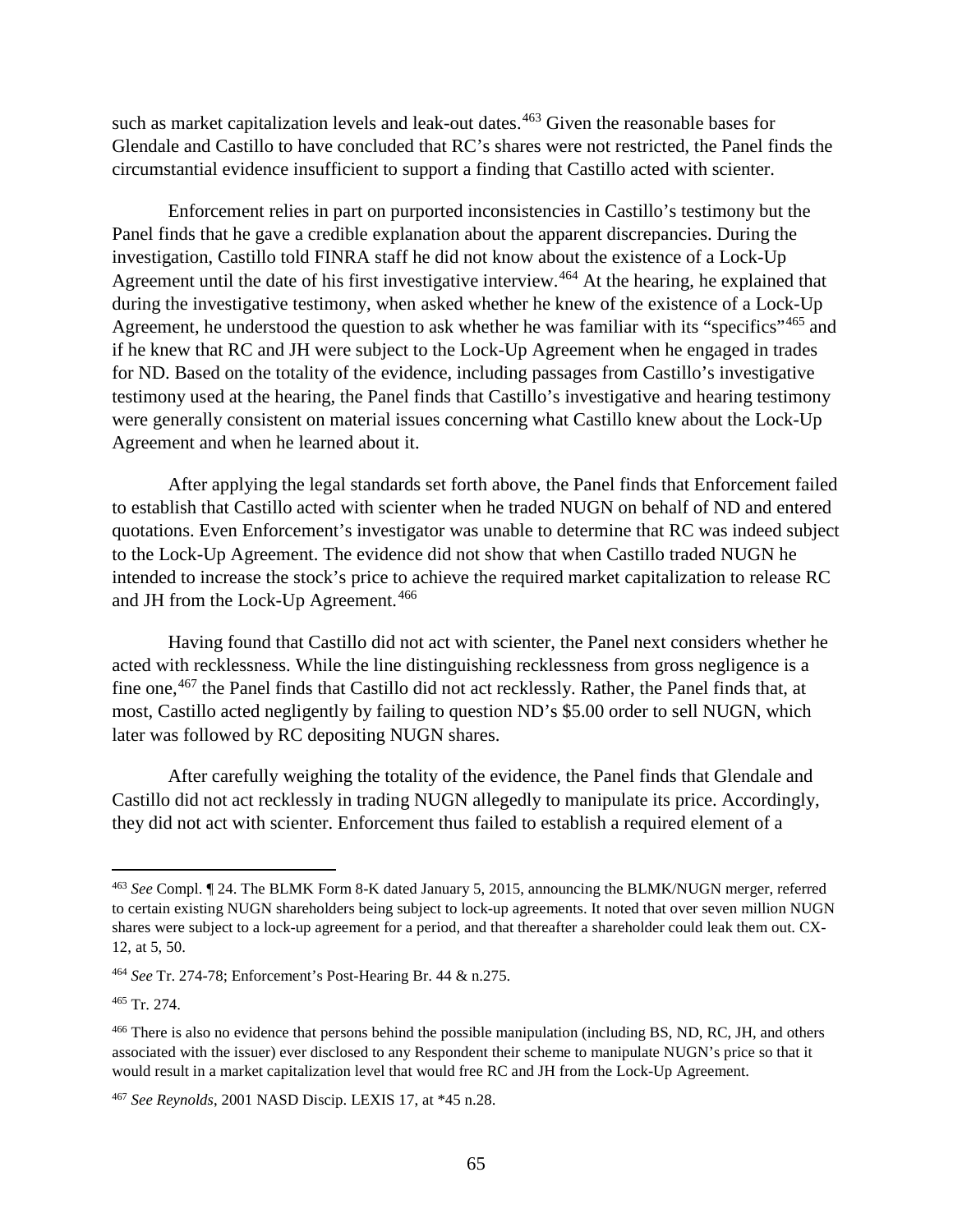securities fraud claim. The Panel therefore dismisses the allegations against Glendale and Castillo in cause one.

#### **B. Enforcement Failed to Prove that Glendale, Flesche, and Abadin Distributed Unregistered or Non-Exempt NUGN Securities (Cause Two)**

Cause two charges Glendale, Flesche, and Abadin with violating Section 5 of the Securities Act, which constitutes a violation of FINRA Rule 2010, by participating in the resale of unregistered and non-exempt NUGN shares. Customers RC and JH acquired their shares on December 18, 2014, from three of the six persons who sold them BLMK shares. The Complaint charges that RC's resales of NUGN shares it acquired from NF (NUGN President DK's husband) and JH's resales of shares it acquired from NF's parents (MF and EF) constituted unregistered non-exempt resales of a restricted security. The Complaint alleges that NF, MF, and EF were affiliates of BLMK through their family relationship with DK and by virtue of sharing a common residential address.[468](#page-71-0) 

As discussed above, based on the evidence presented at the hearing, the Panel determined that Enforcement failed to prove that MF and EF lived with DK and NF, and therefore they were not affiliates of the issuer pursuant to SEC Rule 144. Accordingly, the Panel did not consider whether any of JH's sales of NUGN shares (all of which were acquired from MF and EF) were restricted. [469](#page-71-1)

The Complaint alleges that no registration statement was in effect concerning the NUGN shares originating from NF that RC resold, and no exemption from registration applied to any of the resale transactions. Therefore, according to Enforcement, a *pro rata* portion of the shares that RC<sup>[470](#page-71-2)</sup> resold during the six-month holding period under SEC Rule 144, ending June 17, 2015,

<span id="page-71-0"></span> <sup>468</sup> Compl. ¶¶ 173-75. *See also* Compl. ¶¶ 66-71. In its pre-hearing brief, at 17-19, Enforcement identified SF as NF's sister, alleging that the BLMK shares she sold to RC were restricted. At the hearing, Enforcement presented evidence that SF was NF's sister and that she shared a residential address with him and DK. Department of Enforcement's Pre-Hearing Brief ("Enforcement's Pre-Hearing Br.") 17-19. The Complaint, however, did not identify SF as an affiliate of BLMK—only NF, MF, and EF. Compl. ¶¶ 171-75. Accordingly, the Panel did not consider SF's sales as potentially being the source of unregistered non-exempt shares that RC sold.

<span id="page-71-1"></span><sup>469</sup> According to Enforcement, because JH bought all of its 1,360,790 BLMK/NUGN shares from MF and EF, all of its sales within six months of the purchase, or before June 18, 2015, constituted unlawful resales. JH sold 80,560 shares of NUGN before June 18, 2015, for \$350,412. CX-118, at 3.

<span id="page-71-2"></span><sup>470</sup> According to Enforcement's calculations, RC earned *pro rata* proceeds of \$894,315 from the sale of NUGN before June 18, 2015, attributable to NF. NF's 49,900 BLMK shares, pre-split, represented 25.8803 percent of the total of 2,899,878 NUGN shares that RC deposited. RC sold 1,552,599 NUGN shares from February 27 to June 17, 2015, of which the *pro rata* share from NF was 401,817 shares (1,552,599 shares x 25.8803% = 401,817 shares). During this period, RC earned proceeds of \$3,455,582. RC's *pro rata* proceeds from shares it bought from NF equal \$894,315 (\$3,455,599 x 25.8803% = \$894,315). CX-118, at 1.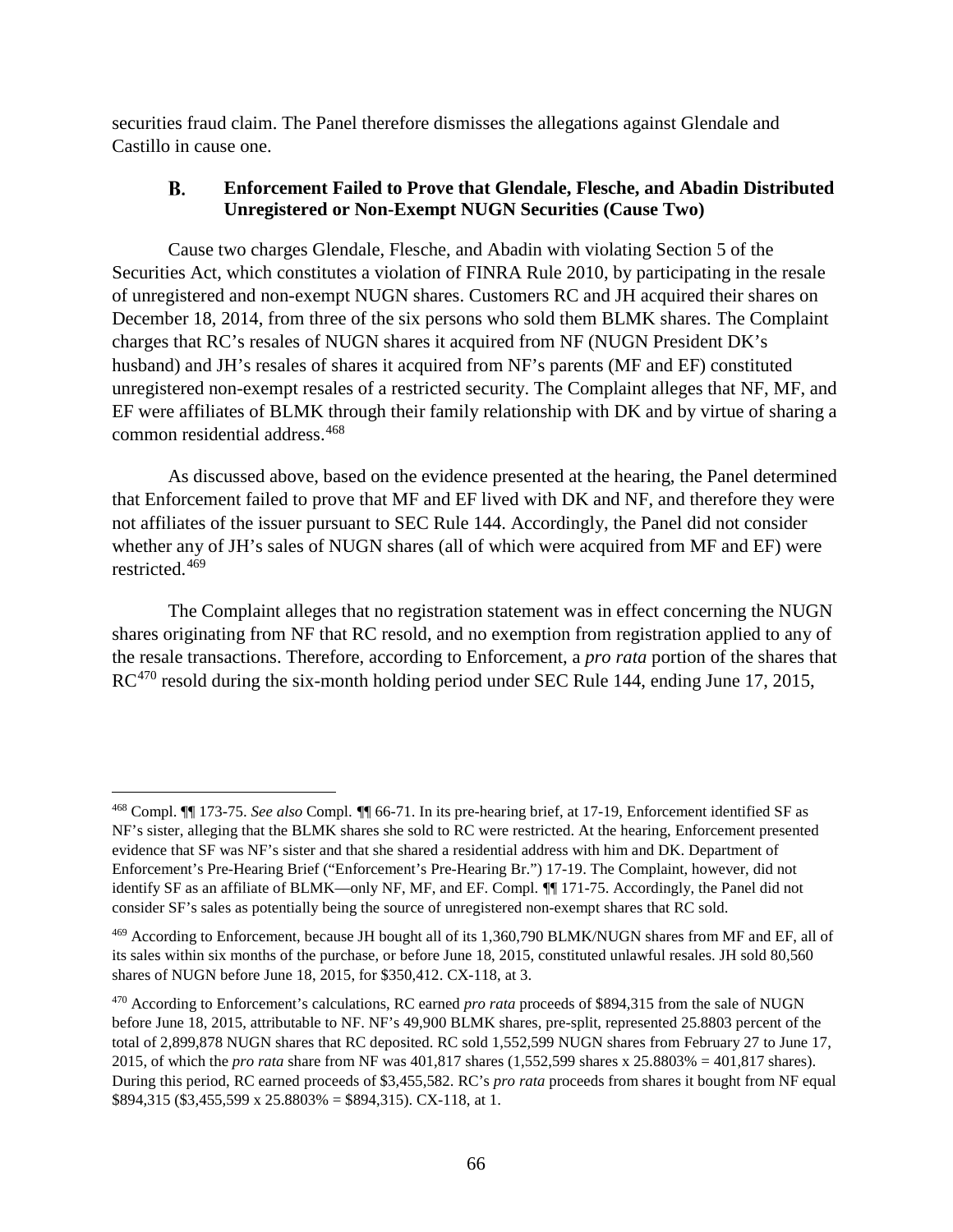and attributable to NF, constituted unregistered non-exempt resales of securities in violation of Section 5 of the Securities Act.<sup>[471](#page-72-0)</sup>

A majority of the Panel finds that Enforcement failed to prove that Respondents participated in the unlawful resale of restricted securities.[472](#page-72-1)

## **1. The Applicable Law**

Sections 5(a) and (c) of the Securities Act prohibit the "sale" and "offer for sale" of any security unless a registration statement is in effect or there is an applicable exemption from registration requirements. The purpose of the registration requirement is to "protect investors by promoting full disclosure of information thought necessary to informed investment decisions."[473](#page-72-2) A violation of Section 5 of the Securities Act constitutes a violation of FINRA Rule 2010.<sup>[474](#page-72-3)</sup>

*Prima facie* proof of a Section 5 violation requires a showing that (1) no registration statement was in effect as to securities; (2) Respondent sold the securities; and (3) interstate transportation or communications were used in connection with the sale.<sup>[475](#page-72-4)</sup> Proof of scienter is not required because "[t]he Securities Act of 1933 imposes strict liability on offerors and sellers of unregistered securities."[476](#page-72-5)

Liability under Section 5 extends not only to those who engage in the actual sale of securities, but also those who engage in significant steps in the distribution process. Anyone who is a "necessary participant" or a "substantial factor" in the unlawful transaction, including a

<span id="page-72-2"></span><sup>473</sup> *SEC v. Ralston Purina Co*., 346 U.S. 119, 124 (1953).

<span id="page-72-0"></span> <sup>471</sup> Compl. ¶¶ 173-74.

<span id="page-72-1"></span><sup>&</sup>lt;sup>472</sup> As set forth below, the hearing officer dissents from the majority and finds that Glendale, Flesche, and Abadin participated in the resale of restricted NUGN shares, in violation of Section 5 of the Securities Act, which constitutes a violation of FINRA Rule 2010.

<span id="page-72-3"></span><sup>474</sup> *Alvin W. Gebhart, Jr.*, 58 S.E.C. 1133, 1165 & n.75 (2006), *rev'd and remanded in part on other grounds*, 255 F. App'x 254 (9th Cir. 2007), *aff'd*, Exchange Act Release No. 58951, 2008 SEC LEXIS 3142 (Nov. 14, 2008), *petition for review denied*, 595 F.3d 1034 (2010), *cert. denied*, 561 U.S. 1008 (2010); *Stephen J. Gluckman*, 54 S.E.C. 175, 185 (1999); *see William H. Gerhauser, Sr.*, 53 S.E.C. 933, 941-42 (1998).

<span id="page-72-4"></span><sup>475</sup> *Rodney R. Schoemann*, Securities Act Release No. 9076, 2009 SEC LEXIS 3939, at \*20-21 (Oct. 23, 2009), *aff'd*, 398 F. App'x 603 (D.C. Cir. 2010); *SEC v. Cavanagh*, 1 F. Supp. 2d 337, 361 (S.D.N.Y. 1998), *aff'd*, 155 F.3d 129 (2d Cir. 1998); *Gebhart*, 58 S.E.C. at 1165. The interstate instrumentalities requirement is met because the NUGN transactions were effected in the over-the-counter market. *See Dep't of Enforcement v. Merrimac Corp. Sec., Inc*., No. 2011027666902, 2017 FINRA Discip. LEXIS 16, at \*27-28 (NAC May 26, 2017) (use of over-the-counter market satisfies the interstate instrumentalities requirement), *appeal docketed*, SEC Admin. Proc. No. 3-18045 (June 26, 2017).

<span id="page-72-5"></span><sup>476</sup> *Schoemann*, 2009 SEC LEXIS 3939, at \*21 n.13 (citing *Swenson v. Engelstad*, 626 F.2d 421, 424 (5th Cir. 1980)); *SEC v. Calvo*, 378 F.3d 1211, 1215 (11th Cir. 2004).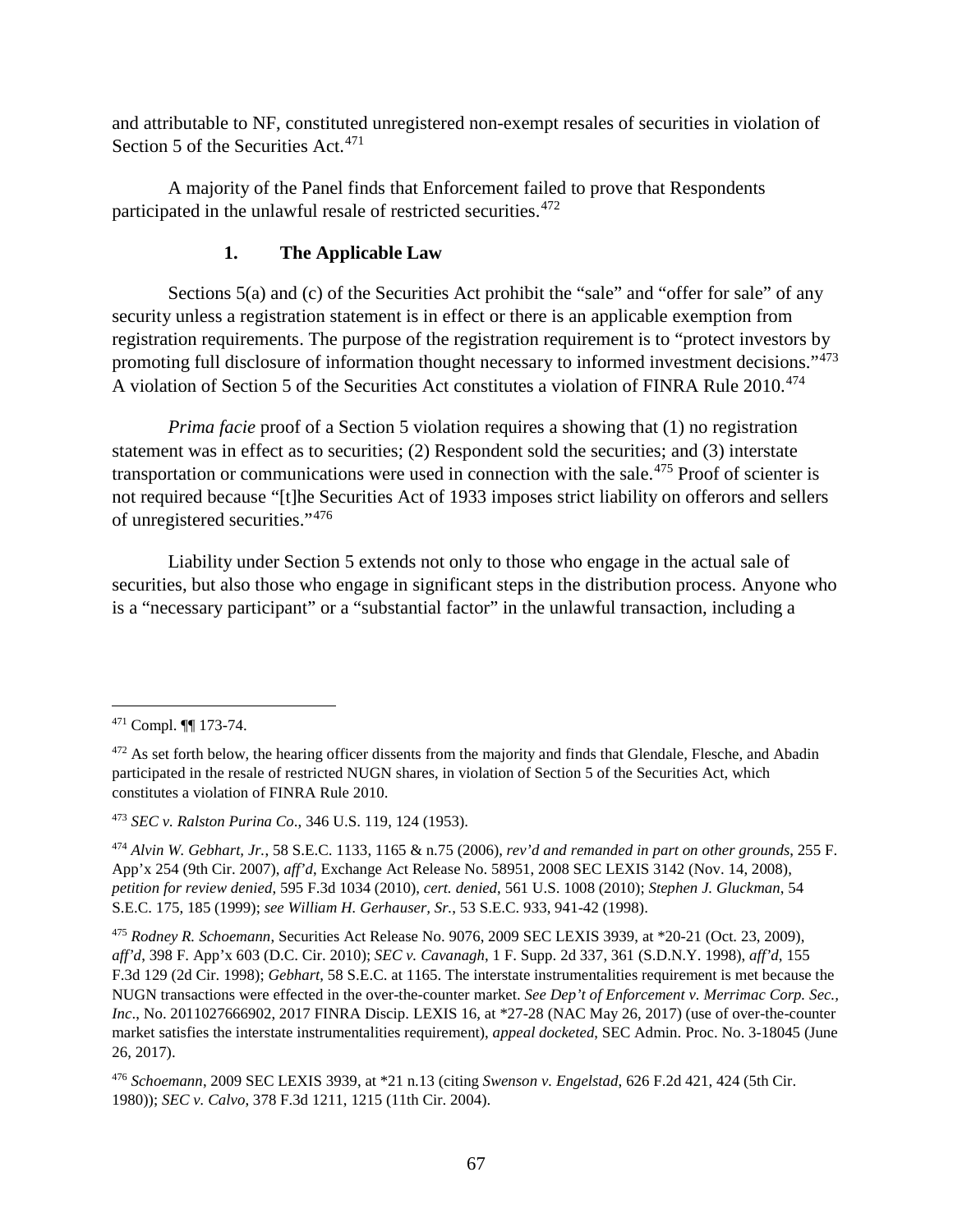selling broker, violates Section 5 of the Securities Act.<sup>[477](#page-73-0)</sup> The Complaint charges that in addition to Glendale, Flesche and Abadin were necessary participants because Flesche accepted and approved RC's deposits of restricted NUGN shares for resale. Abadin was the registered representative on the accounts who facilitated the deposit and liquidation of NUGN shares.

### **2. Enforcement Established a Prima Facie Case**

The facts here sufficiently establish a *prima facie* case—Glendale, through Flesche and Abadin, sold unregistered non-exempt shares of NUGN on behalf of customer RC using means or instruments of transportation or communication in interstate commerce without a registration statement or an exemption in effect. RC acquired NUGN shares from NF. As the Complaint alleges and the Panel has determined, NF was the spouse of BLMK's then CEO, DK, and they lived together at the time of the sale.<sup>[478](#page-73-1)</sup>

Pursuant to Rule 144(a)(3)(i), "restricted securities" are "[s] ecurities acquired directly or indirectly from the issuer, or from an affiliate of the issuer, in a transaction or chain of transactions not involving any public offering." Under Rule 144(a)(1), an "affiliate" of an issuer is defined as a "person that directly, or indirectly through one or more intermediaries, controls, or is controlled by, or is under common control with, such issuer." DK meets the definition of an affiliate because as BLMK's CEO she controlled the company. Rule 144(a)(2) defines "person" to include "[a]ny relative or spouse of such person, or any relative of such spouse, any one of whom has the same home as such person." Because NF was DK's spouse and they had the same home, NF was an affiliate of BLMK/NUGN.

No valid registration statement was in effect concerning RC's resales of NUGN. The issuer, BLMK, was a reporting company for at least 90 days immediately before NF's sale to RC on December 18, 2014. Pursuant to Rule 144(d)(1)(i), six months must elapse between the acquisition of the securities of a reporting company and any resale. Therefore, Enforcement argues, a *pro rata* portion of the resales by RC before June 18, 2015, that are attributable to NF constituted unregistered, non-exempt resales of NUGN in violation of Section 5 of the Securities Act.

<span id="page-73-0"></span> <sup>477</sup> *Zacharias v. SEC*, 569 F.3d 458, 467 (D.C. Cir. 2009) (finding broker who accepted customer orders, completed Rule 144 forms, and ensured that proceeds were wired to clients was a "substantial factor" in Section 5 violation), *reh'g denied*, 584 F.3d 1073 (D.C. Cir. 2009); *see also Calvo*, 378 F.3d at 1215; *SEC v. Murphy*, 626 F.2d 633, 649- 52 (9th Cir. 1980).

<span id="page-73-1"></span><sup>&</sup>lt;sup>478</sup> As discussed above, Glendale, Flesche, and Abadin devoted considerable effort to disproving that DK and NF were married as of December 18, 2014, and argued the issue in their post-hearing briefs. *See* George Castillo and Eric Flesche's Post Trial Brief ("Castillo and Flesche's Post-Hearing Br.") 44-54; George Castillo and Eric Flesche's Post Trial Reply Brief ("Castillo and Flesche Post-Hearing Reply Br.") 22-23; Post Hearing Brief of Respondents Glendale Securities, Inc., Albert Laubenstein and Jose Abadin ("Glendale, Laubenstein, and Abadin's Post-Hearing Br.") 19-23. For the reasons cited above, the Panel rejects their arguments.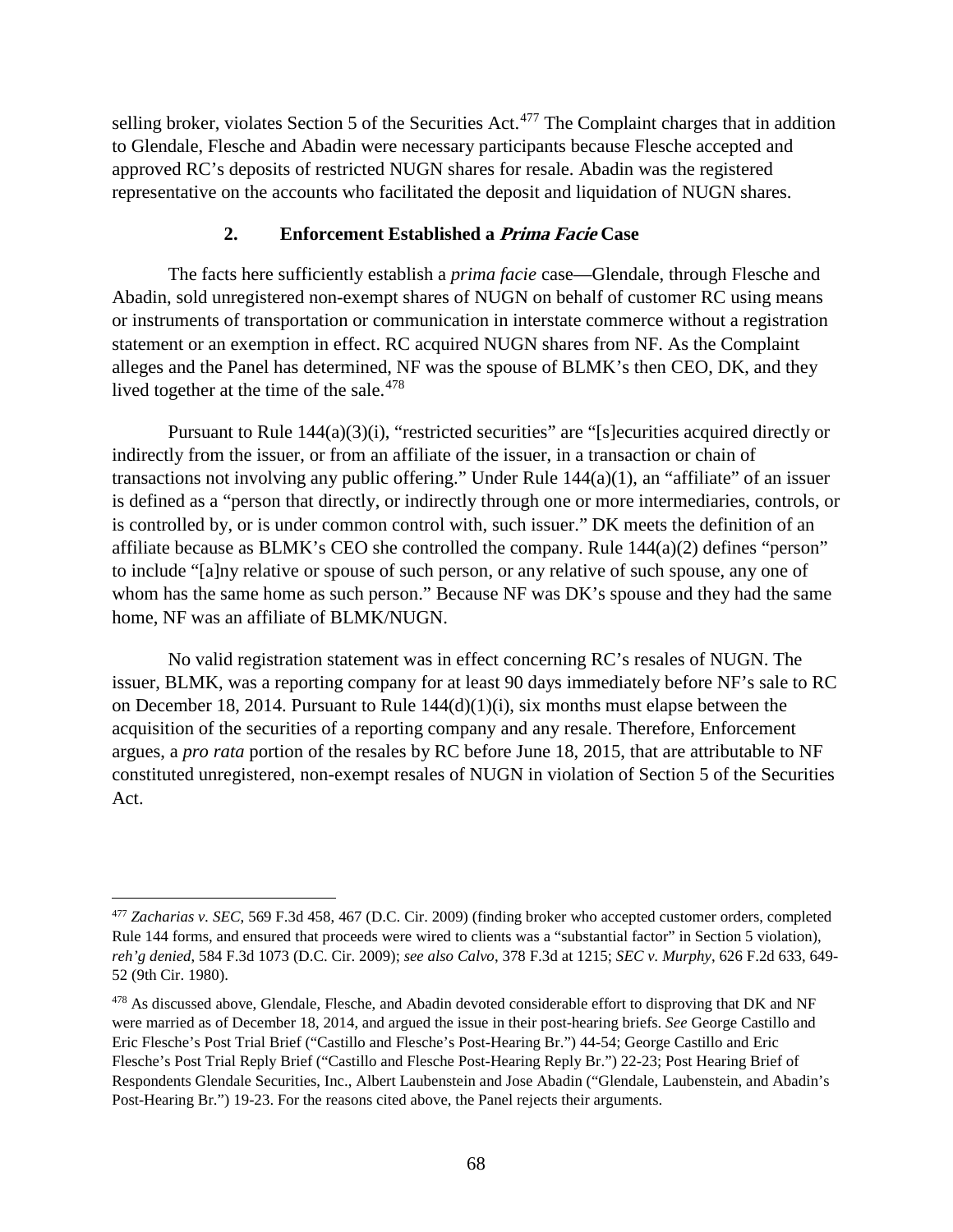### **3. Glendale, Flesche, and Abadin Invoke the Broker's Exemption**

Once Enforcement establishes *prima facie* proof of a violation, the burden shifts to Glendale, Flesche, and Abadin to demonstrate that the disputed transactions qualify for an exemption.<sup>[479](#page-74-0)</sup> "Exemptions from registration are affirmative defenses that must be established by the person claiming the exemption."[480](#page-74-1) An exemption must be "construed narrowly 'in order to further the purpose of the Act: To provide full and fair disclosure of the character of the securities, and to prevent frauds in the sale thereof."<sup>[481](#page-74-2)</sup> Evidence supporting a claimed exemption must be "explicit, exact, and not built on mere conclusory statements."<sup>[482](#page-74-3)</sup>

Glendale, Flesche, and Abadin contended at the hearing that RC's unsolicited NUGN sales were exempt under Rule 144.[483](#page-74-4) Rule 144 creates a safe harbor from the definition of "underwriter" in Section  $2(a)(11)$  of the Securities Act. A person who satisfies the conditions of the Rule 144 safe harbor is deemed not to be engaged in a distribution of the securities and therefore not an underwriter of the securities.

Glendale, Flesche, and Abadin argue that they facilitated RC's sales as brokers pursuant to the exemption in Section 4(a)(4) of the Securities Act for "brokers' transactions executed upon customers' orders on any exchange or in the over-the-counter market but not the solicitation of such orders." The Section 4(a)(4) exemption, designed to exempt ordinary brokerage transactions, "is not available to a registered representative if he knows or has reasonable grounds to believe that the selling customer's part of the transaction is not exempt from Section 5 of the Securities Act."[484](#page-74-5) The exemption is available only if the broker conducts an inquiry adequate to determine if the securities may be sold lawfully. The SEC explained a broker's duty to investigate in a widely cited 1962 release:

The amount of inquiry called for necessarily varies with the circumstances of particular cases. A dealer who is offered a modest amount of a widely traded security by a responsible customer, whose lack of relationship to the issuer is well known to him, may ordinarily proceed with considerable confidence. On the other

<span id="page-74-0"></span> <sup>479</sup> *Gebhart*, 58 S.E.C. at 1165; *Cavanagh*, 1 F. Supp. 2d at 361-63; *John A. Carley*, Initial Decision Release No. 292, 2005 SEC LEXIS 1745, at \*87 (July 18, 2005) (citing *Swenson*, 626 F.2d at 425), *aff'd*, Exchange Act Release No. 57246, 2008 SEC LEXIS 222 (Jan. 31, 2008), *aff'd in part and rev'd in part sub nom. Zacharias v. SEC*, 569 F.3d 458 (D.C. Cir. 2009), *reh'g denied*, 584 F.3d 1073 (2009).

<span id="page-74-1"></span><sup>480</sup> *Carley*, 2008 SEC LEXIS 222, at \*24.

<span id="page-74-2"></span><sup>481</sup> *SEC v. Platforms Wireless Int'l Corp.*, No. 07-56542, 2010 U.S. App. LEXIS 15328, at \*16 (9th Cir. July 27, 2010) (citing *Murphy*, 626 F.2d at 641).

<span id="page-74-3"></span><sup>482</sup> *Robert G. Weeks*, 56 S.E.C. 1297, 1322 (2003).

<span id="page-74-4"></span><sup>483</sup> Glendale Securities, Inc., George Albert Castillo, [Paul Flesche, Albert Laubenstein, and Jose Abadin's] Pretrial Brief ("Glendale, Castillo, Flesche, Laubenstein, and Abadin's Pre-Hearing Br.") 23-26; Castillo and Flesche's Post-Hearing Br. 44-45.

<span id="page-74-5"></span><sup>484</sup> *Carley*, 2008 SEC LEXIS 222, at \*34; *Jacob Wonsover*, 54 S.E.C. 1, 13 (1999), *petition for review denied*, 205 F.3d 408 (D.C. Cir. 2000).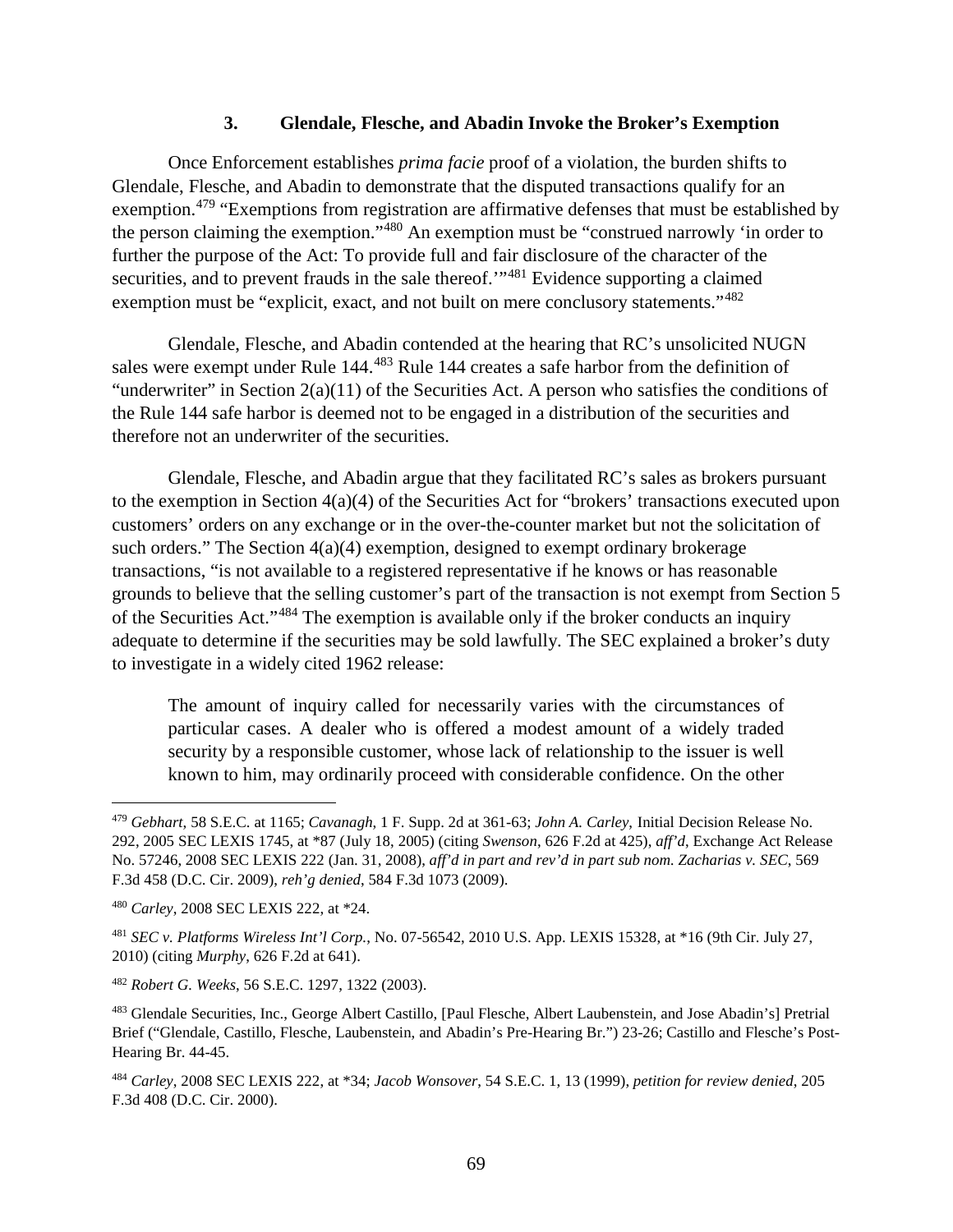hand, when a dealer is offered a substantial block of a little-known security, either by persons who appear reluctant to disclose exactly where the securities came from, or where the surrounding circumstances raise a question as to whether or not the ostensible sellers may be merely intermediaries for controlling persons or statutory underwriters, then searching inquiry is called for.<sup>[485](#page-75-0)</sup>

Glendale, Flesche, and Abadin claim that they met their burden under Section  $4(a)(4)$  by conducting a reasonable inquiry: "Glendale conducted a reasonable investigation relying upon industry recognized and available tools for the task of determining relationship status."[486](#page-75-1) The inquiry, they argue, included generating the Broker Checklist and obtaining supporting documentation during the process of accepting RC's shares for deposit.[487](#page-75-2) They also reasonably relied, considering all the circumstances, on transfer agent representations that RC's NUGN shares were freely tradeable. They point out that Enforcement searched materials and records not available to Glendale. For example, the Firm did not have access to the BLMK Form 211 application (that another broker-dealer submitted to FINRA) and supporting documents that Enforcement used to help tie NF to DK. Respondents also claim they were not required to use Facebook or LexisNexis records, other sources that Enforcement relied on.<sup>[488](#page-75-3)</sup>

### **4. Conclusion**

A majority of the Panel finds—based on all the circumstances, including considering the sources and nature of the evidence that Enforcement presented linking NF and DK—that Glendale, Flesche, and Abadin met their obligation of reasonable inquiry under the special broker exemption in Section 4(a)(4) of the Securities Act. Accordingly, the allegations in cause two against Glendale, Flesche, and Abadin are dismissed.

As discussed below, the Hearing Officer respectfully dissents from the majority's conclusions.

### C. **Glendale and Laubenstein Failed to Ensure the Firm Had a Reasonable AML Program (Cause Three)**

Cause three charges all Respondents with violating FINRA Rules 3310 and 2010 by failing to detect and report suspicious activity associated with Glendale customers' deposit and liquidation of NUGN, BRKO, and VXEL. As an initial matter, the Panel dismisses the AMLrelated allegations contained in cause three against Castillo, Flesche, Abadin, and Huang. The Panel rejects Enforcement's arguments that their conduct violated FINRA Rule 3310 because

<span id="page-75-0"></span> <sup>485</sup> *Wonsover v. SEC*, 205 F.3d 408, 415 (D.C. Cir. 2000) (quoting *Distribution by Broker-Dealers of Unregistered Securities*, Securities Act Release No. 4445, 1962 SEC LEXIS 74 (Feb. 2, 1962)).

<span id="page-75-1"></span><sup>486</sup> Glendale, Laubenstein, and Abadin's Post-Hearing Br. 23.

<span id="page-75-2"></span><sup>487</sup> Glendale, Laubenstein, and Abadin's Post-Hearing Br. 20-21.

<span id="page-75-3"></span><sup>488</sup> Glendale, Laubenstein, and Abadin's Post-Hearing Br. 23.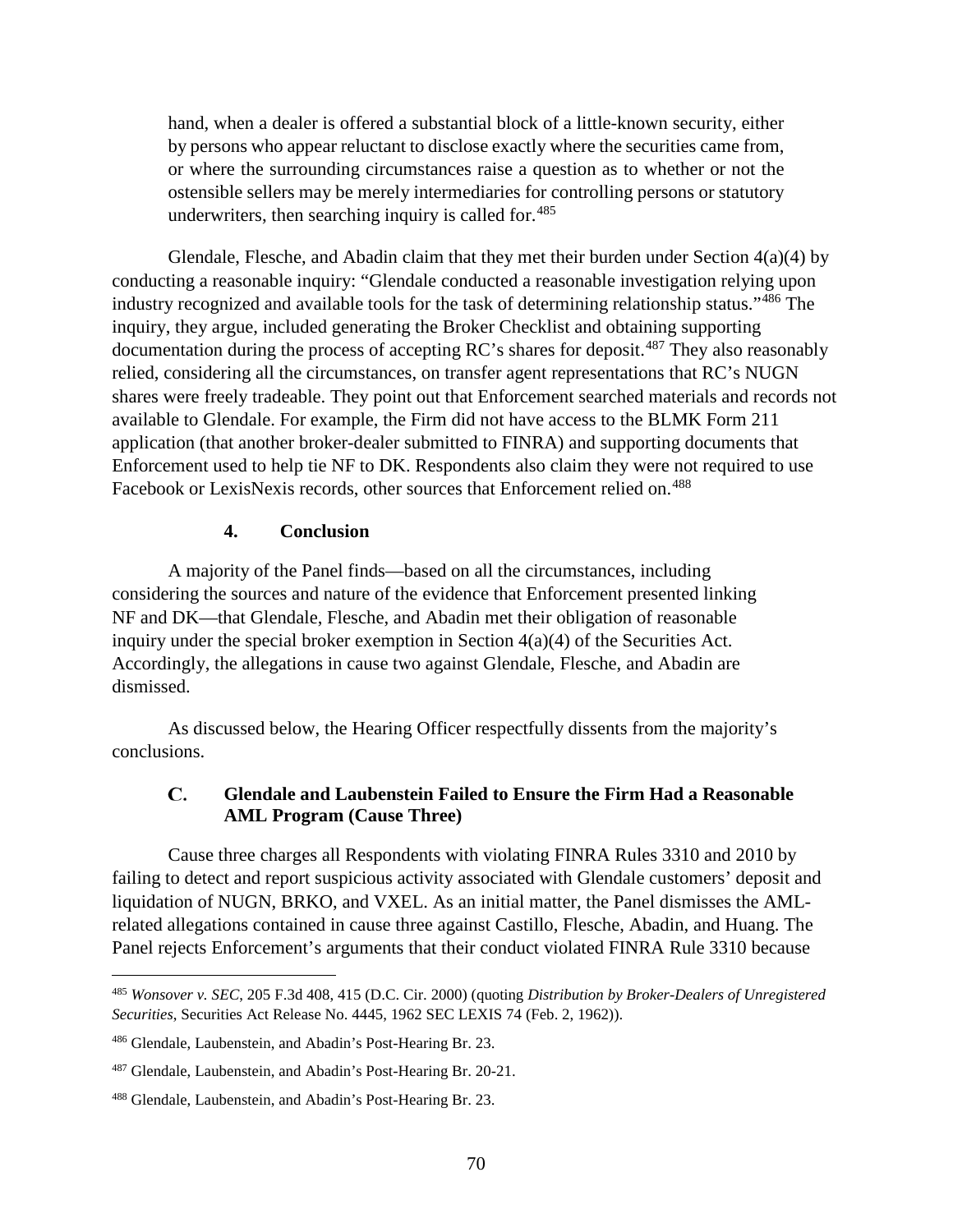they allegedly failed to report potentially suspicious activities to Laubenstein. There is no evidence that they withheld material information about customers and their trading in NUGN, BRKO, and VXEL from Laubenstein that undercut his ability to identify, investigate, and report potentially suspicious activity.[489](#page-76-0)

Cause three also charges Glendale, Flesche, and Laubenstein with failing to comply with their customer identification obligations in connection with Huang's Asia-based customers who deposited shares of VXEL, and Glendale with failing to conduct due diligence into the Belize Bank and the unidentified customers it introduced to the Firm.

Below we discuss cause three in three parts: the AML program, the customer identification obligations, and the due diligence into Belize Bank.

### **1. The AML Program**

### **a. The Applicable Law**

FINRA Rule 3310 obligates each member to "develop and implement a written antimoney laundering program reasonably designed to achieve and monitor the member's compliance with the requirements of the Bank Secrecy Act (31 U.S.C. 5311 *et seq*.), and the implementing regulations promulgated thereunder by the Department of the Treasury." FINRA Rule 3310(a) requires that, at a minimum, AML programs "[e]stablish and implement policies and procedures that can be reasonably expected to detect and cause the reporting of transactions required under 31 U.S.C. 5318(g) [of the Bank Secrecy Act] and the implementing regulations thereunder." FINRA Rule 3310(b) requires that member firms "[e]stablish and implement policies, procedures, and internal controls reasonably designed to achieve compliance with the Bank Secrecy Act and the implementing regulations thereunder." WSPs are a critical component of an overall AML system. Compliance with FINRA Rule 3310 "requires *both* adequate systems and written procedures."[490](#page-76-1)

Broker-dealers must report a transaction "conducted or attempted by, at, or through a broker/dealer" that "involves or aggregates funds or other assets of at least \$5,000, and … the broker-dealer knows, suspects or has reason to suspect that the transaction (or a pattern of transactions of which the transaction is a part)" involves funds "derived from illegal activity" or that are "intended or conducted to hide or disguise funds or assets derived from illegal activity," or that involve "use of the broker/dealer to facilitate criminal activity."<sup>[491](#page-76-2)</sup> A broker-dealer must

<span id="page-76-0"></span><sup>&</sup>lt;sup>489</sup> The Panel declines to find that as a matter of law a person other than a Firm's AMLCO cannot be found liable for violations of FINRA Rule 3310.

<span id="page-76-1"></span><sup>490</sup> *Dep't of Enforcement v. Lek Sec. Corp.*, No. 2009020941801, 2016 FINRA Discip. LEXIS 63, at \*20 (NAC Oct. 11, 2016) (citations omitted and emphasis in original); *aff'd*, Exchange Act Release No. 82981, 2018 SEC LEXIS 830 (Apr. 2, 2018).

<span id="page-76-2"></span><sup>491</sup> NASD Notice to Members 02-47 at 458-59 (Aug. 2002), http://finra.org/industry/notices/02-47 (citing 31 C.F.R. § 103.19(a)(2) (re-numbered 31 C.F.R. § 1023.320(a)(2), effective March 1, 2011)).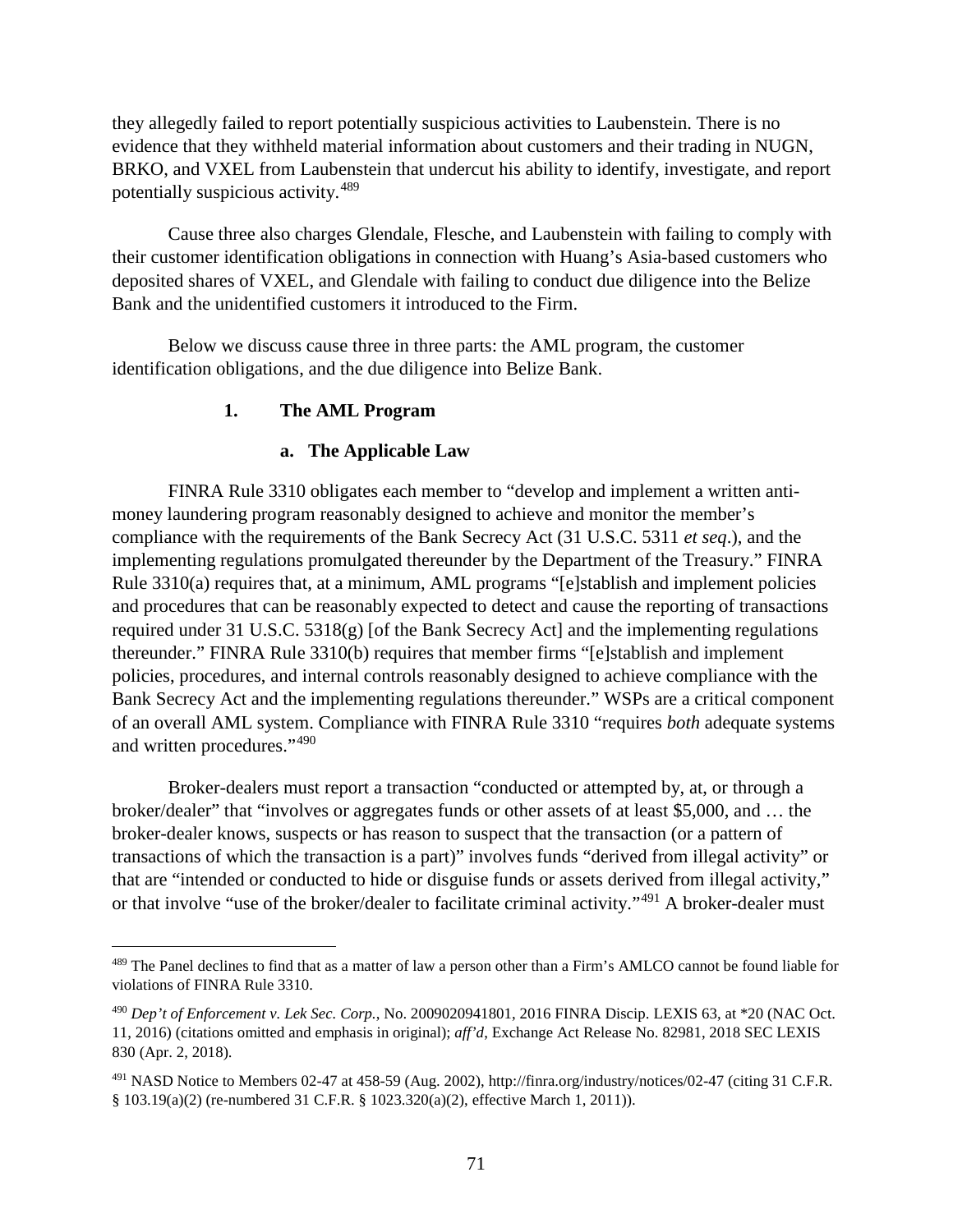file a suspicious activity report ("SAR") within 30 days of becoming aware of the suspicious transaction.[492](#page-77-0)

In 2001, Congress passed the USA PATRIOT Act,<sup>[493](#page-77-1)</sup> which imposed certain added obligations on broker-dealers under the AML provisions and amendments to the Bank Secrecy Act.<sup>[494](#page-77-2)</sup> In 2002, the SEC approved NASD Rule 3011, now FINRA Rule 3310, setting forth the minimum standards for a member firm's AML compliance program.<sup>[495](#page-77-3)</sup>

FINRA issued guidance to firms on AML issues in April 2002 in NASD Notice to Members ("Notice") 02-21. Notice 02-21 defines "money laundering" as "engaging in acts designed to conceal or disguise the true origin of criminally derived proceeds so that the unlawful proceeds appear to have derived from legitimate origins or constitute legitimate assets."[496](#page-77-4) Notice 02-21 instructs members on how they should structure their AML programs. To be effective, FINRA advised, a broker-dealer's AML program must be risk-based so that its AML program is tailored to its "business model and customer base."<sup>[497](#page-77-5)</sup> The obligation to develop and implement an AML compliance program, FINRA told members, "is not a 'one-sizefits-all' requirement."[498](#page-77-6) Member firms were cautioned that "in developing an appropriate AML program …, [a firm] should consider facts such as its … business activities, the types of accounts it maintains, and the types of transactions in which its customers engage."[499](#page-77-7)

Notice 02-21 also advised firms to monitor for red flags. Red flags of suspicious activity by customers could indicate money laundering activities. A firm must conduct due diligence to determine whether or not to report suspicious activity to law enforcement authorities when a red flag is detected.<sup>[500](#page-77-8)</sup> Notice 02-21 contains examples of red flags that could indicate suspicious activity in connection with money laundering. Glendale incorporated the list of red flags into its AML procedures.<sup>[501](#page-77-9)</sup> The most relevant red flags applicable to this case are the following:

The customer, for no apparent reason or in conjunction with other red flags, engages in transactions involving certain types of securities, such as penny stocks.

<span id="page-77-9"></span><sup>501</sup> CX-9, at 47-49.

<span id="page-77-0"></span> <sup>492</sup> NASD Notice to Members 02-47 at 460.

<span id="page-77-1"></span><sup>493</sup> USA PATRIOT Act of 2001, Pub. L. No. 107-56, 115 Stat. 272.

<span id="page-77-2"></span><sup>494</sup> *See* 31 U.S.C. §§ 5311 *et seq*.

<span id="page-77-3"></span><sup>495</sup> *See* Order Approving Proposed Rule Changes Relating to Anti-Money Laundering Compliance Programs, Exchange Act Release No. 45798, 2002 SEC LEXIS 1047 (Apr. 22, 2002).

<span id="page-77-4"></span><sup>496</sup> NASD Notice to Members 02-21 at 1 (Apr. 2002), http://www.finra.org/industry/notices/02-21.

<span id="page-77-5"></span><sup>497</sup> NASD Notice to Members 02-21 at 4.

<span id="page-77-6"></span><sup>498</sup> NASD Notice to Members 02-21 at 4.

<span id="page-77-7"></span><sup>499</sup> NASD Notice to Members 02-21 at 4.

<span id="page-77-8"></span><sup>500</sup> NASD Notice to Members 02-21 at 10-11.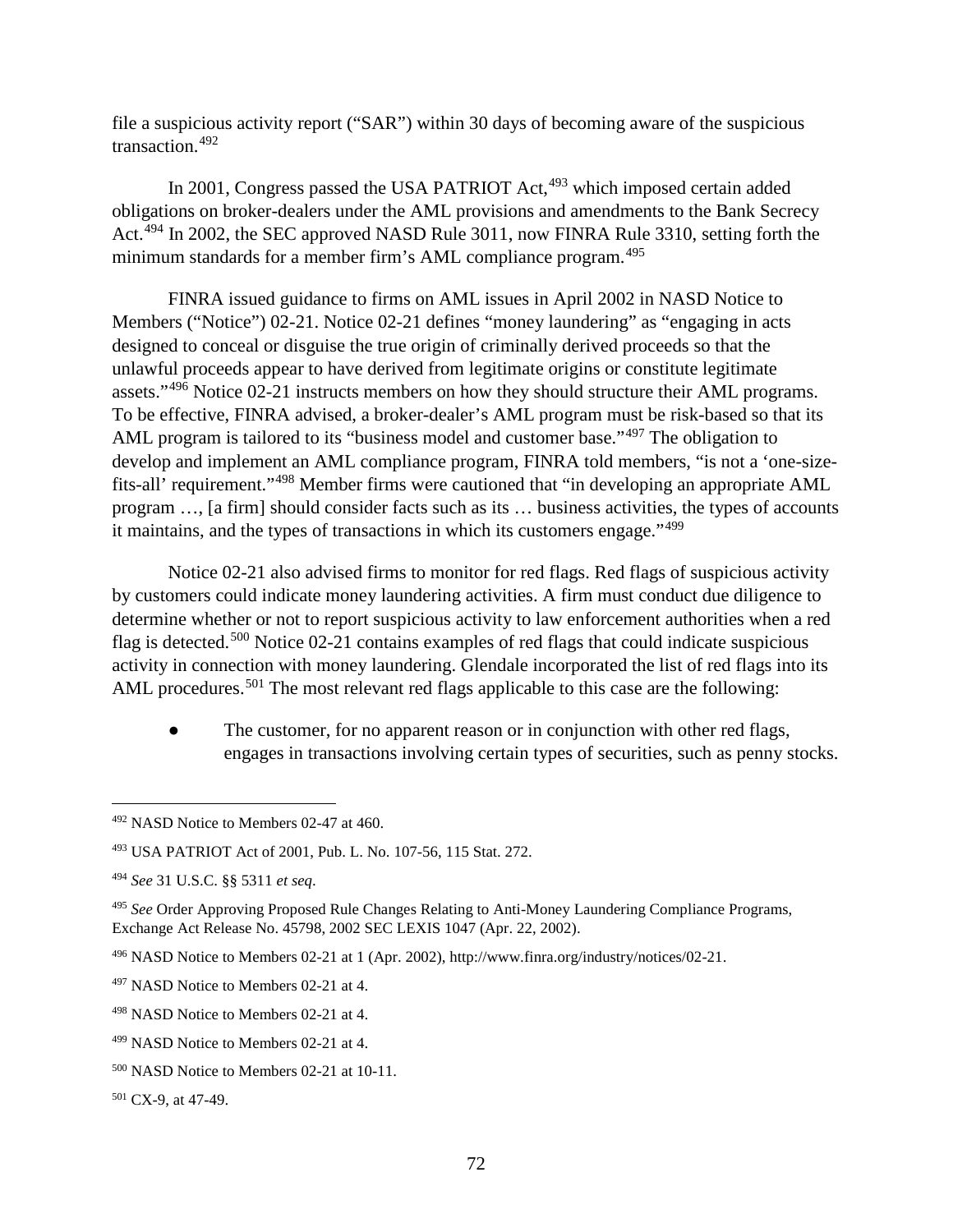- The customer engages in transactions that lack business sense or apparent investment strategy, or are inconsistent with the customer's stated business strategy.
- The customer (or a person publicly associated with the customer) has a questionable background or is the subject of news reports indicating possible criminal, civil, or regulatory violations.  $502$

Notice 02-21 cautions that its enumerated red flags are "not exhaustive" and a firm should describe red flags appropriate to its business in its WSPs and AML compliance procedures.[503](#page-78-1)

Later in 2002, FINRA released another Notice to Members about AML compliance. In NASD Notice to Members 02-47, FINRA advised members that the U.S. Department of the Treasury's Financial Crimes and Enforcement Network ("FinCEN") had adopted new rules concerning the filing of a SAR for certain suspicious transactions. FINRA reminded brokerdealers of their duty to file a SAR in accordance with the regulations issued by FinCEN. The SAR identifies "market manipulation" as a type of "suspicious activity" that broker-dealers are required to report to FinCEN. It also identifies "microcap securities" as a type of product more likely to be subject to suspicious activity.<sup>[504](#page-78-2)</sup>

FINRA noted that broker-dealers must determine whether activities surrounding certain transactions "appear[] to serve no business or apparent lawful purpose or [are] not the sort of transactions in which the particular customer would be expected to engage and for which the broker/dealer knows of no reasonable explanation after examining the available facts."[505](#page-78-3) Notice 02-47 also referred to the red flags in Notice 02-21. It informed members that they should be alert to patterns of transactions and not view individual transactions in isolation. Citing FinCEN's guidance, FINRA noted that "if a broker/dealer determines that a series of transactions that would not independently trigger the suspicion of the broker/dealer, but that taken together, form a suspicious pattern of activity, the broker/dealer must file a suspicious transaction report."<sup>[506](#page-78-4)</sup>

In January 2009, FINRA issued Regulatory Notice 09-05 reminding firms of their obligation to determine whether unregistered securities are eligible for public sale. The Notice told firms that they must ensure their AML compliance programs address red flags that may be

<span id="page-78-0"></span> $502$  CX-9, at 47-49.

<span id="page-78-1"></span><sup>503</sup> NASD Notice to Members 02-21 at 11.

<span id="page-78-2"></span><sup>504</sup> *See Lek Sec. Corp.*, 2016 FINRA Discip. LEXIS 63, at \*18. *See also* https://bsaefiling.fincen.treas.gov/ main.html.

<span id="page-78-3"></span><sup>505</sup> NASD Notice to Members 02-47 at 459. *See* 31 C.F.R. § 1023.320(a)(2)(iii).

<span id="page-78-4"></span><sup>506</sup> NASD Notice to Members 02-47 at 459.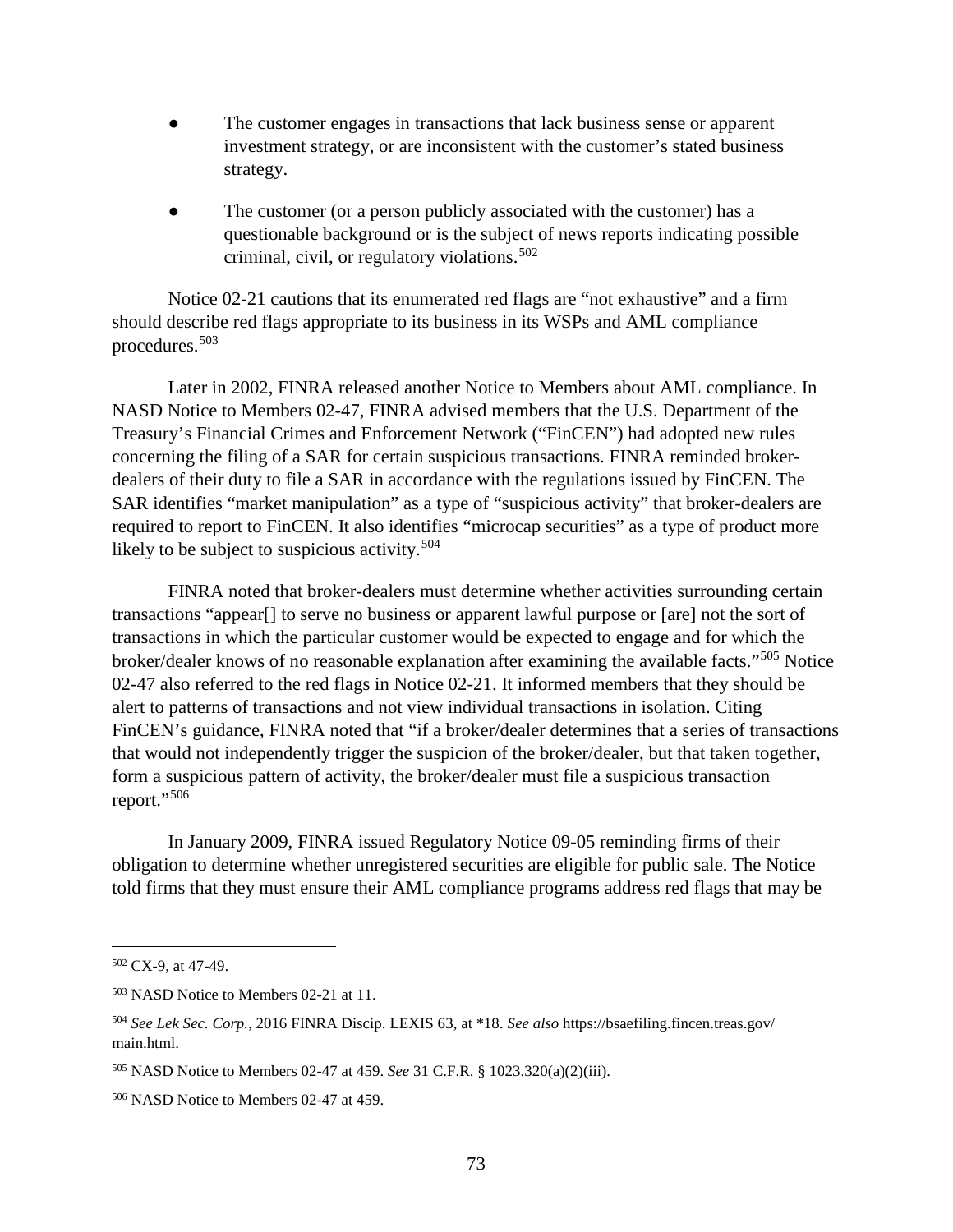associated with unregistered resales conducted through the firm, including the sale of restricted securities under Rule 144.<sup>[507](#page-79-0)</sup>

### **b. Glendale and Laubenstein Failed to Tailor the Firm's AML Program to Its Penny Stock Business**

Glendale's WSPs included AML procedures and a separate AML Program, which the Firm incorporated by reference into its procedures.<sup>[508](#page-79-1)</sup> During the relevant period, the Firm's procedures and AML Program designated Laubenstein as the Firm's AMLCO.<sup>[509](#page-79-2)</sup> The Firm gave Laubenstein the responsibility "for developing policies and procedures and oversight of the Firm's [AML] program" and vested in him "full responsibility and authority to enforce the firm's AML program."<sup>[510](#page-79-3)</sup> This included investigating suspected money laundering activities and taking corrective action, including filing SARs when required by the circumstances after conducting an appropriate investigation.<sup>[511](#page-79-4)</sup>

The AML Program required that the Firm, through Laubenstein, monitor customer account activity "to permit [the] identification of patterns of unusual size, volume, pattern or type of transactions" or whether other red flags identified in its procedures are triggered. The procedures further stated that the Firm would "look at transactions, including trading and wire transfers, in the context of other account activity to determine if a transaction lacks financial sense or is suspicious because it is an unusual transaction or strategy for that customer."<sup>[512](#page-79-5)</sup>

Glendale also required that its employees report suspicious activity to the AMLCO and instructed them to know their customers as a means to help prevent money laundering. The obligation to know a customer begins with the opening of an account and includes being familiar with the customer's financial resources, business activities, and sources of funds, according to the Firm's AML program.<sup>[513](#page-79-6)</sup>

<span id="page-79-0"></span> <sup>507</sup> FINRA Regulatory Notice 09-05 at 4-5, 7, 9 (Jan. 2009), http://www.finra.org/industry/notices/09-05.

<span id="page-79-1"></span><sup>508</sup> CX-9, at 222, 397-432.

<span id="page-79-2"></span><sup>509</sup> CX-9, at 26, 222-23, 397-98.

<span id="page-79-3"></span><sup>510</sup> CX-9, at 223, 398.

<span id="page-79-4"></span><sup>511</sup> CX-9, at 50, 223, 398, 417.

<span id="page-79-5"></span><sup>512</sup> CX-9, at 410.

<span id="page-79-6"></span><sup>513</sup> CX-9, at 46-47.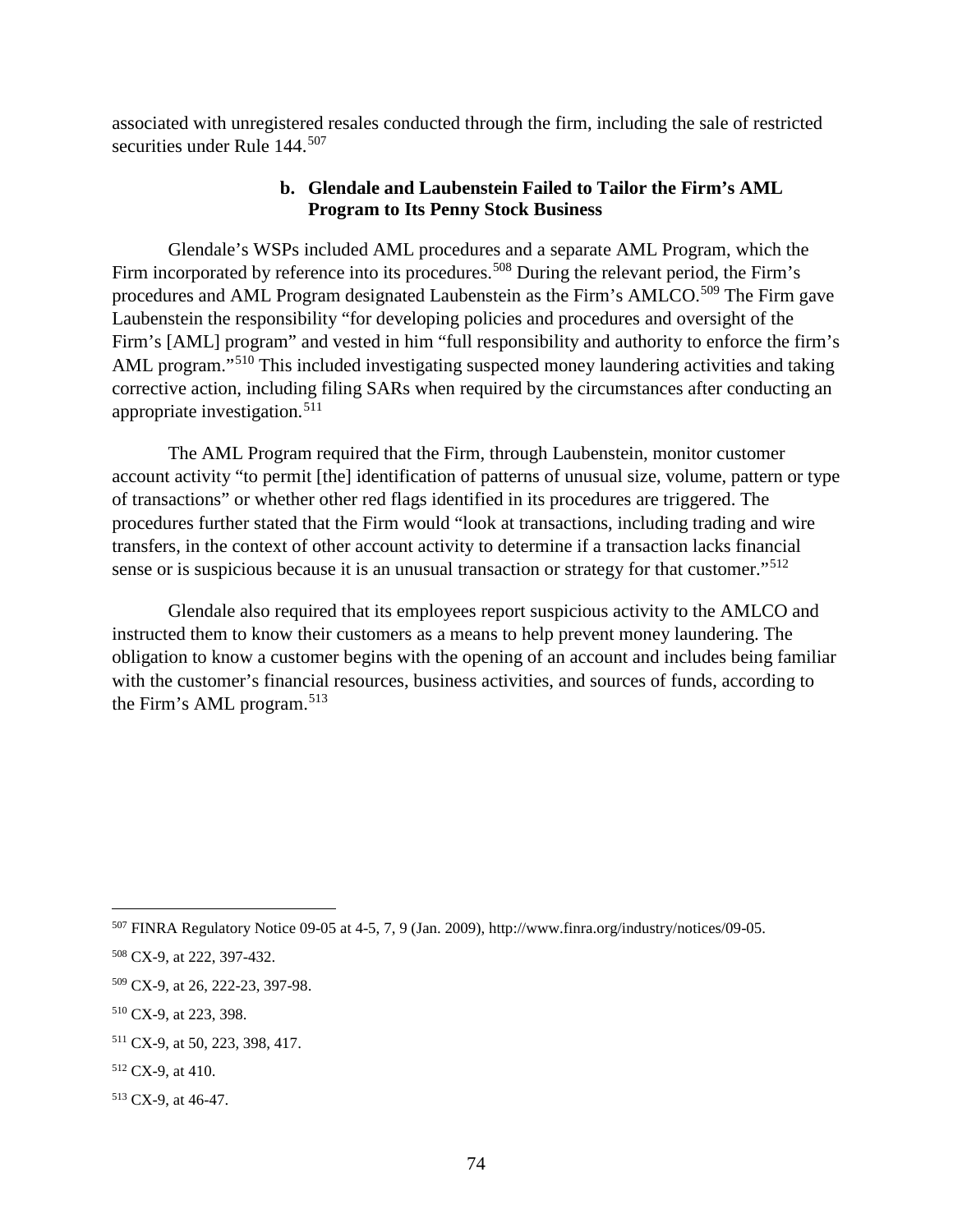The Firm's AML Program, which appeared to have been based on FINRA's small firm AML template,<sup>[514](#page-80-0)</sup> identified 42 red flags that could signal the presence of possible money laundering activities. Glendale included the red flags in its AML Program. A handful of the 42 listed red flags are relevant to Glendale's business and the allegations in this proceeding. [515](#page-80-1) These include:

- Customer transactions that include a pattern of receiving stock in physical form or the incoming transfer of shares, selling the position and wiring out proceeds.
- Two or more customers trade an illiquid stock suddenly and simultaneously.
- The penny stock company whose securities a customer is selling has no business, no revenues, and no product.
- The issuer has experienced frequent or continuous changes in its business structure.
- The issuer undergoes frequent material changes in business strategy or its line of business.

The Firm and Laubenstein also relied on Glendale's clearing firm's exception reports. However, they were not suited to Glendale's stock liquidation business. In early 2015, the Firm maintained a monthly log that Laubenstein used to document that he had reviewed certain types of activity. The review log included customer incoming and outgoing wire transfers, short positions,[516](#page-80-2) and high commissions charged to customers whose trading generated commissions exceeding \$3,000 in a month.<sup>[517](#page-80-3)</sup> Laubenstein testified that the high commission report was intended to detect churning of customer accounts by a broker. This report, he acknowledged, was more appropriate for much larger broker-dealers than Glendale, which handled fewer trades and did not solicit customer transactions. [518](#page-80-4) Even though RC's sales of NUGN generated considerably more than \$3,000 in commissions per month, this did not arouse suspicions because the customer was expected to sell large dollar amounts of stock.

<span id="page-80-0"></span> <sup>514</sup> *See* Anti-Money Laundering (AML) Template for Small Firms ("AML Template"), http://www.finra.org/ industry/anti-money-laundering-template-small-firms. FINRA cautioned firms that "following this template does not guarantee compliance with AML Program requirements or provide a safe harbor from regulatory responsibility." FINRA added, "Your firm's AML program should be 'risk-based.' That means that the program's AML policies, procedures and internal controls should be designed to address the risk of money laundering specific to your firm." AML Template at 1.

<span id="page-80-1"></span><sup>515</sup> AML Template at 37-40.

<span id="page-80-2"></span><sup>516</sup> Flesche testified that most of the Firm's customers had cash accounts and Glendale and its customers did not engage in short trading. Tr. 2535-39.

<span id="page-80-3"></span><sup>517</sup> Tr. 2542-43; RX-406; RX-407.

<span id="page-80-4"></span><sup>518</sup> Tr. 2639-40, 2648.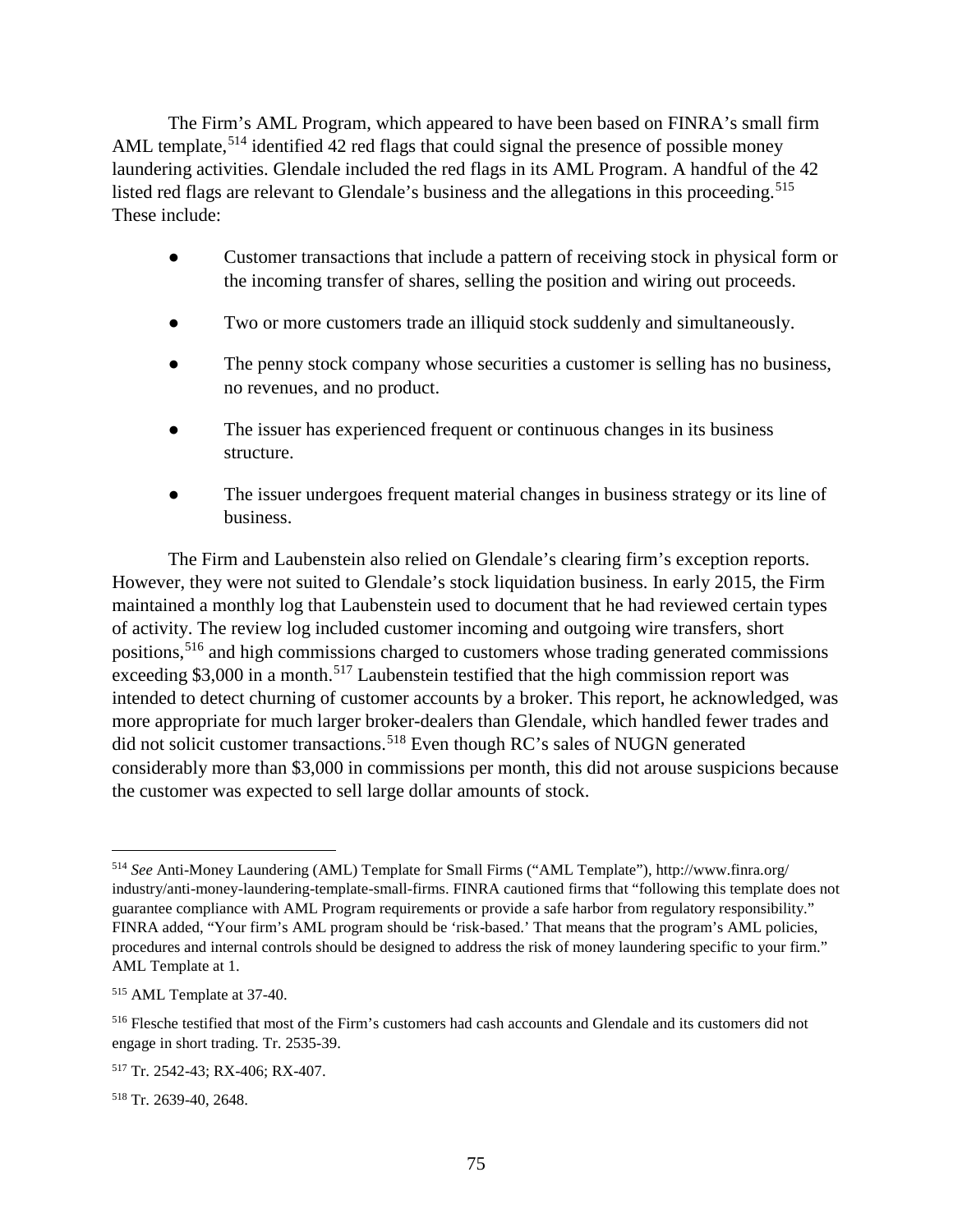The log also reflected that Laubenstein reviewed trades by customers designated as highrisk and monitored them for potential "mini-manipulations,"[519](#page-81-0) "spoofing,"[520](#page-81-1) and wash trades.[521](#page-81-2) Given Glendale's business, mini-manipulations and spoofing were not a particularly high risk compared to the underlying liquidation business.<sup>[522](#page-81-3)</sup> Glendale's clearing firm also generated a volume concentration report. Flesche conceded this report was of little use because the Firm's customers traded low-volume stocks. This meant a customer's liquidation of a thinly traded, low-priced stock would often constitute a large percentage of the stock traded in a given period. [523](#page-81-4)

The Panel finds that Glendale and Laubenstein failed to employ monitoring appropriate to the Firm's liquidation business.

## **c. Glendale and Laubenstein Failed to Detect and Investigate Red Flags of Suspicious Activity**

Glendale's primary line of business was liquidating speculative, low-priced securities for its customers. Liquidations of penny stocks on behalf of customers presented a heightened risk for Glendale because such securities are easily manipulated. Penny stocks are often subject to promotional campaigns that circulate exaggerated or false claims about their prospects. A customer that acquires a large block of shares can benefit by selling the stock at a price that is higher than it otherwise would be without the promotional activity. Promotions that take place around the time that a customer is selling its shares are a red flag.<sup>[524](#page-81-5)</sup>

The deposit and trading activity involving NUGN, BRKO, and VXEL was suspicious given the issuers' background, the manner in which the customers acquired their shares, the number of shares acquired, and the proceeds they earned from the sales. Information about the securities was publicly available and readily accessible. This included, for example, SEC filings, promotional activity on the Internet (for NUGN and BRKO), and multiple press releases that

<span id="page-81-0"></span> <sup>519</sup> "Mini-manipulation" involves trading in the underlying security of an option contract in order to manipulate its price so the option will become in-the-money. *See* https://www.nasdaq.com/investing/glossary/m/mini-manipula tion. An option is "in-the-money" if exercising the option under current market conditions would be favorable to its holder. Conversely, an option is "out-of-the-money" if exercising it under current market conditions would not be favorable to its holder. *See* https://www.nasdaq.com/investing/glossary/i/in-the-money.

<span id="page-81-1"></span><sup>520</sup> Spoofing is the manipulation of stock prices, typically using high-frequency trading algorithms, by placing orders in a stock to generate interest in it but with the intent to cancel the orders before they are filled. It is also defined as "bidding or offering with the intent to cancel the bid or offer before execution." *See* 7 U.S.C. § 6c(a)(5)(C).

<span id="page-81-2"></span><sup>521</sup> Tr. 2535-36, 2540; RX-406. *See also* RX-407.

<span id="page-81-3"></span><sup>522</sup> *See* Tr. 2539-40, 2586-87.

<span id="page-81-4"></span><sup>523</sup> Tr. 2587.

<span id="page-81-5"></span><sup>524</sup> *See, e.g.*, *Microcap Stock: A Guide for Investors*, https://www.sec.gov/reportspubs/investor-publications/ investorpubsmicrocapstockhtm.html.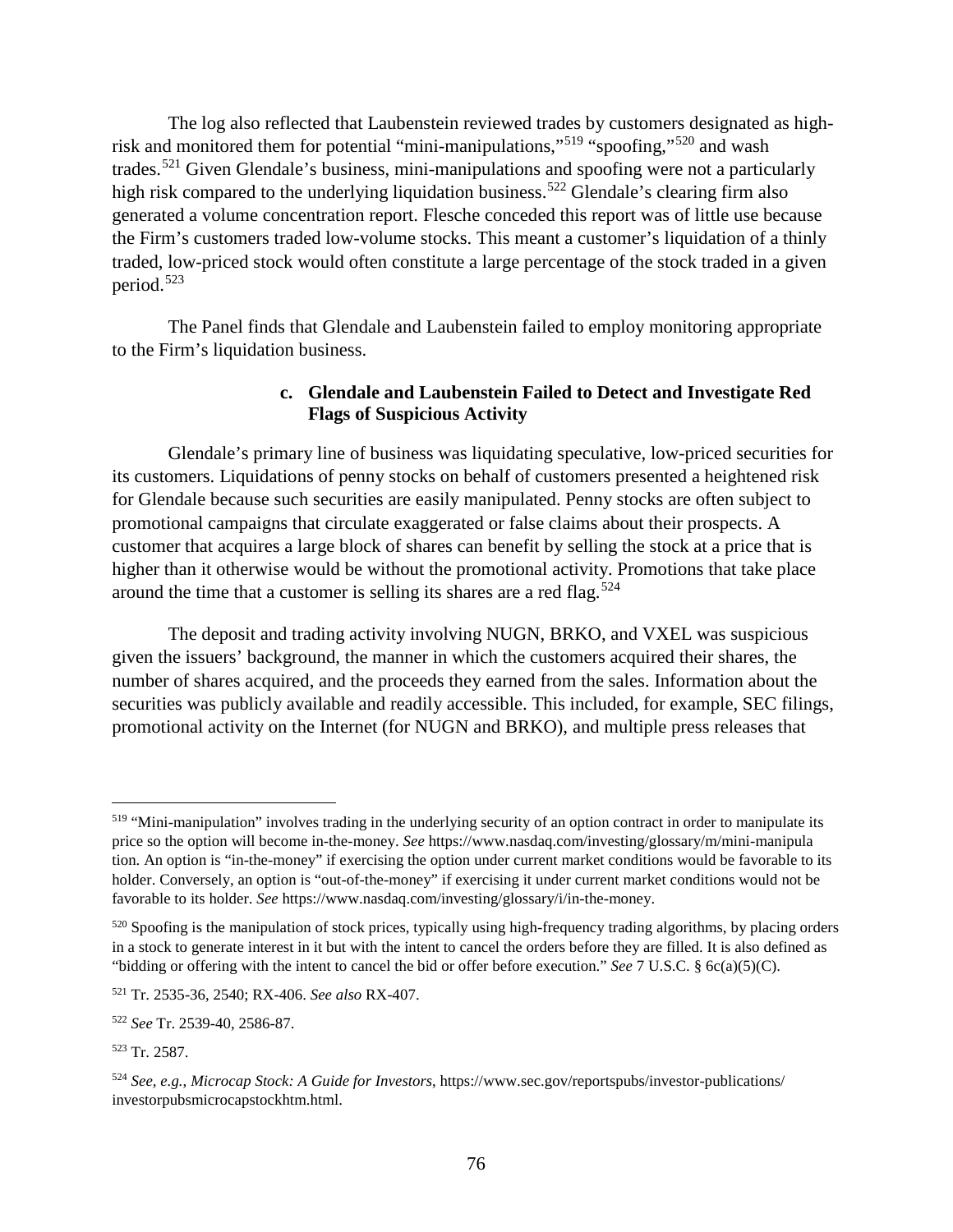NUGN issued with exaggerated claims about its business. Laubenstein's own efforts never uncovered any evidence of the suspicious activities that Glendale's customers were engaged in.

The Complaint charges that Glendale's AML program relied on individual registered representatives to identify potentially suspicious activity in their customers' accounts, which they then were supposed to refer to Laubenstein. Enforcement alleges that the Firm's AML procedures failed to describe how this was to be accomplished. For the cases that were brought to Laubenstein's attention, the Complaint alleges that he failed to document or otherwise memorialize the substance of his reviews.<sup>[525](#page-82-0)</sup>

The principal allegations are that Glendale, through Laubenstein, failed to identify and investigate red flags indicative of potentially suspicious activity related to the customer accounts that deposited and sold NUGN, BRKO, and VXEL. As a result, they failed to consider whether to file a SAR with respect to the accounts and the trading activity, as required by the Bank Secrecy Act and implementing regulations. The Panel finds that there were ample red flags surrounding Glendale's customers' deposits and sales of shares of NUGN, BRKO, and VXEL that should have triggered a timely investigation by AMLCO Laubenstein.

### **i. NUGN**

NUGN's history should have attracted Laubenstein's attention. NUGN was the result of a reverse merger with BLMK, which had had virtually no business history. Although NUGN's revenues were not negligible, in its January 2015 Form 8-K, it acknowledged that sales of its cosmetics products had begun only recently, in March 2014, it had earned "limited revenues" from its operations since inception, and prospects for future sales of its products were "uncertain."<sup>[526](#page-82-1)</sup> In the Form 8-K, NUGN stated that an investment in the company "involve<sup>[d]</sup> a high degree of risk."<sup>[527](#page-82-2)</sup>

As described above, Glendale customer sales of NUGN presented ample red flags. The three most active customers (RC, JH, and SEI) opened accounts at the Firm within a few weeks of each other and quickly deposited nearly 4.5 million shares of the stock. The customers were not known to the Firm until they opened their accounts. The only activity RC and JH engaged in was liquidating NUGN shares. Together, the three customers' shares amounted to over 40 percent of NUGN's float of 11.1 million shares and over 11 percent of the more than 41 million shares outstanding. RC alone deposited nearly 2.9 million shares, 720,000 of which the Firm returned to the customer because they exceeded Glendale's internal concentration guidelines.

Those three customers sold a large volume of NUGN shares at around the same time. According to Glendale's AML Program, it is a red flag when two or more customers trade an

<span id="page-82-0"></span> <sup>525</sup> Compl. ¶ 181.

<span id="page-82-1"></span><sup>&</sup>lt;sup>526</sup> CX-12, at 28-29.

<span id="page-82-2"></span><sup>527</sup> CX-12, at 19.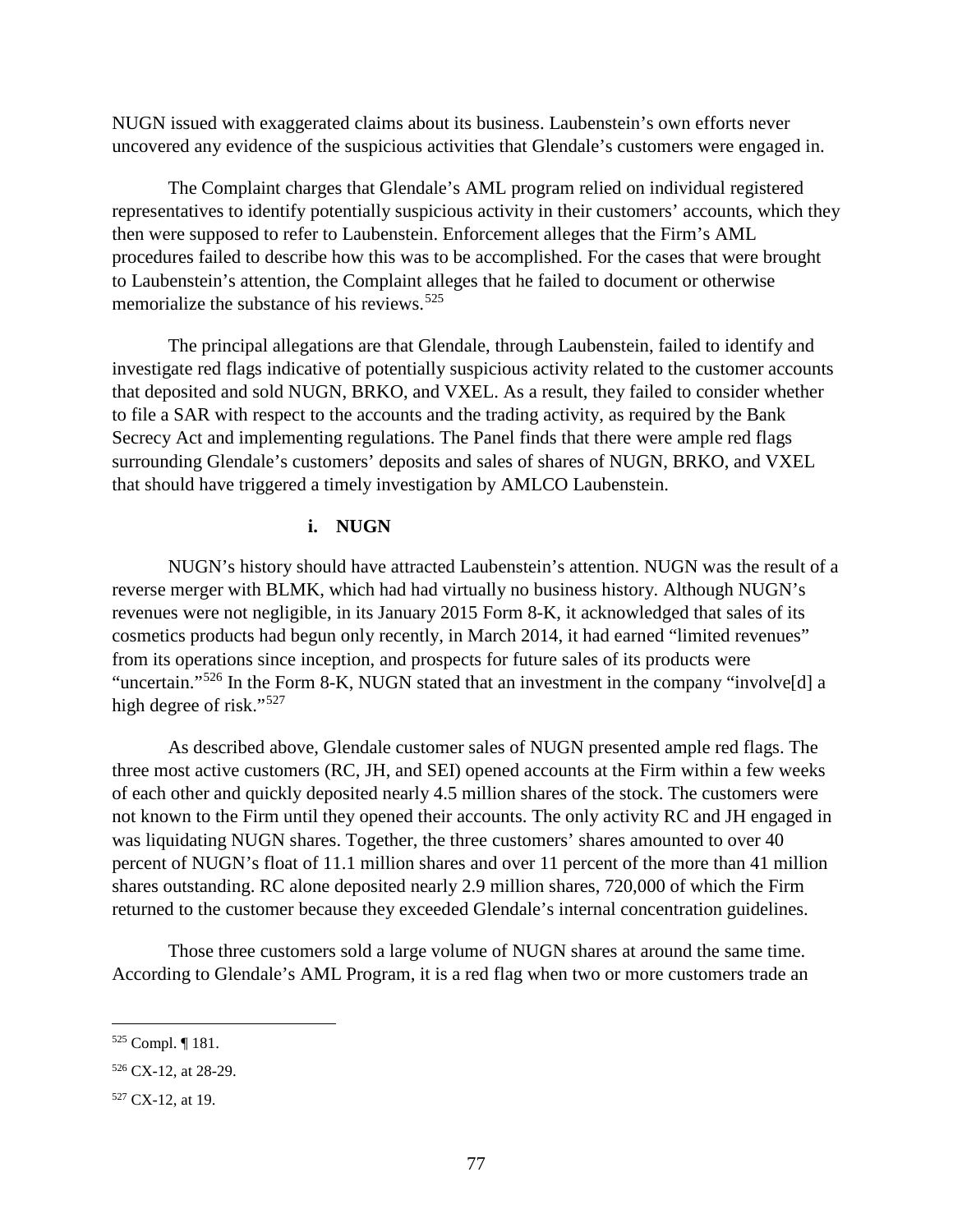illiquid stock "suddenly and simultaneously."[528](#page-83-0) Combined, the customers sold over 2.9 million shares for proceeds of more than \$8.5 million in less than five months, with RC earning the lion's share—more than \$7.3 million. The customers' exorbitant returns on investment resulted from the extreme price increase in NUGN stock, which had just begun trading on February 4, 2015. This alone was indicative of potentially suspicious activity.

How RC, JH, and SEI had acquired their shares was also potentially suspicious. It suggested the possibility that they were acting in concert with others or with each other. RC and JH bought their NUGN shares in private transactions from six persons with the same surname, all on the same date. SEI bought its shares from two other persons (with different last names), but also within days of RC's and JH's purchases. They each paid virtually nothing for their shares (together less than  $$9,000^{529}$ ) in comparison to the lucrative proceeds they derived from the liquidations, which began less than three months after the purchases. RC promptly began wiring out the proceeds of its sales. RC and JH traded no other securities besides NUGN and SEI engaged in limited trading in other securities. It was also suspicious that RC and JH purchased NUGN while holding a significant number of shares in their Glendale accounts, even as they sold shares. Laubenstein failed to consider whether this was an effort to prop up NUGN's price.

High-risk customer BS's single sale of BLMK in January 2015, when viewed in isolation, may not have been suspicious. However, Laubenstein failed to follow Glendale's procedures regarding high-risk customers and apply heightened scrutiny to his activities. BS disclosed that he owned another 50,000 NUGN shares that he did not deposit into his account. Despite BS's history, the focus of Laubenstein's review of the deposit was whether BS's NUGN shares were tradable and not his trading history.<sup>[530](#page-83-2)</sup>

As FINRA has cautioned, member firms should look at transactions in the context of other trading activity. It was also unreasonable for Laubenstein to ignore BS's NUGN sale once ND opened an account at Glendale, then bought NUGN shares and promptly placed orders to sell NUGN at much higher prices. And ND traded no other securities besides NUGN.

ND's activity in NUGN, quickly followed by RC's large NUGN deposit, should have triggered an investigation by Laubenstein. Laubenstein also failed to act once JH deposited its first NUGN certificate on February 27, 2015, bearing the terms of the Lock-Up Agreement. By this date, NUGN had just closed at \$5.00 per share for three consecutive trading days.

As a result of owning such a large volume of NUGN shares, RC's sales often constituted a high percentage of daily volume. This aroused no one's suspicions, not even AMLCO Laubenstein's. Laubenstein viewed RC's, JH's, and SEI's trading as part of the market initiating

<span id="page-83-0"></span> <sup>528</sup> CX-9, at 412.

<span id="page-83-1"></span> $529$  RC paid a total of \$6,009 for the pre-split shares it bought from the four sellers on December 18, 2014; JH paid \$2,820 for the pre-split shares it bought from two sellers. CX-16, at 36-38, 52-54, 68-70, 84-86, 89; CX-17, at 37- 39, 53-55.

<span id="page-83-2"></span><sup>530</sup> Tr. 2547-48; CX-20, at 12. *See also* Glendale, Laubenstein, and Abadin's Post-Hearing Br. 35-36.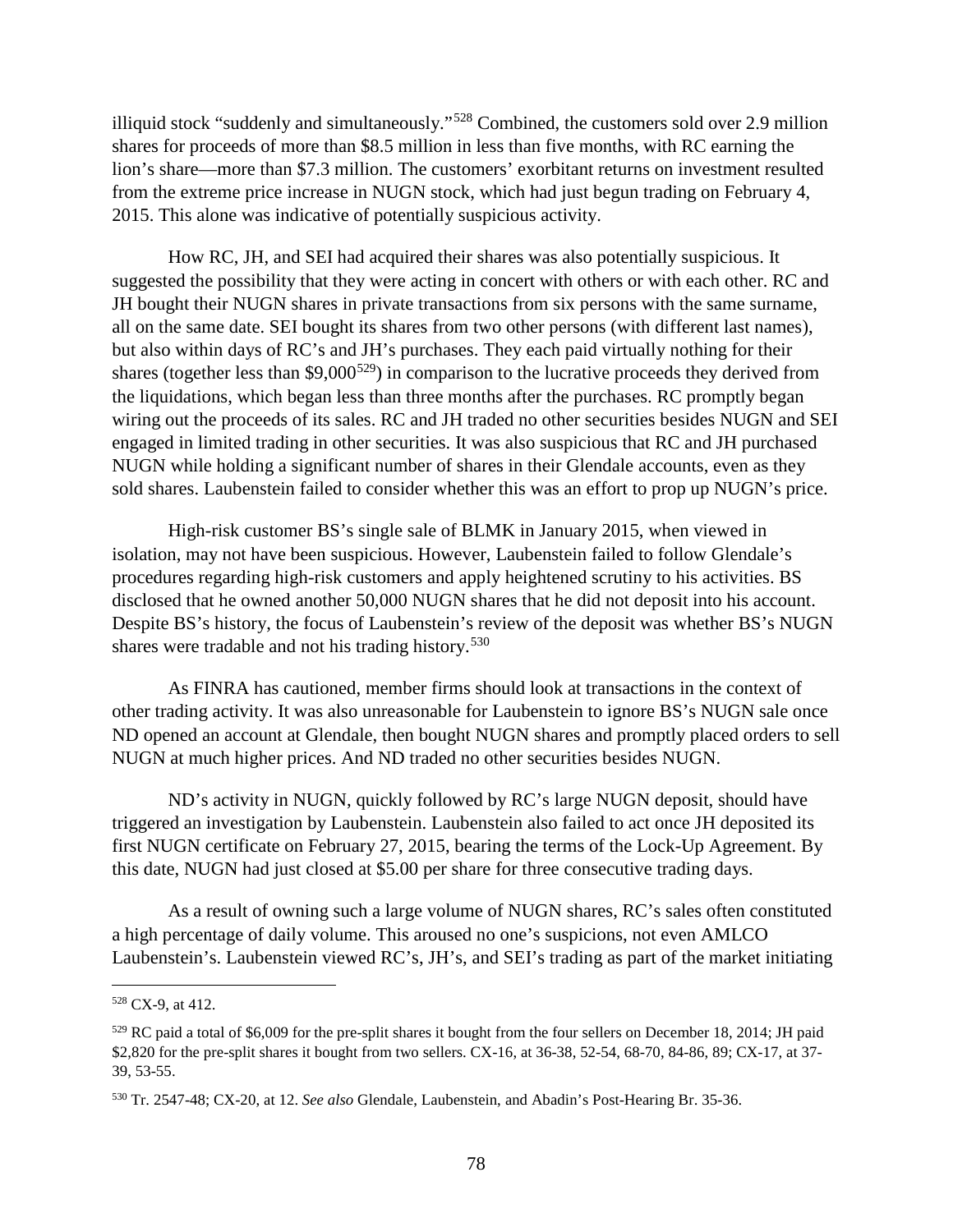trading in NUGN. Laubenstein did not even think of asking Abadin, the broker on the three accounts, how he had acquired the customers. This could have helped lead him to question whether RC, JH, and SEI were coordinating their deposits and sales of NUGN.

Even though Castillo asked Laubenstein on March 10, 2015, to look into trading in NUGN, Laubenstein spotted nothing suspicious. He investigated, but did not document his review or conclusions. As of that date, RC already had sold nearly 180,000 shares of NUGN for proceeds of more than \$245,000. On March 10, RC sold its largest number of shares to date (over 95,000) for proceeds exceeding \$128,000. RC still had more than 2 million shares in its account as of March 10.<sup>[531](#page-84-0)</sup>

As of March 10, JH and SEI already had opened accounts at the Firm and deposited NUGN shares, even though they had not sold any yet. On March 10, JH deposited the balance of its NUGN shares (four certificates for just over 1 million shares). The next day, Laubenstein approved JH's NUGN deposits. SEI had deposited all of its shares, which Laubenstein (and Flesche) had approved for resale. (JH and SEI did not start selling NUGN until April 7 and June 1, 2015, respectively.)

Even assuming Laubenstein, as the AMLCO, had investigated and found nothing on March 10, 2015, he should have been monitoring all trading activity in NUGN for AML purposes. On March 12, RC started liquidating NUGN again, selling 25,000 shares for more than \$39,000. RC then accelerated its liquidation. By the end of March 2015, RC had sold about a third of all the NUGN shares it had deposited, for about \$1.1 million. On April 6, RC made its first funds transfer by wiring \$1,098,000 out of its account.[532](#page-84-1) By mid-August 2015, RC wired out \$4,990,595 from its account. (By August 2015, JH wired out \$469,000 and SEI \$360,000.) This notwithstanding, Laubenstein testified that he never found anything suspicious about RC's trading from February to June 2015.<sup>[533](#page-84-2)</sup>

After his review on March 10, 2015, Laubenstein did not conduct another investigation into NUGN trading by RC, JH, and SEI until September 2015, about two months after customers ceased selling the stock. He did so only because FINRA brought the promotional activity to Glendale's attention.[534](#page-84-3) 

The Panel rejects Glendale's and Laubenstein's arguments that NUGN trading was not suspicious. They argue that the trading reflected "a new company whose market is just being inititiated. I incrementally increasing in price with a similar incrementally increasing daily volume."[535](#page-84-4) They explain that Laubenstein did not spot promotional activity because one of the

<span id="page-84-0"></span> <sup>531</sup> CX-1G, at 1; CX-29, at 3.

<span id="page-84-1"></span><sup>&</sup>lt;sup>532</sup> CX-29, at 3-5.

<span id="page-84-2"></span><sup>533</sup> Tr. 2650-51.

<span id="page-84-3"></span><sup>534</sup> *See* Glendale, Laubenstein, and Abadin's Post-Hearing Br. 40.

<span id="page-84-4"></span><sup>535</sup> Glendale, Laubenstein, and Abadin's Post-Hearing Br. 40.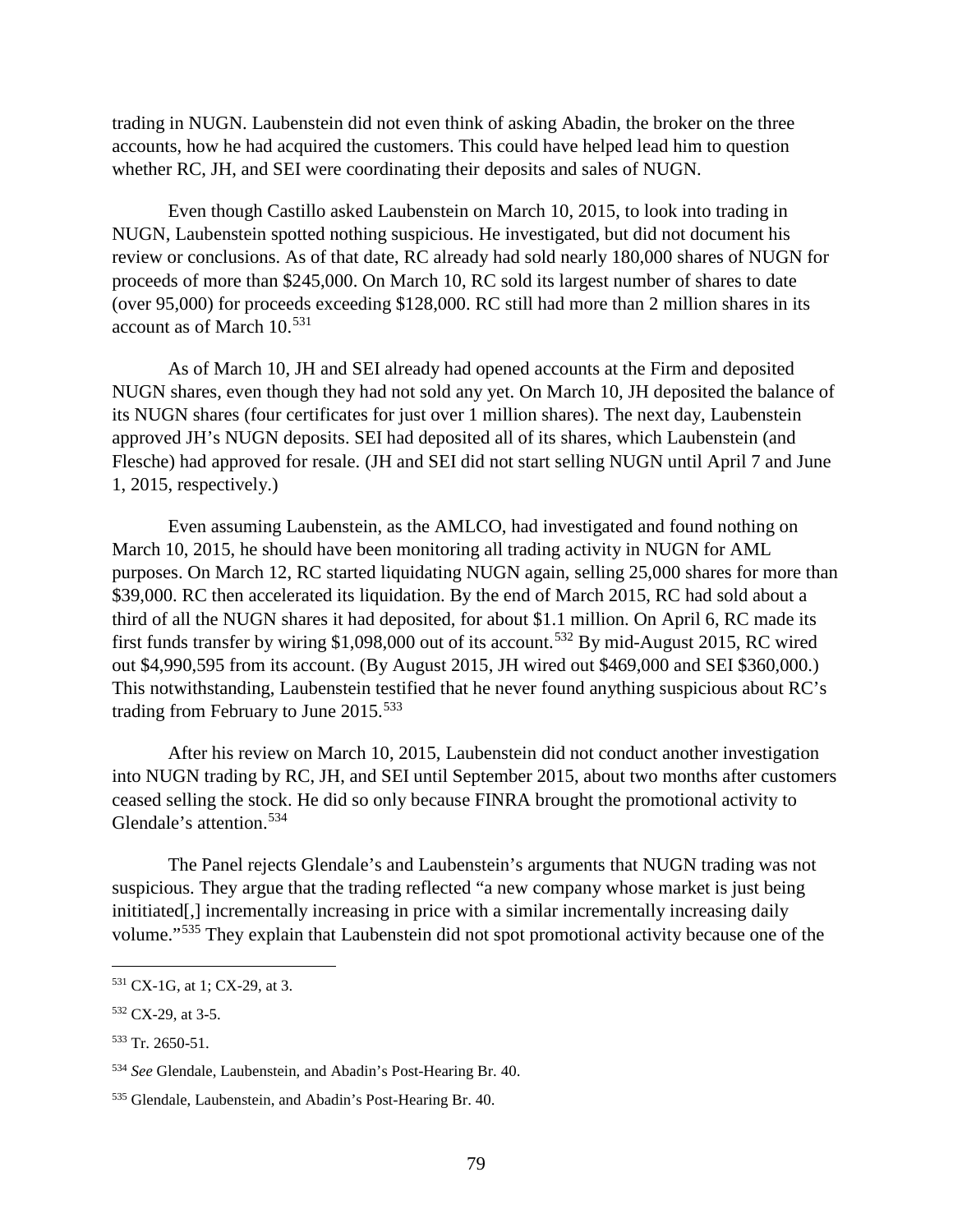items, the 28-page glossy brochure—was a mailing, and no one at Glendale received it. They point to the many press releases NUGN issued which announced purportedly significant news about the company's produces and business prospects.<sup>[536](#page-85-0)</sup>

The Panel finds that the press releases were evidence of an effort to manipulate the stock, not a true reflection of significant company developments. Also, Laubenstein did not see the press releases at the time. Laubenstein testified that looking for NUGN's press releases was "not really relevant to what I was doing." He would only look at press releases on the Internet, if any existed, on the day a customer deposited stock.<sup>[537](#page-85-1)</sup>

### **ii. BRKO**

The circumstances surrounding ECM's acquisition of and trading in BRKO was also suspicious. ECM bought his BRKO shares in late November 2015, paying two sellers in the United Kingdom less than \$7,000 through private stock transactions. A week later, in early December 2015, he opened an account at Glendale through Huang, and simultaneously deposited a certificate for 1.3 million BRKO shares, representing all the shares he had just purchased. ECM disclosed that the purpose of opening an account was to sell BRKO shares.

In late January 2016, less than two months later, BRKO announced that it had changed its line of business and ownership and merged with another company. Within a week of the merger announcement, ECM started selling his shares of BRKO. From early February to mid-March 2016, he sold over 472,000 BRKO shares for proceeds of more than \$1.25 million. ECM wired out of his account over \$1 million that he earned from the sales of just over a third of the shares he deposited. ECM transferred the money to a bank that was not in the country where he lived.

It was not until early March 2016 that Laubenstein reviewed ECM's trading in BRKO. Rather than uncovering suspicious activity on his own, Laubenstein learned from someone else that BRKO was the subject of promotional activity. By this time, ECM had made over \$1 million from his BRKO sales.<sup>[538](#page-85-2)</sup> Laubenstein's investigation led to his identifying a potentially suspicious development—the BRKO promotional activity. This caused him to have Huang send ECM the Stock Promotion Affidavit, while Huang filled out the Promotion Checklist. Glendale and Laubenstein allowed ECM to engage in two more sales of BRKO based on ECM's representations that he did not know about or participate in the promotion.

Even before learning of the BRKO promotion, ECM's acquisition of and trading in BRKO at Glendale presented ample red flags that should have compelled Laubenstein to conduct an investigation.

<span id="page-85-0"></span> <sup>536</sup> Glendale, Laubenstein, and Abadin's Post-Hearing Br. 40.

<span id="page-85-1"></span><sup>537</sup> Tr. 2650-51.

<span id="page-85-2"></span><sup>538</sup> *See* HPX-1.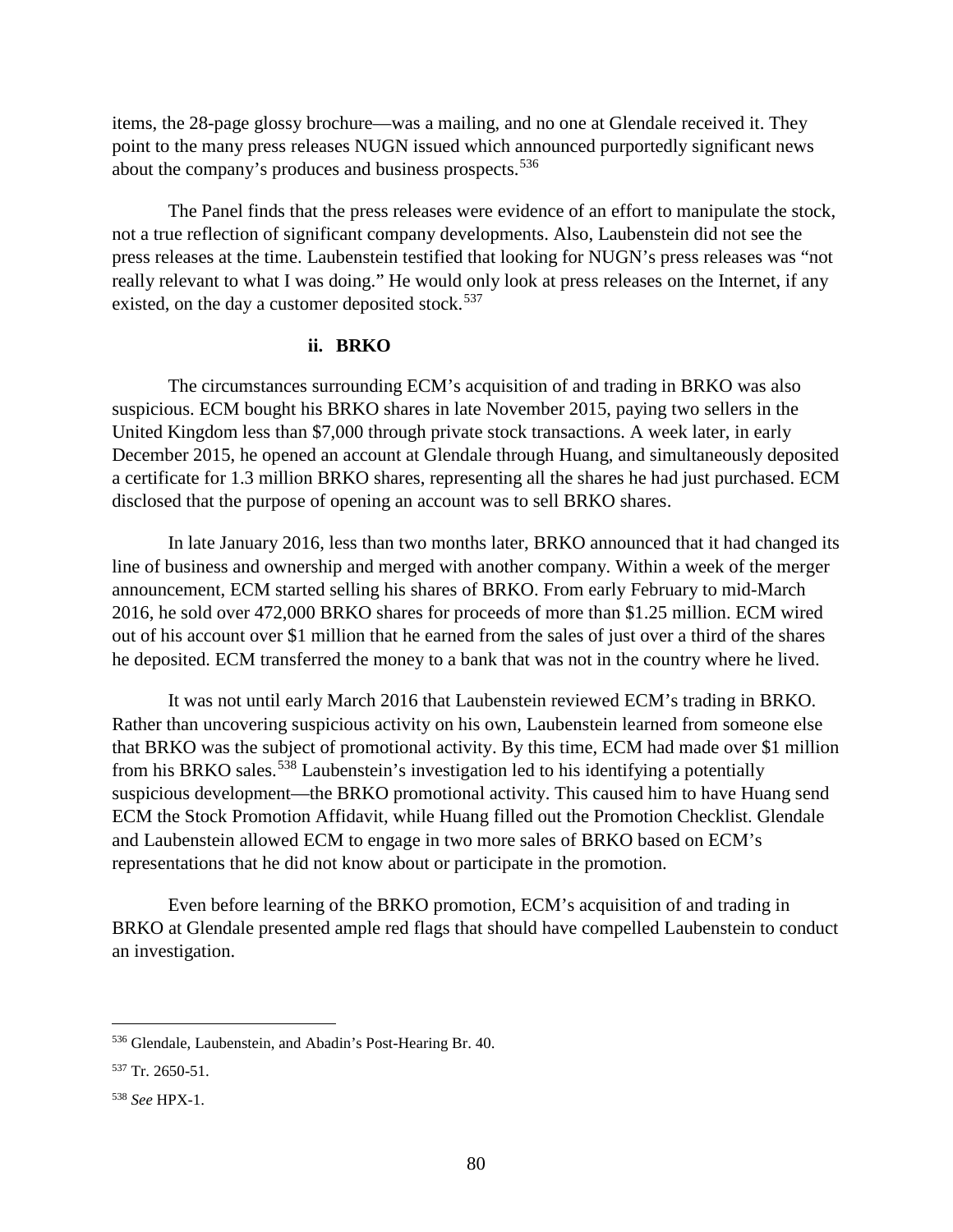### **iii. VXEL**

Like NUGN and BRKO, VXEL had just gone through a business, ownership, and name change. As a result of a reverse merger, an entirely new class of shareholders took over the company. New shareholders in Malaysia replaced shareholders based mostly in Northern Ireland. VXEL was thinly capitalized and was located in yet a third foreign country, far away from where the new shareholders were located. The process constituted an orchestrated effort to transfer ownership of one company to another, followed immediately by the new shareholders depositing VXEL shares at Glendale with the ultimate of liquidating them.

A third-party consultant (KTO) represented the buyers in the transaction that resulted in the change in VXEL's ownership and business. Soon after the transaction, KTO and an assistant (KSC) acted as agents for 29 new VXEL shareholders located in Southeast Asia. KTO and KSC helped the customers by dealing with Huang on their behalf to open accounts and deposit VXEL shares. KTO and KSC acted on behalf of the foreign VXEL shareholders even though the Firm had no documented authorization for them to do so. The stated purpose of opening the accounts was to sell the recently acquired VXEL shares. The Firm and Huang did not know KTO or any of the other foreign customers.

KTO himself owned a significant amount of VXEL shares. After depositing them in his new Glendale account, he sold a portion of his holdings. Although only two other customers sold any VXEL shares during the relevant period, the VXEL shareholders deposited a significant number of shares into their Glendale accounts. Huang communicated with the 29 customers primarily through KTO and KSC. He communicated directly only with a handful of the customers, and he never met any of them.

### **d. Conclusion**

The Panel finds that Laubenstein failed to ensure that Glendale's AML program was adequately tailored to reduce the risks posed by the Firm's penny stock liquidation business. As a result, Glendale and Laubenstein failed to detect and investigate red flags indicative of potentially suspicious trading activity by customers who deposited and sold NUGN, BRKO, and VXEL. This enabled the suspicious activity to continue without an adequate evaluation of the customers' trading in those stocks. For these reasons, the Panel finds that Glendale, acting through Laubenstein, violated FINRA Rules 3310 and 2010 by failing to establish and implement reasonable AML policies and procedures to detect, investigate, and report, where appropriate, suspicious activity.[539](#page-86-0)

<span id="page-86-0"></span> <sup>539</sup> *See Dep't of Enforcement v. Domestic Sec., Inc.*, No. 2005001819101, 2008 FINRA Discip. LEXIS 44, at \*14 (NAC Oct. 2, 2008) (firm "did not establish AML policies and procedures to monitor, analyze, and investigate suspicious activity associated with [its business]"); *Lek Sec. Corp*., 2016 FINRA Discip. LEXIS 63, at \*24 (firm failed to tailor is AML procedures to its business); *Merrimac Corp. Sec*., 2017 FINRA Discip. LEXIS 16, at \*41 (firm "failed to detect, investigate, and document red flags in penny stock trading, including patterns of large deposits and liquidations of penny stocks").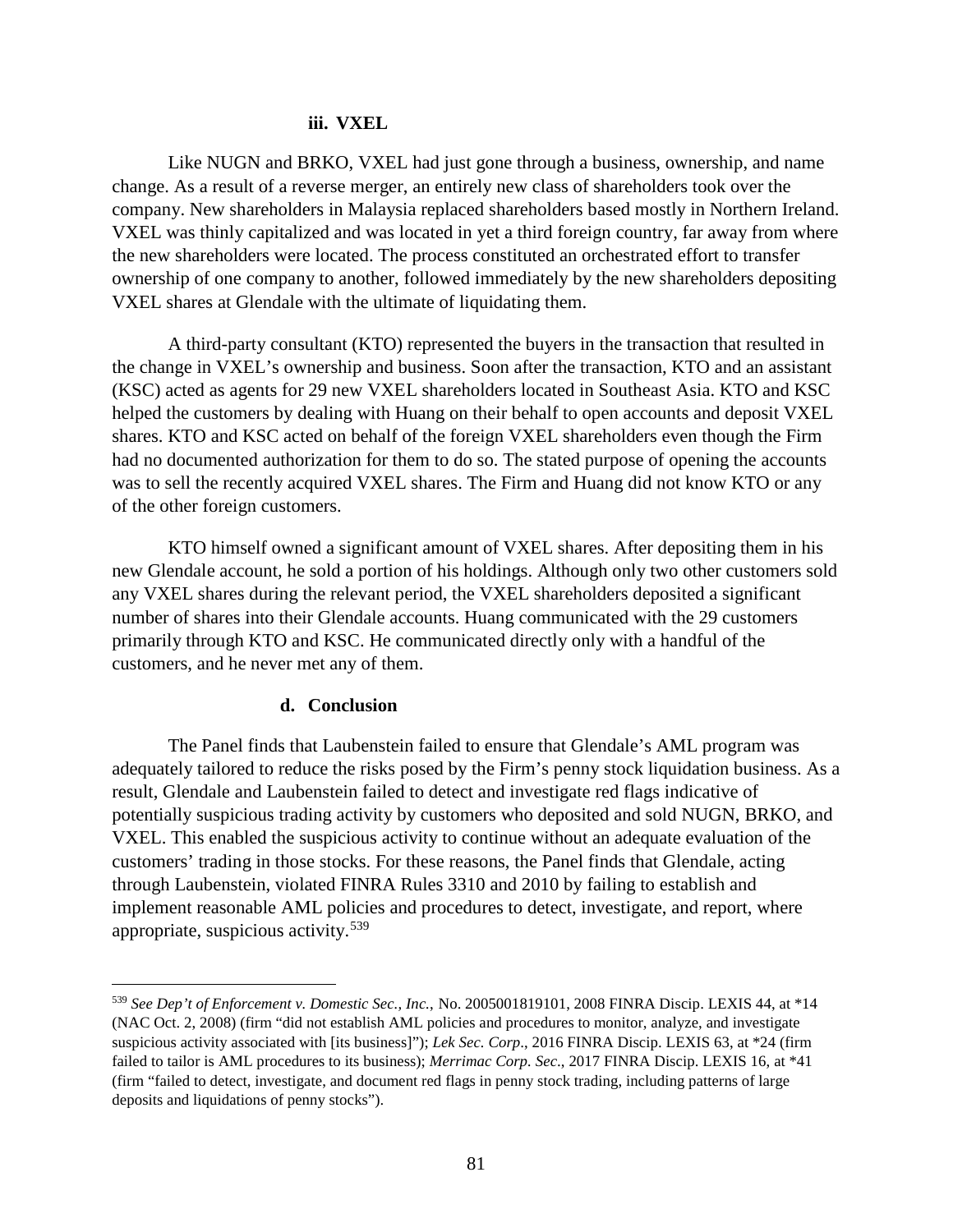The Panel dismisses the AML-related allegations contained in cause three against the other four Respondents—Castillo, Flesche, Abadin, and Huang. The Panel rejects Enforcement's argument that their conduct violated FINRA Rule 3310. None was Glendale's designated AMLCO and, accordingly, they were not responsible for Glendale's AML program during the relevant period.

### **2. Customer Identification Program**

Cause three also charges Glendale, acting through Flesche, Laubenstein, and Huang, with failing to comply with the Firm's customer identification program, in violation of FINRA Rules 3310 and 2010.<sup>[540](#page-87-0)</sup> FINRA Rule 3310(b) requires member firm to establish and implement a written AML program reasonably designed to achieve and monitor the member's compliance with the requirements of the Bank Secrecy Act, and its implementing regulations, including 31 C.F.R. § 1023.220 (Customer Identification Programs for Broker-Dealers).

This regulation requires that broker-dealers "establish, document, and maintain a written Customer Identification Program ("CIP") appropriate for its size and business."[541](#page-87-1) A firm's CIP, which must be part of a firm's AML compliance program, "must include risk-based procedures for verifying the identity of each customer to the extent reasonable and practicable." A firm's procedures must be based on an assessment of the "relevant risks, including those presented by the various types of accounts maintained" by the firm, among other considerations.<sup>[542](#page-87-2)</sup> The regulation provides that to verify an individual's identification using documentary means, the customer must provide unexpired government-issued identification evidencing nationality or residence and bearing a photograph, such as a driver's license or passport. A failure to establish a reasonable CIP violates FINRA Rule 3310(b).<sup>[543](#page-87-3)</sup>

The CIP contained in Glendale's WSPs provides that the Firm will use non-documentary methods of verifying identity when the customer and Glendale "do not have fact-to-face contact" or when "there are other circumstances that increase the risk that the firm will be unable to verify the true identity of the customer through documentary means," among other circumstances.<sup>[544](#page-87-4)</sup> Huang dealt primarily with KTO and KSC, who acted on behalf of the VXEL shareholders including providing documents to help verify the customers' identities. Huang did not meet the customers and communicated with only a few of them via email. Given the totality of the

<span id="page-87-0"></span> <sup>540</sup> Compl. ¶¶ 188-89.

<span id="page-87-1"></span><sup>541</sup> 31 C.F.R. § 1023.220(a)(1).

<span id="page-87-2"></span><sup>542</sup> 31 C.F.R. § 1023.220(a)(2).

<span id="page-87-3"></span><sup>543</sup> *Dep't of Enforcement v. Dratel Group, Inc.*, No. 2008012925001, 2014 FINRA Discip. LEXIS 6, at \*88 (NAC May 2, 2014), *aff'd*, Exchange Act Release No. 77396, 2016 SEC LEXIS 1035 (Mar. 17, 2016).

<span id="page-87-4"></span><sup>544</sup> CX-9, at 403. *See also* 31 C.F.R. § 1023.220(a)(2)(ii)(B)(2) and NASD Notice to Members 03-34, at 353-54 (June 2003), https://www.finra.org/industry/notices/03-34. Non-documentary methods of verifying customer identification include contacting a customer, independently verifying the customer's identity through comparison of the information the customer provides with information from a consumer reporting agency, checking references with a financial institution, or obtaining a financial statement. *See* CX-9, at 403; 31 C.F.R. § 1023.220(a)(2)(ii)(B)(1).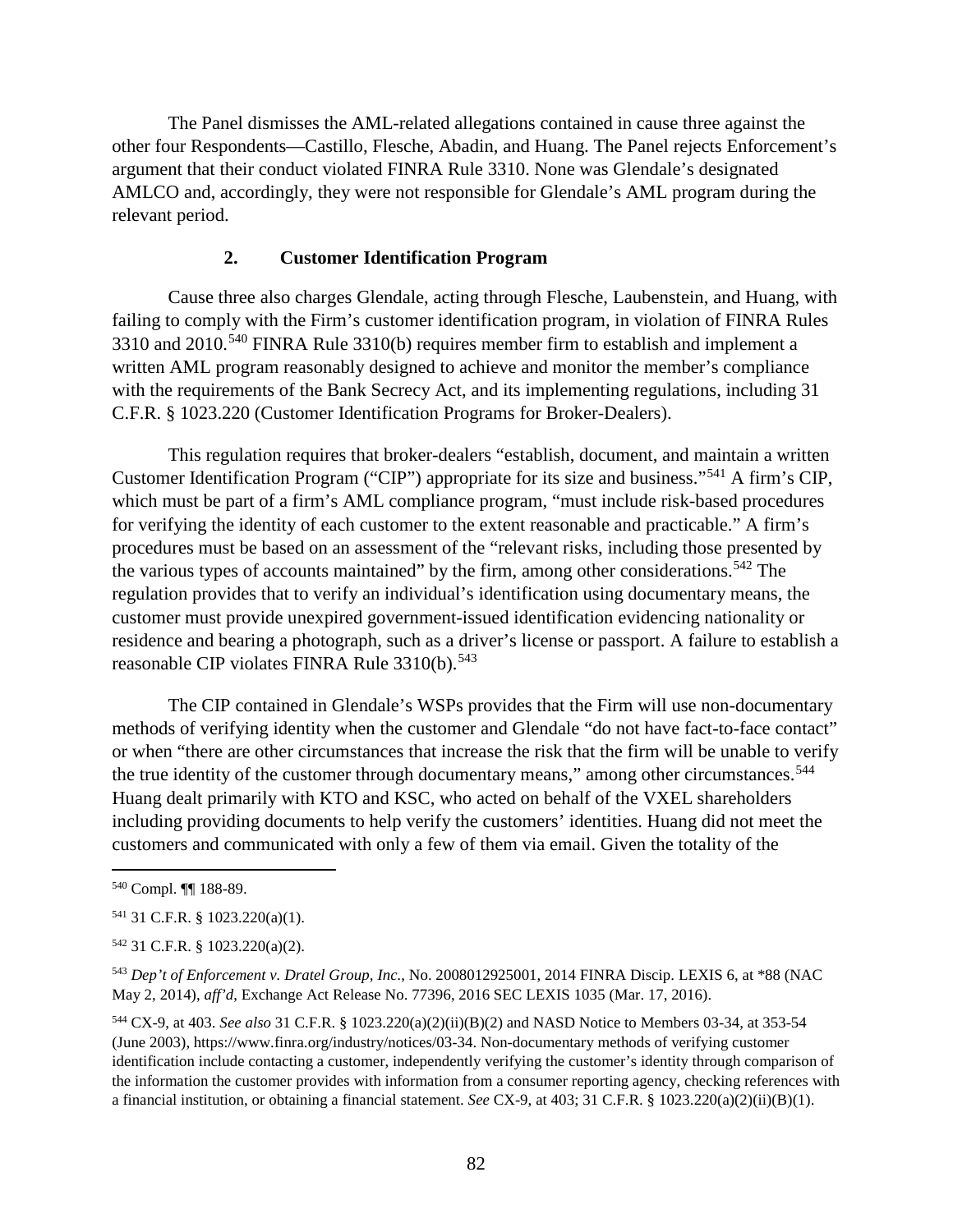circumstances surrounding the manner in which the customers acquired their VXEL shares and opened accounts at Glendale, the Firm was presented with the risk that it could not adequately verify the customers' identities through documentary means alone. It accordingly should have used non-documentary means, as set forth in its CIP and the AML regulations.

The Panel finds that Glendale, through Laubenstein, failed to employ non-documentary means of verifying Huang's customers' identities, in violation of FINRA Rules 3310(b) and 2010. The Panel dismisses the allegations against Flesche and Huang on the grounds that Laubenstein, as Glendale's AMLCO, had primary responsibility for implementing the CIP as part of the Firm's overall AML program and that Flesche and Huang did not engage in misconduct that impeded Laubenstein from performing his AML-related duties.

### **3. Due Diligence into Belize Bank**

Cause three further charges Glendale, acting through Laubenstein, with failing to conduct due diligence into Belize Bank and the unidentified customers it introduced to the Firm. The Complaint charges Respondents with failing to comply with 31 C.F.R. § 1010.610, implementing the Bank Secrecy Act, which constitutes a violation of FINRA Rules 3310(b) and 2010.[545](#page-88-0) 

Cause three also charges that Glendale and Laubenstein failed to "ascertain the type, purpose and anticipated activity of" the correspondent accounts introduced by Belize Bank. Therefore they "could not assess the money laundering risks presented" by the accounts or "conduct periodic review of the correspondent account activity to determine whether the activity was consistent with its stated purpose."<sup>[546](#page-88-1)</sup> As a result, according to Enforcement, the Firm and Laubenstein failed to "establish and implement an adequate due diligence program for correspondent accounts for foreign financial institutions … [and] risk-based AML procedures and controls designed to detect and report suspicious activity within correspondent accounts."<sup>[547](#page-88-2)</sup>

Section 312 of the USA PATRIOT Act, as implemented by 31 C.F.R. § 1010.610, requires that broker-dealers exercise due diligence when accepting correspondent accounts for a foreign financial institution ("FFI").<sup>[548](#page-88-3)</sup> An FFI includes a bank organized under foreign law. The term "FFI" means any entity "organized under foreign law (other than a branch or office of such person in the United States) that, if it were located in the United States, would be a covered

<span id="page-88-0"></span> <sup>545</sup> Compl. ¶¶ 178, 190.

<span id="page-88-1"></span><sup>546</sup> Compl. ¶ 190.

<span id="page-88-2"></span><sup>547</sup> Compl. ¶ 190.

<span id="page-88-3"></span><sup>548</sup> Publ. L. No. 107-56 (codified at 31 U.S.C. § 5318(i)).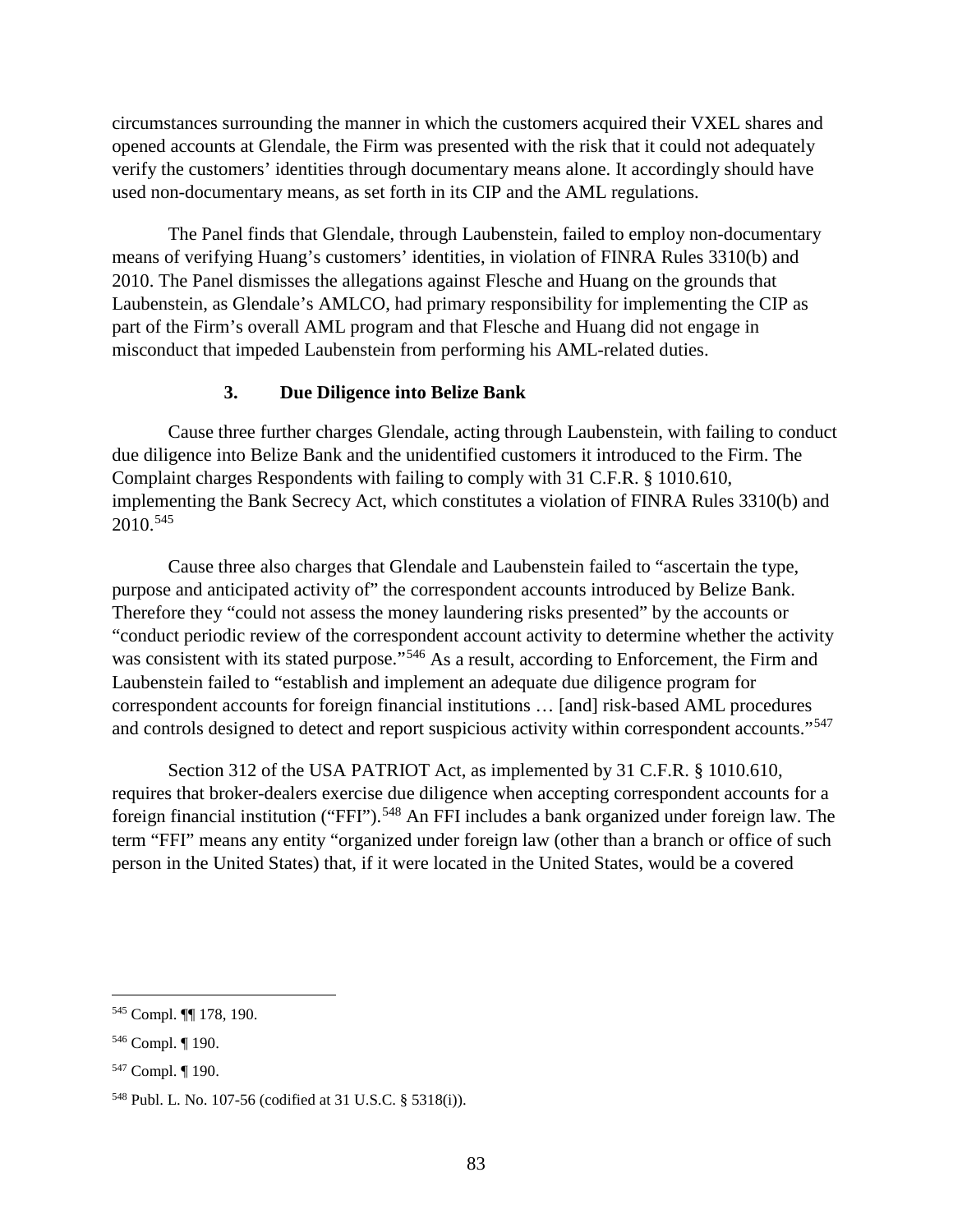financial institution,"[549](#page-89-0) as defined by statute. This includes a "broker or dealer in securities registered, or required to be registered" with the SEC.<sup>[550](#page-89-1)</sup>

A broker-dealer's due diligence program for an FFI must include "appropriate, specific, risk-based, and, where necessary, enhanced policies, procedures, and controls that are reasonably designed to enable the covered financial institution to detect and report, on an ongoing basis, any known or suspected money laundering activity conducted through or involving any correspondent account."[551](#page-89-2) Broker-dealers that handle FFI accounts must implement policies, procedures, and controls that "assess[] the money laundering risk presented by [an FFI] correspondent account, based on a consideration of all relevant factors, which shall include, as appropriate:"

- The nature of the FFI's business and the markets it serves.
- The type, purpose, and anticipated activity of such correspondent account.
- The nature and duration of the covered financial institution's relationship with the FFI (and any of its affiliates).
- The AML and supervisory regime of the jurisdiction that issued the charter or license to the FFI.
- Information known or reasonably available to the covered financial institution about the FFI's AML record.[552](#page-89-3)

A broker-dealer must adopt risk-based procedures and controls that are reasonably designed to detect and report known or suspected money laundering activity, including "a periodic review of the correspondent account activity sufficient to determine consistency with information obtained about the type, purpose, and anticipated activity of the account."[553](#page-89-4)

Belize Bank was an FFI, as defined by the Bank Secrecy Act, because it was organized and domiciled in Belize. Accordingly, Glendale and Laubenstein were obligated to perform riskbased due diligence into the bank's business when it opened accounts, and conduct periodic reviews of its activities. They failed to do so. Glendale and Laubenstein failed to conduct their own separate due diligence into the bank's customers and deferred to the bank the responsibility of performing AML-related supervision of its customers.

<span id="page-89-0"></span> <sup>549</sup> 31 C.F.R. § 103.175(h)(1)(iii) (re-numbered 31 C.F.R. § 1010.605(f)(iii) effective March 1, 2011).

<span id="page-89-1"></span><sup>550</sup> 31 C.F.R. § 103.175(f)(1)(viii) (re-numbered 31 C.F.R. § 1010.605(e)(1)(viii) effective March 1, 2011).

<span id="page-89-2"></span><sup>551</sup> 31 C.F.R. § 103.176(a) (re-numbered 31 C.F.R. § 1010.610(a) effective March 1, 2011).

<span id="page-89-3"></span><sup>552</sup> 31 C.F.R. § 103.176(a)(2) (re-numbered 31 C.F.R. § 1010.610(a)(2) effective March 1, 2011).

<span id="page-89-4"></span><sup>553</sup> 31 C.F.R. § 103.176(a)(3) (re-numbered 31 C.F.R. § 1010.610(a)(3) effective March 1, 2011).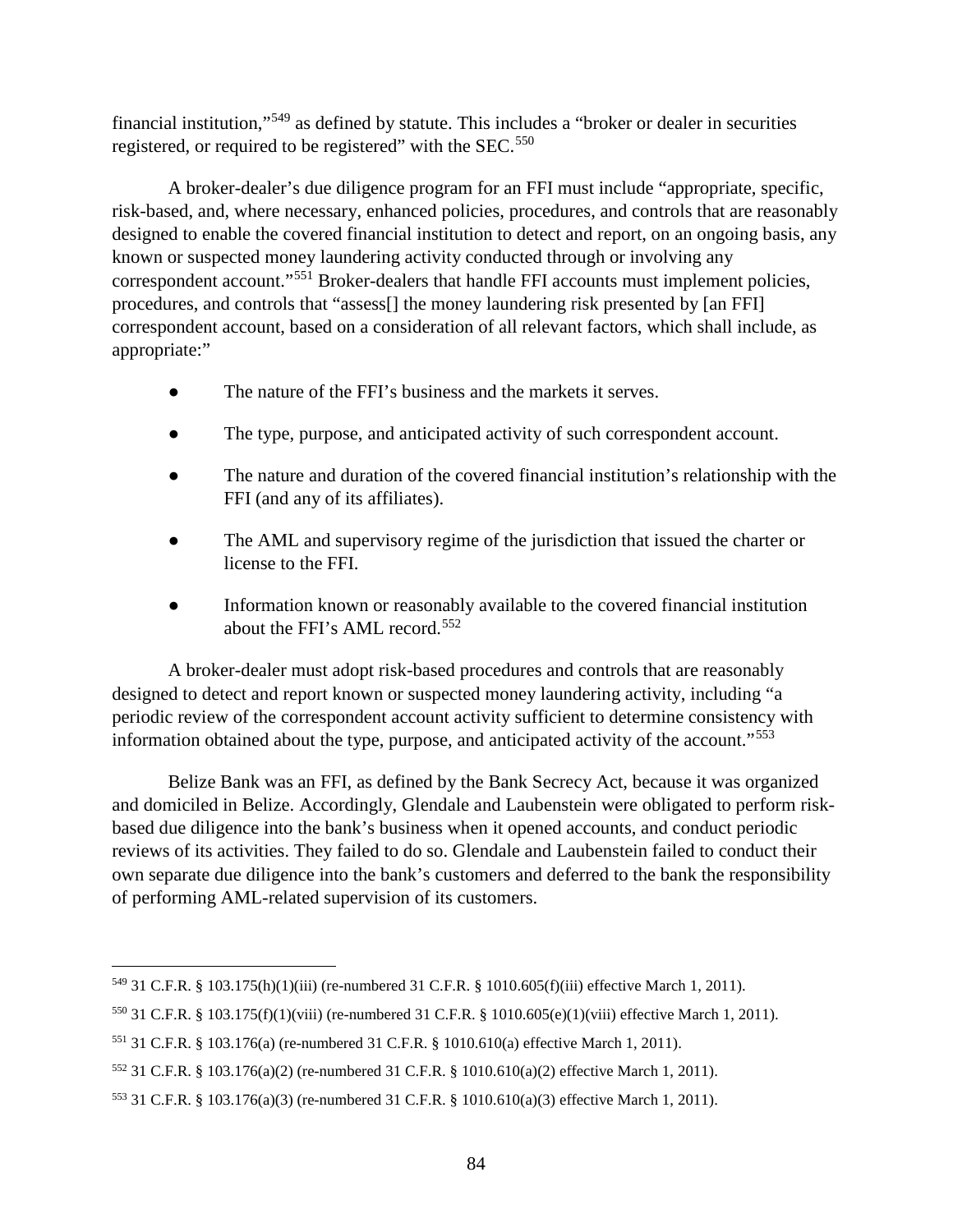Glendale relied on Belize Bank to satisfy Glendale's customer identification obligations concerning the 18 undisclosed customers. Pursuant to 31 C.F.R. § 103.122(b)(6) (re-numbered 31 C.F.R. §1023.220(b)(6)), a broker-dealer may rely on another financial institution under certain conditions. First, the reliance must be reasonable under the circumstances. Second, the other financial institution must be subject to the AML compliance program of the USA PATRIOT Act and be regulated by a federal functional regulator. Third, the other financial institution must enter into a contract requiring it to certify annually to the broker-dealer that it has implemented an AML program and will perform specified requirements of the broker-dealer's CIP.<sup>[554](#page-90-0)</sup> Given that customer identities were not disclosed to Glendale, reliance on Belize Bank was not reasonable. The bank also was not subject to the USA PATRIOT Act and it was not contractually bound to Glendale to perform customer identification requirements.

In their Answer to the Complaint, Glendale and Laubenstein acknowledged that Glendale had opened two types of accounts associated with Belize Bank. One type was for accounts in the name of the bank itself and the other was for accounts the bank introduced to the Firm. Glendale and Laubenstein argue that they did not have an obligation to conduct know-your-customer due diligence on the undisclosed customer accounts.<sup>[555](#page-90-1)</sup> For this proposition, they rely on a June 2015 statement, or interpretation, by the Financial Action Task Force ("FATF") purportedly clarifying that its existing AML recommendations did not require financial institutions "to perform, as a matter of course, normal customer due diligence on the customers of their respondent banks when establishing and maintaining correspondent banking relationships."<sup>[556](#page-90-2)</sup> Respondents' reliance on the FATF is misplaced. First, it does not reflect requirements contained in the BSA. Second, the FATF statement just refers to persons who are customers only of the correspondent bank, not bank customers who are also customers of a broker-dealer.

Glendale and Laubenstein failed to conduct reasonable due diligence into the nature of Belize Bank's undisclosed customers' activities, as required by the Bank Secrecy Act's implementing regulations. Glendale and Laubenstein also failed to respond to red flags associated with the undisclosed customers and their accounts. The Panel therefore finds that Glendale and Laubenstein violated FINRA Rules 3310(b) and 2010.

<span id="page-90-0"></span> <sup>554</sup> 31 C.F.R. § 103.122(b)(6) (re-numbered 31 C.F.R. §1023.220(b)(6), effective March 1, 2011). *See also* NASD Notice to Members 03-34 at 353.

<span id="page-90-1"></span><sup>555</sup> Amended Ans. ¶ 150. *See also* Glendale, Castillo, Flesche, Laubenstein, and Abadin's Pre-Hearing Br. 40-41. They also argue that because the SEC took no formal action against the Firm, the Panel should dismiss allegations against Glendale and Laubenstein associated with Belize Bank. Glendale, Laubenstein, and Abadin's Post-Hearing Br. 42-43.

<span id="page-90-2"></span><sup>556</sup> Amended Ans. ¶ 150 (citing http://www.fatf-gafi.org/documents/news/derisking-goes-beyond-amlcft.html.) *See also* Tr. 1038-39. FATF is an intergovernmental body established in 1989 for the purpose of setting standards and promoting effective measures to combat money laundering and other threats to the international financial system.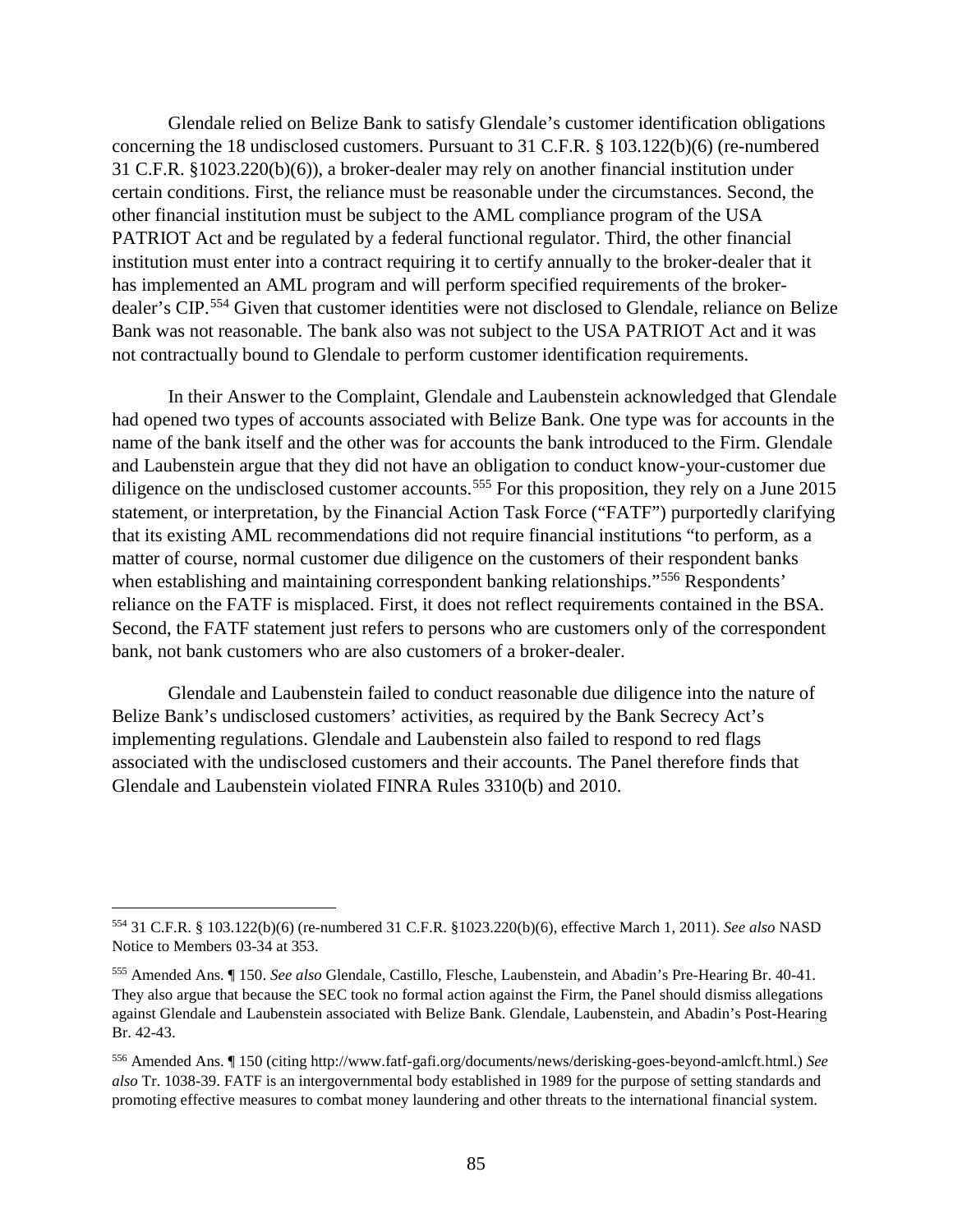#### D. **Supervisory Systems (Cause Four)**

Cause four charges supervision-related violations of FINRA Rules  $3110(a)$  and (b)<sup>[557](#page-91-0)</sup> and 2010 in two areas. First, it charges the Firm, through Castillo and Flesche, with supervisory deficiencies relating to the sale of unregistered non-exempt securities. Second, it charges the Firm, acting through Flesche and Laubenstein, with failing to reasonably supervise Huang.

## **1. The Applicable Law**

FINRA Rule 3110(a) requires members to "establish and maintain a system" that is "reasonably designed to achieve compliance with applicable securities laws and regulations, and with applicable FINRA rules." Rule 3110(b) requires members to "establish, maintain, and enforce written procedures to supervise the types of business in which it engages and the activities of its associated persons that are reasonably designed to achieve compliance with applicable securities laws and regulations and with applicable FINRA rules." FINRA Rule 3110(b)(4) requires a firm to have supervisory procedures, which are appropriate for its business, size, structure, and customers, to review incoming and outgoing written (including electronic) correspondence and internal communications relating to its investment banking and securities business.

It is well recognized that "[a]ssuring proper supervision is a critical component of brokerdealer operations."[558](#page-91-1) "Proper supervision is the touchstone to ensuring that broker-dealer operations comply with the securities laws and [FINRA] rules."[559](#page-91-2) "The duty of supervision includes the responsibility to investigate 'red flags' that suggest that misconduct may be occurring and to act upon the results of such investigation."[560](#page-91-3)

# **2. Glendale's Supervisory System in Connection with the Sale of Unregistered Securities Was Reasonable**

The Complaint charges that the Firm, through Castillo and Flesche, failed to establish and maintain a supervisory system, including WSPs, reasonably designed to achieve compliance with Section 5 of the Securities Act. It alleges that the Firm's supervisory system was not adequate to ensure that its customers sold microcap securities pursuant to an effective registration statement or a valid exemption from the registration requirement. More specifically, the Complaint charges that the WSPs did not set forth a standardized procedure for Firm personnel to conduct an inquiry to ensure that customer transactions qualified for available exemptions from registration.

<span id="page-91-0"></span> <sup>557</sup> FINRA Rule 3110, effective December 1, 2014, superseded NASD Rule 3010. *See* FINRA Regulatory Notice 14-10 (Mar. 2014), http://www.finra.org/industry/notices/14-10.

<span id="page-91-1"></span><sup>558</sup> *Richard F. Kresge*, Exchange Act Release No. 55988, 2007 SEC LEXIS 1407, at \*27 (June 29, 2007).

<span id="page-91-2"></span><sup>559</sup> *Dennis S. Kaminski*, Exchange Act Release No. 65347, 2011 SEC LEXIS 3225, at \*35 (Sept. 16, 2011).

<span id="page-91-3"></span><sup>560</sup> *Dep't of Enforcement v. Newport Coast Sec., Inc.*, No. 2012030564701, 2018 FINRA Discip. LEXIS 14, at \*166- 67 (NAC May 23, 2018) (quoting *Michael T. Studer*, 57 S.E.C. 1011, 1023-24 (2004)), *appeal docketed*, SEC Admin. Proc. No. 3-18555 (June 22, 2018).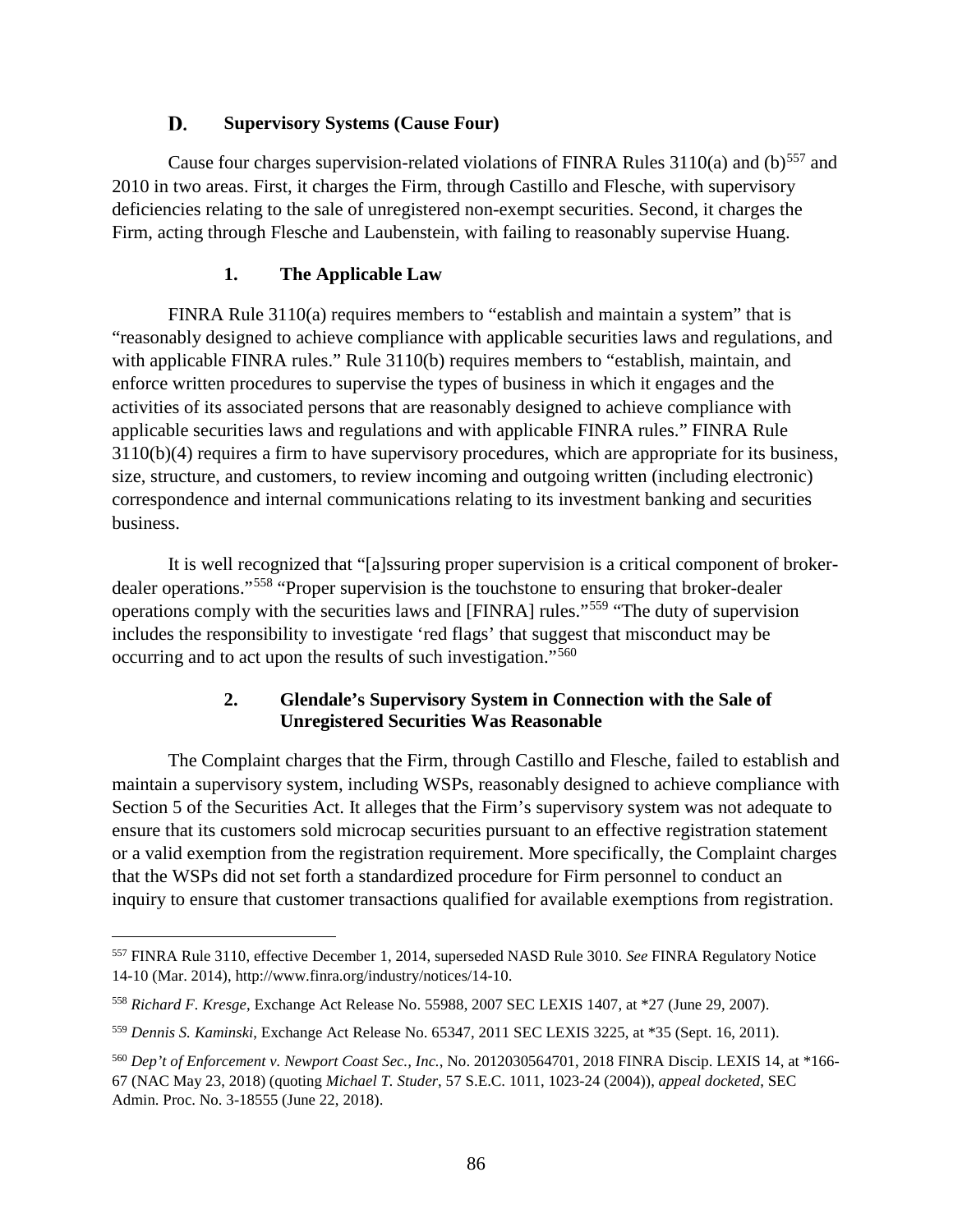It further charges that the WSPs merely contained general instructions and action items to ensure that a sale of securities qualifies for an exemption, but failed to describe the purpose of the reviews and the risks associated with each action item.[561](#page-92-0)

Flesche's broad supervisory authority over the Firm's microcap liquidation business included approving or rejecting customer deposits of microcap securities for resale. Flesche accordingly reviewed supporting documentation customers provided that purportedly established that securities were eligible for resale.<sup>[562](#page-92-1)</sup> In connection with RC's and JH's deposits and resales of NUGN shares, according to the Complaint, neither Castillo nor Flesche took action to determine whether there was a relationship between RC and JH and the persons from whom they acquired the shares to ensure that NUGN shares were eligible for resale. As a result, the Complaint charges, the Firm failed to determine that RC and JH received their shares from affiliates of NUGN, and therefore some of the NUGN shares they deposited were not eligible for immediate resale into the market.<sup>[563](#page-92-2)</sup>

A majority of the Panel finds that Glendales's procedures were adequate, including the process Glendale, Castillo, and Flesche established and maintained of reviewing customer stock deposits. The Panel majority's conclusion is dictated in part by its finding that Glendale, Flesche, and Abadin did not commit underlying violations of Section 5 of the Securities Act in connection with RC's and JH's sales of NUGN, as alleged in cause two.

A majority of the Panel notes that the process for reviewing customer stock deposits, as discussed above, involved compiling a due diligence package. The due diligence package included forms (the DSRQ, Client Checklist, Broker Checklist, and Deposit Analysis) that customers and Firm principals and administrative personnel completed and signed approving or rejecting stock deposits. The Firm also required customers to submit documents evidencing the chain of ownership of the shares from the date of issuance. These documents included, for example, stock purchase agreements, evidence of payment for the security from the customer and from persons from whom the shares were acquired, relevant SEC filings by the issuer, attorney opinion letters, and transfer agent records.

A majority of the Panel therefore finds that Glendale's supervisory system and WSPs were reasonable. Accordingly, the Panel dismisses the allegations in cause four that Glendale, acting through Castillo and Flesche, failed to establish and implement a reasonable supervisory system to ensure compliance with Section 5 of the Securities Act.

As discussed below, the Hearing Officer respectfully dissents from the majority's conclusions.

<span id="page-92-0"></span> <sup>561</sup> Compl. ¶¶ 195-98.

<span id="page-92-1"></span><sup>562</sup> Compl. ¶ 199; Amended Ans. ¶ 199.

<span id="page-92-2"></span><sup>563</sup> Compl. ¶ 200.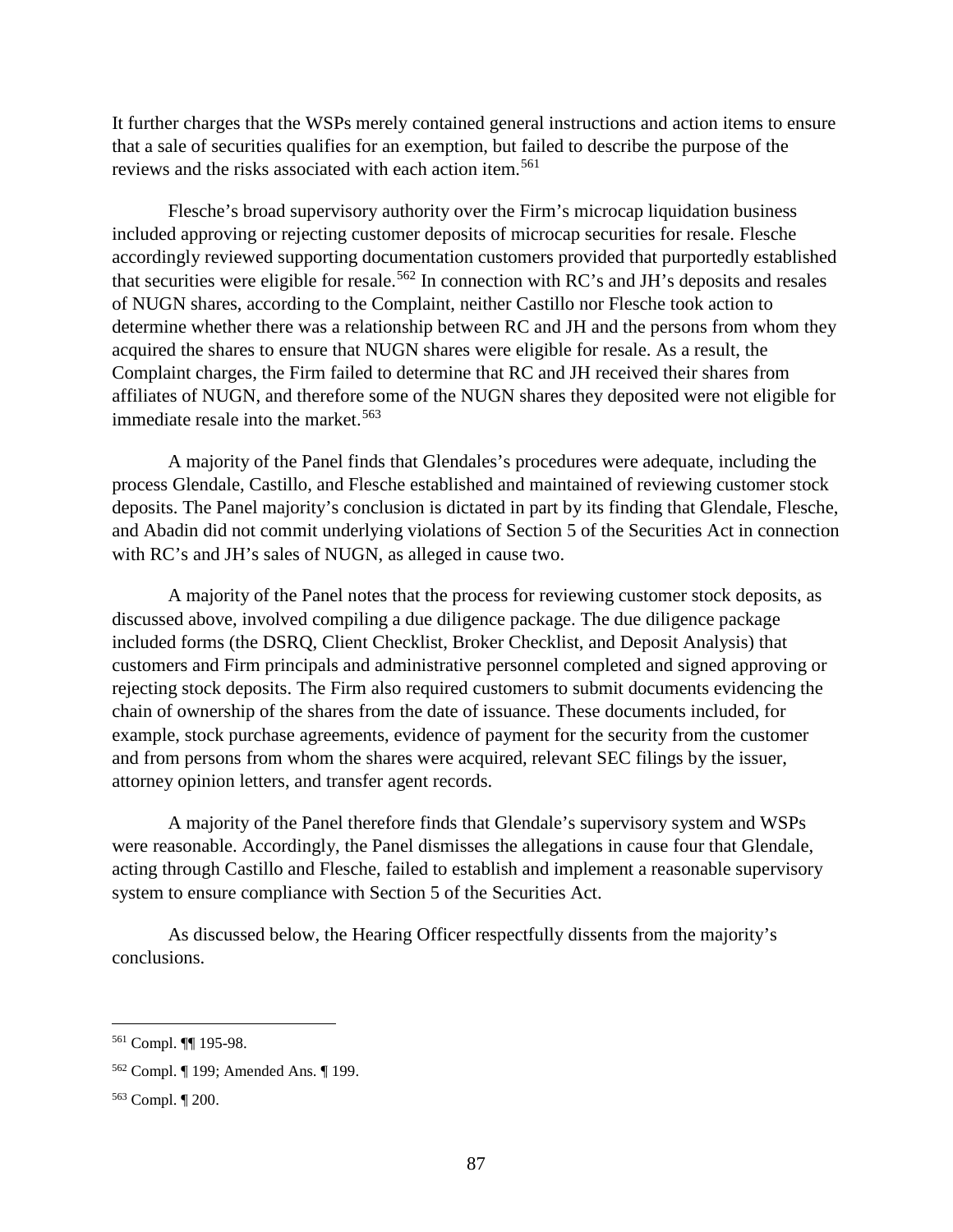### **3. Glendale, Flesche, and Laubenstein Failed to Reasonably Supervise Huang in Connection with His Dealings with His Customers**

The Complaint charges that the Firm, acting through Flesche and Laubenstein, failed to supervise Huang's communications with his customers in Asia. Even though Flesche knew that Huang opened accounts and engaged in transactions with customers based in Asia, Enforcement alleges, he failed to inquire how Huang communicated with his customers generally or ensure that customers understood the substance of his communications. [564](#page-93-0) These included Huang's Chinese language translations of portions of Glendale's new account documents and the VXEL customers' powers of attorney.

Laubenstein was responsible for reviewing Huang's emails. [565](#page-93-1) The Complaint charges that his reviews were limited to periodic English-language word searches of emails contained in the Firm's email archive and he therefore failed to identify red flags of suspicious activity in Huang's emails with customers about VXEL. Enforcement contends that Laubenstein's review was also unreasonable because he took no steps to adopt search terms for Huang's non-English written communications even though he knew that Huang sent customers Chinese-language translations of Firm documents.<sup>[566](#page-93-2)</sup>

The Panel finds that Flesche's and Laubenstein's supervision of Huang's communications was unreasonable given the number of Huang's customers, the customers' relationship with KTO and KSC, and the fact that the customers lived overseas. The Panel finds that Glendale, Flesche, and Laubenstein violated FINRA Rules 3110 and 2010.

#### E. **Huang Violated SEC Regulation S-P (Cause Five)**

Cause five charges that Huang shared his VXEL customers' nonpublic personal information with third persons without the customers' consent, in violation of SEC Regulation S-P, which is a violation of FINRA Rule 2010.

Regulation S-P requires broker-dealers to "adopt written policies and procedures that address administrative, technical, and physical safeguards for the protection of customer records and information."[567](#page-93-3) It also prohibits broker dealers from "disclos[ing] any nonpublic personal information about a consumer to a nonaffiliated third party unless" the consumer receives proper

<span id="page-93-0"></span> <sup>564</sup> Compl. ¶ 201.

<span id="page-93-1"></span><sup>565</sup> Compl. ¶ 154; Amended Ans. ¶ 154.

<span id="page-93-2"></span><sup>566</sup> Compl. ¶¶ 202-03.

<span id="page-93-3"></span><sup>567</sup> 17 C.F.R. § 248.30(a). Regulation S-P also requires that a firm's policies and procedures be "reasonably designed to: (1) Insure the security and confidentiality of customer records and information; (2) Protect against any anticipated threats or hazards to the security or integrity of customer records and information; and (3) Protect against unauthorized access to or use of customer records or information that could result in substantial harm or inconvenience to any customer." 17 C.F.R. § 248.30(a).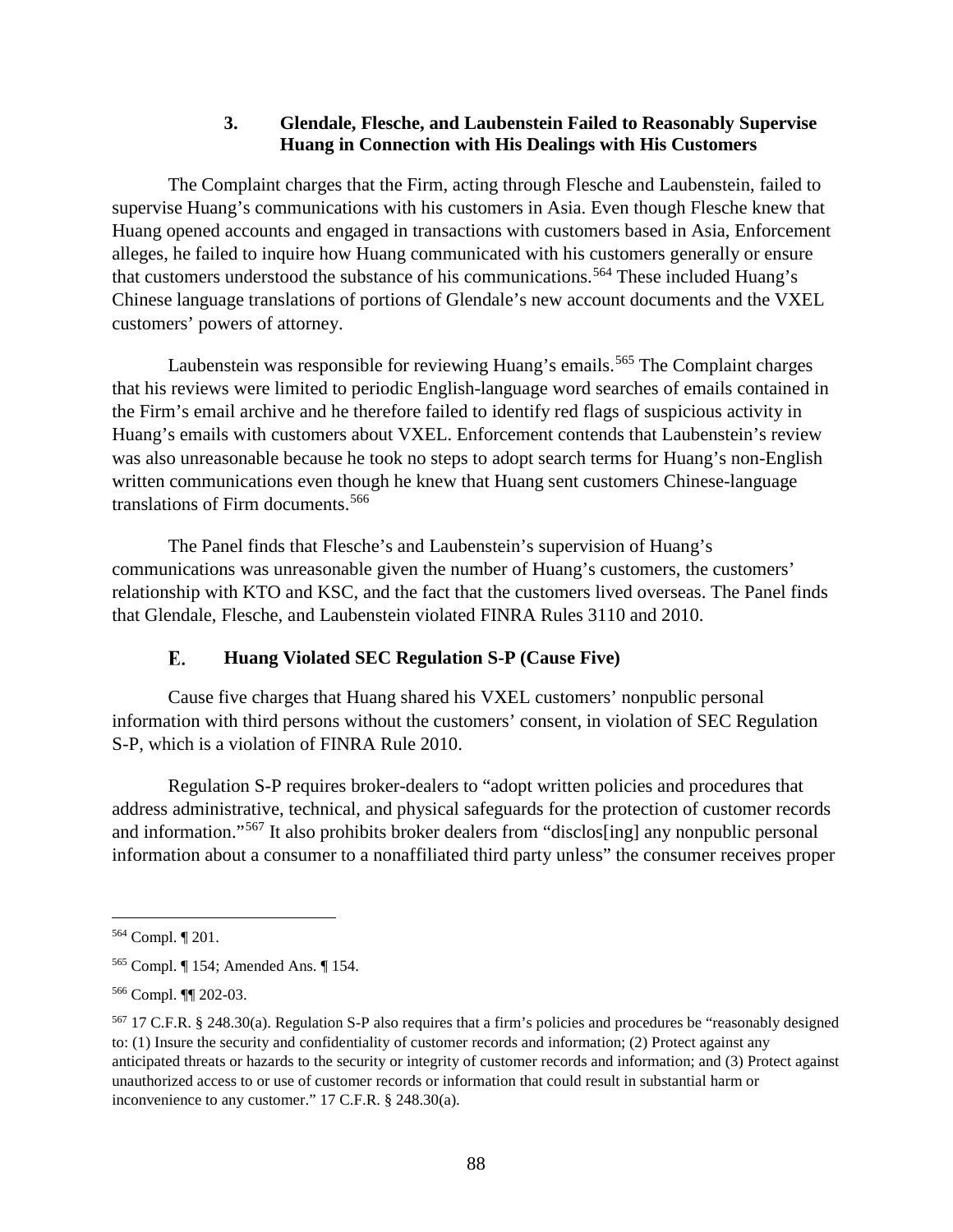notice and a "reasonable opportunity" to opt out of the disclosure.<sup>[568](#page-94-0)</sup> FINRA has reminded members of their obligation to protect confidential customer information.<sup>[569](#page-94-1)</sup>

Under Regulation S-P, "[n]onpublic personal information" means "[p]ersonally identifiable financial information."[570](#page-94-2) "Personally identifiable financial information" includes information that a consumer provides to a broker-dealer to obtain a financial product or service. It also includes information about a consumer resulting from a transaction involving a financial product or service between a broker-dealer and a consumer. Another category is information a broker-dealer otherwise obtains about a consumer in connection with providing a financial product or service to the consumer.[571](#page-94-3)

In January 2016, Huang provided the brokerage account numbers for 29 of his customers to KSC after KSC asked for them. [572](#page-94-4) A customer's brokerage account number constitutes personally identifiable financial information because it is information associated with a financial product or service between Glendale and a customer. He also shared customers' financial information with third parties other than KTO and KSC.

The Panel therefore finds that Huang improperly disclosed confidential customer information by providing to a third party "nonpublic personal information" under Regulation S-P, in violation of FINRA Rule 2010.<sup>[573](#page-94-5)</sup>

#### F. **Huang Committed Books and Records Violations (Cause Six)**

Cause six charges Huang with using a texting service on his cell phone to communicate with KTO and KSC instead of the Firm's email system, causing Glendale to keep inaccurate books and records.

<span id="page-94-0"></span> <sup>568</sup> 17 C.F.R. § 248.10(a)(1).

<span id="page-94-1"></span><sup>569</sup> *See* NASD Notice to Members 05-49 (July 2005), http://www.finra.org/industry/notices/05-49.

<span id="page-94-2"></span> $570$  17 C.F.R. § 248.3(t). As defined in Regulation S-P, a "consumer" is "an individual who obtains or has obtained a financial product or service from [a broker-dealer] that is to be used primarily for personal, family, or household purposes, or that individual's legal representative." 17 C.F.R. § 248.3(g)(1). A "customer" is a consumer who has a continuing relationship with a broker-dealer under which the broker-dealer provides one or more financial products or services that are to be used primarily for personal, family, or household purposes. A consumer has a "continuing relationship" with a broker-dealer if the consumer has a brokerage account with the broker-dealer." 17 C.F.R.  $\S$ § 248.3(j), (k)(1), (k)(2)(i)(A).

<span id="page-94-3"></span> $571$  17 C.F.R. §§ 248.3(u)(1)(i)-(iii).

<span id="page-94-4"></span><sup>572</sup> CX-73, at 5-7.

<span id="page-94-5"></span><sup>573</sup> A violation of Regulation S-P constitutes a violation of FINRA Rule 2010. *See Dep't of Enforcement v. Tomlinson*, No. 2009017527501, 2014 FINRA Discip. LEXIS 4, at \*15 (NAC Mar. 5, 2014) (violating privacy requirements in Regulation S-P supports a finding that respondent violated his ethical obligations under the predecessor to FINRA Rule 2010), *petition for review denied*, Exchange Act Release No. 73825, 2014 SEC LEXIS 4982 (Dec. 11, 2014).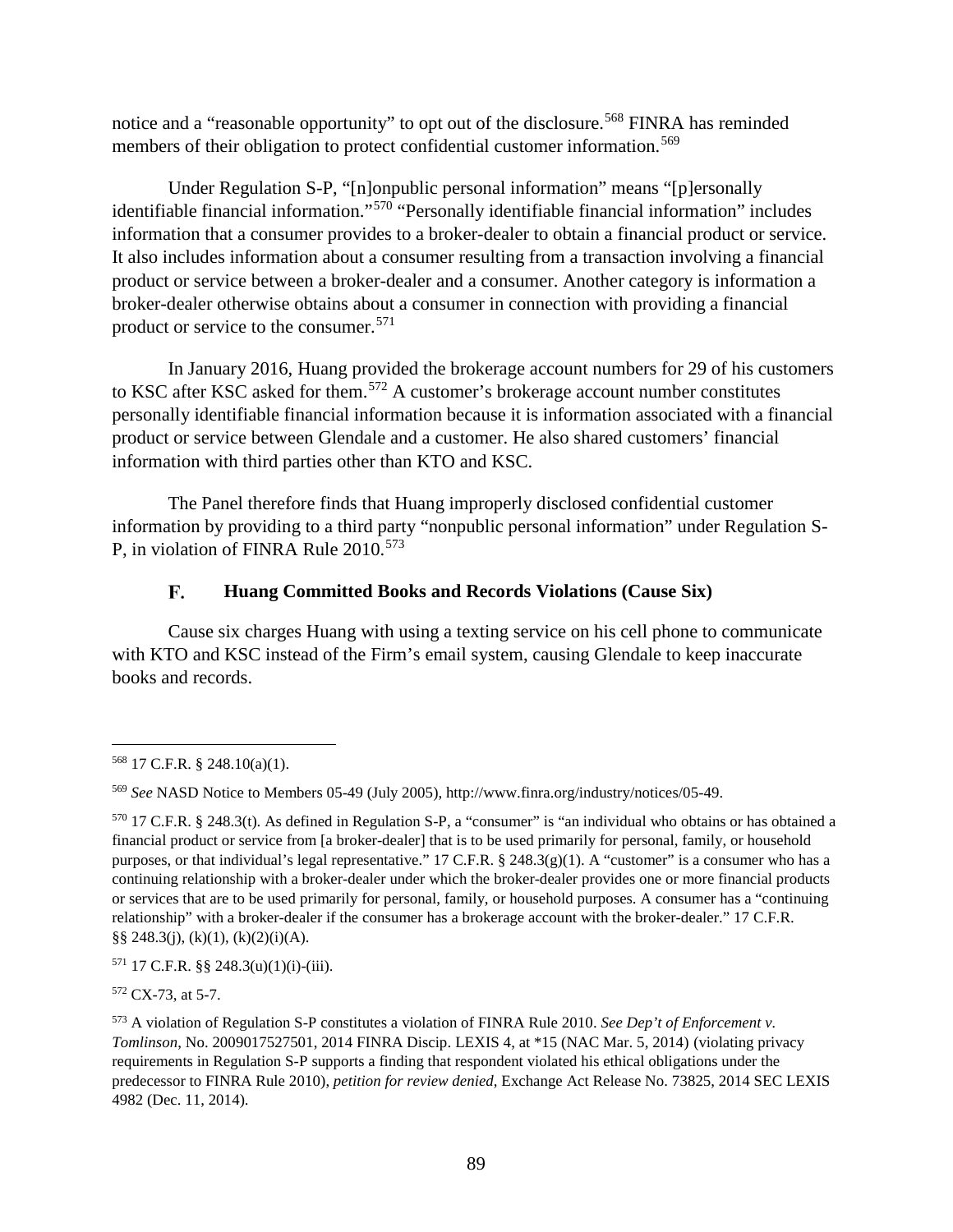FINRA Rule 4511(a) requires FINRA members to "make and preserve" books and records as required under FINRA rules, the Exchange Act and applicable Exchange Act rules. Causing a firm to violate the SEC's recordkeeping requirements is a violation of Rule 4511.<sup>[574](#page-95-0)</sup> A member firm's responsibility to retain electronic records, including emails relating to its business is well established.<sup>[575](#page-95-1)</sup> Section  $17(a)(1)$  of the Exchange Act provides that a broker-dealer "shall" make and keep for prescribed periods such records, [and] furnish copies thereof, … as the Commission, by rule, prescribes as necessary or appropriate in the public interest for the protection of investors, or otherwise in furtherance of this Act." Exchange Act Rule 17a-4(b)(4) requires that a broker-dealer retain originals of all communications received or sent by the broker-dealer relating to its business for at least three years, the first two years in an easily accessible place. The requirement applies to all electronic communications relating to the firm's business, including emails.<sup>[576](#page-95-2)</sup> Causing a firm to maintain false books and records violates FINRA Rules 4511 and 2010.<sup>[577](#page-95-3)</sup>

Huang engaged in approximately 150 WeChat texts to communicate with KTO and KSC between mid-February and mid-March 2015. Huang's use of WeChat instead of the Firm's email system prevented Glendale from being able to capture his communications with KTO in its email archives, causing the Firm's records to be incomplete. The Panel therefore finds that Huang violated FINRA Rules 4511 and 2010.

### **IV. Sanctions**

The Panel imposes sanctions against Respondents Glendale, Flesche, Laubenstein, and Huang for violations of causes three through six of the Complaint. In considering the appropriate sanctions to impose on these Respondents, the Panel consulted FINRA's Sanction Guidelines ("Guidelines"),[578](#page-95-4) specifically, the General Principles Applicable to All Sanction Determinations ("General Principles"),[579](#page-95-5) overarching Principal Considerations in Determining Sanctions ("Principal Considerations"), [580](#page-95-6) as well as guidelines for specific violations. The General Principles explain that disciplinary sanctions "should be designed to protect the investing public

<span id="page-95-6"></span><sup>580</sup> Guidelines at 7-8.

<span id="page-95-0"></span> <sup>574</sup> *See, e.g., Fox & Co. Invs., Inc.*, 58 S.E.C. 873, 891-94 (2005); *Wedbush Sec., Inc.*, Exchange Act Release No. 78568, 2016 SEC LEXIS 2794, at \*35 n.36 (Aug. 12, 2016) (stating that a violation of FINRA's recordkeeping rules is also a violation of FINRA Rule 2010), *aff'd*, 719 F. App'x. 724 (9th Cir. 2018).

<span id="page-95-1"></span><sup>575</sup> *Dep't of Enforcement v. Dratel Group, Inc*., No. 2009016317701, 2015 FINRA Discip. LEXIS 10, at \*26 (NAC May 6, 2015) (citing *Dep't of Enforcement v. Legacy Trading Co.*, No. 2005000879302, 2009 FINRA Discip. LEXIS 12, at \*54-55 (OHO Mar. 12, 2009), *aff'd*, 2010 FINRA Discip. LEXIS 20 (NAC Oct. 8, 2010)).

<span id="page-95-2"></span><sup>576</sup> *See* NASD Notice to Members 03-33 (July 2003), http://www.finra.org/industry/notices/03-33.

<span id="page-95-3"></span><sup>577</sup> *Dep't of Enforcement v. Escarcega*, No. 2012034936005, 2017 FINRA Discip. LEXIS 32, at \*63-64 & n.37 (NAC July 20, 2017).

<span id="page-95-4"></span><sup>578</sup> FINRA Sanction Guidelines (2019), http://www.finra.org/industry/sanction-guidelines.

<span id="page-95-5"></span><sup>579</sup> Guidelines at 2-6.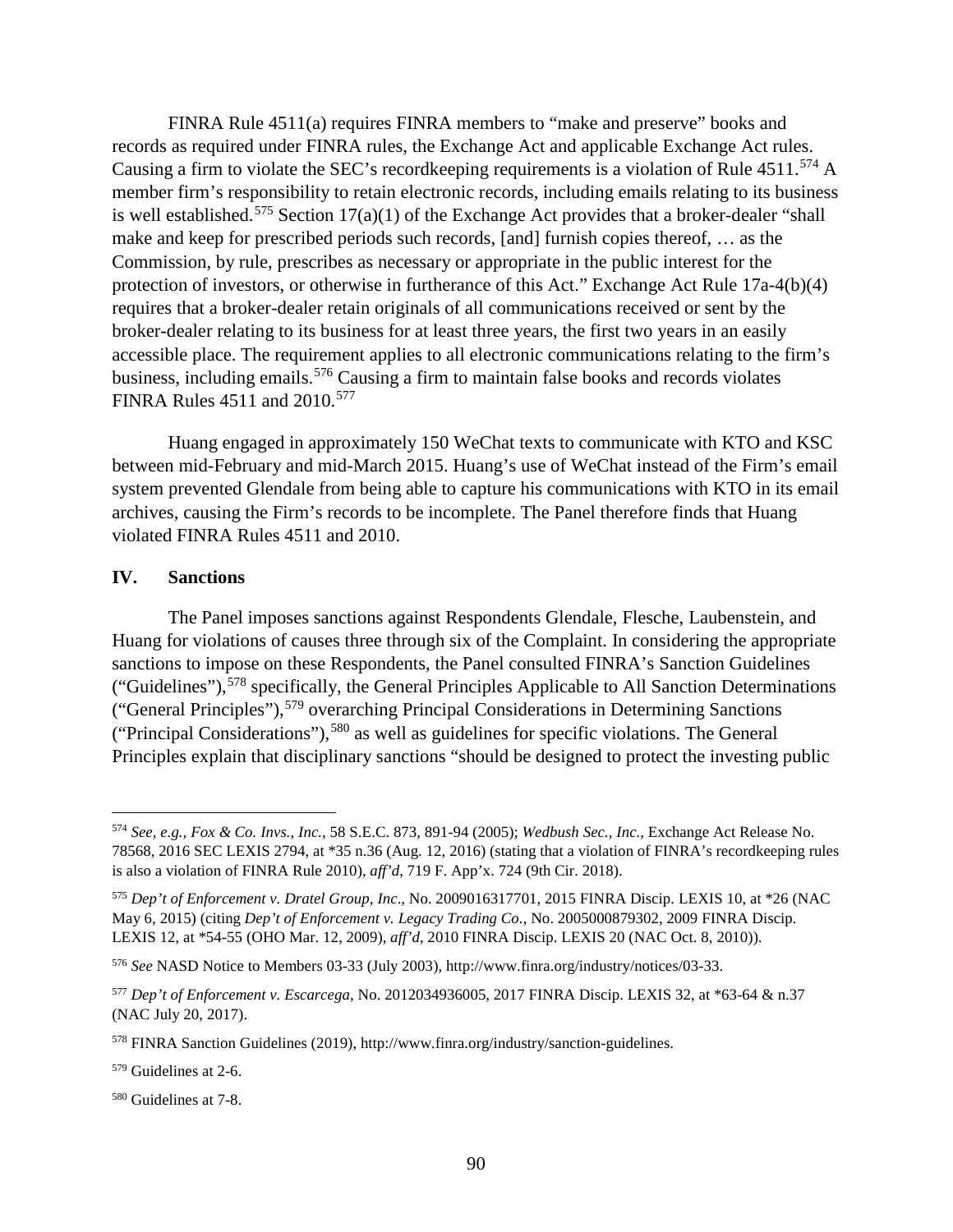by deterring misconduct and upholding high standards of business conduct."[581](#page-96-0) Adjudicators are therefore instructed to "design sanctions that are meaningful and significant enough to prevent and discourage future misconduct by a respondent and deter others from engaging in similar misconduct."[582](#page-96-1) Sanctions should also be "more than a cost of doing business." They should be "a meaningful deterrent and reflect the seriousness of the misconduct at issue."[583](#page-96-2) Adjudicators should impose sanctions "tailored to address the misconduct involved in each particular case."<sup>[584](#page-96-3)</sup>

In determining sanctions for Glendale's supervision and AML-related violations of causes three and four of the Complaint, the Panel also considered that the Firm has relevant disciplinary history involving similar misconduct, which is an aggravating factor for determining sanctions. The Guidelines provide for imposing progressively escalating sanctions on recidivists beyond those outlined in the Guidelines. The Firm was disciplined by FINRA in 2010 for AML violations relating to a customer's liquidation of billions of shares of multiple speculative securities and failing to have in place a reasonable supervisory system to prevent the resale of unregistered securities.<sup>[585](#page-96-4)</sup> Glendale consented to a \$45,000 fine and censure.<sup>[586](#page-96-5)</sup> The Panel finds that the prior action involved similar misconduct by the Firm. The Guidelines state that "[s]anctions imposed on recidivists should be more severe because a recidivist, by definition, already has demonstrated a failure to comply with FINRA's rules or the securities laws."[587](#page-96-6) The Guidelines further note that imposing more severe sanctions "emphasizes the need for corrective action after a violation has occurred, discourages future misconduct by the same respondent, and deters others from engaging in similar misconduct."<sup>[588](#page-96-7)</sup>

#### A. **AML Violations (Cause Three) (Glendale and Laubenstein)**

There is no specific Guideline for failing to establish and implement AML procedures. Because FINRA's rules requiring firms to implement AML programs are in substance supervisory requirements, the most analogous Guideline is the one for deficient supervision. Given the nature and duration of Glendale's and Laubenstein's AML-related misconduct, including their failures concerning customer identification, the Panel finds that the Guideline for

<span id="page-96-5"></span><sup>586</sup> The Panel rejects Glendale's argument that the 2010 disciplinary action cannot be considered as a prior action for sanctions determination purposes because it was not "exactly the same" violation. Glendale, Laubenstein, and Abadin's Post-Hearing Br., at 46. The prior misconduct was similar to the AML-related misconduct present in this case.

<span id="page-96-0"></span> <sup>581</sup> Guidelines at 2 (General Principles, No. 1).

<span id="page-96-1"></span><sup>582</sup> Guidelines at 2 (General Principles, No. 1).

<span id="page-96-2"></span><sup>583</sup> Guidelines at 2 (General Principles, No. 1).

<span id="page-96-3"></span><sup>584</sup> Guidelines at 3 (General Principles, No. 3).

<span id="page-96-4"></span><sup>585</sup> Guidelines at 2-3 (General Principles, No. 2) (explaining that adjudicators should consider imposing more severe sanctions when the respondent's disciplinary history includes past misconduct that is similar to the misconduct at issue).

<span id="page-96-6"></span><sup>587</sup> Guidelines at 2 (General Principles, No. 2).

<span id="page-96-7"></span><sup>588</sup> Guidelines at 2 (General Principles, No. 2).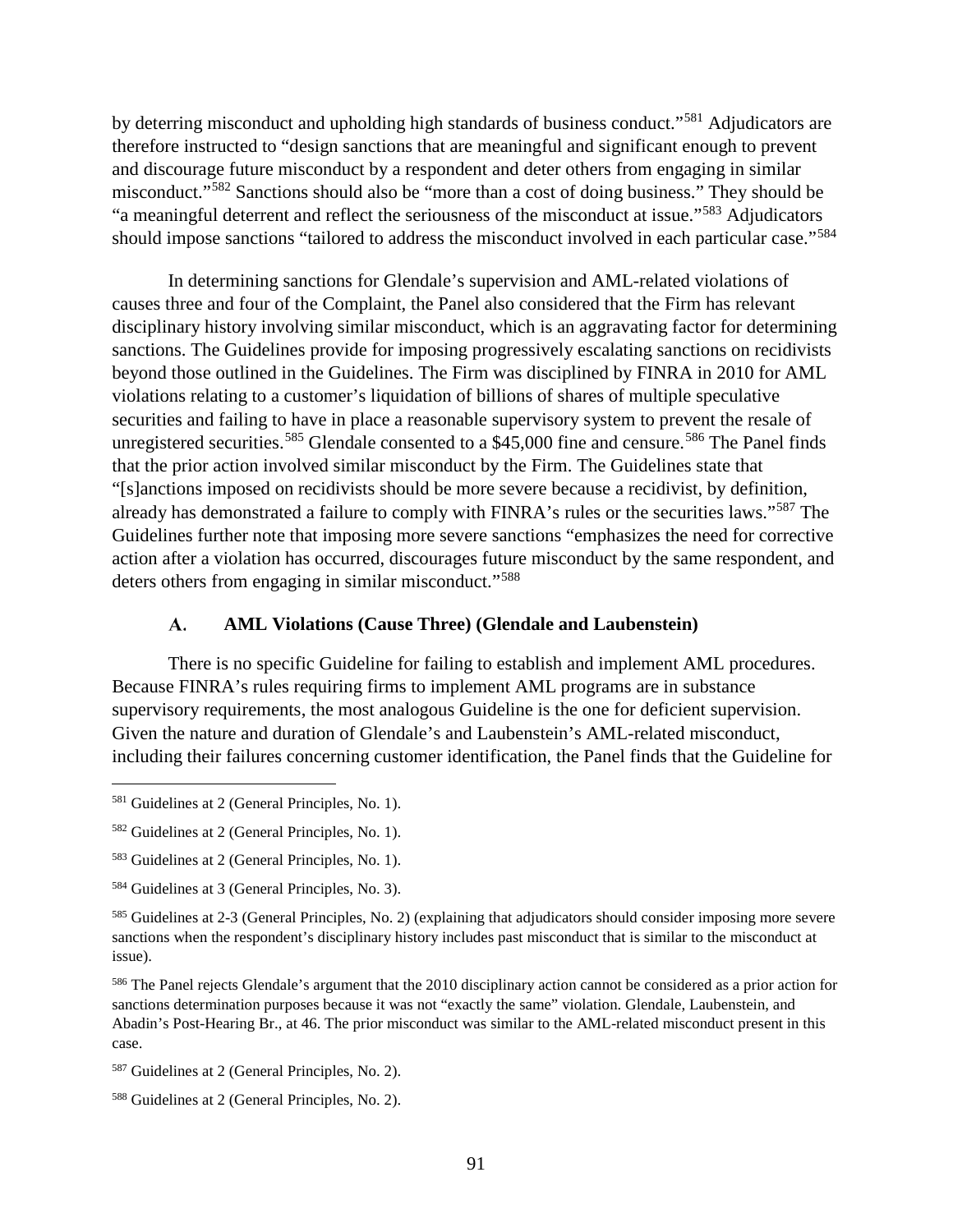systemic supervisory failures is appropriate. Adjudicators should use this Guideline "when a supervisory failure is significant and is widespread or occurs over an extended period of time." The Guideline further instructs that, while "systemic supervisory failures typically involve failures to implement or use supervisory procedures that exist, systemic supervisory failures also may involve supervisory systems that have both ineffectively designed procedures and procedures that are not implemented."[589](#page-97-0)

The Guideline for a firm's systemic supervisory failures instructs adjudicators to consider a fine between \$10,000 and \$310,000. Where aggravating factors predominate, consideration should be given to imposing a higher fine and ordering restitution or disgorgement in appropriate cases and suspending a firm with respect to any or all relevant activities or functions for a period of 10 business days to two years, or expelling the firm. Adjudicators may also consider imposing an undertaking, ordering a firm to revise its supervisory systems and procedures, or ordering a firm to engage an independent consultant to recommend changes to the firm's supervisory systems and procedures.

For a responsible individual, the Guidelines instruct adjudicators to consider a fine between \$10,000 and \$77,000, and, where aggravating factors predominate, suspending the person in any or all capacities for a period of 10 business days to two years, or barring the individual.[590](#page-97-1)

## **1. Misconduct Associated with Customer Liquidations of NUGN, BRKO, and VXEL and Customer Identification Program**

The Guideline for systemic supervisory failures contains eight principal considerations, each of which is relevant here in connection specifically with Glendale's liquidation business. Accordingly, the Panel finds the presence of multiple aggravating factors and determines that Glendale's and Laubenstein's misconduct was egregious. There are no mitigating factors present.

One principal consideration is whether the deficiencies allowed the violative conduct to occur or escape detection. Another is whether Glendale and Laubenstein failed to timely correct or address deficiencies once identified or failed to respond reasonably to "red flag" warnings. Respondents never critically questioned the liquidations by RC and JH and never conducted a meaningful investigation into NUGN, whose securities they were selling. As a result, they did not detect multiple red flags indicative of suspicious activity. Glendale, acting through Laubenstein, instead permitted RC, JH, and SEI to sell NUGN without probing whether the sales were part of a pump-and-dump scheme or timed to coincide with stock promotion efforts. The same applied to ECM's lucrative sales of BRKO, which resulted in proceeds exceeding \$1.2 million after making a miniscule investment of less than \$7,000 to buy the BRKO shares just a few months earlier.

<span id="page-97-0"></span> <sup>589</sup> Guidelines at 105-06.

<span id="page-97-1"></span><sup>590</sup> Guidelines at 105-06.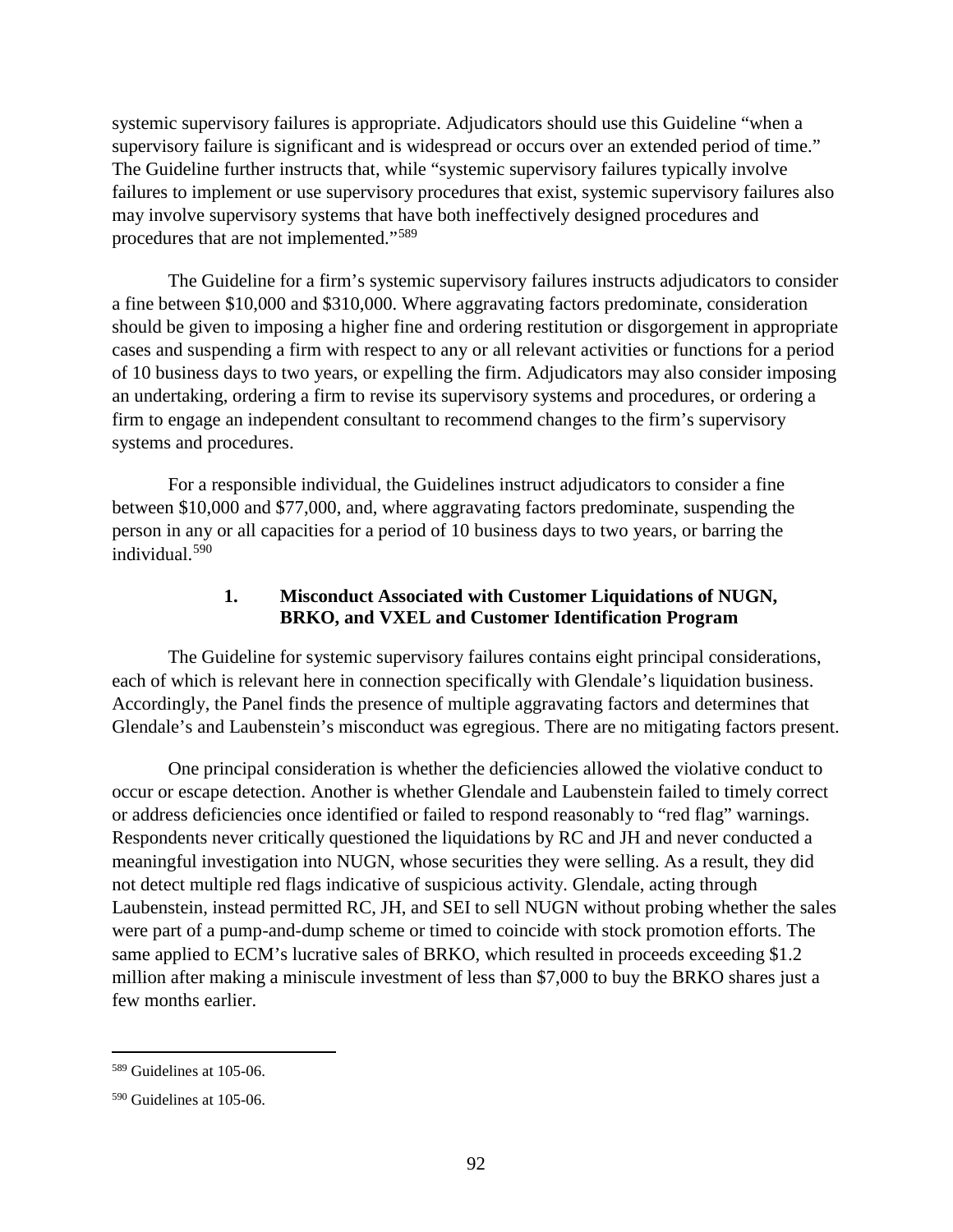Other principal considerations are the number and dollar value of the transactions not adequately supervised as a result of the deficiencies and the nature, extent, size, character, and complexity of the activities or functions not adequately supervised. All of these considerations are aggravating factors here. The misconduct covered approximately one year.<sup>[591](#page-98-0)</sup> In the first half of 2015, RC, JH, and SEI sold over 2.9 million shares of NUGN, which generated proceeds of more than \$8.5 million.<sup>[592](#page-98-1)</sup> In just six weeks during February and March 2016, ECM sold over 470,000 shares of BRKO for over \$1.25 million. Within a few months, 30 customers deposited a large tranche of VXEL shares at Glendale.

Additional principal considerations include the number and type of customers, investors or market participants affected by the deficiencies and the extent to which the deficiencies affected market integrity or market transparency. The Panel finds that RC's, JH's, and SEI's liquidations of NUGN and ECM's sales of BRKO created a significant risk of harm to the investing public.

The Panel is mindful that adjudicators should impose sanctions that are remedial in nature and not punitive. Sanctions should protect the investing public, not penalize brokers, and prevent the violating firm and individuals from causing additional harm to the public. The Panel also fashioned sanctions to deter Glendale, Laubenstein, and others from engaging in this serious misconduct. The Guidelines also require that the Panel take into account a firm's size to ensure that sanctions are remedial and not punitive. Factors to consider in connection with assessing a firm's size are its financial resources, the nature of its business, the number of persons associated with it, and the level of trading activity.<sup>[593](#page-98-2)</sup> The Panel believes that a significant fine and a censure are necessary to impress upon Glendale and other firms the importance of an adequate AML program.

Glendale also gained financially from its misconduct. The Panel took into consideration the commissions it earned from its customers' sales of NUGN (\$220,103), BRKO (\$38,438), and VXEL (\$1,343), which amount to nearly \$260,000.

After careful consideration of the principal considerations and the facts and circumstances of this case, the Panel concludes that the appropriate remedial sanction for the Firm's AML violations charged in cause three is a \$125,000 fine. When determining this sanction, the Panel considered Glendale's prior disciplinary history.

Applying the same principal considerations to Laubenstein's misconduct, the Panel determines that the appropriate sanction for his AML violations, including misconduct associated with the Firm's CIP in connection with Huang's VXEL customers, as charged in cause three, is a

<span id="page-98-0"></span> $591$  Guidelines at 7 (Principal Considerations, Nos. 8, 9) (whether respondent engaged in numerous acts and/or a pattern of misconduct and whether the respondent engaged in the misconduct over an extended period of time).

<span id="page-98-1"></span> $592$  Guidelines at 8 (Principal Considerations, No. 17) (the number, size and character of the transactions at issue).

<span id="page-98-2"></span><sup>593</sup> Guidelines at 2-3 (General Principles, Nos. 1, 2).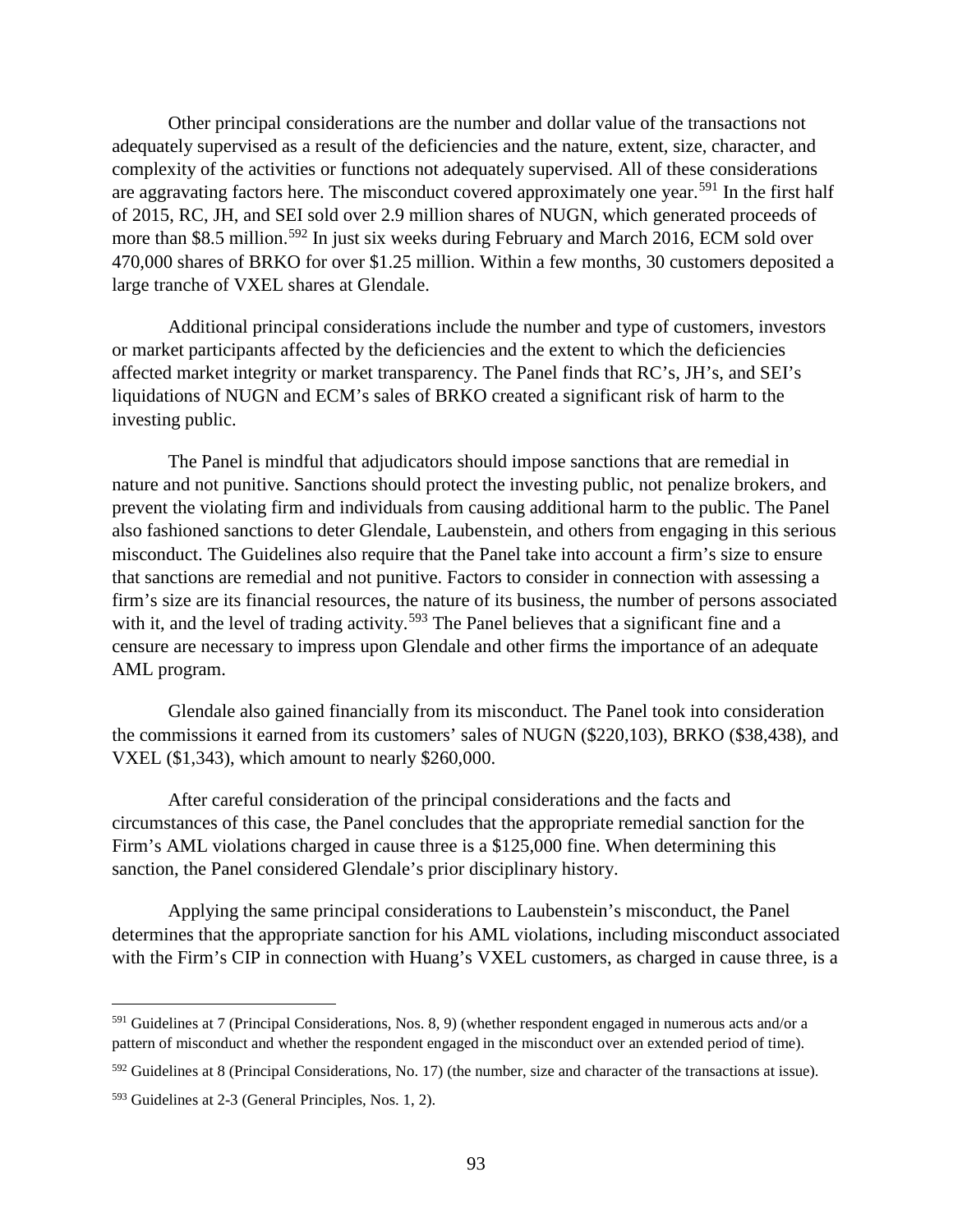\$20,000 fine and a two-year suspension from associating with any FINRA member firm in any capacity.

# **2. Misconduct Related to Belize Bank**

The Panel finds that Glendale and Laubenstein failed to understand their obligations with respect to foreign financial institutions under the Bank Secrecy Act and FINRA rules. Thus they did not comprehend the nature of Belize Bank's business and its relationships with its customers. The Panel notes that Enforcement presented no evidence indicating the presence of aggravating factors—for example, potentially suspicious trading activity or suspicious money movements by the undisclosed customers.

The Panel carefully considered the facts and circumstances involving Glendale's relationship with Belize Bank. The Panel finds that it would not serve a remedial purpose to impose a monetary fine on Glendale or Laubenstein or suspend Laubenstein for their failure to perform proper due diligence on the bank and its customers.<sup>[594](#page-99-0)</sup>

For these reasons, the Panel concludes that a Letter of Caution will prevent future misconduct by Glendale and Laubenstein and serve as a general deterrent against other member firms and registered persons considering similar activities involving foreign financial institutions and their customers.<sup>[595](#page-99-1)</sup> Accordingly, this Decision will constitute a Letter of Caution as to Glendale and Laubenstein.[596](#page-99-2)

#### В. **Supervision of Huang (Cause Four) (Glendale, Flesche, and Laubenstein)**

For a failure to supervise, the Guidelines recommend a fine in the range of \$5,000 to \$77,000, suspending the responsible individual in all supervisory capacities for up to 30 business days, and limiting the activities of the appropriate branch office or department for up to 30 business days. In egregious cases, the Guidelines direct adjudicators to consider limiting the activities of the branch office or department for a longer period or suspending the firm with respect to any or all activities or functions for up to 30 business days. Adjudicators should also

<span id="page-99-0"></span> <sup>594</sup> Guidelines at 3-4 (General Principles, No. 3) (adjudicators should tailor sanctions to respond to the misconduct at issue).

<span id="page-99-1"></span><sup>595</sup> Guidelines at 2 (General Principles, No. 1) (disciplinary sanctions should be designed to protect the investing public by deterring misconduct and upholding high standards of business conduct).

<span id="page-99-2"></span><sup>596</sup> *See Dep't of Enforcement v. Mutual Servs. Corp.*, No. EAF0400630001, 2008 FINRA Discip. LEXIS 62, at \*136-37 & n.314 (OHO Dec. 16, 2008) (considering mitigating factors, a Letter of Caution is sufficient to remediate misconduct and protect the investing public) (citing *Dist. Bus. Conduct Comm. v. Greenberg*, No. C9B9200008, 1993 WL 968256, at \*5 (NBCC Aug. 3, 1993)) (considering the nature of the offense, among other mitigating factors, a Letter of Caution in place of censure and fine is appropriate because censure and fine "would not serve any remedial purpose"), *modified sub nom. Department of Enforcement v. Kaminski*, No. EAF0400630001, 2010 FINRA Discip. LEXIS 12 (NAC Aug. 18, 2010), *aff'd*, Exchange Act Release No. 65347, 2011 SEC LEXIS 3225 (Sept. 16, 2011).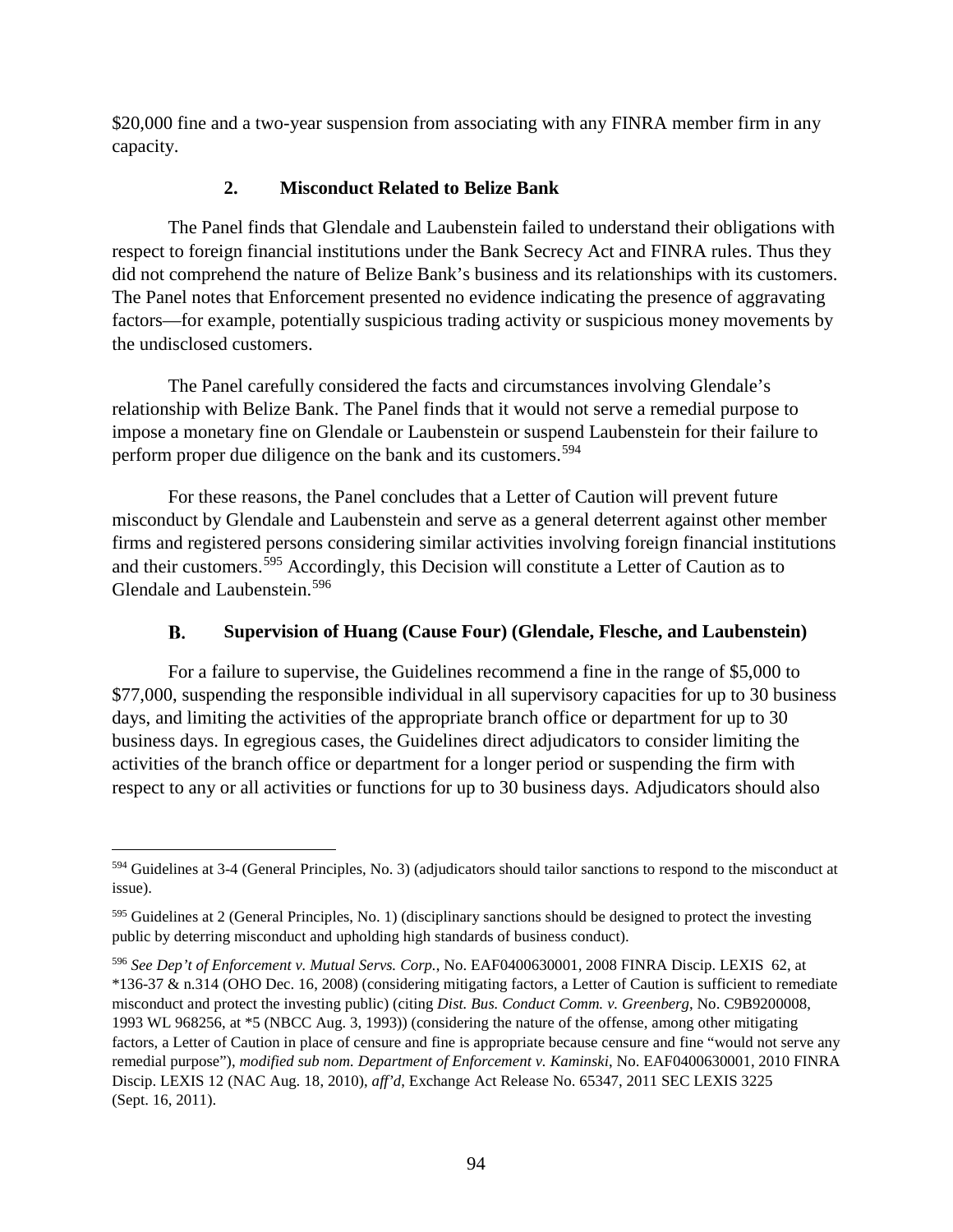consider suspending the responsible individual in any or all capacities for up to two years or barring the responsible individual.<sup>[597](#page-100-0)</sup>

The principal considerations that adjudicators must evaluate include whether a respondent ignored "red flag" warnings that should have resulted in additional supervisory scrutiny and whether the individual responsible for the underlying misconduct attempted to conceal misconduct from the respondent. Adjudicators must also consider the nature, extent, size, and character of the underlying misconduct and the quality and degree of the supervisor's implementation of the firm's procedures and controls.<sup>[598](#page-100-1)</sup>

Flesche and Laubenstein knew that Huang opened accounts and engaged in securities transactions for customers in Asia, and that some of the customers likely did not speak English. These are red flags that required them to consider more supervisory measures. They nonetheless failed to learn how Huang communicated with the customers. Laubenstein was given the responsibility of reviewing Huang's incoming and outgoing emails. He failed to follow up on the emails that Huang had with KTO and KSC about the customers who deposited shares of VXEL. Laubenstein used only English language word searches to review Huang's email communications with customers. Both Flesche and Laubenstein knew that Huang had translated portions of the Firm's account application and related forms but they did not confirm that the translations were accurate and complete. They each failed to take reasonable measures to ensure that Huang's customers understood his email communications and Glendale's documents.

Proper supervision is critical to the securities industry's self-regulatory system.<sup>[599](#page-100-2)</sup> The Panel is troubled by the supervisory failures. Given that Huang was in New York, and Flesche and Laubenstein were in California, these deficiencies allowed Huang to conduct business with a number of his customers without consistent and reasonable oversight. It is also a concern for the Panel that—like Glendale's other customers—Huang and his customers were involved in trading microcap securities, a business that presents significant risks to the investing public.

The Panel finds it appropriate to censure the Firm and fine the Firm and Flesche \$30,000, jointly and severally, for their failure to reasonably supervise Huang. The fine is near the middle of the recommended fine range in the Guidelines. The Panel finds it appropriate also to suspend Flesche, who had primary responsibility for supervising Huang, from associating with any member firm in any capacity for 30 business days. The Panel also finds that the appropriate sanctions for Laubenstein's supervisory deficiencies are a \$5,000 fine and a suspension from associating with any member firm in any capacity for 15 business days. This suspension will run concurrently with the 18-month suspension for AML-related misconduct alleged in cause three.

<span id="page-100-0"></span> <sup>597</sup> Guidelines at 104.

<span id="page-100-1"></span><sup>598</sup> Guidelines at 104.

<span id="page-100-2"></span><sup>599</sup> *Ronald Pellegrino*, Exchange Act Release No. 59125, 2008 SEC LEXIS 2843, at \*33 (Dec. 19, 2008) ("Assuring proper supervision is a critical component of broker-dealer operations.").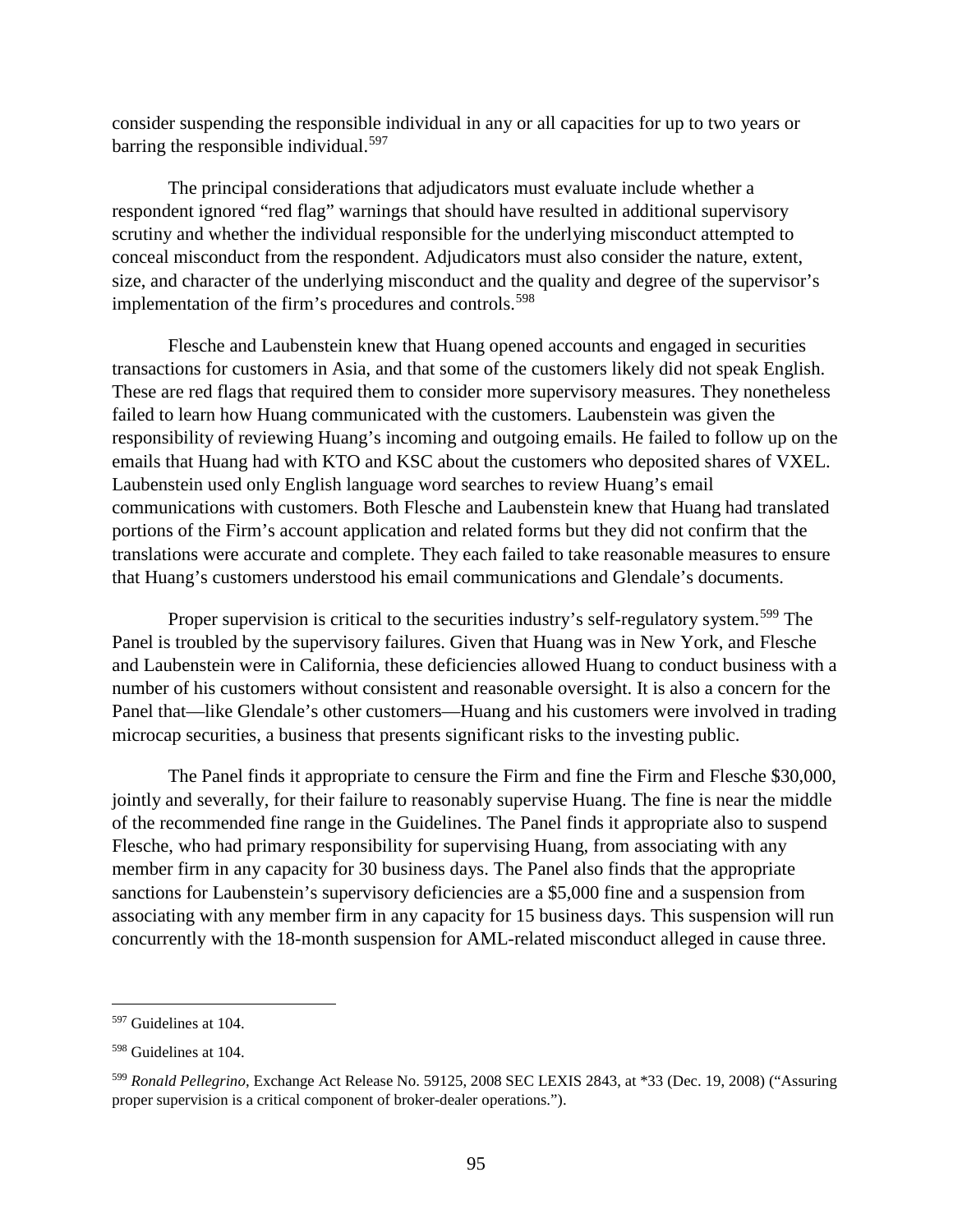#### $\mathbf{C}$ . **Huang's Violations of SEC Regulation S-P (Cause Five)**

The Guidelines do not contain recommended sanctions for violating Regulation S-P. The Panel therefore considered the recommendations contained in the Principal Considerations in Determining Sanctions and other relevant factors in imposing remedial sanctions.<sup>[600](#page-101-0)</sup>

The Panel considered that Huang acted intentionally, or at least recklessly, by including third persons in his emails to KTO and KSC that provided customers' information without the customers' consent.<sup>[601](#page-101-1)</sup> The Panel however also considered that Huang's misconduct did not involve numerous acts or reflect a pattern of misconduct. Nor did he engage in the misconduct over an extended period.<sup>[602](#page-101-2)</sup>

After considering all the circumstances, the Panel determines that it is not appropriate, nor would it not serve remedial purpose, to fine or suspend Huang for this misconduct. Instead, the Panel finds it appropriate to caution Huang about his misconduct. Accordingly, this Decision shall serve as a Letter of Caution.

#### D. **Huang's Books and Records Violation (Cause Six)**

For recordkeeping violations, the Guidelines instruct adjudicators to consider imposing a fine between \$1,000 and \$16,000 and suspending the responsible individual in any or all capacities for a period of 10 business days to three months. Where aggravating factors predominate, adjudicators should consider a fine of \$10,000 to \$155,000 and a longer suspension (of up to two years) or a bar. The principal considerations for determining sanctions for recordkeeping violations are (i) the nature and materiality of the inaccurate or missing information; (ii) the nature, proportion, and size of the firm's records that are at issue; (iii) whether inaccurate or missing information was entered or omitted intentionally, recklessly, or as the result of negligence; (iv) whether the violations occurred during two or more examination or review periods or over an extended period of time, or involved a pattern of misconduct; and (v) whether the violations allowed other misconduct to occur or escape detection.<sup>[603](#page-101-3)</sup>

The Panel found that Huang's use of WeChat instead of the Firm's email system was intentional. It was primarily motivated by a desire to accommodate his customers' preference to communicate via a texting platform widely used in Asia and was occasioned by the time

<span id="page-101-0"></span> <sup>600</sup> *Tomlinson*, 2014 FINRA Discip. LEXIS 4, at \*24-25 (applying the Guidelines' Principal Considerations in Determining Sanctions for violations of Regulation S-P); *Dep't of Enforcement v. DiFrancesco*, No. 2007009848801, 2010 FINRA Discip. LEXIS 37, at \*19-20 (NAC Dec. 17, 2010) (same), *aff'd*, Exchange Act Release No. 66113, 2012 SEC LEXIS 54 (Jan. 6, 2012).

<span id="page-101-1"></span> $601$  Guidelines at 8 (Principal Considerations, Nos. 13, 17) (whether respondent's misconduct was the result of an intentional act, recklessness, or negligence) (the number, size, and character of the transactions at issue).

<span id="page-101-2"></span> $602$  Guidelines at 7 (Principal Considerations, Nos. 8, 9) (whether the respondent engaged in numerous acts and/or a pattern of misconduct) (whether the respondent engaged in the misconduct over an extended period of time).

<span id="page-101-3"></span><sup>603</sup> Guidelines at 29.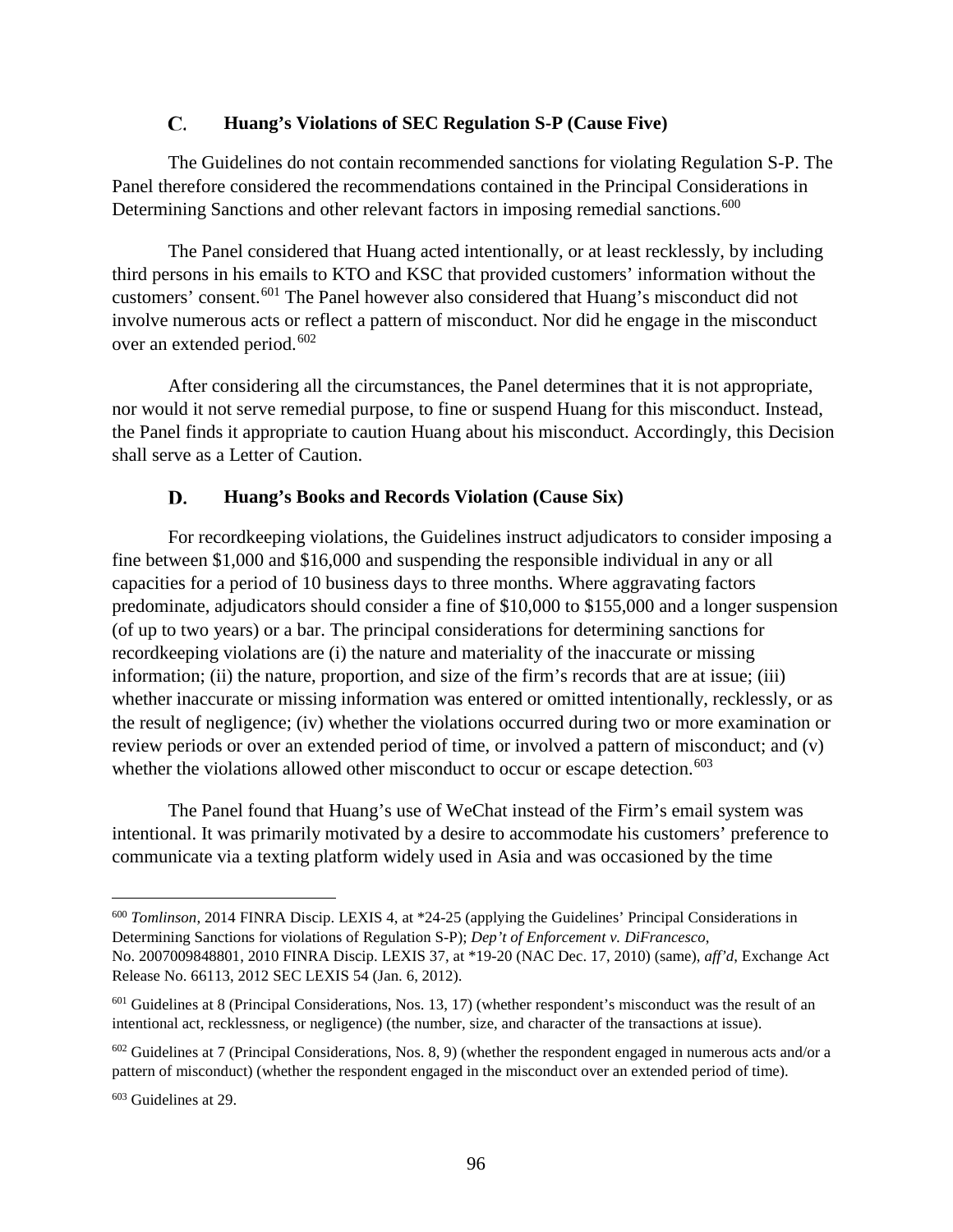difference. The Panel considered that Huang communicated with KTO and KSC for about a month, during which time he exchanged about 150 texts—a relatively short time and involving a limited number of communications. The Panel also considered that most of the texts addressed administrative or logistical issues surrounding the 29 customers that KTO and KSC had introduced to the Firm.

Some of Huang's texts with KTO and KSC, however, were troubling. He used WeChat in a few instances to respond to emails from KTO that contained potentially inappropriate requests about securities trades. Instead of emailing his responses, he turned to WeChat, thereby concealing his communications with KTO and KSC from Glendale. This deprived the Firm of the opportunity to surveil Huang's complete conversations with KTO. Huang did not tell Glendale he was using WeChat, so the Firm was unaware he was communicating with KTO and KSC via text instead of Firm email.

When fashioning appropriate sanctions, the Guidelines instruct adjudicators to consider whether the employer disciplined the respondent by imposing a fine or a suspension.<sup>[604](#page-102-0)</sup> Here, Huang received only a Letter of Caution from Glendale. Accordingly, the Panel gave this no mitigative weight in determining sanctions.

Considering all the circumstances, the Panel finds it appropriately remedial to suspend Huang from associating with any FINRA member firm in any capacity for ten business days and fine him \$5,000.

## **V. Order**

As set forth above, the Hearing Panel dismisses causes one and two of the Complaint because Enforcement failed to meet its burden of proof. Enforcement failed to prove by a preponderance of the evidence that Glendale and Castillo violated Section 10(b) of the Securities Exchange Act of 1934, Rule 10b-5 thereunder, and FINRA Rules 2020 and 2010 by manipulating the price of NUGN.

A majority of the Panel also finds that Enforcement failed to prove by a preponderance of the evidence that Glendale, Flesche, and Abadin participated in the unlawful resale by customers RC and JH of NUGN shares, in violation of Section 5 of the Securities Act, which constitutes a violation of FINRA Rule 2010. These charges are therefore also dismissed.

As for the remaining causes of action in the Complaint, Respondents are sanctioned as follows:

<span id="page-102-0"></span> <sup>604</sup> Guidelines at 5 (General Principles, No. 7).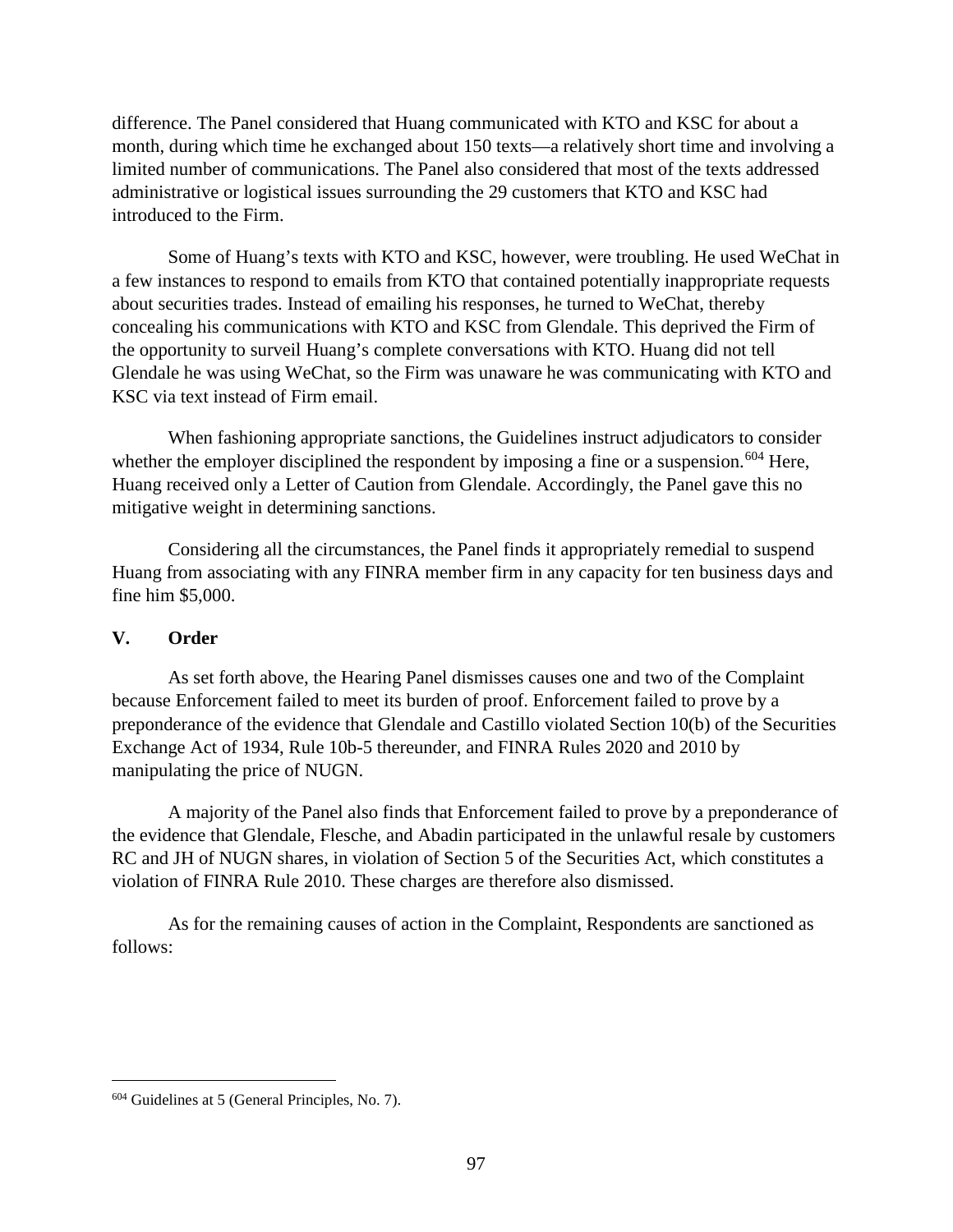## **Glendale Securities Inc.:**

- Censured and fined \$125,000 for the AML-related violations of FINRA Rules 3310 and 2010 associated with its customers' deposit and liquidation of NUGN, BRKO, and VXEL (Cause Three).
- Censured and fined \$30,000 jointly and severally with Paul Eric Flesche for failing to reasonably supervise Huanwei Huang, in violation of FINRA Rules 3110 and 2010 (Cause Four).
- This Decision shall serve as a Letter of Caution for the failure to conduct proper due diligence on Belize Bank and its customer accounts, in violation of FINRA Rules 3310 and 2010 (Cause Three).

# **Respondent Paul Eric Flesche:**

• Suspended from associating with any FINRA member firm in any capacity for 30 business days and fined \$30,000, jointly and severally with Glendale Securities, Inc., for failing to supervise Huanwei Huang, in violation of FINRA Rules 3110 and 2010 (Cause Four).

## **Respondent Albert Raymond Laubenstein:**

- Suspended from associating with any FINRA member firm in any capacity for 18 months and fined \$20,000 for AML-related violations of FINRA Rules 3310 and 2010 associated with the liquidations of NUGN, BRKO, and VXEL (Cause Three).
- Suspended from associating with any FINRA member firm in any capacity for 15 business days and fined \$5,000 for failing to supervise Huang, in violation of FINRA Rules 3110 and 2010 (Cause Four). This suspension will run concurrently with the 18-month suspension imposed for misconduct alleged in cause three.
- This Decision shall serve as a Letter of Caution for the failure to conduct proper due diligence on Belize Bank and its customer accounts, in violation of FINRA Rules 3310 and 2010 (Cause Three).

## **Respondent Huanwei Huang:**

For sharing customers' nonpublic personal information with third parties in violation of Regulation S-P, which is a violation of FINRA Rule 2010, this Decision shall serve as a Letter of Caution (Cause Five).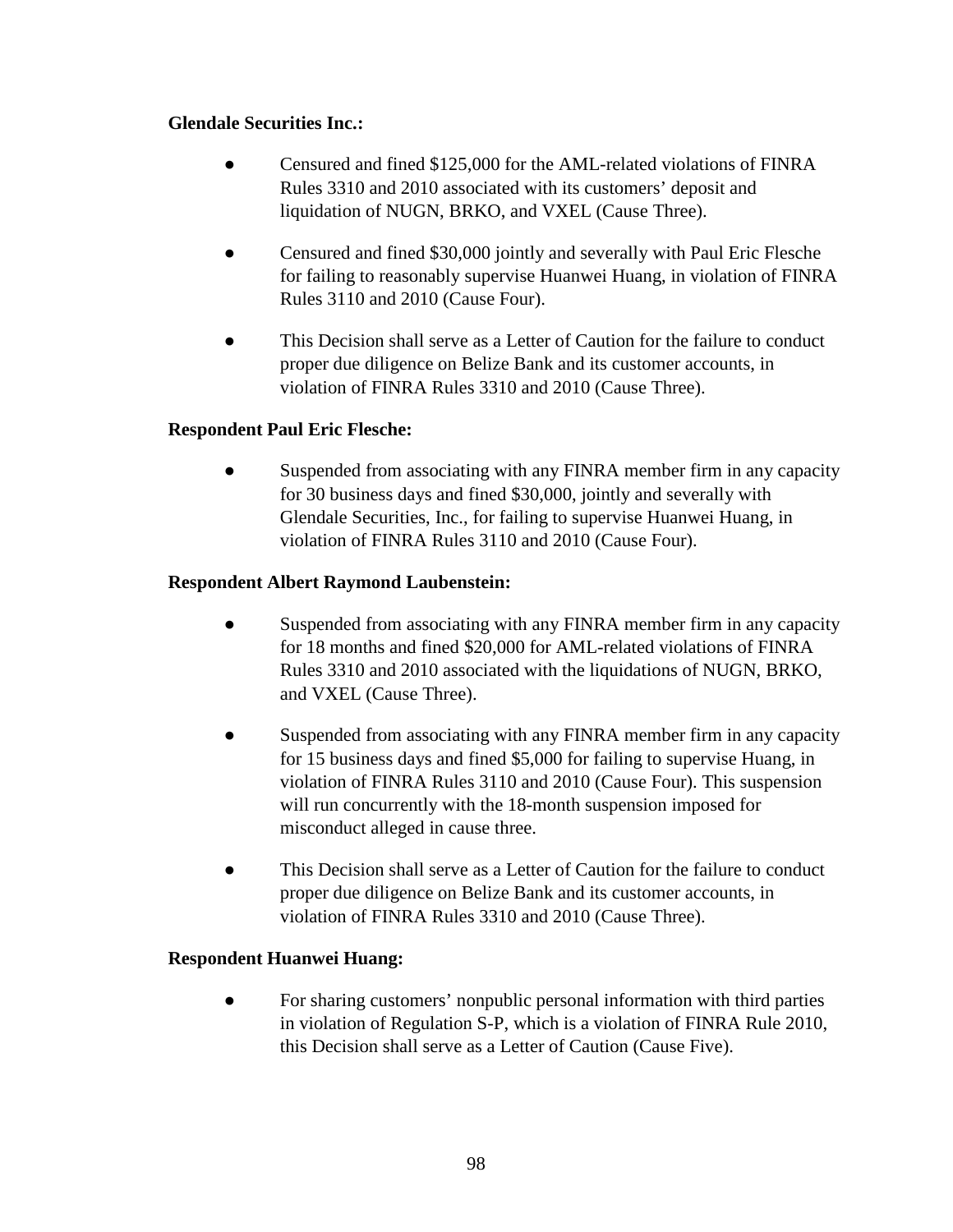Suspended from associating with any FINRA member firm in any capacity for ten business days and fined \$5,000 for books and records violations of FINRA Rules 4511 and 2010 associated with engaging in securitiesrelated communications with a customer and a third party via text instead of Firm email (Cause Six).

Respondents Glendale, Flesche, Laubenstein, and Huang are ordered to pay the costs of the hearing in the amount of \$22,289.23, which includes a \$750 administrative fee and the cost of the hearing transcript, \$21,539.38. Their responsibility to pay these costs is apportioned as follows: Glendale is ordered to pay \$12,289.23; Laubenstein is ordered to pay \$5,500; Flesche is ordered to pay \$2,500; and Huang is ordered to pay \$2,000.<sup>[605](#page-104-0)</sup>

If this decision becomes FINRA's final disciplinary action, the suspensions shall become effective with the opening of business on Monday, June 3, 2019. Respondent Laubenstein's suspension of 15 business days for the misconduct alleged in cause four is to run concurrently with the 18-month suspension for the misconduct alleged in cause three. Respondent Huang's suspension of ten business days shall end at the close of business on Friday, June 14, 2019. Respondent Flesche's suspension of 30 business days shall end at the close of business on Monday, July 15, 2019.

<span id="page-104-0"></span> $605$  Unless "equity otherwise dictates," responsibility for costs is generally imposed jointly and severally on multiple parties found liable for misconduct. *Newport Coast Sec. Inc.*, 2018 FINRA Discip. LEXIS 14, at \*223-24 (citing *Concord Boat Corp. v. Brunswick Corp.*, 309 F.3d 494, 497 (8th Cir. 2002)). There is precedent in this forum for apportioning costs between respondents. *See, e.g.*, *Dist. Bus. Conduct Comm. v. Equity One Corp.*, No. DEN-659, 1988 NASD Discip. LEXIS 30, at \*114-15 (Bd. of Governors Aug. 29, 1988) (imposing costs on a per capita basis because "respondents … had differing degrees of involvement in the facts underlying the allegations of the complaint," their hearing presentations "varied considerably in length and complexity," and it was not "appropriate to burden any one of these respondents with the entire cost of the … proceeding in order to remain in the securities business").

In this case, the Panel finds that equity dictates the imposition of costs on an apportioned basis given the different degrees of responsibility and liability among Respondents Glendale, Flesche, Laubenstein, and Huang for the misconduct alleged in the Complaint. Also, if all of the costs were imposed jointly and severally, and one or more Respondents failed to pay them, it would be unfair for one or more of the other Respondent(s) to shoulder all the costs in order to re-associate with a member firm.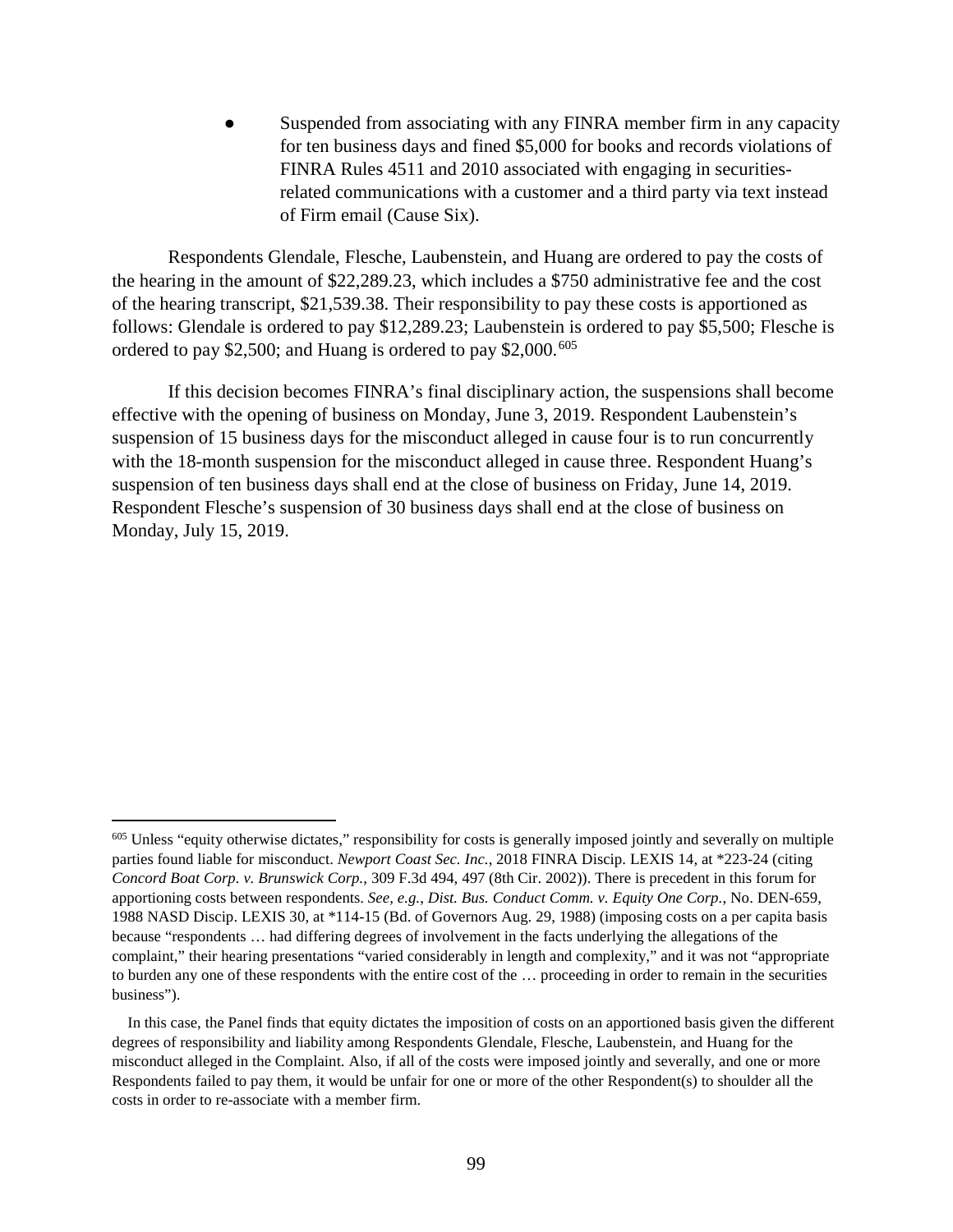The fines and assessed costs shall be due on a date set by FINRA, but not sooner than 30 days after this decision becomes FINRA's final disciplinary action in this proceeding.<sup>[606](#page-105-0)</sup>

Michael J. Dixon

Hearing Officer For the Extended Hearing Panel

### **DISSENT**

### **Hearing Officer dissenting, in part, from the majority of the Panel regarding the following two causes of the Complaint:**

### **Cause Two**

I am unable to join in the Panel majority's conclusion that Enforcement failed to prove that Glendale, Flesche, and Abadin violated Section 5 of the Securities Act, which constitutes a violation of FINRA Rule 2010. The majority determined that Respondents discharged their duty of reasonable inquiry under the broker's exemption set forth in Section 4(a)(4) of the Securities Act. I respectfully disagree with their conclusion.

As an initial matter, I note that in the Broker Checklist prepared simultaneously with RC's deposit of 2.9 million shares of NUGN on February 11, 2015, Glendale and Flesche stated that the shares were registered pursuant to an S-1 registration statement declared effective by the SEC in March 2014. The DSRQ also recorded at the time that RC's deposit constituted 7.4 percent of the total NUGN shares outstanding. Abadin indicated on the Broker Checklist his recommendation that Glendale accept the shares the same day that RC deposited them; Flesche formally approved the deposit the next day. In their Answer to the Complaint, Glendale, Flesche, and Abadin also claimed that the shares acquired by RC (and JH) "were *registered* securities."[607](#page-105-1) Accordingly, I cannot conclude that Glendale, Flesche, and Abadin conducted a reasonable or "searching" inquiry at the time of RC's deposit.

The courts have held that a broker may claim the Section  $4(a)(4)$  exemption only if "after" reasonable inquiry [the broker] is not aware of circumstances indicating that the person for whose account the securities are sold is an underwriter with respect to the securities or that the transaction is a part of a distribution of securities of the issuer."[608](#page-105-2) A broker may not act merely

<span id="page-105-0"></span> <sup>606</sup> The Extended Hearing Panel considered and rejected without discussion all other arguments of the parties.

<span id="page-105-1"></span> $607$  Amended Ans.  $\P$  71 (emphasis in original).

<span id="page-105-2"></span><sup>608</sup> *Wonsover*, 205 F.3d at 415 (quoting SEC Rule 144(g)(4)).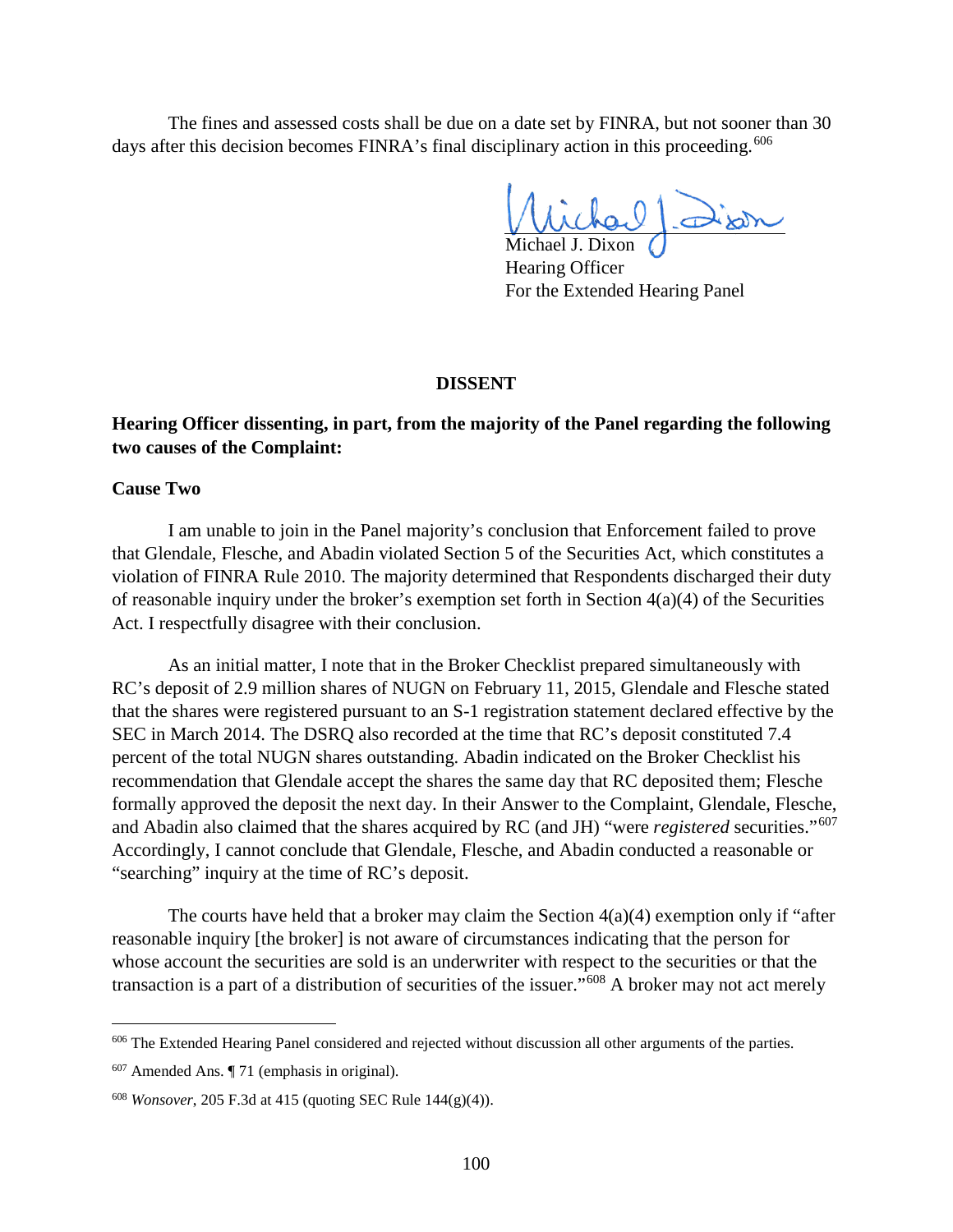as an "order taker," and must conduct a reasonable inquiry into the circumstances surrounding the transaction before the broker may claim the exemption.

The circumstances surrounding RC's purchases of NUGN contained numerous red flags that should have triggered a true "searching inquiry," as the SEC has instructed. RC deposited a substantial number of NUGN shares. NUGN was a little-known company with modest prospects at the time, according to its own SEC filings, and had just recently been involved in a reverse merger. The persons from whom RC bought NUGN had the same surname. RC, including its principal, were not familiar to Respondents. They were new Glendale customers who had not established a track record at the Firm that Flesche and Abadin could otherwise have relied on to ensure that they had been given all necessary information to adequately conduct a review of the deposit.

Additional factors were suspicious. The stock had traded just once as BLMK (in January 2015) and only recently (a week earlier, February 4) had begun trading as NUGN. RC opened its account solely for the purpose of liquidating its recently acquired NUGN shares. Also, relying on the transfer agent, as Respondents did, is insufficient to discharge a duty of reasonable inquiry.[609](#page-106-0) Furthermore, conducting Google, OFAC, and SEC searches was inadequate considering all the circumstances and the presence of so many red flags. Such searches are not likely to uncover potential relationships among parties to a security transaction.

JH's deposit of another large tranche of NUGN shares on February 27 (which also was the day that RC started liquidating its shares), followed by SEI's deposit on March 2 and JH's second and much larger deposit on March 10, should also have raised red flags concerning RC's deposit two weeks earlier. The three customers had purchased their BLMK shares nearly at the same time, and paid little for them. RC was able to generate enormous revenues from its sales as a result of NUGN's dramatic price increase. Even assuming Respondent's inquiry into RC's deposit was reasonable at the time, JH's and SEI's deposits should have caused Respondents to reconsider whether RC's deposit was part of a distribution of the issuer's securities.

I therefore would have found that Glendale, through Flesche and Abadin, violated Section 5 of the Securities Act, which is a violation of FINRA Rule 2010, by participating in RC's sales of NUGN shares (before June 18, 2015) that it had acquired from NF. I would also have imposed appropriately remedial sanctions as follows: (i) a censure and a \$20,000 fine against Glendale, (ii) a suspension from associating with any FINRA member firm in any capacity for one month and a \$10,000 fine against Flesche, and (iii) a suspension from associating with any FINRA member firm in any capacity for one month and a \$5,000 fine against Abadin. [610](#page-106-1)

<span id="page-106-0"></span> <sup>609</sup> *Wonsover*, 205 F.3d at 415-16 ("If a broker relies on others to make the inquiry called for in any particular circumstances, it does so at its peril.").

<span id="page-106-1"></span><sup>610</sup> *See* Guidelines at 24.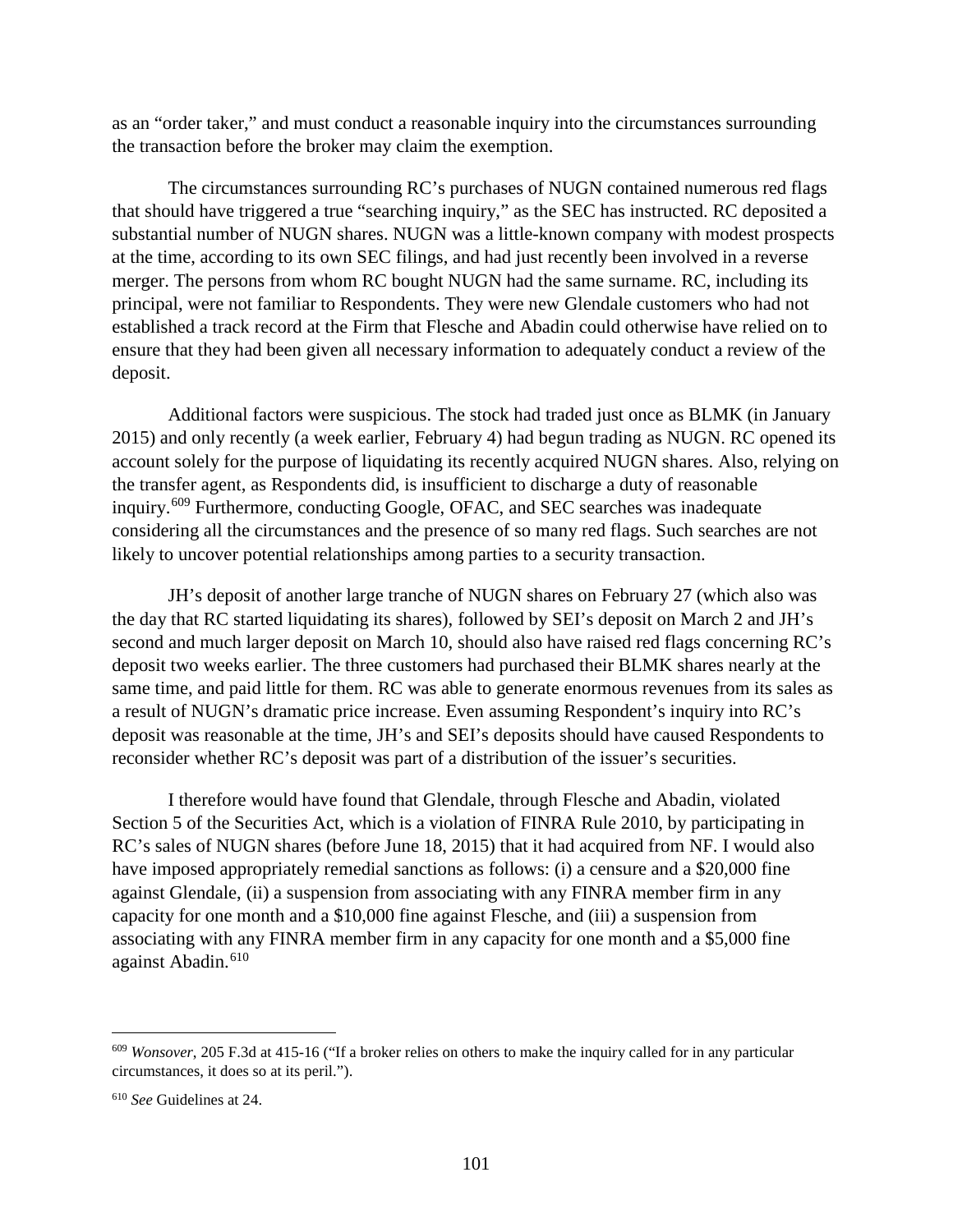### **Cause Four**

I also dissent from the majority's conclusion that Enforcement failed to prove by a preponderance of the evidence that Glendale, Castillo, and Flesche failed to establish and maintain a reasonable supervisory system, including WSPs, to ensure compliance with Section 5 of the Securities Act, as alleged in cause four. The Complaint charges them with violating FINRA Rules 3110 and 2010. Both Castillo and Flesche were given the responsibility in the Firm's procedures of ensuring compliance with Section 5. Flesche also specifically reviewed customer stock deposits and supporting documentation. He signed the various forms that made up the Firm's due diligence package to evidence his approval of deposits.

As Glendale, Castillo, and Flesche noted in their Answer, the Firm's customers predominantly traded in low-priced securities, and accordingly they expect "virtually every one" of their customers to trigger at least one red flag. The Firm's procedures do not reflect this view. Instead, the Firm's procedures for compliance with Section 5 consisted of just over one page that provided general statements and a list of bullet points identifying the categories of documents to obtain and examine when reviewing a stock deposit. The procedures stated that before selling securities in reliance on an exemption the Firm "must take reasonable steps to ensure that the transaction qualifies for the exemption." The procedures also required "taking whatever steps [are] necessary to ensure that the sale does not involve an issuer, a person in a control relationship with an issuer, or an underwriter with a view to offer or sell the securities in connection with an unregistered distribution."

The procedures, in my view, failed to describe the specific purpose of the reviews and the risks associated with each bullet point listed in the WSPs under "resources" and "action" as part of a review of a stock deposit. As implemented in practice, the Firm employed a "check-the-box" process for completing required forms and obtaining documents that it used to review a customer's stock deposits. This process failed to identify for Firm personnel examples of red flags that could be indicative of an unlawful distribution of restricted securities.

In summary, I would have found that Glendale, acting through Castillo and Flesche, failed to have in place a reasonable supervisory system, including WSPs, to ensure compliance with Section 5 of the Securities Act, in violation of FINRA Rules 3110 and 2010. I would also have imposed appropriately remedial sanctions as follows: (i) a censure and a \$20,000 fine against Glendale, (ii) a suspension from associating with any FINRA member firm in any capacity for one month and a \$10,000 fine against Castillo, and (iii) a suspension from associating with any FINRA member firm in any capacity for one month and a \$10,000 fine against Flesche. [611](#page-107-0)

<span id="page-107-0"></span> <sup>611</sup> *See* Guidelines at 104, 107.